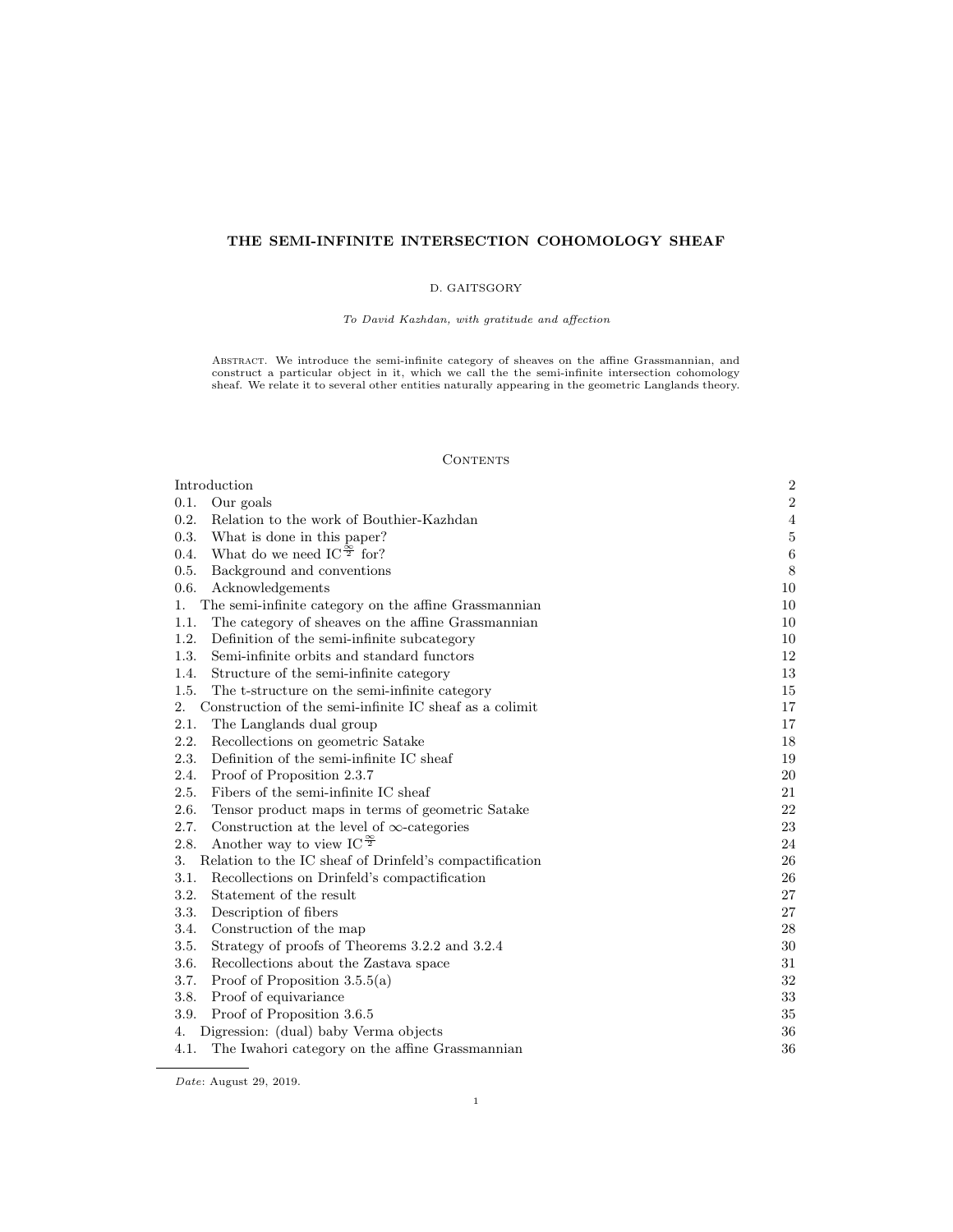2 D. GAITSGORY

| Recollections on the [ABG] theory<br>4.2.                                                         | 37 |
|---------------------------------------------------------------------------------------------------|----|
| Hecke patterns<br>4.3.                                                                            | 39 |
| The (dual) baby Verma object: coherent side<br>4.4.                                               | 41 |
| The geometric (dual) baby Verma object<br>4.5.                                                    | 43 |
| The twist by $w_0$<br>4.6.                                                                        | 44 |
| The semi-infinite IC sheaf as a (dual) baby Verma object<br>5.                                    | 46 |
| Hecke structure on the semi-infinite IC sheaf<br>5.1.                                             | 46 |
| The semi-infinite vs Iwahori equivalence<br>5.2.                                                  | 46 |
| The semi-infinite IC sheaf as the baby Verma object<br>5.3.                                       | 48 |
| Description of the abelian category<br>5.4.                                                       | 49 |
| The Drinfeld-Plücker formalism<br>6.                                                              | 50 |
| Drinfeld-Plücker structures<br>6.1.                                                               | 50 |
| From Drinfeld-Plücker structures to Hecke objects<br>6.2.                                         | 51 |
| Construction of IC $\frac{\infty}{2}$ and other objects from the Drinfeld-Plücker picture<br>6.3. | 54 |
| References                                                                                        | 55 |

#### **INTRODUCTION**

#### 0.1. Our goals.

0.1.1. This paper deals with sheaves on infinite-dimensional algebro-geometric objects. Specifically, we consider the *affine Grassmannian* of a reductive group  $G$ ,

$$
Gr_G := G(\!(t)\!)/G[\![t]\!],
$$

and we consider sheaves that are equivariant with respect to the action of the group  $N(\ell t)$ . We denote this category by  $\text{SI}(Gr_G)$ . Since  $N(t)$ -orbits on  $Gr_G$  are all infinite-dimensional, objects from  $\text{SI}(Gr_G)$ necessarily have infinite-dimensional support.

We refer the reader to Sect. 0.5.7, where we explain what we mean by sheaves on infinite-dimensional objects such as  $Gr_G$ , so that the category of  $N((t))$ -equivariant sheaves makes sense. Let us mention, however, that in order to set up such a theory we need to work from the start with the derived category of sheaves (or, more precisely, its DG model). There is no hope to develop a rich enough theory while staying within an abelian category (of either sheaves or perverse sheaves).

The word "semi-infinite" in the title of the paper refers to the fact that  $N(\ell t)$ -orbits on  $\text{Gr}_G$  have also an infinite codimension. We recall that they are parameterized by coweights of G:

$$
S^{\lambda} = N(\!(t)\!)\cdot t^{\lambda}.
$$

The orbit  $S^{\mu}$  lies in the closure  $\overline{S}^{\lambda}$  of  $S^{\lambda}$  if and only if  $\lambda - \mu$  lies in the "wide cone"  $\Lambda^{pos}$ , i.e., is the sum of simple positive roots with non-negative integral coefficients.

0.1.2. The goal of this paper is to construct and describe a particular object in  $SI(Gr_G)$  which we call the semi-infinite intersection cohomology sheaf, and denote by IC  $^{\frac{\infty}{2}}$ . Notionally, IC  $^{\frac{\infty}{2}}$  is the intersection cohomology sheaf of  $\overline{S}^0$ , the closure of the N[t]-orbit  $S^0$ . In what precise sense our IC  $\frac{\infty}{2}$  really is an intersection cohomology sheaf will be discussed in this introduction.

It is obviously not the case the we have randomly decided to construct one particular object in  $\text{SI}(Gr_G)$  and call it IC<sup> $\frac{\infty}{2}$ </sup>. Our construction is motivated (or, rather, necessitated) by the role that IC $\mathbb{Z}^{\infty}$  is supposed to perform in and around the geometric Langlands theory. We will list a certain number of such roles in Sect. 0.4.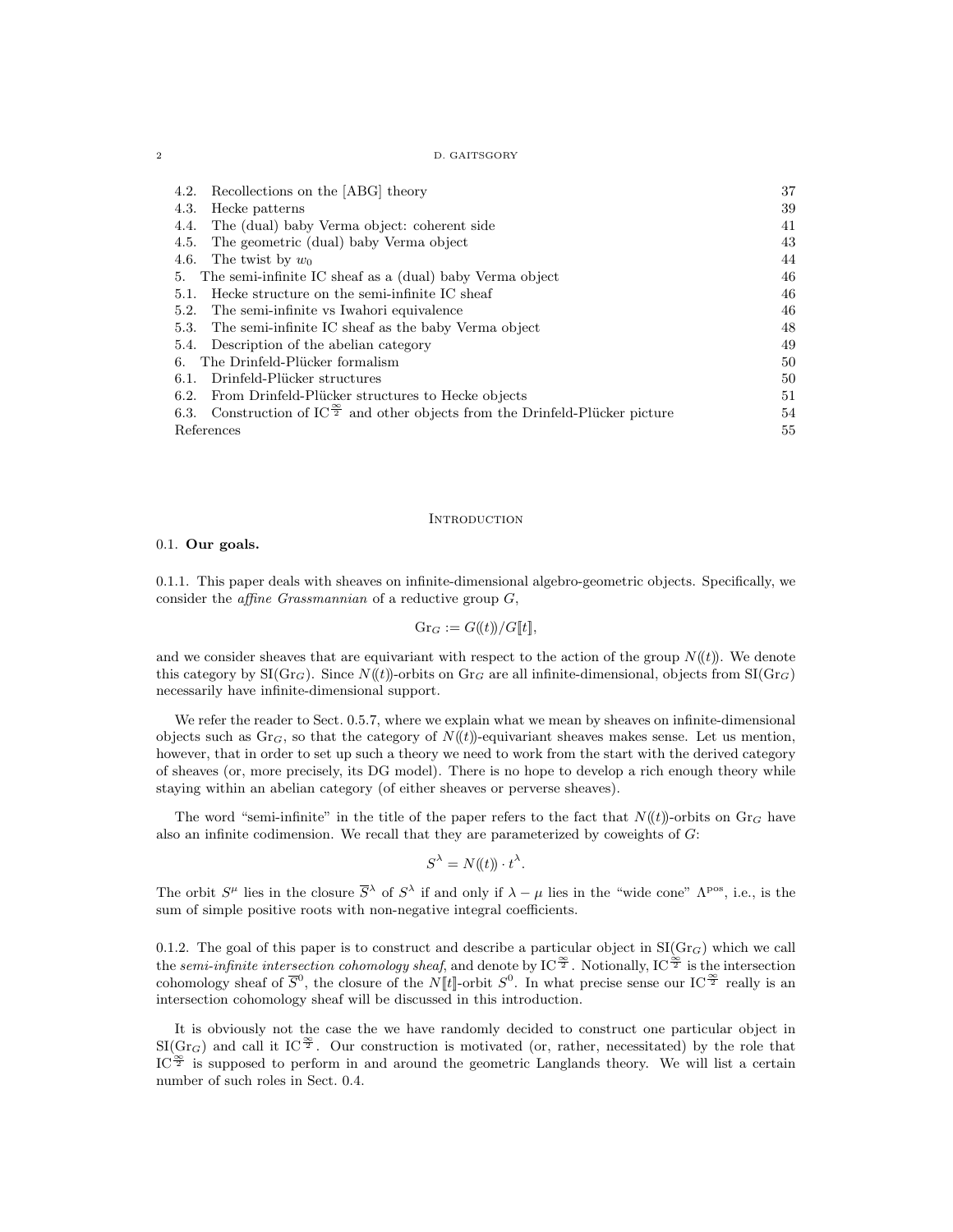0.1.3. The initial cue for what IC  $\frac{\infty}{2}$  should be was provided by [Lus]. Namely, we want our semiinfinite intersection cohomology sheaf to be such that its fibers are given by the *periodic* (or stable) affine Kazhdan-Lusztig polynomials.

These Kazhdan-Lusztig polynomials are defined combinatorially, and the challenge was to find a geometry (i.e., a space and a sheaf on it) that realizes it. In fact, what the space should be is dictated by the initial setting of Lusztig's: it is the double quotient

#### $N(\mathcal{H}(t))\backslash G(\mathcal{H})/G[\mathcal{H}].$

So, the sought-for sheaf should be an object of  $\text{SI}(Gr_G)$ , and our  $\text{IC}^{\frac{\infty}{2}}$  is designed so that it has the desired fibers. Namely, its (!)-restriction to the orbit  $S<sup>\mu</sup>$  equals the constant (more precisely, dualizing) sheaf tensored with the cohomologically graded vector space

$$
\text{Sym}(\tilde{\mathfrak{n}}^{-}[-2])(\mu),
$$

where  $\check{\mathfrak{n}}^-$  is the unipotent radical of the (negative) Borel in the Langlands dual Lie algebra  $\check{\mathfrak{g}}$ .

0.1.4. However, !-fibers do not determine a sheaf, and one may want to seek further confirmation as to why our IC $\frac{\infty}{2}$  is the "right thing". Such further confirmation comes from the paper [FFKM].

Namely, the authors of loc. cit. considered a certain *finite-dimensional* algebro-geometric object, namely, the algebraic stack  $\overline{Bun}_B$  (the definition of an object, equivalent to  $\overline{Bun}_B$  from the point of view of singularities, denoted  $\overline{Bun}_N$ , is recalled in Sect. 3.1).

We choose a projective curve X, and consider the stacks  $Bun_B$  and  $Bun_G$  that classify B-bundles and G-bundles on X, respectively. The stack  $\overline{Bun}_B$  is Drinfeld's relative compactification of  $Bun_B$ along the fibers of the projection  $Bun_B \to Bun_G$ .

The stack  $\overline{\text{Bun}}_B$  also has strata numbered by elements of the negative wide cone  $-\Lambda^{\text{pos}}$ , and the stratum with index  $\mu$ , denoted  $(\overline{\text{Bun}}_B)_{=\mu}$ , is isomorphic to

 $Bun_B \times X^{\mu}$ ,

where  $X^{\mu}$  is the spaces of  $(-\Lambda^{\text{pos}})$ -valued divisors on X of total degree  $\mu$ .

Let IC  $\frac{\infty}{2}$  denote the intersection cohomology sheaf of  $\overline{Bun}_B$ . The subscript "glob" meant to signify that IC<sup> $\frac{\infty}{2}$ </sup> is global in nature, i.e., its definition involves a global curve X. Pick a point  $x \in X$ , and let us identify the completed local ring of X at x with the formal power series ring  $k[[t]]$  that we used in the definition of  $G[[t]], G(\!(t)\!)$ , etc.

The main result of [FFKM] can be interpreted as saying that if we take the !-restriction of  $\mathrm{IC}_{\text{glob}}^{\frac{\infty}{2}}$  to the stratum  $(\overline{\text{Bun}}_B)_{=\mu}$  and the further !-restriction to

$$
Bun_B \simeq Bun_B\times\{\mu\cdot x\}\subset Bun_B\times X^{\mu}=(\overline{Bun}_B)_{=\mu},
$$

the result is isomorphic to the intersection cohomology sheaf of Bun<sub>B</sub> (which is constant, because Bun<sub>B</sub> is smooth) tensored with (0.1).

0.1.5. Thus, the geometry of  $\overline{Bun}_B$  does reproduce Lusztig's answer, but with the following caveats:

(i)  $\overline{\text{Bun}}_B$  is not the same as  $N(\!(t)\!) \setminus \overline{S}^0;$ 

(ii) The strata in  $\overline{Bun}_B$  are "bigger" than just copies of Bun<sub>B</sub>: we have all those floating points of X that we need to assemble to x in order to get a copy of  $Bun_B$ .

That said, we do have a map

$$
\pi:\overline{S}^0\to \overline{{\operatorname{Bun}}}_B.
$$

We prove that our IC<sup> $\frac{\infty}{2}$ </sup> is isomorphic to the !-pullback of IC $_{\text{glob}}^{\frac{\infty}{2}}$ . This provides another piece of evidence that IC $\frac{\infty}{2}$  that we define is a sensible object.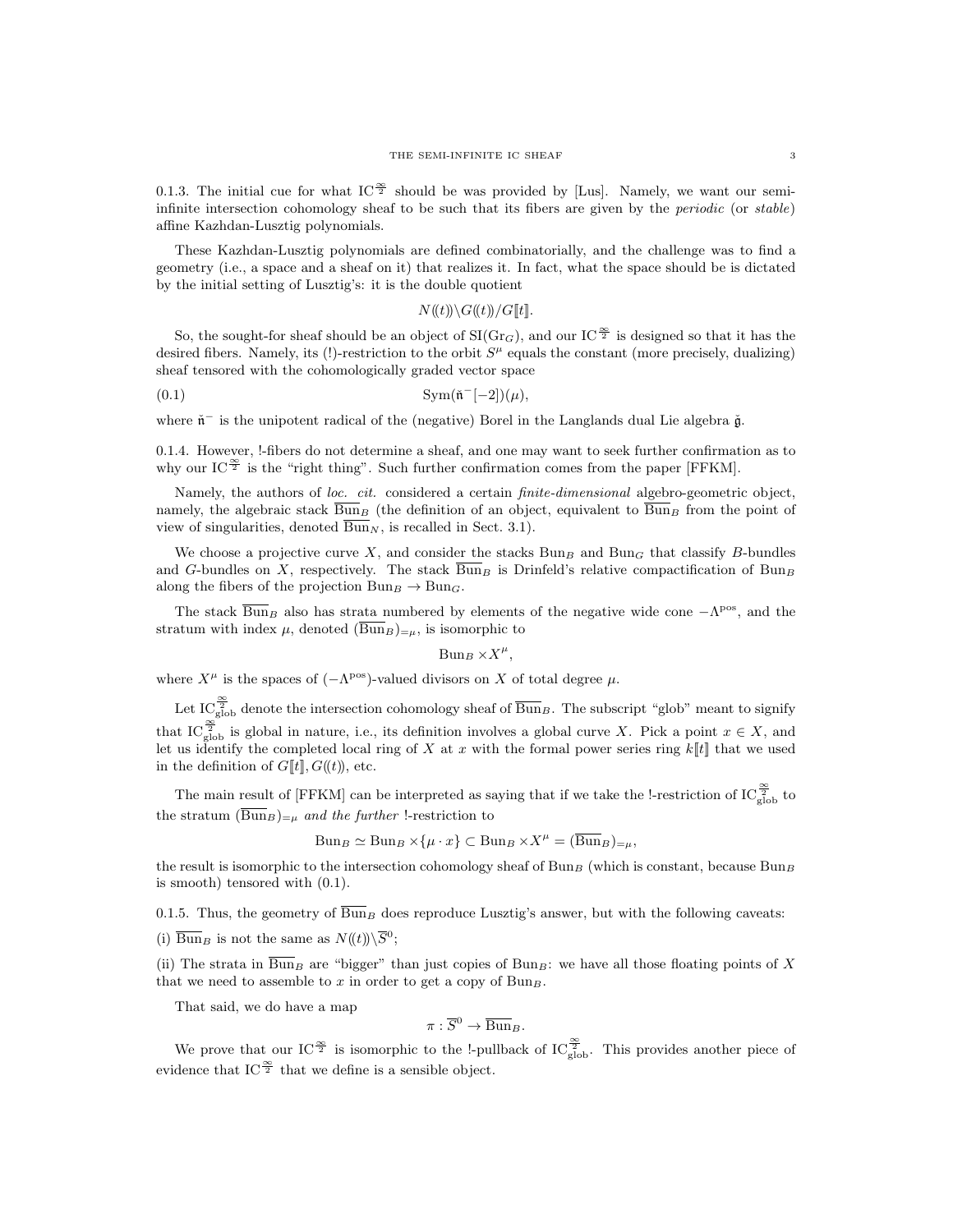4 D. GAITSGORY

Remark 0.1.6. Of course, one could have simply defined IC<sup> $\frac{\infty}{2}$ </sup> as the !-pullback of IC<sup> $\frac{\infty}{2}$ </sup> along the map  $\pi$ . However, the drawback of this approach is that such a definition is not intrinsically local: for the applications we have in mind we wish to define IC<sup> $\frac{\infty}{2}$ </sup> purely in terms of Gr<sub>G</sub> and the N((t))-action on it.

0.1.7. Being of infinite dimension and infinite codimension,  $N((t))$ -orbits on  $Gr_G$  do not have an intrinsically defined dimension function. However, one can talk about their relative dimension. Namely, we set the relative dimension of  $S^{\mu}$  and  $S^{\lambda}$  to be (the negative of) the relative dimension of the stabilizer subgroups of points on these orbits. The latter works out to be

dim. rel. 
$$
(\text{Ad}_{t^{-\lambda}}(N[[t]]), \text{Ad}_{t^{-\mu}}(N[[t]]) = \langle \lambda - \mu, 2\check{\rho} \rangle).
$$

This notion of relative dimension leads to a t-structure on  $\text{SI}(\text{Gr}_G)$ . The inevitable question that one asks is the following: is our IC<sup> $\frac{\infty}{2}$ </sup> the minimal extension of the constant sheaf on  $S^0$ ? The answer is "no, but..."

It is true that IC  $^{\infty}$  lies in the heart of this t-structure. However, as a curious feature of our situation (which reflects the fact that it is substantially infinite-dimensional) is that the minimal extension of the constant sheaf on  $S^0$  is the *!*-extension.

So, the "no" aspect of the answer is that our IC  $\frac{\infty}{2}$  is not the minimal extension. The "but" aspect is the following:

Instead of the affine Grassmannian  $Gr_G$  (considered as attached to a point of a curve X) we can consider its version over the Ran space  $\text{Ran}(X)$  of X. Denote the corresponding objects by  $\text{Gr}_{G,\text{Ran}}, S_{\text{Ran}}^0$ etc. In this situation one can also introduce a t-structure and consider the minimal extension of the constant sheaf on  $S_{\text{Ran}}^0$ ; denote it by  $IC_{\text{Ran}}^2$ . Then it will be true that our  $IC^{\frac{\infty}{2}}$  is the !-restriction of  $IC_{\text{Ran}}^{\frac{\infty}{2}}$  to

$$
\operatorname{Gr}_G = \{x\} \underset{\operatorname{Ran}(X)}{\times} \operatorname{Gr}_{G,\operatorname{Ran}}.
$$

This will be performed in the forthcoming paper [Ga1].

This, we can say that our IC  $\frac{\infty}{2}$  is not the intersection cohomology sheaf in any t-structure, as long as we do not allow the point  $x \in X$  to move. However, it is the restriction of the IC sheaf of a more global object in at least two different contexts  $(\overline{Bun}_B \text{ or } Ran(X))$ , in both of which x moves along X. A related fact is that in both of these models, the codimension of the  $\mu$ -stratum is  $\langle \mu, \check{\rho} \rangle$ , while on  $\text{Gr}_G$ itself, this codimension is twice that amount.

0.2. Relation to the work of Bouthier-Kazhdan. In the paper [BK] another approach to the construction of the semi-infinite IC sheaf is taken.

0.2.1. In [BK], the authors consider the affine closure  $\overline{G/N}$  of  $G/N$  and the scheme of arcs

 $\overline{G/N}[[t]].$ 

Inside  $G/N[[t]]$  one considers the "good" open part  $G/N[[t]]$ , whose field valued-points are those maps

◦

$$
\mathrm{Spec}(k[\![t]\!]) \to \overline{G/N},
$$

for which the composite

$$
Spec(k(\!(t)\!)) \to Spec(k[\![t]\!]) \to \overline{G/N}
$$

lands in  $G/N$ .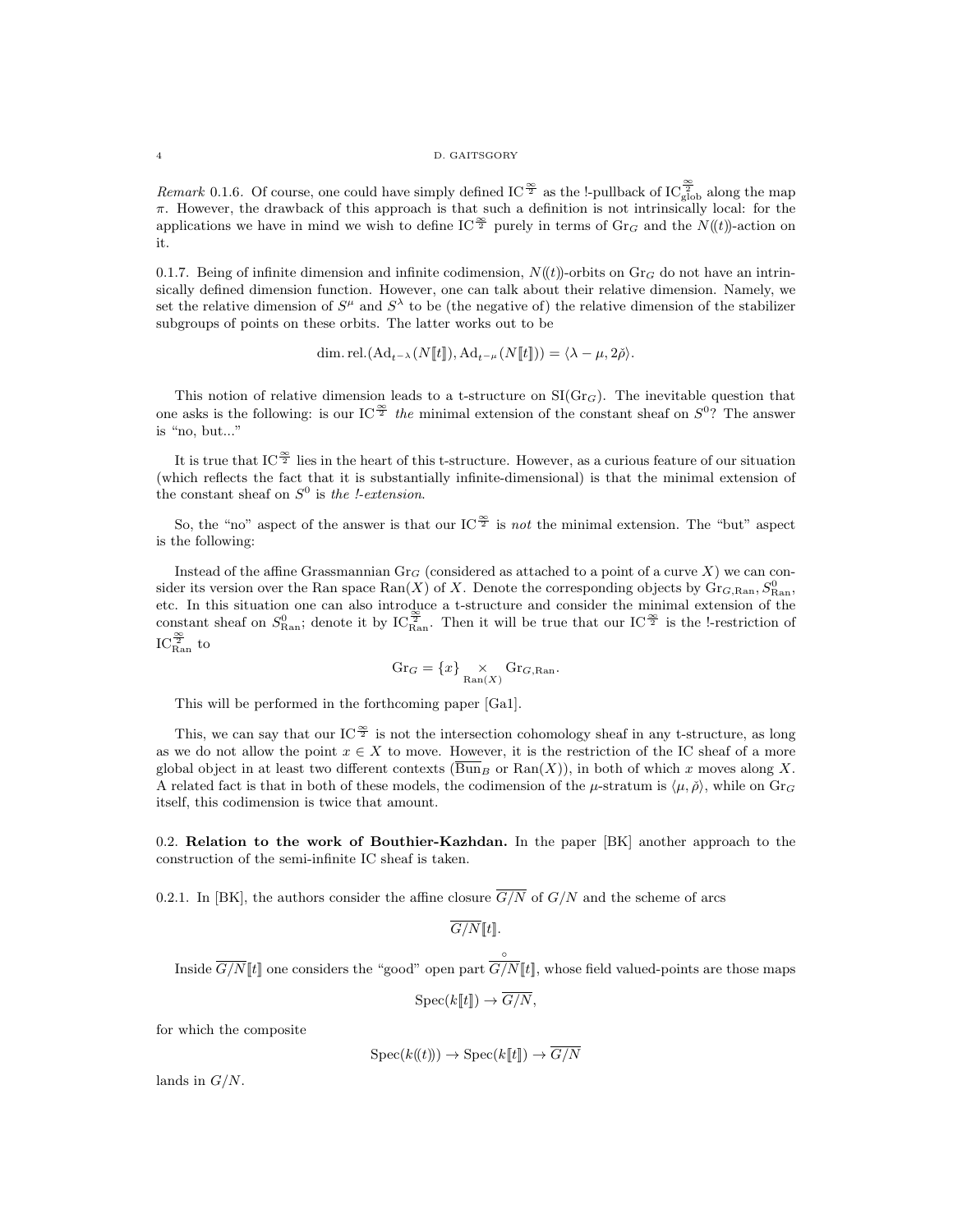0.2.2. Note that at the set-theoretic level, the quotients  $N(\!(t)\!) \setminus \overline{S}^0$  and  $G[\![t]\!] \setminus$ ◦  $G/N[[t]]$  are isomorphic.

The main difference of the two approaches is that our basic geometric object is  $\overline{S}^0$  (which is the quotient of an appropriate closed ind-subscheme of  $G(\ell t)$  by  $G[\ell t]$ ; it is an ind-scheme of *ind-finite type* (i.e., a rising union of schemes of finite type under closed embeddings), and we consider the category of sheaves on it, which is built out of categories of sheaves on schemes of finite type that comprise  $\bar{S}^0$ .

The authors of [BK] consider  $G/N[[t]]$ , which is a scheme, but of infinite type. There are several ways to define the category of sheaves on arbitrary schemes, but in general this category will be quite ill-behaved; in particular, one would not be able to define the intersection cohomology sheaf of a subscheme.

◦

However, the authors of [BK] show, that in the case of ◦  $G/N[[t]]$  (or more generally, for  $G/N$  replaced by an affine scheme Z with a smooth open  $\hat{Z} \subset Z$ ), it can be approximated by finite-dimensional schemes in the pro-smooth topology so that one obtains a reasonably behaved category of sheaves, equipped with a Verdier auto-duality functor and a t-structure. In particular, one can consider the intersection cohomology sheaf of the open subscheme

$$
G/N[\![t]\!] \subset \overbrace{G/N}^{\circ}[\![t]\!].
$$

It follows from the results of [BK] that the !-fibers of their intersection cohomology sheaf identify with those of our IC $\frac{\infty}{2}$ .

0.2.3. At the moment, the author does not know what is the relationship between the  $G[[t]]$ -equivariant part of the Bouthier-Kazhdan category and the portion of our  $SI(Gr_G)$  supported on  $\overline{S}^0$ .

Most probably, they are not equivalent; further, it is possible that the Bouthier-Kazhdan category is equivalent to the category  $\text{Shv}(\text{Fl}^{\frac{\infty}{2}})$  mentioned in Sect. 0.4.2 below.

0.2.4. Thus, the Bouthier-Kazhdan approach produces the right intersection cohomology sheaf, and probably the entire category. However, for the needs of the geometric Langlands theory (see Sect. 0.4) we still the realization of these objects via the affine Grassmannian, as developed in the present paper.

#### 0.3. What is done in this paper?

0.3.1. We want to define IC  $\frac{\infty}{2}$  so it its !-fibers are given by the stable affine Kashdan-Lusztig polynomials. By definition, the value of the latter on  $\mu \in -\Lambda^{pos}$  is the direct limit over  $\lambda$  (ranging over the poset of dominant coweights of G, see Sect. 2.3.1) of the l-fibers of  $IC_{\overline{\text{Gr}}^{\lambda}_{G}}$  at  $t^{\lambda+\mu}$ , with the cohomological shift  $\left[\langle \lambda + \mu, 2\check{\rho} \rangle\right]$ .

With this in mind, we let IC<sup> $\frac{\infty}{2}$ </sup> be the direct limit over  $\lambda$  of the objects

$$
t^{-\lambda} \cdot \mathrm{IC}_{\overline{\mathrm{Gr}}_G^{\lambda}}[\langle \lambda, 2\check{\rho} \rangle],
$$

where  $g \cdot$  – means translation by an element  $g \in G(\!(t)\!)$ .

It is almost immediate to see that IC  $\frac{\infty}{2}$  defined in this way is indeed  $N((t))$ -equivariant, i.e., is an object of  $SI(Gr_G)$ .

One advantage of the above definition of IC  $\frac{\infty}{2}$  is that it is easy to see that it factorizes over the Ran space, see Sect. 0.4.1.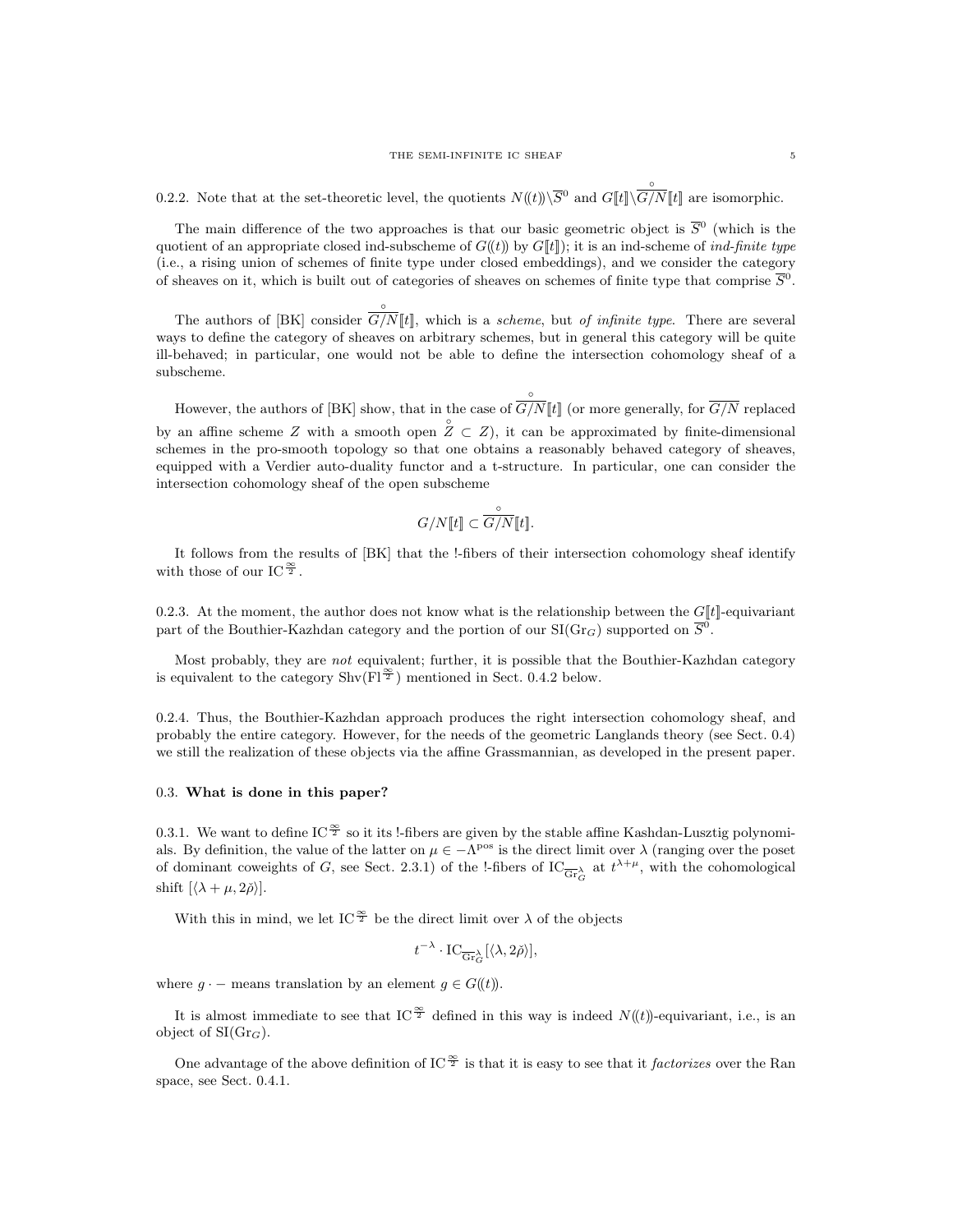0.3.2. Next, we consider the map

$$
\pi : \overline{S}^0 \to \overline{\operatorname{Bun}}_N
$$

and show that IC<sup> $\frac{\infty}{2}$ </sup> is canonically isomorphic (up to a cohomological shift) to the !-pullback of the intersection cohomology sheaf on  $\overline{\text{Bun}}_N$ .

Among the rest, this isomorphism provides a geometric way to construct an isomorphism between the stable fibers of the perverse sheaves  $\text{IC}_{\overline{\text{Gr}}_G^{\lambda}}$  and the fibers of the intersection cohomology sheaf on  $\overline{\text{Bun}}_N$ , something that the authors of [BFGM] (including the author of the present paper) did not see how to do previously.

0.3.3. Third, we reproduce an argument from [Ras] showing that the category  $SI(Gr_G)$  is canonically equivalent to a category of finite-dimensional nature, namely,  $\text{Shv}(Gr)^{I^0}$ , where  $I^0$  is the unipotent radical of the Iwahori subgroup.

In terms of this equivalence, our IC  $^{\infty}_{2}$  corresponds to a remarkable object of Shv $(\text{Gr})^{I^0}$ , known as the (dual) baby Verma object. This object appeared among the rest in [ABBGM] and [FG] in the geometric descriptions of the (dual) baby Verma module over the small quantum group and the Wakimoto module at the critical level, respectively.

0.4. What do we need IC<sup> $\frac{\infty}{2}$ </sup> for? This subsection plays a motivational role only, and many of the objects mentioned here do not have proper references.

0.4.1. We should say right away that the object of crucial importance is not so much IC  $\frac{\infty}{2}$  itself, but rather is *factorizable* version. Namely, the ind-scheme Gr<sub>G</sub> (resp. the group ind-scheme  $N((t))$ ), when viewed as attached to a point  $x \in X$ , admits a natural factorization structure, and so the category  $\text{SI}(Gr_G)$  has a natural structure of factorization category over the Ran space Ran $(X)$ .

It is a key feature of IC<sup> $\frac{\infty}{2}$ </sup> that it carries a canonical structure of *factorization algebra* in SI(Gr<sub>G</sub>)<sub>Ran</sub>; denote it by  $IC_{\text{Ran}}^{\frac{\infty}{2}}$ .

Here are some of the roles that IC  $^{\infty}_{2}$  and IC  $^{\infty}_{\text{Ran}}$  are supposed to perform.

0.4.2. It was a dream since the late 1980's, put forth by B. Feigin and E. Frenkel, that there should exist a category of sheaves/D-modules on the semi-infinite flag space

$$
\mathrm{Fl}^{\frac{\infty}{2}} := G(\!(t)\!)/N(\!(t)\!).
$$

In the context of D-modules, it was expected that there should exist a functor of global sections from  $\text{Shv}(\text{Fl}^{\cong})$  to the category of modules over the Kac-Moody algebra at the critical level.

The problem is that  $F\vert^{\frac{\infty}{2}}$  is "badly" infinite-dimensional and cannot be approximated by finitedimensional algebro-geometric objects. So at the time, it was not clear how to even define the category  $Shv(Fl^{\frac{\infty}{2}}).$ 

However, nowadays one can give a definition: namely, the category  $\text{Shv}(G(\mathcal{t}))$  is well-defined, and one can formally take the corresponding equivariant category

$$
Shv(G(\mathbf{t}))^{N(\mathbf{t})},
$$

where we consider the  $N(\ell t)$ -action on  $G(\ell t)$  by right translations.

For example, the category of spherical (i.e.,  $G[\![t]\!]$ -equivariant) objects in  $\text{Shv}(G(\!(t)\!))^{\text{N}(\!(t)\!)}$  identifies by definition with our category  $\text{SI}(Gr_G)$ .

The problem is that the resulting category is *not* the desired category, i.e., it has different Hom spaces for some basic objects, than what is expected from the category Shv( $F1^{\frac{\infty}{2}}$ ).

For example, the category of Iwahori-equivariant objects in  $\text{Shv}(F_1^{\mathfrak{T}})$  is supposed to be equivalent to the category of ind-coherent sheaves on

$$
(\widetilde{\check{\mathcal{N}}}\underset{\check{\mathfrak{g}}}{\times}\{0\})/\check{T},
$$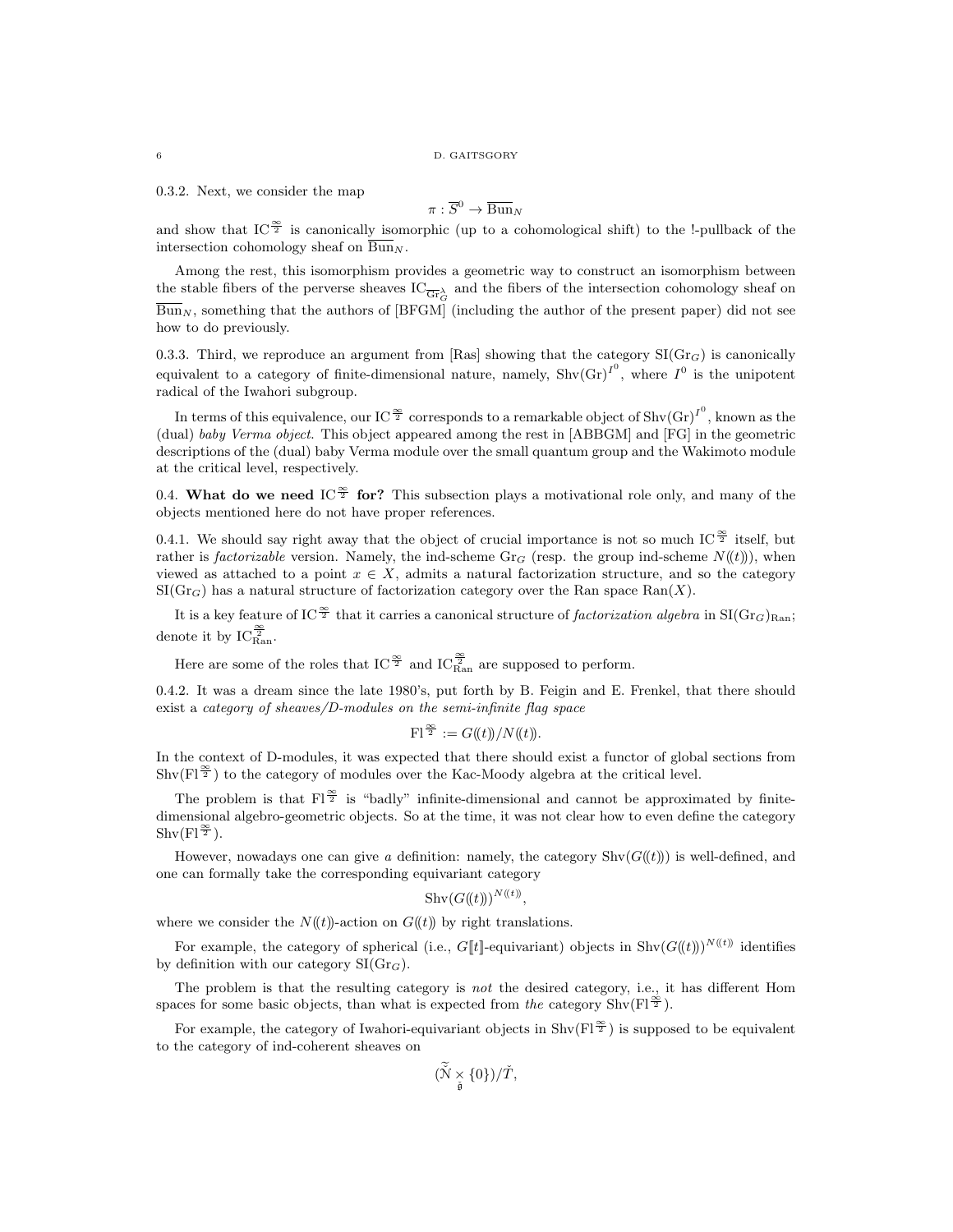while the category of Iwahori-equivariant objects in  $\text{Shv}(G(\ell))^{N(\ell)}$  is that on

$$
(\widetilde{\check{\mathcal{N}}}\underset{\check{\mathfrak{g}}}{\times}\widetilde{\check{\mathfrak{g}}})/\check{G},
$$

where  $\tilde{\mathcal{N}} \to \tilde{\mathfrak{g}}$  and  $\tilde{\tilde{\mathfrak{g}}} \to \tilde{\mathfrak{g}}$  are the Spring and Grothendieck-Springer resolutions, respectively, for the Langlands dual Lie algebra.

Here is how our object IC<sup> $\frac{\infty}{2}$ </sup> (or rather, its close relative) is supposed to provide a remedy. Instead of just  $\text{Shv}(G(\mathcal{U}))^{N(\mathcal{t}))}$ , which is a factorization module category over  $\text{Shv}(Gr_G)^{N(\mathcal{t}))} = \text{SI}(Gr_G)$ , we consider the category of factorization  $IC_{\text{Ran}}^{\frac{\infty}{2}}$ -modules in Shv $(\text{Gr}_G)^{N(\ell)}$ .

Calculations performed by the author indicate that the above category of factorization modules may well be the desired category  $\text{Shv}(\text{F1}^{\frac{\infty}{2}})$ , and that in the case of D-modules, it does admit the desired functor of global sections to Kac-Moody modules at the critical level.

0.4.3. Another place where the object IC  $\frac{\infty}{2}$  appears is the paper [Ga]. There one considers the Kazhdan-Lusztig category  $KL(G)_{\kappa}$ . This is the category of  $G[t]$ -integrable representations of the Kac-Moody Lie algebra attached to  $\mathfrak g$  at a (negative integral) level  $\kappa$ . According to Kazhdan and Lusztig, there is a canonical equivalence between  $KL(G)_{\kappa}$  and the category of modules over the quantum group  $U_q(G)$ , where q is determined by  $\kappa$ .

We wish to describe the functor

$$
(0.2)\qquad \qquad \mathrm{KL}(G)_{\kappa} \to \mathrm{KL}(T)_{\kappa}
$$

that makes the following diagram commutative

(0.3)  
\n
$$
KL(G)_{\kappa} \xrightarrow{\sim} U_q(G) \text{-mod}
$$
\n
$$
\downarrow \qquad \qquad \downarrow
$$
\n
$$
KL(T)_{\kappa} \xrightarrow{\sim} U_q(T) \text{-mod},
$$

where the right vertical arrow is the functor of cohomology with respect to  $u_q(N^+)$ , the positive part of the small quantum group.

Now, a general formalism says that objects of

$$
\mathrm{Shv}(\mathrm{Gr}_G)^{N(\!(t)\!)\cdot T[\![t]\!]}
$$

give rise to functors (0.2) (namely, convolve and take semi-infinite cohomology with respect to  $\mathfrak{n}(\ell\mathfrak{h})$ ). It turns out that our object IC<sup> $\frac{\infty}{2}$ </sup> gives rise to the functor that we need for the commutativity of the diagram (0.3).

0.4.4. There is an analogous situation to the one above, where instead of  $KL(G)_{\kappa}$  we consider the *metaplectic Whittaker category* for the dual group, denoted Whit<sub>q</sub>(Gr<sub> $\tilde{G}$ </sub>). According to the conjecture of J. Lurie and the author, we still have an equivalence

$$
Whit_q(\text{Gr}_{\check{G}}) \simeq U_q(G)\text{-mod}.
$$

We wish to have a functor

(0.4) 
$$
\text{Whit}_q(\text{Gr}_{\check{G}}) \to \text{Whit}_q(\text{Gr}_{\check{T}})
$$

that makes the diagram

$$
\begin{array}{ccc}\n\text{Whit}_q(\text{Gr}_{\check{G}}) & \xrightarrow{\;\sim\;} & U_q(G)\text{-mod} \\
\downarrow & & & \downarrow\n\end{array}
$$

 $\text{Whit}_q(\text{Gr}_{\check{T}}) \longrightarrow U_q(T) \text{-mod},$ 

 $\downarrow$ 

commutative, where the right vertical arrow is the same as in (0.3).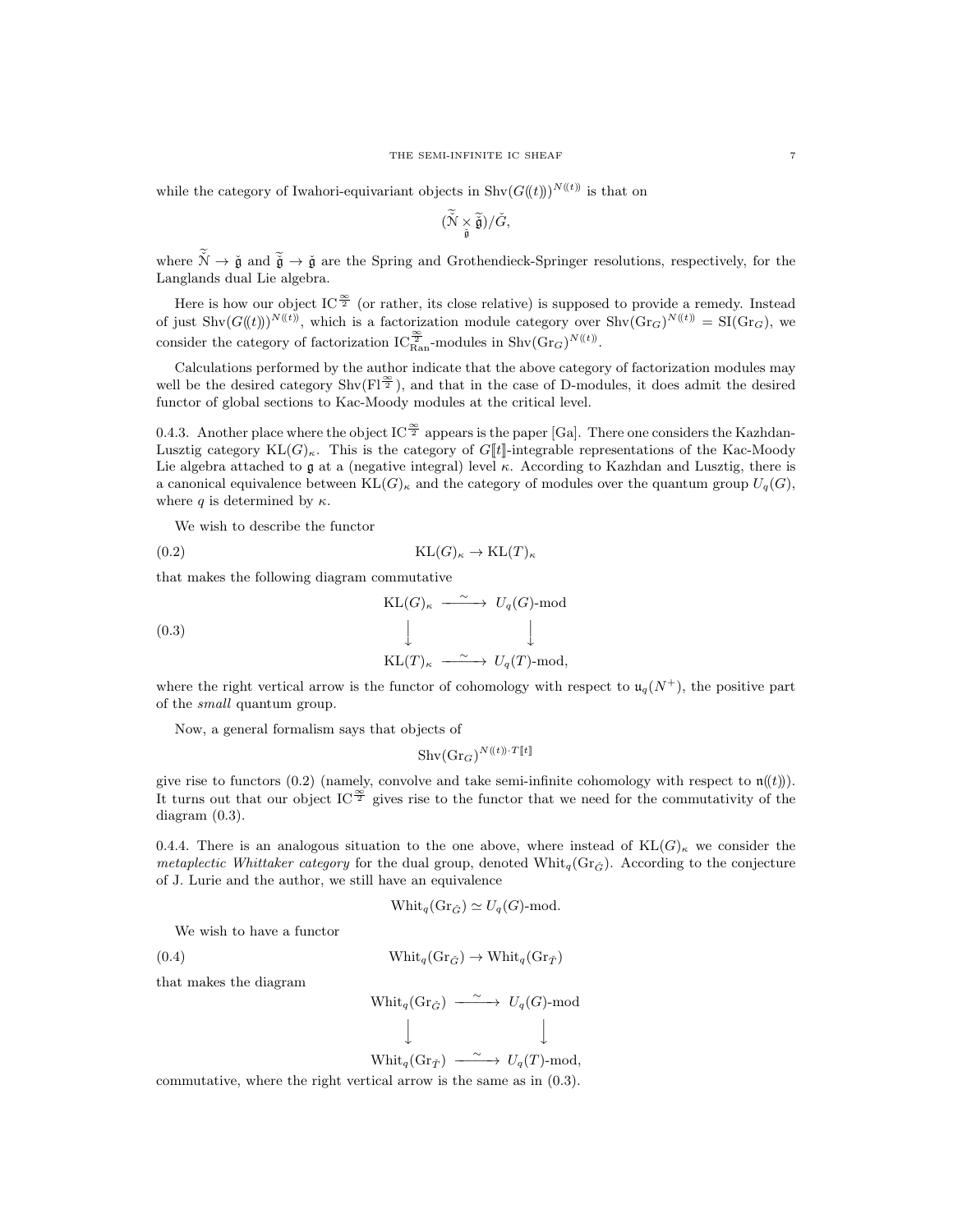#### 8 D. GAITSGORY

Again, any object in the metaplectic  $\text{SI}_q(\text{Gr}_{\tilde{G}})$  version of  $\text{SI}(\text{Gr}_{\tilde{G}})$  gives to a functor in (0.4), and the sought-for functor is given by the appropriate metaplectic version  $IC_q^{\frac{\infty}{2}} \in SI_q(Gr_{\tilde{G}})$  of  $IC^{\frac{\infty}{2}}$ . This is the subject of the forthcoming paper [GLys].

#### 0.5. Background and conventions.

0.5.1. This paper unavoidably uses higher category theory. It appears in the very definition of our basic object of study, the semi-infinite category on the affine Grassmannian.

Thus, we will assume that the reader is familiar with the basics tenets of the theory. The fundamental reference is [Lu], but shorter expositions (or user guides) exist as well, for example, the first chapter of [GR].

0.5.2. Our algebraic geometry happens over an arbitrary algebraically closed ground field k. Our geometric objects are classical, i.e., non-derived (see, however, Sect. 0.5.8).

By a prestack we mean an arbitrary (accessible) functor

$$
(0.5) \t\t\t (Schaff)op \to Groupoids
$$

(we de not need to consider higher groupoids).

We shall say that a prestack  $\frac{y}{x}$  is locally of finite type if the corresponding functor  $(0.5)$  takes filtered limits of affine schemes to colimits of groupoids. Equivalently, Y is locally of finite type if it is the left Kan extension of a functor

$$
(\mathrm{Sch}^{\mathrm{aff}}_{\mathrm{ft}})^\mathrm{op}\to \mathrm{Groupoids}
$$

along the fully faithful embedding

$$
(\mathrm{Sch}^{\mathrm{aff}}_{\mathrm{ft}})^{\mathrm{op}} \hookrightarrow (\mathrm{Sch}^{\mathrm{aff}})^{\mathrm{op}}.
$$

Still equivalently,  $\mathcal{Y}$  is locally of finite type if for any  $S \in \text{Sch}^{\text{aff}}$  and  $y : S \to \mathcal{Y}$ , the category of factorizations of y as

 $S \to S' \to \mathcal{Y},$ 

where  $S' \in \text{Sch}_{ft}^{\text{aff}}$ , is contractible.

We let PreStk<sub>lft</sub> denote the category of prestacks locally of finite type. We can identify it with the category of all functors

$$
(0.6) \t\t\t (Schftaff)op \to Groupoids.
$$

0.5.3. We let G be a connected reductive group over k. We fix a Borel subgroup  $B \subset G$  and the opposite Borel  $B^- \subset G$ . Let  $N \subset B$  and  $N^- \subset B^-$  denote their respective unipotent radicals.

Set  $T = B \cap B^-$ ; this is a Cartan subgroup of G. We use it to identify the quotients

$$
B/N \simeq T \simeq B^{-}/N^{-}.
$$

We let  $\Lambda$  denote the coweight lattice of G, i.e., the lattice of cocharacters of T. We let  $\Lambda^{pos} \subset \Lambda$ denote the sub-monoid consisting of linear combinations of positive simple roots with non-negative integral coefficients. We let  $\Lambda^+ \subset \Lambda$  denote the sub-monoid of *dominant coweights*.

0.5.4. For an affine scheme Z, we let  $\mathfrak{L}(Z)$  (resp.,  $\mathfrak{L}^+(Z)$ ) denote the scheme (resp., ind-scheme), whose S-points for  $S = \text{Spec}(A)$  are given by Hom(Spec( $A(\mathcal{H}))$ , Z) (resp., Hom(Spec( $A[\mathcal{H}]$ ), Z)). Thus, we replace the notations

$$
Z(\!(t)\!) \rightsquigarrow \mathfrak{L}(Z), Z[\![t]\!] \rightsquigarrow \mathfrak{L}^+(Z)
$$

from earlier in the introduction.

For  $Z = G$ , we consider the étale (equivalently, fppf) quotient  $\text{Gr}_G := \mathfrak{L}(G)/\mathfrak{L}^+(G)$ . This is the affine Grassmannian of G. It is known to be an ind-scheme of ind-finite type.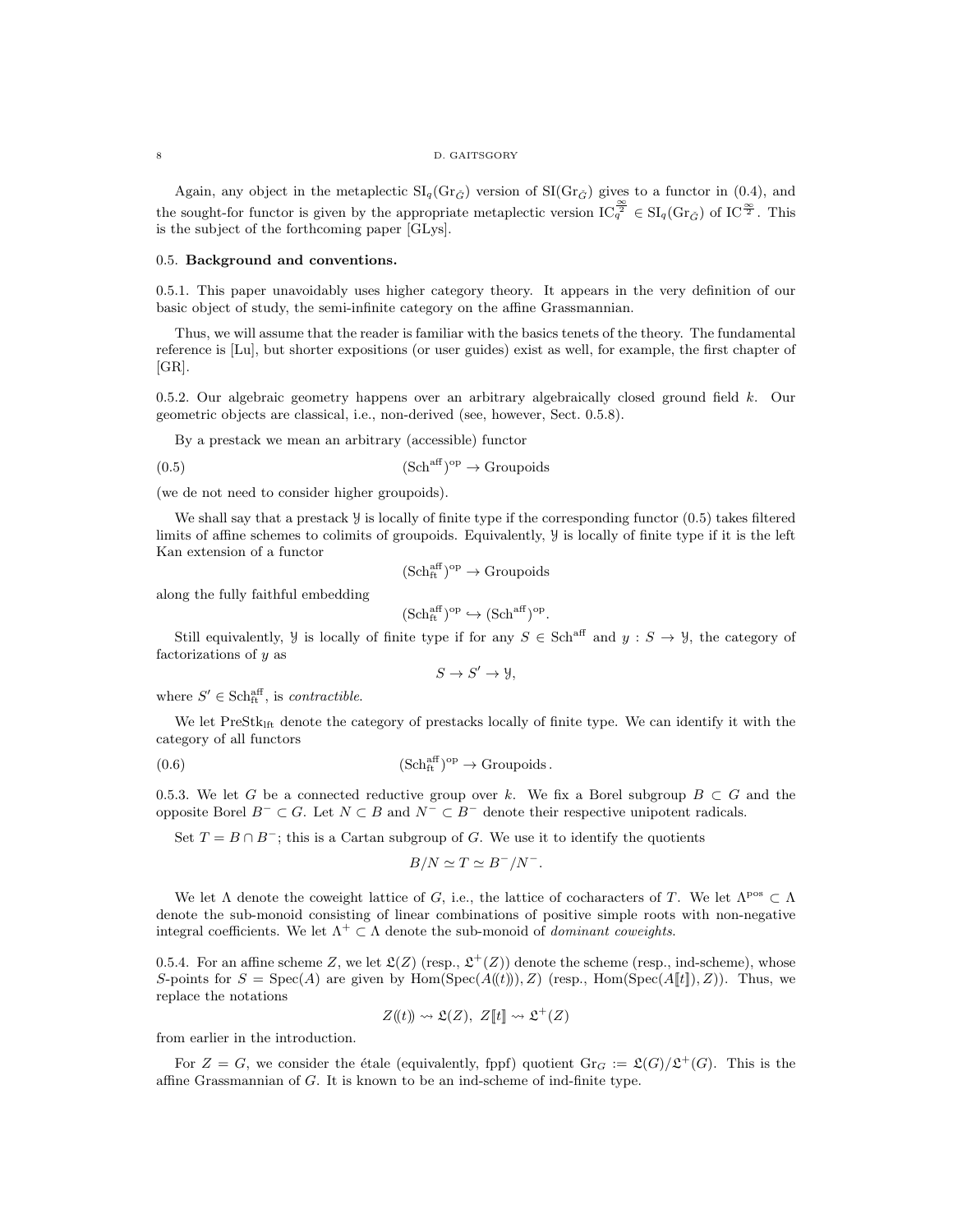0.5.5. While our geometry happens over a field  $k$ , the representation-theoretic categories that we study are DG categories over another field, denoted e (assumed algebraically closed and of characteristic 0).

All our DG categories are assumed presentable. When considering functors, we will only consider functors that preserve colimits. We denote the  $\infty$ -category of DG categories by DGCat. It carries a symmetric monoidal structure (i.e., one can consider tensor products of DG categories). The unit object is the DG category of complexes of e-vector spaces, denoted Vect.

For a pair of objects  $c_0, c_1$  in a DG category C we will denote by  $\mathcal{H}om_{\mathcal{C}}(c_0, c_1)$  the corresponding object of Vect.

We will use the notion of t-structure on a DG category. Given a t-structure on  $\mathcal{C}$ , we will denote by  $\mathfrak{C}^{\leq 0}$  the corresponding subcategory of cohomologically connective objects, and by  $\mathfrak{C}^{>0}$  its right orthogonal. We let  $\mathcal{C}^{\heartsuit}$  denote the heart  $\mathcal{C}^{\leq 0} \cap \mathcal{C}^{\geq 0}$ .

0.5.6. The source of DG categories will be a *sheaf theory*, which is a functor

 $\text{Shv} : (\text{Sch}^{\text{aff}}_{\text{ft}})^{\text{op}} \to \text{DGCat}, \quad S \mapsto \text{Shv}(S).$ 

For a morphism of affine schemes  $f : S_0 \to S_1$ , the corresponding functor

 $\text{Shv}(S_1) \to \text{Shv}(S_0)$ 

is the !-pullback  $f'$ .

The main examples of sheaf theories are:

(i) We take  $e = \overline{\mathbb{Q}}_{\ell}$  and we take  $\text{Shv}(S)$  to be the ind-completion of the (small) DG category of constructible  $\overline{\mathbb{Q}}_\ell\text{-sheaves}.$ 

(ii) When  $k = \mathbb{C}$  and e arbitrary, we take  $\text{Shv}(S)$  to be the ind-completion of the (small) DG category of constructible e-sheaves on  $S(\mathbb{C})$  in the analytic topology.

(iii) If k has characteristic 0, we take  $e = k$  and we take Shv(S) to be the DG category of D-modules on S.

In examples (i) and (ii), the functor  $f'$  always has a left adjoint, denoted  $f_!$ . In example (iii) this is not the case. However, the partially defined left adjoint  $f_!$  is defined on holonomic objects. It is defined on the entire category if  $f$  is proper.

0.5.7. Sheaves on prestacks. We apply the procedure of right Kan extension along the embedding

$$
(\mathrm{Sch}^{\mathrm{aff}}_{\mathrm{ft}})^\mathrm{op} \hookrightarrow (\mathrm{PreStk}_{\mathrm{lft}})^\mathrm{op}
$$

to the functor Shv, and thus obtain a functor (denoted by the same symbol)

 $\text{Shv} : (\text{PreStk}_{\text{lft}})^{\text{op}} \to \text{DGCat}.$ 

By definition, for  $\mathcal{Y} \in \text{PreStk}_{\text{lft}}$  we have

(0.7) 
$$
\operatorname{Shv}(\mathcal{Y}) = \lim_{S \in \operatorname{Sch}^{\operatorname{aff}}_{\operatorname{ft}}, y: S \to \mathcal{Y}} \operatorname{Shv}(S),
$$

where the transition functors in the formation of the limit are the  $!$ -pullbacks<sup>1</sup>.

For a map of prestacks  $f: \mathcal{Y}_0 \to \mathcal{Y}_1$  we thus have a well-defined pullback functor

$$
f^!: \text{Shv}(\mathcal{Y}_1) \to \text{Shv}(\mathcal{Y}_0).
$$

We denote by  $\omega$ y the dualizing sheaf on  $\mathcal{Y}$ , i.e., the pullback of

 $e \in Vect \simeq \mathrm{Shv(pt)}$ 

along the tautological map  $\mathcal{Y} \to \mathrm{pt}.$ 

<sup>&</sup>lt;sup>1</sup>Note that even though the index category (i.e.,  $(Sch<sub>ft</sub><sup>eff</sup>)/y$ ) is ordinary, the above limit is formed in the ∞-category DGCat. This is how ∞-categories appear in this paper.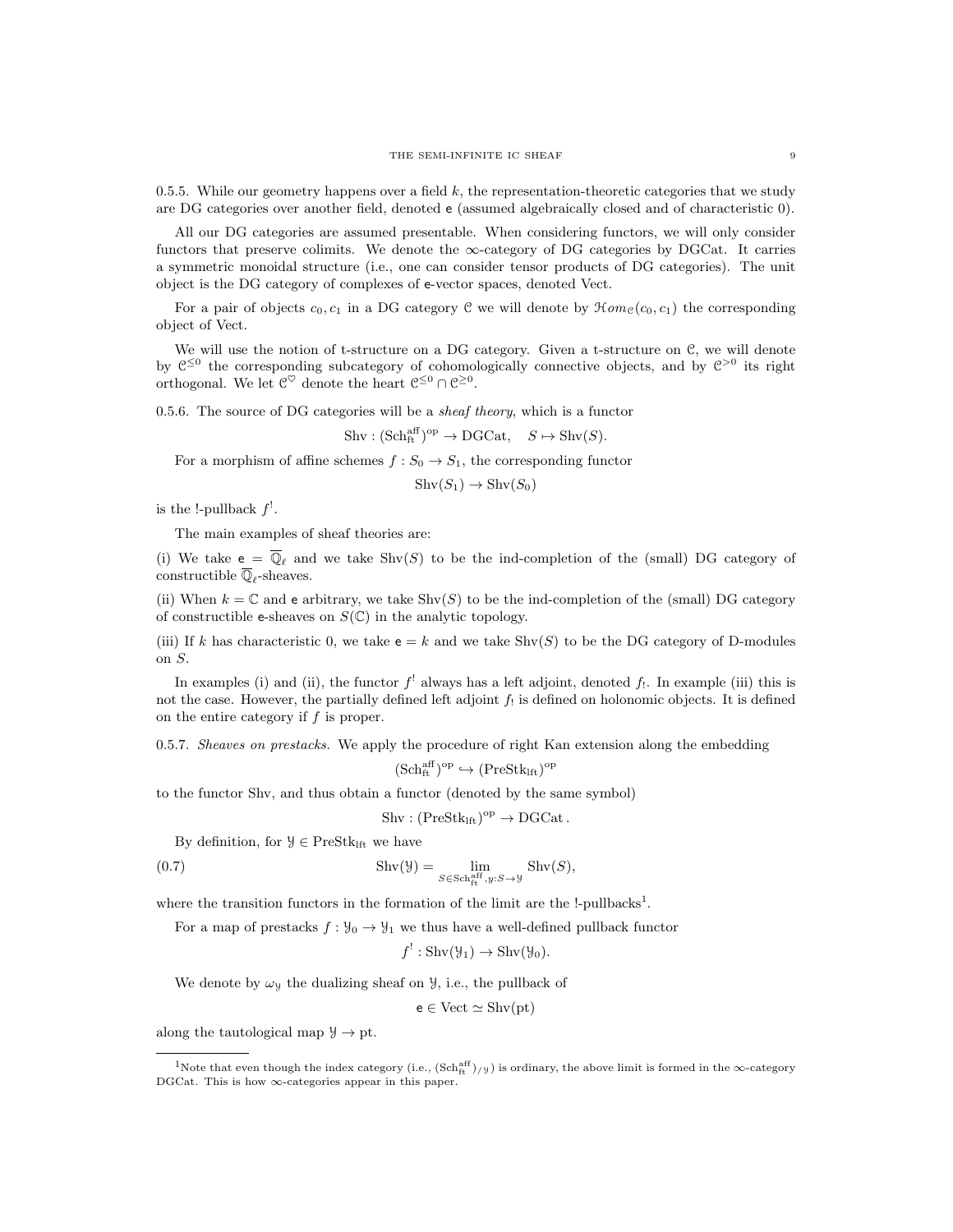#### 10 D. GAITSGORY

0.5.8. This paper is closely related to the geometric Langlands theory, and the geometry of the Langlands dual group  $\tilde{G}$  makes it appearance.

By definition,  $\check{G}$  is a reductive group over e and geometric objects constructed out of  $\check{G}$  give rise to e-linear DG categories by considering quasi-coherent (resp., ind-coherent) sheaves on them.

However, unlike our geometric objects over  $k$ , the objects of this dual geometry are often *derived*. A typical example is the derived enhancement of the flag variety:

 $\check{\mathfrak{g}} \underset{\check{\mathfrak{g}}}{\times} \text{pt}.$ 

0.6. Acknowledgements. This paper is dedicated to David Kazhdan, for his guidance and for being a source of inspiration for more than 20 years.

The author learned about the problem of semi-infinite flags from M. Finkelberg back in 1995. I wish to thank him for igniting my interest in the subject.

I also wish to thank Sam Raskin for many stimulating discussions, and very helpful suggestions regarding this paper.

1. The semi-infinite category on the affine Grassmannian

#### 1.1. The category of sheaves on the affine Grassmannian.

1.1.1. Recall that for any prestack Y locally of finite type, we define the category Shv(Y) by (0.7).

Let now Y be an ind-scheme of ind-finite type, i.e., a prestack that can be written as

$$
\underset{i \in I}{\text{colim}} Y_i,
$$

where I is a filtered index category,  $Y_i$ 's are schemes of finite type, and for every  $(i \rightarrow i') \in I$ , the corresponding map

$$
Y_i \xrightarrow{f_{i,i'}} Y_{i'}
$$

is a closed embedding<sup>2</sup>.

In this case we have

$$
\mathrm{Shv}(\mathcal{Y}) \simeq \lim_{i \in I} \mathrm{Shv}(Y_i),
$$

where for  $(i \to i') \in I$ , the corresponding functor  $\text{Shv}(Y_{i'}) \to \text{Shv}(Y_i)$  is  $f^!_{i,i'}$ .

1.1.2. If  $\mathcal Y$  is an ind-scheme, the category  $\text{Shv}(\mathcal Y)$  has a t-structure. It is uniquely characterized by the following (equivalent) conditions:

(i) An object  $\mathcal{F} \in \text{Shv}(\mathcal{Y})$  belongs to  $(\text{Shv}(\mathcal{Y}))^{\geq 0}$  if and only if its (!)-pullback to any  $Y_i$  belongs to  $(\text{Shv}(Y_i))^{\geq 0}$ .

(ii) The subcategory  $(\text{Shv}(\mathcal{Y}))^{\leq 0}$  is generated under filtered colimits by direct images of objects  $\mathcal{F}_i \in$  $(\text{Shv}(Y_i))^{\leq 0}$ .

1.1.3. We apply the above discussion to  $\mathcal{Y} = \text{Gr}_G$ , and thus obtain a well-defined category  $\text{Shv}(\text{Gr}_G)$ , equipped with a t-structure.

1.2. Definition of the semi-infinite subcategory. We note that the ind-scheme Gr<sub>G</sub> is acted on by the group ind-scheme  $\mathfrak{L}(N)$ . We define the category

$$
\operatorname{SI}(\operatorname{Gr}_G) := \operatorname{Shv}(\operatorname{Gr}_G)^{\mathfrak{L}(N)}
$$

as the full subcategory of objects  $\text{Shv}(Gr_G)$  that are  $\mathfrak{L}(N)$ -invariant.

By definition, this means the following.

<sup>&</sup>lt;sup>2</sup>In this case each  $Y_i$  is a closed subfunctor of  $\mathcal{Y}$ , and  $\mathcal{Y}$  admits a universal presentation as in (1.1), where the index category is taken to be that of all closed subfunctors of  $\mathcal Y$  that are representable by schemes of finite type. This category is automatically filtered, and the initial category  $I$  is cofinal in the universal one.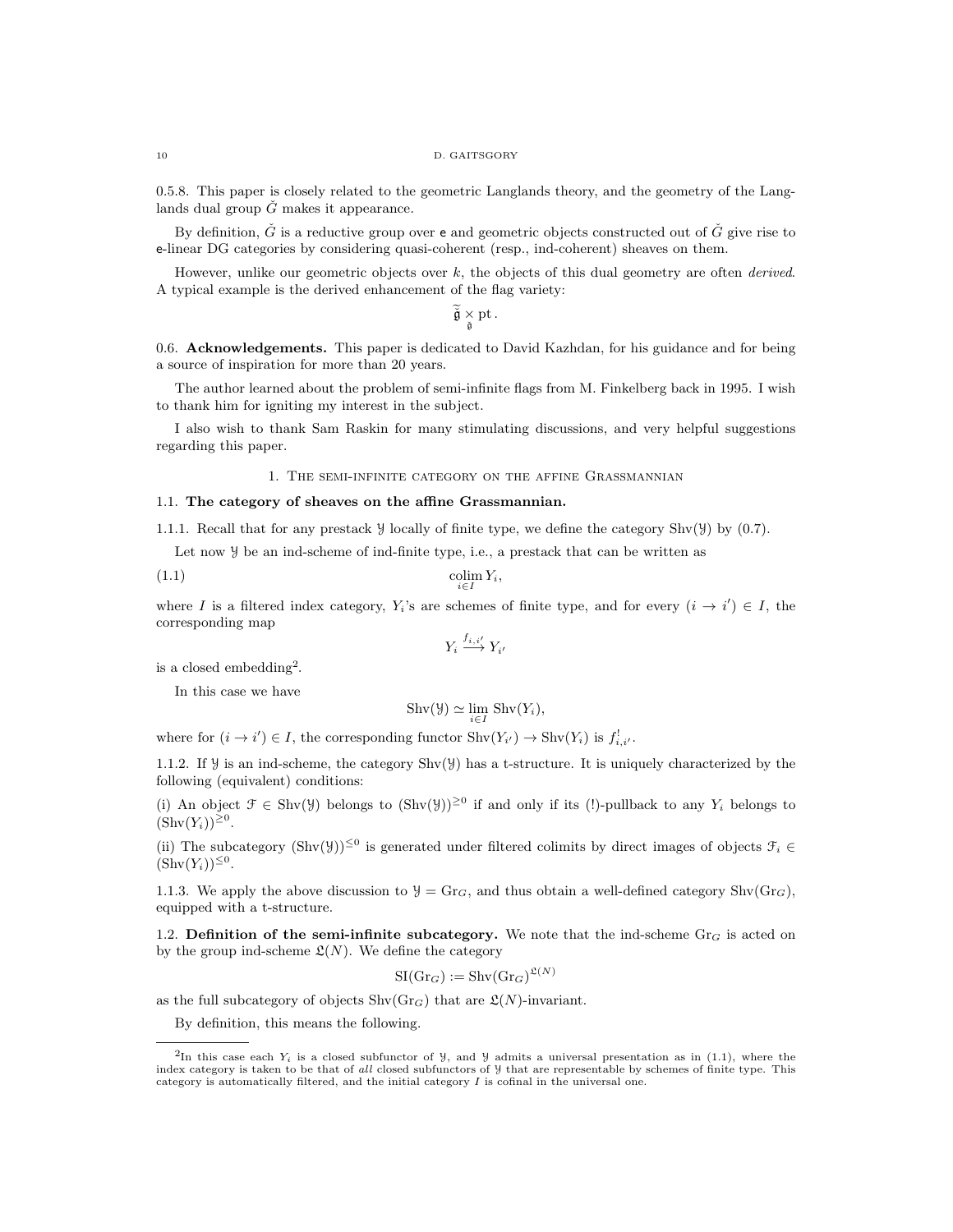1.2.1. First off, since N is unipotent,  $\mathfrak{L}(N)$  naturally comes from an ind-object in the category of group-schemes

(1.2) 
$$
\mathfrak{L}(N) \simeq \operatorname*{colim}_{\alpha \in A} N_{\alpha},
$$

where  $A$  is a filtered category.

We set

(1.3) 
$$
\operatorname{Shv}(\operatorname{Gr}_G)^{\mathfrak{L}(N)} := \lim_{\alpha} \operatorname{Shv}(\operatorname{Gr}_G)^{N_{\alpha}},
$$

where each  $\text{Shv}(Gr_G)^{N_{\alpha}}$  is a full subcategory of  $\text{Shv}(Gr_G)$  and for  $(\alpha \to \alpha') \in A$ , we have

$$
\mathrm{Shv}(\mathrm{Gr}_G)^{N_{\alpha'}} \subset \mathrm{Shv}(\mathrm{Gr}_G)^{N_{\alpha}}
$$

as full subcategories in  $\text{Shv}(Gr_G)$ . Note that the limit in (1.3) amounts to the intersection

$$
\bigcap_{\alpha} \text{Shv}(\text{Gr}_G)^{N_\alpha}
$$

as full subcategories in  $\text{Shv}(Gr_G)$ .

Let us now explain what the subcategories

$$
\mathrm{Shv}(\mathrm{Gr}_G)^{N_\alpha} \subset \mathrm{Shv}(\mathrm{Gr}_G)
$$

are.

1.2.2. For a fixed  $\alpha$ , the prestack Gr<sub>G</sub>, when viewed as equipped with an action of  $N_{\alpha}$ , is naturally an ind-object in the category of schemes equipped with an action of  $N_{\alpha}$ .

I.e., we can represent  $\mathrm{Gr}_G$  as

$$
\operatornamewithlimits{colim}_{i\in I} Y_i
$$

where each  $Y_i$  is a closed subscheme of  $\text{Gr}_G$ , stable under the  $N_\alpha$ -action.

We set

$$
Shv(\mathrm{Gr}_G)^{N_{\alpha}} := \lim_{i \in I} Shv(Y_i)^{N_{\alpha}},
$$

viewed as a full subcategory of

$$
\mathrm{Shv}(\mathrm{Gr}_G)\simeq \lim_{i\in I}\mathrm{Shv}(Y_i).
$$

Thus, it remains to explain what we mean by

$$
Shv(Y_i)^{N_{\alpha}} \subset Shv(Y_i)
$$

for each  $\alpha$  and i, and why for  $(i \rightarrow i')$ , the corresponding functor

$$
\mathrm{Shv}(Y_{i'}) \stackrel{f^!_{i,i'}}{\longrightarrow} \mathrm{Shv}(Y_i)
$$

sends  $\text{Shv}(Y_{i'})^{N_{\alpha}}$  to  $\text{Shv}(Y_i)^{N_{\alpha}}$ .

1.2.3. The group-scheme  $N_{\alpha}$ , can be naturally written as

$$
\lim_{\beta \in B_{\alpha,i}} N_{\alpha,\beta},
$$

where:

(i)  $B_{\alpha,i}$  is a filtered category;

(ii) Each  $N_{\alpha,\beta}$  is a unipotent algebraic group (of finite type);

(iii) For every  $(\beta \to \beta') \in B_{\alpha,i}$  the corresponding map  $N_{\alpha,\beta'} \to N_{\alpha,\beta}$  is surjective;

(iv) The action of  $N_{\alpha}$  on  $Y_i$  comes from a compatible family of actions of  $N_{\alpha,\beta}$ 's on  $Y_i$ .

For any  $\beta \in B_{\alpha,i}$ , we can consider the corresponding equivariant category  $\text{Shv}(Y_i)^{N_{\alpha,\beta}}$ . Since  $N_{\alpha,\beta}$ is unipotent, the forgetful functor

$$
Shv(Y_i)^{N_{\alpha,\beta}} \to Shv(Y_i)
$$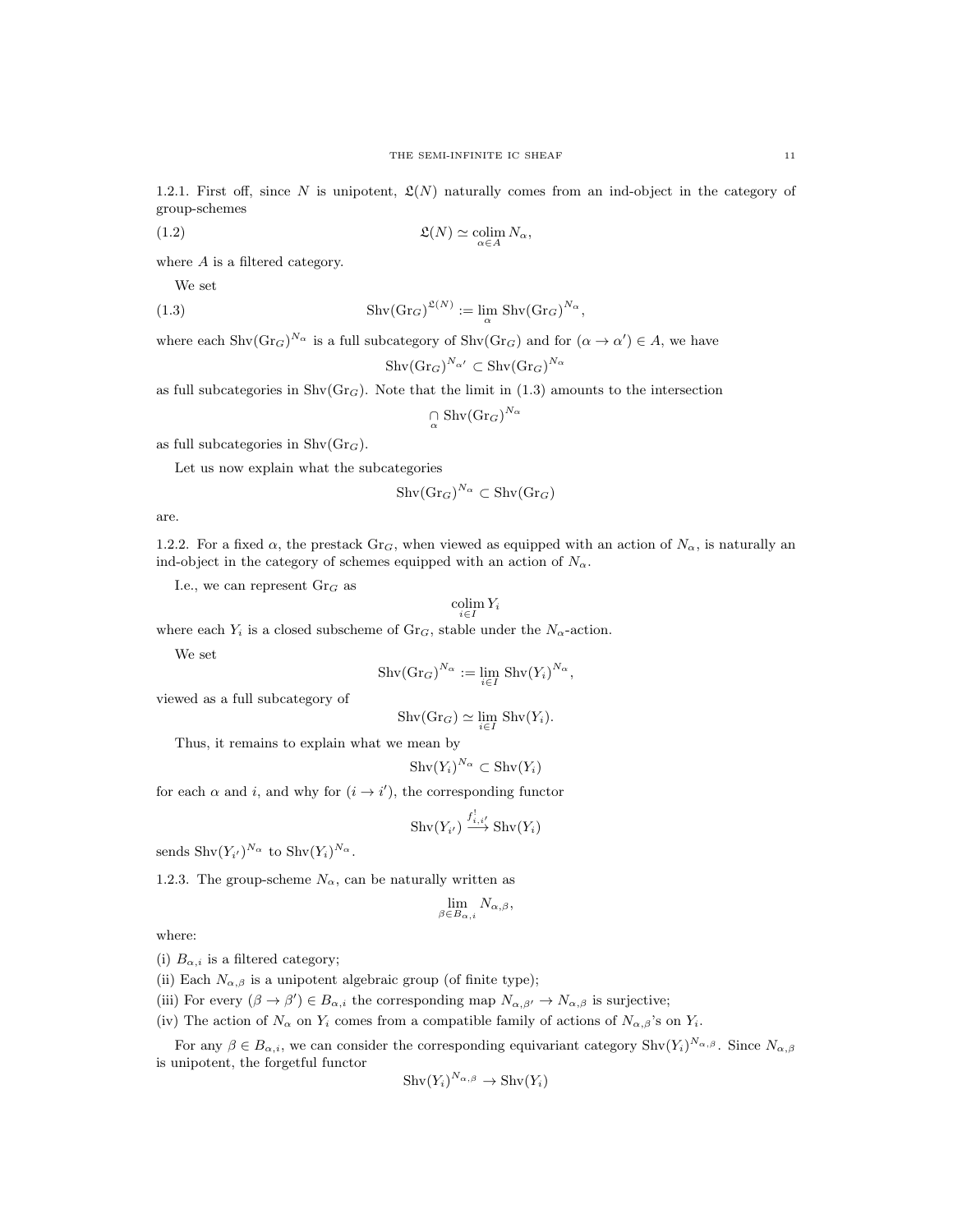is fully faithful, and for every  $(\beta \to \beta') \in B_{\alpha,i}$ , we have the inclusion of subcategories

 $\mathrm{Shv}(Y_i)^{N_{\alpha,\beta}}=\mathrm{Shv}(Y_i)^{N_{\alpha,\beta'}}$ 

as subcategories of  $\text{Shv}(Y_i)$ .

We set  $\text{Shv}(Y_i)^{N_\alpha} \subset \text{Shv}(Y_i)$  to be  $\text{Shv}(Y_i)^{N_{\alpha,\beta}}$  for some/any  $\beta \in B_{\alpha,i}$ .

1.2.4. Going back, it is clear that for a map  $(i \rightarrow i') \in I$ , the corresponding functor

$$
\mathrm{Shv}(Y_{i'}) \stackrel{f^!_{i,i'}}{\longrightarrow} \mathrm{Shv}(Y_i)
$$

sends  $\text{Shv}(Y_{i'})^{N_{\alpha}}$  to  $\text{Shv}(Y_i)^{N_{\alpha}}$ .

It is also clear that for a map  $(\alpha \to \alpha') \in A$ , we have

$$
\mathrm{Shv}(\mathrm{Gr})^{N_{\alpha'}} \subset \mathrm{Shv}(\mathrm{Gr})^{N_{\alpha}}
$$

as full subcategories of Shv(Gr).

1.2.5. Consider the forgetful functor

$$
SI(\mathrm{Gr}_G) := \mathrm{Shv}(\mathrm{Gr}_G)^{\mathfrak{L}(N)} \to \mathrm{Shv}(\mathrm{Gr}_G).
$$

As any functor, it admits a partially defined left adjoint, to be denoted  $Av_!^{\mathfrak{L}(N)}$ .

Explicitly, for  $\mathfrak{L}(N)$  written as  $(1.2)$ , we have

$$
\mathrm{Av}^{\mathfrak{L}(N)}_{!} := \operatornamewithlimits{colim}_{\alpha} \mathrm{Av}^{N_{\alpha}}_{!},
$$

where  $Av_1^{N_\alpha}$  is the partially defined left adjoint to the forgetful functor

$$
Shv(\mathrm{Gr}_G)^{N_{\alpha}} \to Shv(\mathrm{Gr}_G).
$$

1.2.6. Recall (see Sect. 1.1.2) that the category  $\text{Shv}(Gr_G)$  is equipped with a t-structure. In Sect. 1.4.6 we will prove:

**Proposition 1.2.7.** Every  $\mathcal{F} \in \text{Shv}(Gr)^{\mathcal{L}(N)}$  is infinitely connective, i.e., lies in  $(\text{Shv}(Gr_G))^{-\leq n}$  for every n.

The above proposition says that objects of the category  $SI(Gr_G) = Shv(Gr)^{\mathfrak{L}(N)}$  are invisible from the point of view of the heart of  $\text{Shv}(Gr_G)$ . However, in Sect. 1.5 we will show that  $\text{SI}(Gr_G)$  carries its own t-structure with meaningful features.

1.3. Semi-infinite orbits and standard functors. In this subsection we begin to investigate the structure of  $SI(Gr_G)$ .

1.3.1. For a coweight  $\lambda$  let  $S^{\lambda}$  denote the  $\mathfrak{L}(N)$ -orbit of the point  $t^{\lambda} \in \text{Gr}_G$ , and let  $\overline{S}^{\lambda}$  be its closure. We have

$$
S^{\mu} \subset \overline{S}^{\lambda} \Leftrightarrow \lambda - \mu \in \Lambda^{\text{pos}}.
$$

The denote the corresponding maps by

$$
\begin{aligned} S^{\lambda} & \stackrel{\mathbf{j}_{\lambda}}{\hookrightarrow} \overline{S}^{\lambda}, \\ \overline{S}^{\lambda} & \stackrel{\mathbf{i}_{\lambda}}{\hookrightarrow} \text{Gr}_G, \\ S^{\lambda} & \stackrel{\mathbf{i}_{\lambda}}{\hookrightarrow} \text{Gr}_G, \end{aligned}
$$

so that  $\mathbf{i}_{\lambda} = \mathbf{i}_{\lambda} \circ \mathbf{i}_{\lambda}$ .

The map  $\mathbf{i}_{\lambda}$  (resp.,  $\mathbf{i}_{\lambda}$ ,  $\mathbf{i}_{\lambda}$ ) is an open (resp., closed, locally closed) embedding of prestacks, i.e., its base change by an affine scheme yields a map of schemes with the corresponding property. In particular,  $S^{\lambda}$  and  $\overline{S}^{\lambda}$  are ind-schemes.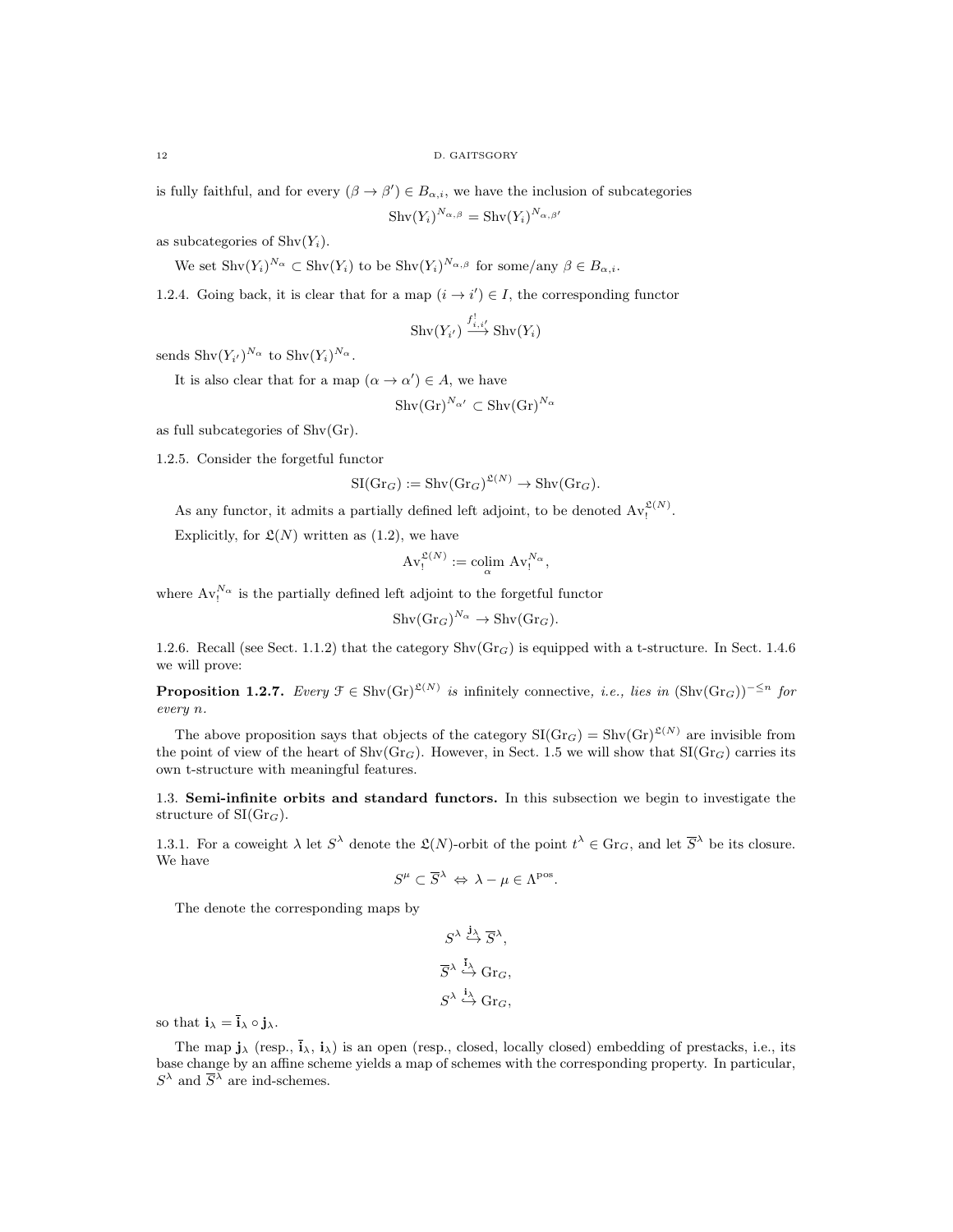1.3.2. We have the corresponding functors

$$
(1.4) \qquad (\mathbf{i}_{\lambda})^!: \operatorname{Shv}(\operatorname{Gr}_G) \to \operatorname{Shv}(\overline{S}^{\lambda}), \quad (\mathbf{j}_{\lambda})^!: \operatorname{Shv}(\overline{S}^{\lambda}) \to \operatorname{Shv}(S^{\lambda}), \quad (\mathbf{i}_{\lambda})^!: \operatorname{Shv}(\overline{S}^{\lambda}) \to \operatorname{Shv}(S^{\lambda})
$$

and

$$
(1.5) \qquad (\bar{\mathbf{i}}_{\lambda})_{*}: \operatorname{Shv}(\overline{S}^{\lambda}) \to \operatorname{Shv}(\operatorname{Gr}_{G}), \quad (\mathbf{j}_{\lambda})_{*}: \operatorname{Shv}(S^{\lambda}) \to \operatorname{Shv}(\overline{S}^{\lambda}), \quad (\mathbf{i}_{\lambda})_{*}: \operatorname{Shv}(S^{\lambda}) \to \operatorname{Shv}(\overline{S}^{\lambda}).
$$

Since the map  $\mathbf{j}_{\lambda}$  is an open embedding we will also use the notation  $(\mathbf{j}_{\lambda})^* := (\mathbf{j}_{\lambda})^!$ . The functors  $((j_{\lambda})^*, (j_{\lambda})_*)$  form an adjoint pair with  $(j_{\lambda})_*$  being fully faithful.

Since the map  $\mathbf{i}_{\lambda}$  is a closed embedding we will also use the notation  $(\mathbf{i}_{\lambda})_! := (\mathbf{i}_{\lambda})_*$ ; it is fully faithful. The functors  $((i_{\lambda})_!,(i_{\lambda})_!$  form an adjoint pair.

In particular, the functor  $(i_\lambda)_* \simeq (i_\lambda)_* \circ (j_\lambda)_*$  is also fully faithful.

1.3.3. The indschemes  $S^{\lambda}$  and  $\overline{S}^{\lambda}$  are acted on by  $\mathfrak{L}(N)$ , and the construction in Sect. 1.2 applies to them as well. We denote

$$
\mathrm{SI}(\mathrm{Gr}_G)_{\leq \lambda} := \mathrm{Shv}(\overline{S}^{\lambda})^{\mathfrak{L}(N)}
$$

and

$$
\mathrm{SI}(\mathrm{Gr}_G)_{=\lambda} := \mathrm{Shv}(S^{\lambda})^{\mathfrak{L}(N)}.
$$

The functors of (1.4) and (1.5) send the corresponding subcategories

$$
SI(\mathrm{Gr}_G)_{\leq \lambda} \subset \mathrm{Shv}(\overline{S}^{\lambda}), \quad SI(\mathrm{Gr}_G)_{=\lambda} \subset \mathrm{Shv}(S^{\lambda}), \quad SI(\mathrm{Gr}_G) \subset \mathrm{Shv}(\mathrm{Gr}_G)
$$

to one another and the same adjunctions hold.

1.3.4. We claim:

**Proposition 1.3.5.** The functor of taking the *!-fiber at*  $t^{\lambda}$  defines an equivalence

$$
SI(\mathrm{Gr}_G)_{=\lambda} \simeq \mathrm{Vect}.
$$

*Proof.* Let us write  $\mathfrak{L}(N)$  as in (1.2). For each  $\alpha$ , set the index category I to be equal to  $A_{\alpha}$ , and for  $\alpha' \in A_{\alpha}$  set

$$
Y_{\alpha'} = N_{\alpha'} \cdot t^{\lambda}.
$$

Then  $\text{Shv}(S^{\lambda})^{\mathfrak{L}(N)}$  is the limit

$$
\lim_{\alpha \to \alpha'} \text{Shv}(Y_{\alpha'})^{N_{\alpha}}.
$$

But cofinal in the above index category is the subcategory where  $\alpha' = \alpha$ . Thus, the above limit maps isomorphically to

$$
\lim_{\alpha} \operatorname{Shv}(Y_{\alpha})^{N_{\alpha}}.
$$

Now, for every  $\alpha$ , the functor of taking the fiber at  $t^{\lambda}$  defines an equivalence

$$
Shv(Y_{\alpha})^{N_{\alpha}} \to Vect;
$$

since  $\text{Stab}_{N_\alpha}(t^\lambda)$  is unipotent.

Corollary 1.3.6. The inverse equivalence to that of Proposition 1.3.5 sends  $e \in$  Vect to the dualizing *object*  $\omega_{S^{\lambda}} \in \text{Shv}(S^{\lambda})$ .

*Proof.* It is clear that  $\omega_{S^{\lambda}}$  belongs to the subcategory  $\text{Shv}(S^{\lambda})^{\mathfrak{L}(N)}$ . Now the assertion follows from the fact that its !-fiber at  $t^{\lambda}$  identifies with **e**.

1.4. Structure of the semi-infinite category. In this subsection we will show that the functors introduced in the preceding section admit all the expected adjoints.

 $\Box$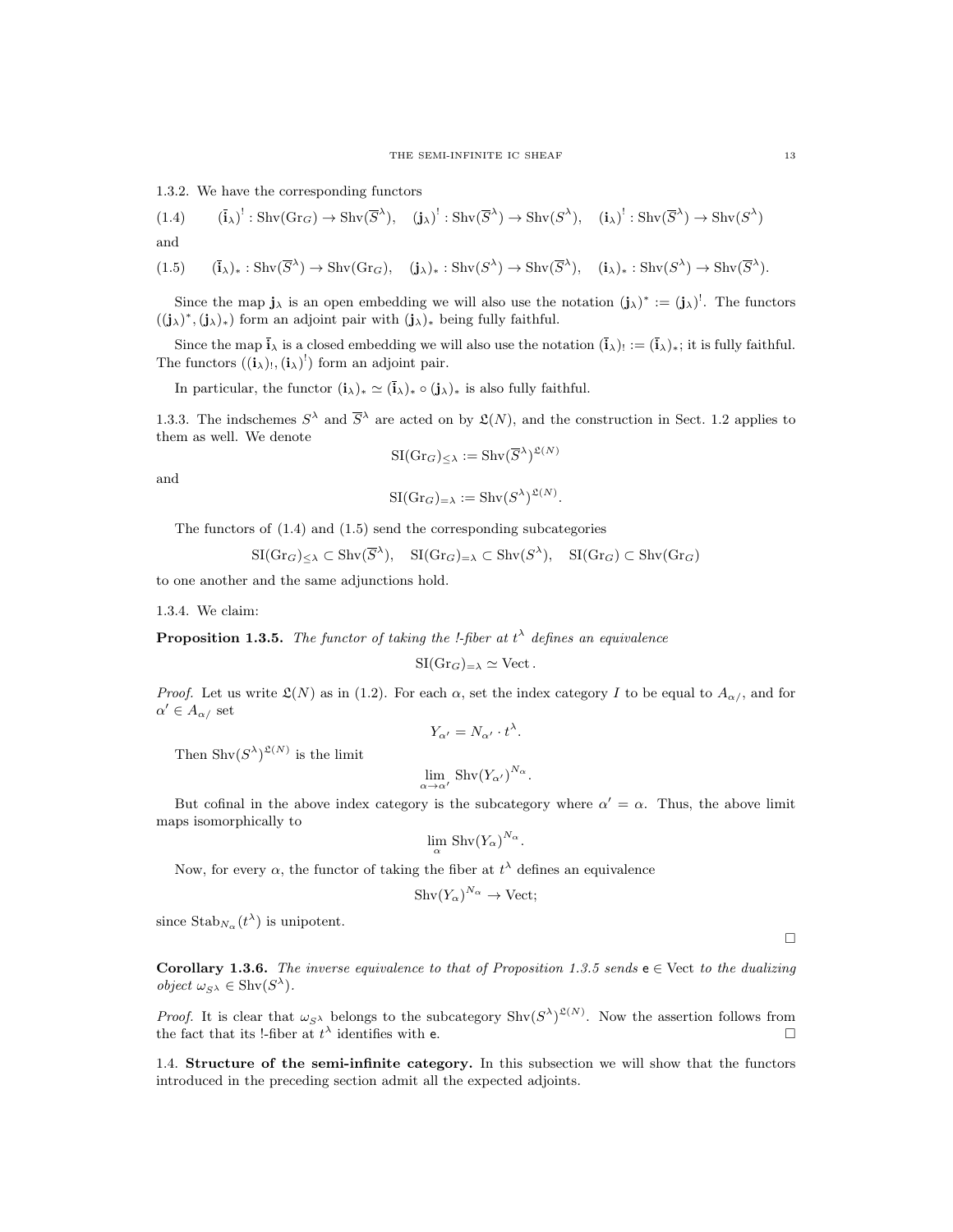1.4.1. We claim:

**Proposition 1.4.2.** The partially defined left adjoint  $(j_\lambda)$  of  $(j_\lambda)$ <sup>!</sup> : Shv $(\overline{S}^{\lambda}) \to \text{Shv}(S^{\lambda})$  is defined on the full subcategory  $\text{SI}(Gr_G)_{=\lambda} \subset S^{\lambda}$  and takes values in  $\text{SI}(Gr_G)_{\leq \lambda} \subset \overline{S}^{\lambda}$ . Moreover,

(1.6) 
$$
(\mathbf{i}_{\lambda})_!(\omega_{S^{\lambda}}) \simeq \mathrm{Av}_!^{\mathfrak{L}(N)}(t^{\lambda}).
$$

*Proof.* By Corollary 1.3.6, to prove the existence of  $(j_{\lambda})_!$  it is enough to show that  $(j_{\lambda})_!$  is defined on the object  $\omega_{S^{\lambda}}$ , and that the result is  $N_{\alpha}$ -equivariant for any  $\alpha$ .

Let  $\overset{\circ}{y} \overset{\mathbf{j}}{\longrightarrow} \mathcal{Y}$  be an arbitrary open embedding of ind-schemes. Write  $\mathcal{Y}$  as in (1.1), and set  $\overset{\circ}{Y}_i := \overset{\circ}{\mathcal{Y}}\underset{\mathcal{Y}}{\times} Y_i$ 

$$
\overset{\circ}{Y}_i \stackrel{\mathbf{j}_i}{\longrightarrow} Y_i.
$$

Then

$$
\omega_{\stackrel{\circ}{y}} \simeq \operatorname{colim}_{i} \omega_{\stackrel{\circ}{Y}_{i}}
$$

where we think of  $\omega_{\hat{Y}_i}$  as an object of  $\text{Shv}(\hat{\check{Y}})$  via the fully faithful embedding  $\text{Shv}(\hat{\check{Y}}_i) \hookrightarrow \text{Shv}(\hat{\check{Y}}_i)$ , and

$$
(\mathbf{j}_!)(\omega_{\overset{\circ}{y}}) \simeq \operatorname*{colim}_{i} (\mathbf{j}_i)_! (\omega_{\overset{\circ}{Y}_i}).
$$

This implies the existence of  $(j_{\lambda})_!(\omega_{S_{\lambda}})$ . The  $N_{\alpha}$ -equivariance follows from the above description: for a given  $\alpha$ , take  $Y_i$  to be  $N_{\alpha}$ -invariant subschemes of  $\overline{S}^{\lambda}$ .

The isomorphism (1.6) follows from the fact that  $\mathcal{H}$ *om* from either side to an object of SI(Gr<sub>G</sub>) amounts to taking the !-fiber of that object at  $t^{\lambda}$ .

**Lemma 1.4.3.** The functor  $(j_{\lambda})_! : SI(Gr_G)_{=\lambda} \to SI(Gr_G)_{\leq \lambda}$  is fully faithful.

*Proof.* Since the right adjoint of  $(j_\lambda)^! \simeq (j_\lambda)^*$ , i.e.,  $(j_\lambda)_*$ , is fully faithful, it formally follows that so is the left adjoint, i.e.,  $(j_{\lambda})_!$ .

**Corollary 1.4.4.** The functor  $(i_\lambda)^!: \mathrm{SI}(\mathrm{Gr}_G) \to \mathrm{SI}(\mathrm{Gr}_G)_{=\lambda}$  admits a left adjoint, to be denoted  $(i_\lambda)_!:$ The functor  $(i_{\lambda})_!$  is fully faithful.

*Proof.* The left adjoint in question is given by  $(i_\lambda)_{!} := (i_\lambda)_{!} \circ (j_\lambda)_{!}$ .

We also note:

**Lemma 1.4.5.** The objects  $(i_{\lambda})_! (\omega_{S\lambda})$  are infinitely connective in the t-structure on Shv(Gr<sub>G</sub>).

*Proof.* Write  $S^{\lambda}$  as the colimit of  $N_{\alpha} \cdot t^{\lambda}$ , as in the proof of Proposition 1.3.5. Then  $(i_{\lambda})_!(\omega_{S^{\lambda}})$  is the colimit of !-extensions of the objects  $\omega_{N_{\alpha} \cdot t^{\lambda}}$  under the locally closed embeddings  $N_{\alpha} \cdot t^{\lambda} \hookrightarrow \text{Gr}_G$ .

To prove the lemma it suffices to show that for every n, there exists an index  $\alpha$  such that for all  $\alpha \to \alpha'$ , the object  $\omega_{N_{\alpha'}\cdot t^{\lambda}} \in \text{Shv}(N_{\alpha'}\cdot t^{\lambda})$  belongs to  $(\text{Shv}(N_{\alpha'}\cdot t^{\lambda}))^{\leq -n}$ .

However, this does indeed happen as soon as  $\dim(N_\alpha \cdot t^\lambda) \geq n$ .

 $\Box$ 

 $\Box$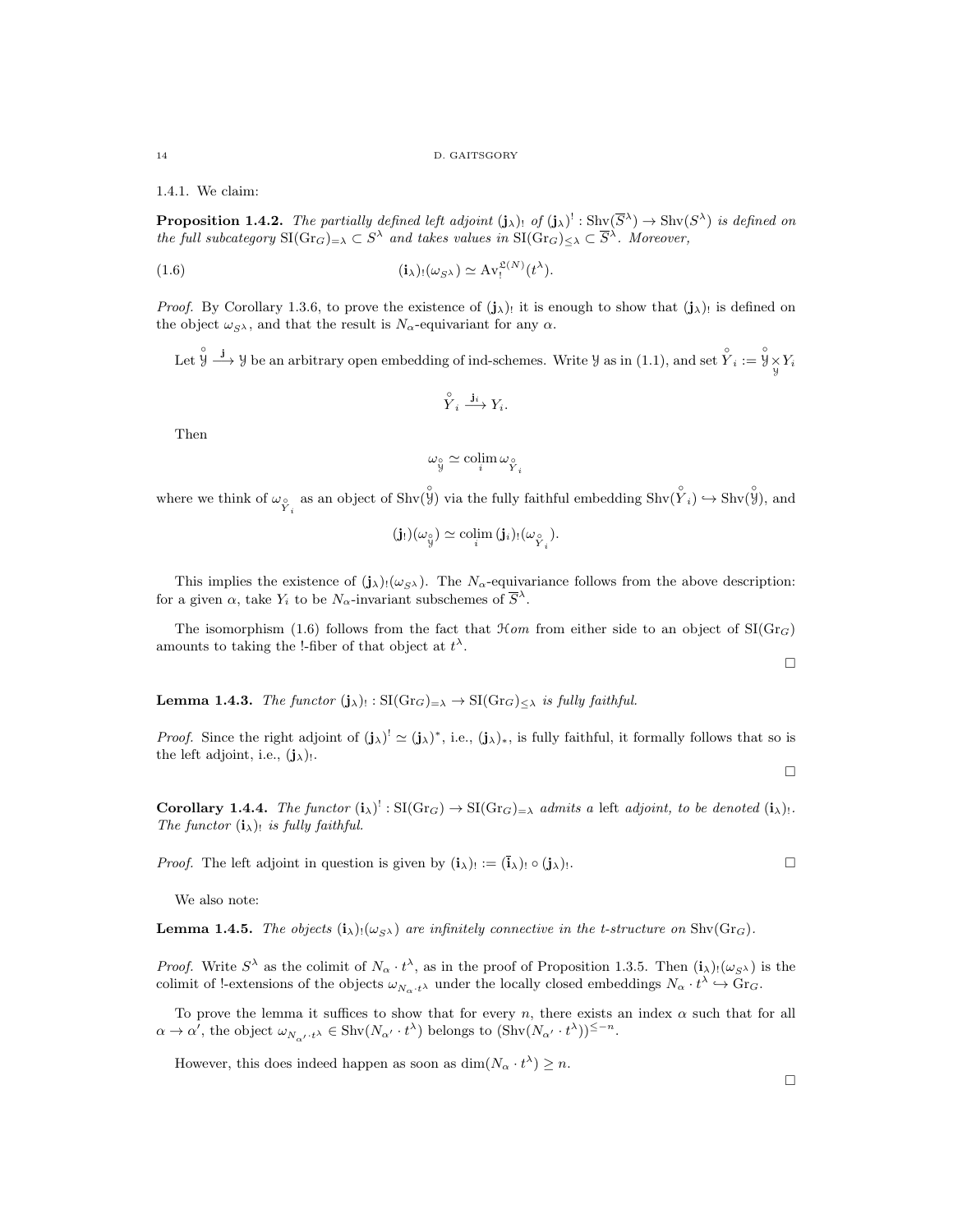1.4.6. For  $\lambda \in \Lambda$ , let  $\Delta^{\lambda}$  and  $\nabla^{\lambda}$  be the objects of  $\text{SI}(Gr_G)$  equal to

$$
(\mathbf{i}_{\lambda})_{!}(\mathbf{e})[-\langle\lambda,2\check{\rho}\rangle]\text{ and }(\mathbf{i}_{\lambda})_{*}(\mathbf{e})[-\langle\lambda,2\check{\rho}\rangle],
$$

respectively, where we think of e as an object of  $\text{SI}(Gr_G)_{=\lambda}$  via the equivalence of Proposition 1.3.5. The cohomological shift by  $[-\langle \lambda, 2\rangle]$  in our normalization will be explained later.

By construction, the objects  $\Delta^{\lambda}$  are compact in SI(Gr<sub>G</sub>) (but of course not in Shv(Gr<sub>G</sub>)).

**Lemma 1.4.7.** The category SI(Gr<sub>G</sub>) is generated by the objects  $\Delta^{\lambda}$ .

*Proof.* The is equivalent to the fact that for  $\mathcal{F} \in \mathrm{SI}(\mathrm{Gr}_G)$ ,

$$
\mathcal{H}om(\Delta^{\lambda}, \mathcal{F}) = 0, \,\forall \lambda \Rightarrow \mathcal{F} = 0.
$$

However,

$$
\mathcal{H}om(\Delta^{\lambda}, \mathcal{F}) = 0 \Leftrightarrow (\mathbf{i}_{\lambda})^!(\mathcal{F}) = 0.
$$

Since for every closed subscheme  $Y \subset \text{Gr}_G$ , the intersections  $Y \cap S^{\lambda}$  define a decomposition into locally closed subsets, we obtain that

$$
(\mathbf{i}_{\lambda})^{!}(\mathcal{F})=0, \forall \lambda \Rightarrow \mathcal{F}=0.
$$

 $\Box$ 

By Lemma 1.4.5, the objects  $\Delta^{\lambda}$  are infinitely connective in the t-structure on Shv $(\text{Gr}_G)$ . Combined with Lemma 1.4.7, this implies Proposition 1.2.7.

1.4.8. We claim:

**Lemma 1.4.9.** For every  $\lambda \in \Lambda$ , the partially defined left adjoint  $(i_{\lambda})^*$  of  $(i_{\lambda})_* : \text{Shv}(S^{\lambda}) \to \text{Shv}(Gr_G)$ is defined on the full subcategory  $\text{SI}(Gr_G) \subset \text{Shv}(Gr_G)$ , and takes values in  $\text{SI}(Gr_G)_{=\lambda} \subset \text{Shv}(S^{\lambda})$ .

*Proof.* By Lemma 1.4.7, it is enough to show that  $(i_\lambda)^*$  is defined on every  $\Delta^{\lambda'}$ , and the result belongs to  $SI(Gr_G)_{=\lambda}$ . However, from the explicit description in the proof of Proposition 1.4.2 it follows that  $(i_{\lambda})^*(\Delta^{\lambda'})$  equals  $\omega_{S^{\lambda}}[-\langle \lambda, 2\check{\rho} \rangle]$  for  $\lambda' = \lambda$ , and 0 otherwise.

 $\Box$ 

By definition, we obtain:

**Lemma 1.4.10.** An object  $\mathcal{F} \in \text{SI}(Gr_G)$  is compact if and only if there exist at most finitely many elements  $\lambda \in \Lambda$  such that  $(i_{\lambda})^*(\mathcal{F}) \neq 0$ , and for every such  $\lambda$ , the corresponding object of  $\mathrm{SI}(Gr_G)_{=\lambda}$  is compact<sup>3</sup>.

As we shall see in the sequel, the objects  $\nabla^{\lambda}$  are not compact.

#### 1.5. The t-structure on the semi-infinite category.

1.5.1. We define the t-structure on  $\text{SI}(Gr_G)$  in either of the following (tautologically equivalent) ways:

(i) The subcategory  $(SI(Gr_G))^{\leq 0}$  is generated under filtered colimits by the objects  $\Delta^{\lambda}[n], n \geq 0$ .

(ii) An object  $\mathcal{F} \in \mathrm{SI}(\mathrm{Gr}_G)$  belongs to  $(\mathrm{SI}(\mathrm{Gr}_G))^{>0}$  if and only if  $\mathrm{Maps}(\Delta^{\lambda}[n], \mathcal{F}) = *$  for  $n \geq 0$ .

<sup>3</sup>I.e., under the equivalence with Vect corresponds to a complex with finitely many cohomologies such that each of these cohomologies is finite-dimensional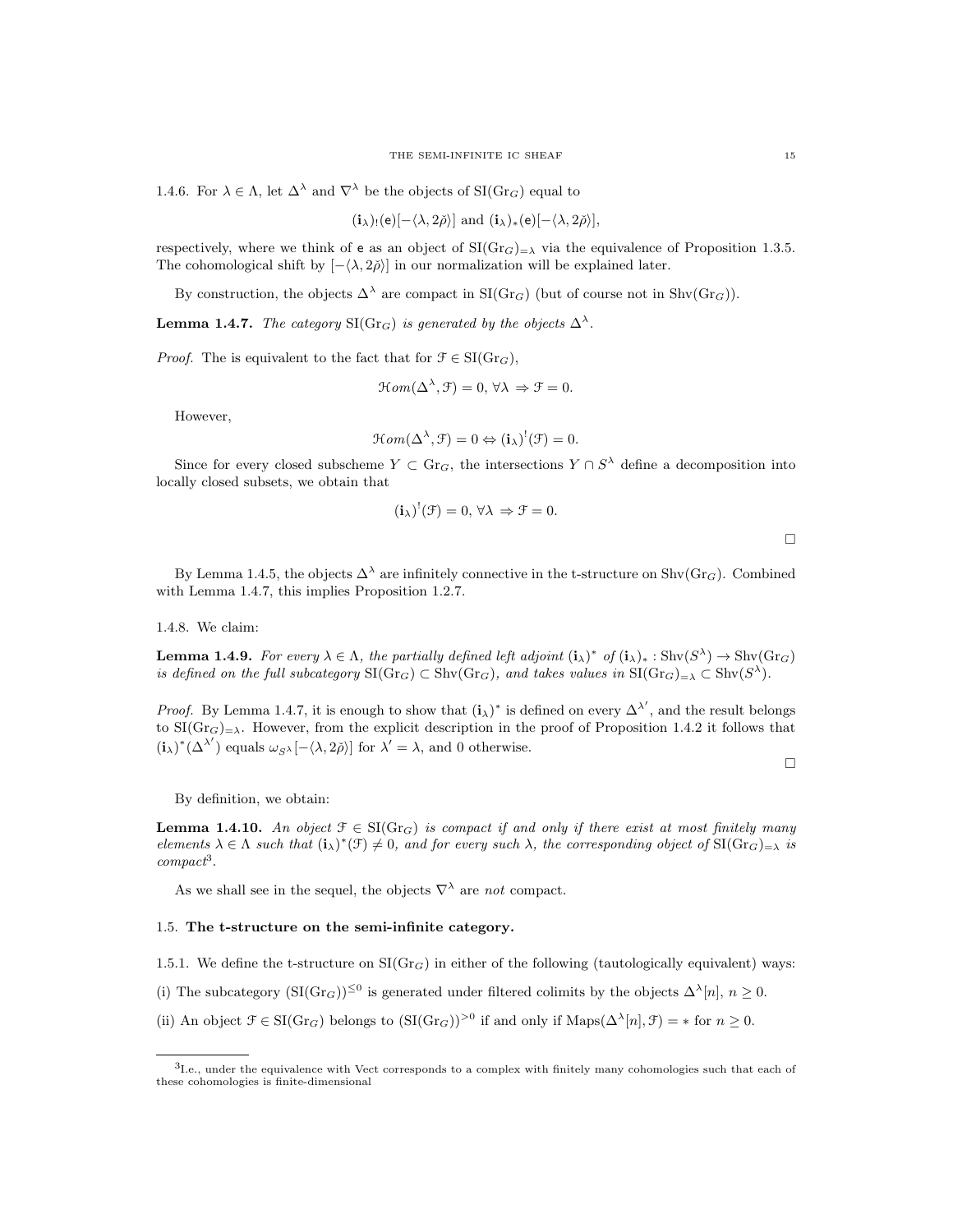1.5.2. Define a t-structure on

$$
SI(\mathrm{Gr}_G)_{=\lambda} \simeq \mathrm{Vect}
$$

to be the shift of the standard t-structure on Vect by  $[-\langle \lambda, 2\check{\rho} \rangle]$ , i.e., the object  $e[-\langle \lambda, 2\check{\rho} \rangle]$  is in the heart.

Then the above t-structure on  $\text{SI}(Gr_G)$  can also be characterized by:

(iii) An object  $\mathcal{F} \in \mathrm{SI}(\mathrm{Gr}_G)$  belongs to  $(\mathrm{SI}(\mathrm{Gr}_G))^{\leq 0}$  if and only if  $(i_\lambda)^*(\mathcal{F}) \in \mathrm{SI}(\mathrm{Gr}_G)_{=\lambda}$  belongs to  $(SI(\mathrm{Gr}_G)_{=\lambda})^{\leq 0}$ .

(iv) An object  $\mathcal{F} \in \mathrm{SI}(\mathrm{Gr}_G)$  belongs to  $(\mathrm{SI}(\mathrm{Gr}_G))^{\geq 0}$  if and only if  $(i_\lambda)^!(\mathcal{F}) \in \mathrm{SI}(\mathrm{Gr}_G)_{=\lambda}$  belongs to  $(SI(\mathrm{Gr}_G)_{=\lambda})^{\geq 0}$ .

Remark 1.5.3. The above t-structure on  $SI(Gr_G)$  (and in particular, the corresponding truncations functors) exists for abstract reasons. Ultimately, all the objects involved are colimits of compact objects of Shv $(Gr_G)$ , i.e., compact objects in Shv $(Y_i)$ , where  $Y_i$  are closed subschemes of Gr<sub>G</sub>. However, one should not delude oneself by thinking that the above t-structure can be modeled by a finite-dimensional situation, as is manifested by Theorem 1.5.5 below.

1.5.4. In Sect. 3.3 we will prove:

**Theorem 1.5.5.** For  $\lambda \neq 0$ , the object  $(i_{\lambda})^!(\Delta^0)$  belongs to  $(SI(\text{Gr}_G)_{\lambda})^{>0}$ .

The meaning of Theorem 1.5.5 is that  $\Delta^0$  belongs to  $(SI(\text{Gr}_G))^{\heartsuit}$  and is the intermediate extension of  $\omega_{S^0}$ , the latter being the unique irreducible object in SI(Gr<sub>G</sub>)=0. In particular, we obtain:

Corollary 1.5.6. The object  $\Delta^0 \in (\text{SI}(\text{Gr}_G))^{\heartsuit}$  is irreducible.

In Sect. 5.4 we will prove:

**Proposition 1.5.7.** The abelian category  $(SI(Gr_G))^\heartsuit$  is equivalent to Rep( $\check{B}^-$ ), where  $\check{B}^-$  is the (negative) Borel in the Langlands dual  $\check{G}$  of G. Under this equivalence, the object  $\Delta^{\lambda}$  correspond to the 1-dimensional representation of  $\check{B}^-$  with character w<sub>0</sub>( $\lambda$ ).

1.5.8. However,  $\Delta^0$  is not the object that we are after. In the next section we will construct another object

$$
IC^{\frac{\infty}{2}} \in (\mathrm{SI}(\mathrm{Gr}_G))^\heartsuit
$$

that we will call the *semi-infinite IC sheaf*, and study its properties. We will relate IC<sup> $\frac{\infty}{2}$ </sup> to two other naturally appearing objects:

(i) In Sect. 3 we will relate IC  $\frac{\infty}{2}$  to the IC sheaf of Drinfeld's compactification.

(ii) In Sect. 5 we will express it as the (dual) baby Verma object.

We will show:

**Proposition 1.5.9.** In terms of the equivalence of Proposition 1.5.7, the object IC  $\frac{\infty}{2}$  corresponds to  $O(\check{B}^-/\check{T})$ .

Remark 1.5.10. One may wonder whether the object IC  $\frac{\infty}{2}$  that we will construct can be expressed as the intermediate expression in some t-structure. This is indeed possible via the following procedure:

Instead of the usual affine Grassmannian we consider its version over the Ran space  $\text{Ran}(X)$  of a curve X; denote it  $Gr_{G, Ran}$ . It is equipped with an action of the Ran version of the loop group  $\mathfrak{L}(G)_{Ran}$ , and in particular  $\mathfrak{L}(N)_{\text{Ran}}$ . We define the category

$$
\mathrm{SI}(\mathrm{Gr}_{G,\mathrm{Ran}}):=(\mathrm{Shv}(\mathrm{Gr}_{G,\mathrm{Ran}}))^{\mathfrak{L}(N)_{\mathrm{Ran}}},
$$

and it can be equipped with a t-structure. Let  $S_{\text{Ran}}^0 \subset \text{Gr}_{G,\text{Ran}}$  be the locally closed subfunctor equal to the orbit of unit section with respect to  $\mathfrak{L}(N)_{\text{Ran}}$ . Let  $IC_{\text{Ran}}^{\frac{\infty}{2}}$  be the intermediate extension of the dualizing sheaf on  $S^0_{\text{Ran}}$ . One can show (and this will be done in [Ga1]) that our IC  $\frac{\infty}{2}$  identifies with the !-restriction of  $IC_{\text{Ran}}^{\frac{\infty}{2}}$  to

$$
Gr_G = \{x\} \underset{\text{Ran}(X)}{\times} Gr_{G,\text{Ran}}.
$$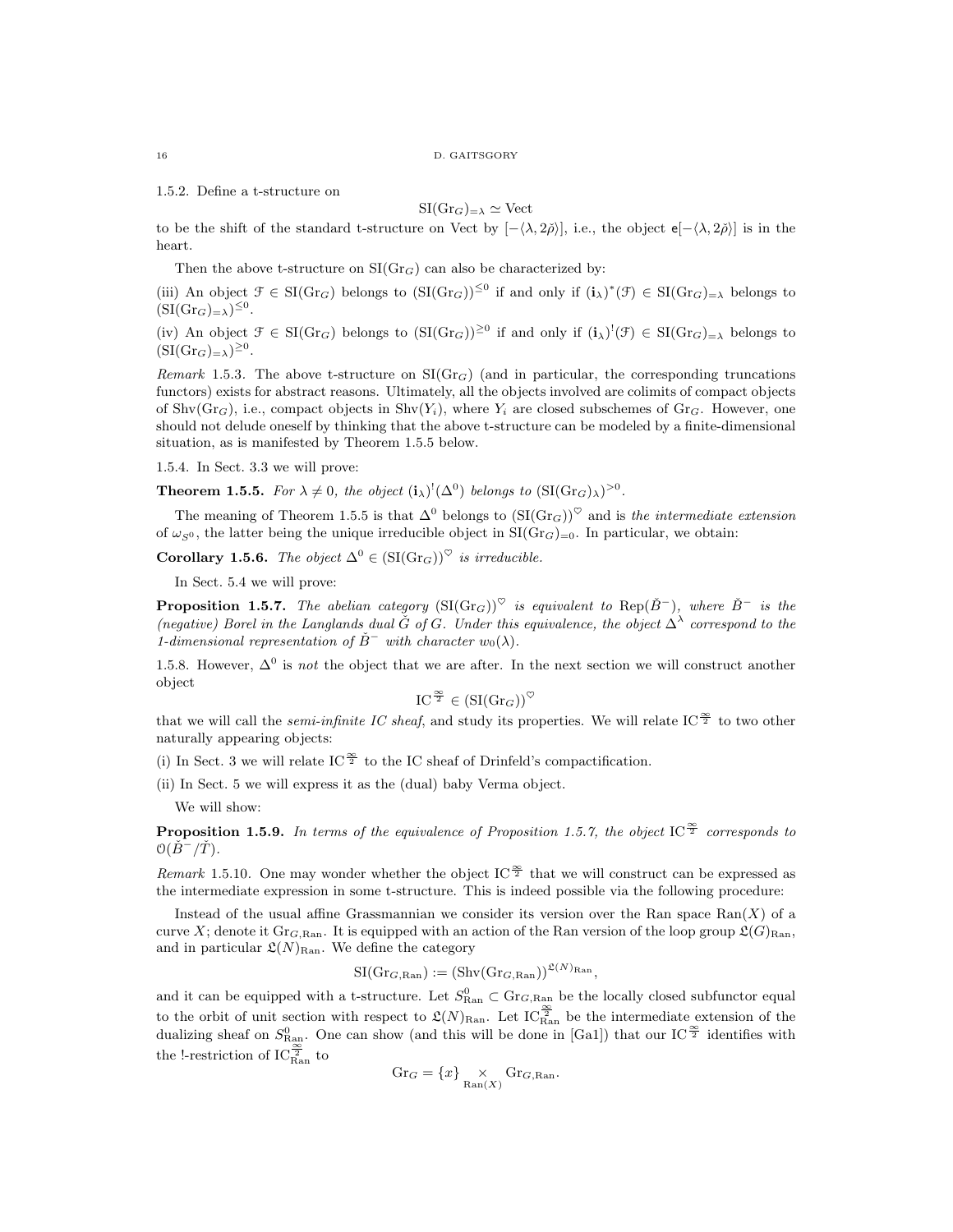2.1. The Langlands dual group. In this subsection we will fix some conventions pertaining to the Lannglands dual of G, to be used in this section and later in the paper.

2.1.1. Let  $\tilde{G}$  be the Langlands dual group of G. We regard as equipped with chosen Borel and Cartan subgroups:

$$
\check T\subset \check B.
$$

In particular, we have a well-defined negative Borel  $\check{B}^-$ , so that  $\check{T} = \check{B} \cap \check{B}^-$ .

We regard  $\check{T}$  as a common torus quotient of  $\check{B}$  and  $\check{B}^-$  and use characters of  $\check{T}$  to produce characters of each. Note, however, that a character that is dominant from the point of view of  $\check{B}$  is anti-dominant from the point of view of  $\check{B}^-$ .

We regard Rep( $\check{G}$ ) the *abelian* symmetric monoidal category of  $\check{G}$ -representations. For  $V \in \text{Rep}(\check{G})$ and  $\nu \in \Lambda$  (note that  $\Lambda$  is the weight lattice of  $\check{T}$ ) we let  $V(\nu)$  denote the corresponding weight space.

2.1.2. We fix representatives of irreducible highest weight representations  $V^{\lambda}$ ,  $\lambda \in \Lambda^+$  equipped with *trivializations* of highest weight lines  $V^{\lambda}(\lambda) = (V^{\lambda})^{\tilde{N}}$ , i.e., with chosen highest weight vectors

$$
v^{\lambda} \in V^{\lambda}(\lambda).
$$

Let  $(v^{\lambda})^*$  denote the functional  $V^{\lambda} \to e$  such that  $\langle (v^{\lambda})^*, v^{\lambda} \rangle = 1$  and  $(v^{\lambda})^*|_{V(\mu)} = 0$  for  $\mu \neq \lambda$ . We can regard  $(v^{\lambda})^*$  as a highest weight vector with respect to  $\check{B}^-$  in  $(V^{\lambda})^*$ .

2.1.3. In what follows let  $e^{\lambda}$  denote the 1-dimensional representation of  $\check{T}$  on e, given by the character λ.

When we think of  $V^{\lambda}$  as endowed with the distinguished highest weight vector  $v^{\lambda}$ , we identify it with

$$
\operatorname{Ind}_{\tilde{B}}^{\tilde{G}}(e^{\lambda}),
$$
 where  $e^{\lambda}$  is regarded as a representation of  $\tilde{B}$  via  $\tilde{B} \to \tilde{T}$ , and

$$
\operatorname{Ind}_{\check B}^{\check G}:\operatorname{Rep}(\check B)\to\operatorname{Rep}(\check G)
$$

is the functor  $\operatorname{\it left}$  adjoint to the restriction functor  $\operatorname{Res}_{B}^{\check{G}}.$ 

When we think of  $V^{\lambda}$  as endowed with the distinguished covector  $(v^{\lambda})^*$ , we identify it with

$$
\mathrm{coInd}_{\check{B}^-}^{\check{G}}(\mathbf{e}^{\lambda}),
$$

where  $e^{\lambda}$  is regarded as a representation of  $\check{B}^-$  via  $\check{B}^- \to \check{T}$ , and

$$
\mathrm{coInd}_{\check{B}^-}^{\check{G}}:\mathrm{Rep}(\check{B}^-)\to \mathrm{Rep}(\check{G})
$$

is the functor *right adjoint* to the restriction functor  $\text{Res}_{\check{B}^{-}}^{\check{G}}$ .

2.1.4. For each pair 
$$
\lambda_1, \lambda_2 \in \Lambda
$$
, we have a *canonical* map

$$
(2.1) \tV^{\lambda_1} \otimes V^{\lambda_2} \to V^{\lambda_1 + \lambda_2},
$$

determined by the condition that the diagram

$$
V^{\lambda_1} \otimes V^{\lambda_2} \longrightarrow V^{\lambda_1 + \lambda_2}
$$

$$
\downarrow \qquad \qquad \downarrow \downarrow \downarrow
$$

$$
e \otimes e \longrightarrow e
$$

$$
\xrightarrow{=} e
$$

∗

commutes.

We also have a canonical map

$$
(2.2) \tV^{\lambda_1+\lambda_2} \to V^{\lambda_1} \otimes V^{\lambda_2},
$$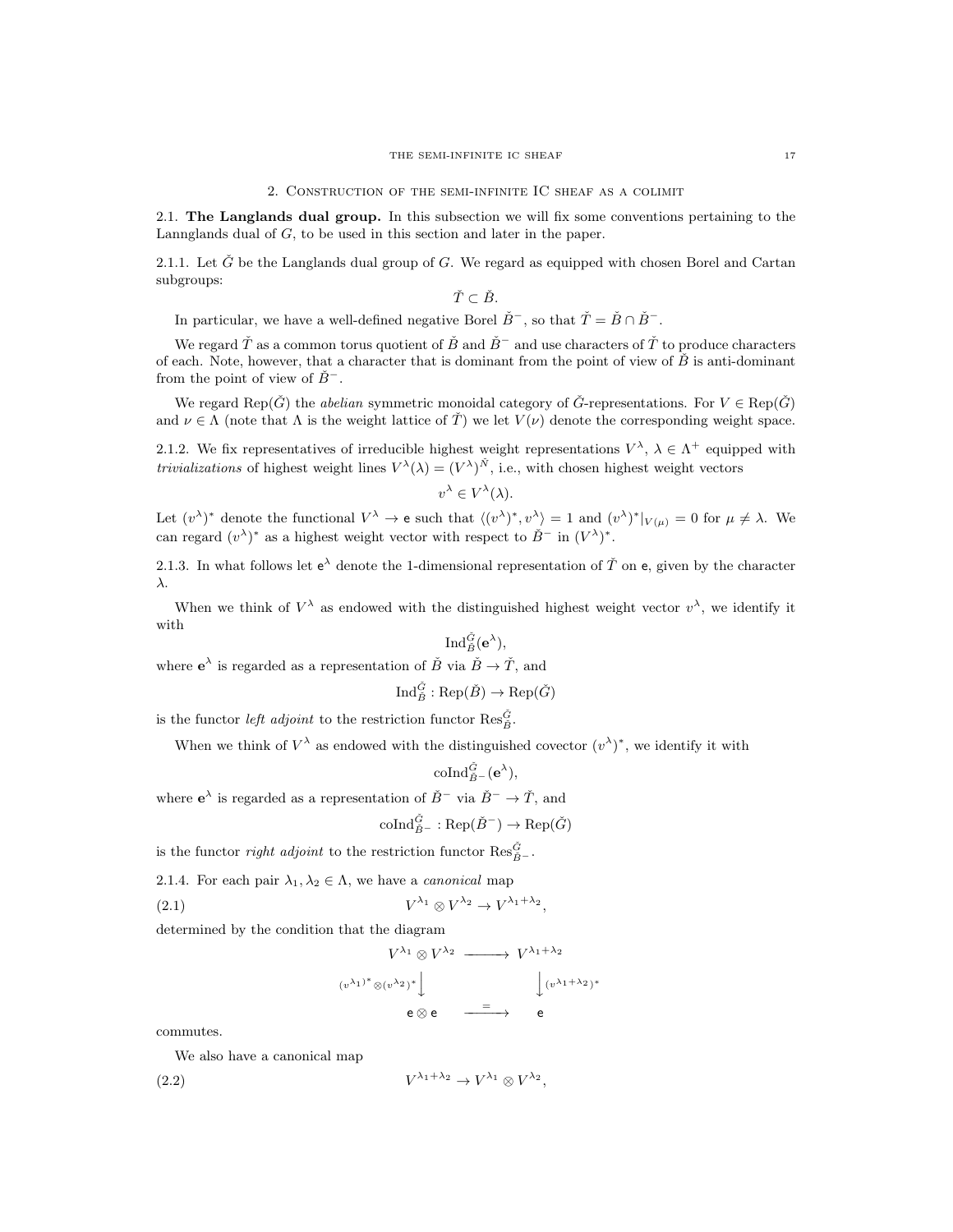determined by the condition that the diagram

$$
V^{\lambda_1+\lambda_2} \longrightarrow V^{\lambda_1} \otimes V^{\lambda_2}
$$
  
\n
$$
v^{\lambda_1+\lambda_2} \qquad \qquad \int v^{\lambda_1} \otimes v^{\lambda_2}
$$
  
\n
$$
e \longrightarrow e \otimes e
$$

commutes.

2.1.5. For future reference we note that for a fixed finite-dimensional  $V \in \text{Rep}(\check{G})$  and  $\lambda$  deep enough in the dominant cone (i.e.,  $\lambda \in \lambda_0 + \Lambda^+$  for some  $\lambda_0$ ) there exists a *canonical* isomorphism in Rep( $\check{G}$ )

(2.3) 
$$
V^{\lambda} \otimes V \simeq \bigoplus_{\mu \in \Lambda} V^{\lambda + \mu} \otimes V(\mu).
$$

It is uniquely characterized by the property that for a given  $v \in V(\mu)$ , the image of

 $v^\lambda \otimes v \in V^\lambda(\lambda) \otimes V(\mu) \subset V^\lambda \otimes V$ 

lies in

$$
\bigoplus_{\mu'\geq\mu}V^{\lambda+\mu}\otimes V(\mu)\subset \bigoplus_{\mu\in\Lambda}V^{\lambda+\mu}\otimes V(\mu),
$$

and its projection onto the  $V^{\lambda+\mu} \otimes V(\mu)$  factor equals  $v^{\lambda+\mu} \otimes v$ .

## 2.2. Recollections on geometric Satake.

2.2.1. We consider  $\text{Sph}(G) := \text{Shv}(\text{Gr}_G)^{2^+(G)}$  as a monoidal category with respect to convolution. As such it acts on  $\text{Shv}(Gr_G)$  by right convolutions; denote this action by

$$
\mathcal{F} \in \operatorname{Shv}(\operatorname{Gr}_G), \ \mathcal{F}' \in \operatorname{Sph}(G) \mapsto \mathcal{F} \star \mathcal{F}'.
$$

2.2.2. We will regard Geometric Satake as a monoidal functor

$$
Sat:Rep(\check{G}) \to Sph(G).
$$

We will use the following of its properties:

(i) For  $\lambda \in \Lambda^+$ , we have  $\text{Sat}(V^{\lambda}) = \text{IC}_{\overline{\text{Gr}}_{G}^{\lambda}}$ , where  $\text{Gr}_{G}^{\lambda} = \mathfrak{L}^+(G) \cdot t^{\lambda}$ , and  $\overline{\text{Gr}}_{G}^{\lambda}$  is its closure.

(ii) For  $V \in \text{Rep}(\check{G})$  and  $\mu \in \Lambda$ , the weight space  $V(\mu)$  identifies canonically with

$$
H_c(S^{\mu}, (\mathbf{i}_{\mu})^*(\mathrm{Sat}(V)))[\langle \mu, 2\check{\rho} \rangle];
$$

in particular, the above cohomology sits in a single degree equal to  $\langle \mu, 2\rho \rangle$ .

(iii) For  $\lambda \in \Lambda^+$  the trivialization of the line  $V^{\lambda}(\lambda)$  corresponds to the identification

$$
H_c(S^{\lambda}, (\mathbf{i}_{\lambda})^*(\mathrm{Sat}(V^{\lambda})))[\langle \lambda, 2\check{\rho} \rangle] \simeq H_c(\mathfrak{L}^+(N) \cdot t^{\lambda}, \mathsf{e})[2\langle \lambda, 2\check{\rho} \rangle] \simeq \mathsf{e},
$$

where we are using the fact that

$$
S^{\lambda} \cap \overline{\mathrm{Gr}}_{G}^{\lambda} = \mathfrak{L}^{+}(N) \cdot t^{\lambda} \simeq \mathfrak{L}^{+}(N) / \mathrm{Ad}_{t^{\lambda}}(\mathfrak{L}^{+}(G)),
$$

and dim $\left(\mathfrak{L}^+(N)/\operatorname{Ad}_{t^{\lambda}}(\mathfrak{L}^+(G))\right) = \langle \lambda, 2\check{\rho} \rangle.$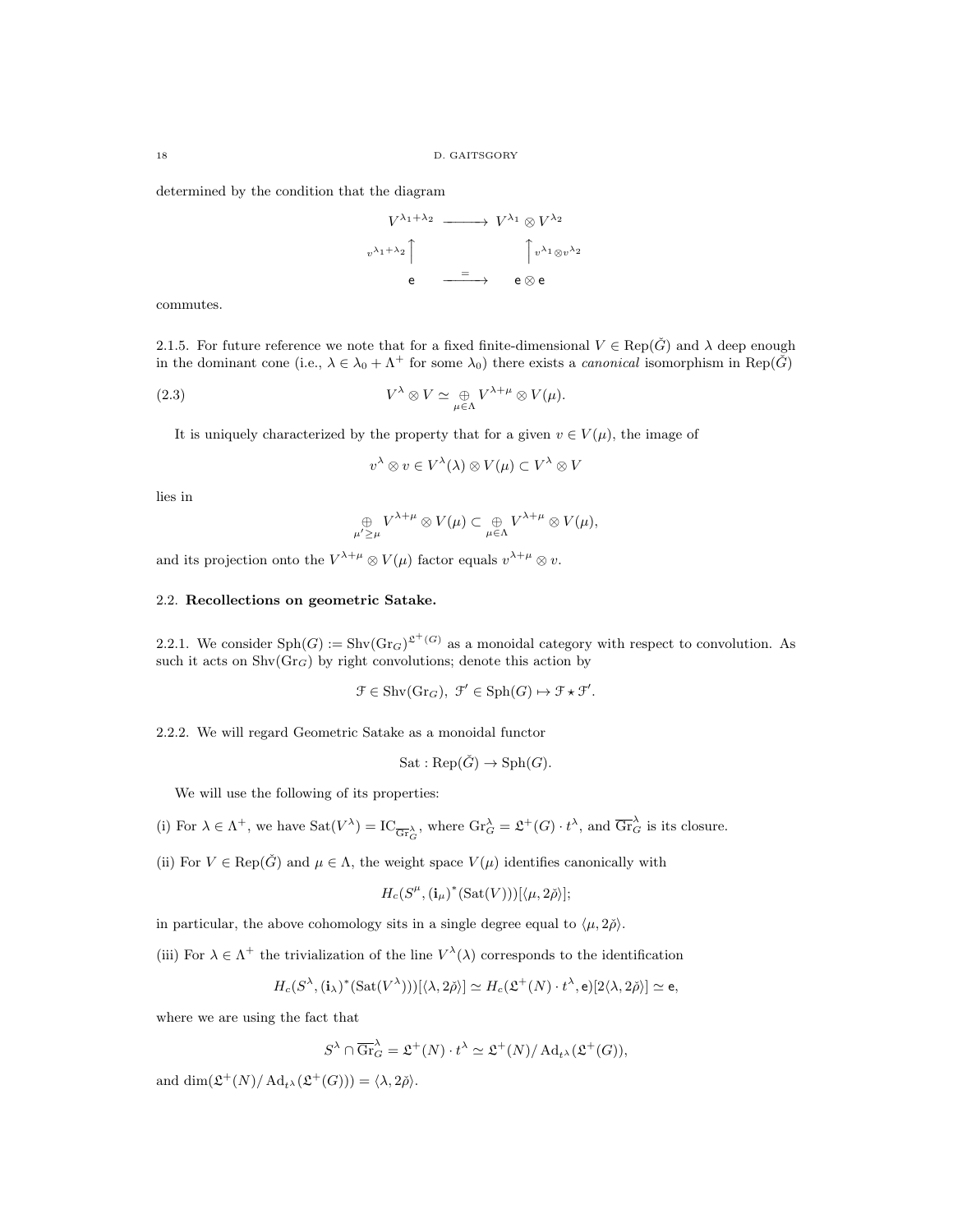2.2.3. Denote

$$
S^{-,\mu}:=\mathfrak{L}(N^-)\cdot t^{\mu}\stackrel{\mathbf{i}_{-,\mu}}{\hookrightarrow}\mathrm{Gr}_G.
$$

Let  $k_{\mu}$  (resp.,  $k_{-,\mu}$ ) denote the embeddings of the point

 $S^{\mu} \stackrel{k_{\mu}}{\leftrightarrow}$  pt  $\stackrel{k_{-,\mu}}{\hookrightarrow} S^{-,\mu}$ .

We have the following assertion, which is a hallmark application on Braden's theorem from [Bra]:

#### Lemma 2.2.4.

(a) For  $\mathcal{F} \in \text{Shv}(S^{\mu})$  equivariant with respect to the action of T we have canonical isomorphisms

$$
H_c(S^{\mu}, \mathcal{F}) \simeq (\mathsf{k}_{\mu})^!(\mathcal{F}), \quad H(S^{\mu}, \mathcal{F}) \simeq (\mathsf{k}_{\mu})^*(\mathcal{F}),
$$

and similarly for  $(S^{-,\mu}, \mathsf{k}_{-,\mu}).$ 

(b) For  $\mathcal{F} \in \text{Shv}(Gr_G)$  equivariant with respect to the action of T, we have a canonical isomorphism

$$
(\mathsf{k}_{\mu})^! \circ (\mathbf{i}_{\mu})^* (\mathfrak{F}) \simeq (\mathsf{k}_{-,\mu})^* \circ (\mathbf{i}_{-,\mu})^! (\mathfrak{F})
$$

We will apply the isomorphism of Lemma 2.2.4 to objects of the form  $Sat(V)$  and thus obtain several alternative expressions for  $V(\mu)$ .

# 2.3. Definition of the semi-infinite IC sheaf.

2.3.1. Consider  $\Lambda^+$  with respect to the following (non-standard!) order relation

$$
\lambda_1 \leq \lambda_2 \Leftrightarrow \lambda_2 - \lambda_1 \in \Lambda^+.
$$

Note that this poset if filtered.

2.3.2. We are going to construct a functor

$$
(\Lambda^+, \leq) \to \text{Shv}(\text{Gr}_G)
$$

that on the level of objects sends

$$
\lambda \in \Lambda^+ \mapsto t^{-\lambda} \cdot \text{Sat}(V^{\lambda})[\langle \lambda, 2\check{\rho} \rangle].
$$

2.3.3. For an individual pair  $\lambda_1 \leq \Lambda_2$ , the corresponding map

$$
t^{-\lambda_1} \cdot \mathrm{Sat}(V^{\lambda_1})[\langle \lambda_1, 2\check{\rho} \rangle] \to t^{-\lambda_2} \cdot \mathrm{Sat}(V^{\lambda_2})[\langle \lambda_2, 2\check{\rho} \rangle]
$$

is defined as follows.

 $(2.4)$ 

Write  $\lambda_2 = \lambda_1 + \lambda$  with  $\lambda \in \Lambda^+$ . We claim that we have a canonically defined map

(2.5) 
$$
\delta_{1,\text{Gr}_G} \to t^{-\lambda} \cdot \text{Sat}(V^{\lambda})[\langle \lambda, 2\check{\rho} \rangle].
$$

Indeed, the datum of a map (2.5) is equivalent to that of a map

(2.6) 
$$
\delta_{t^{\lambda}, \text{Gr}_G} \to \text{Sat}(V^{\lambda})[\langle \lambda, 2\check{\rho} \rangle],
$$

and the latter amounts to a vector in the !-fiber of  $Sat(V^{\lambda})[\langle \lambda, 2\check{\rho} \rangle]$  at  $t^{\lambda}$ .

However, this !-fiber of  $\text{Sat}(V^{\lambda})$  identifies canonically with e, as  $t^{\lambda}$  belongs to the smooth locus  $\mathrm{Gr}_{G}^{\lambda} \subset \overline{\mathrm{Gr}}_{G}^{\lambda}$  and  $\langle \lambda, 2\check{\rho} \rangle = \dim(\mathrm{Gr}_{G}^{\lambda}).$ 

We now let (2.4) be the map

$$
t^{-\lambda_1} \cdot \operatorname{Sat}(V^{\lambda_1})[\langle \lambda_1, 2\check{\rho} \rangle] \simeq t^{-\lambda_1} \cdot \delta_{1, \text{Gr}_G} \star \operatorname{Sat}(V^{\lambda_1})[\langle \lambda_1, 2\check{\rho} \rangle] \stackrel{(2.6)}{\longrightarrow}
$$
  

$$
\rightarrow t^{-\lambda_1} \cdot t^{-\lambda} \cdot \operatorname{Sat}(V^{\lambda})[\langle \lambda, 2\check{\rho} \rangle] \star \operatorname{Sat}(V^{\lambda_1})[\langle \lambda_1, 2\check{\rho} \rangle] \simeq t^{-\lambda_2} \cdot \operatorname{Sat}(V^{\lambda} \otimes V^{\lambda_1})[\langle \lambda_2, 2\check{\rho} \rangle] \stackrel{(2.1)}{\longrightarrow}
$$
  

$$
\rightarrow t^{-\lambda_2} \cdot \operatorname{Sat}(V^{\lambda_2})[\langle \lambda_2, 2\check{\rho} \rangle]
$$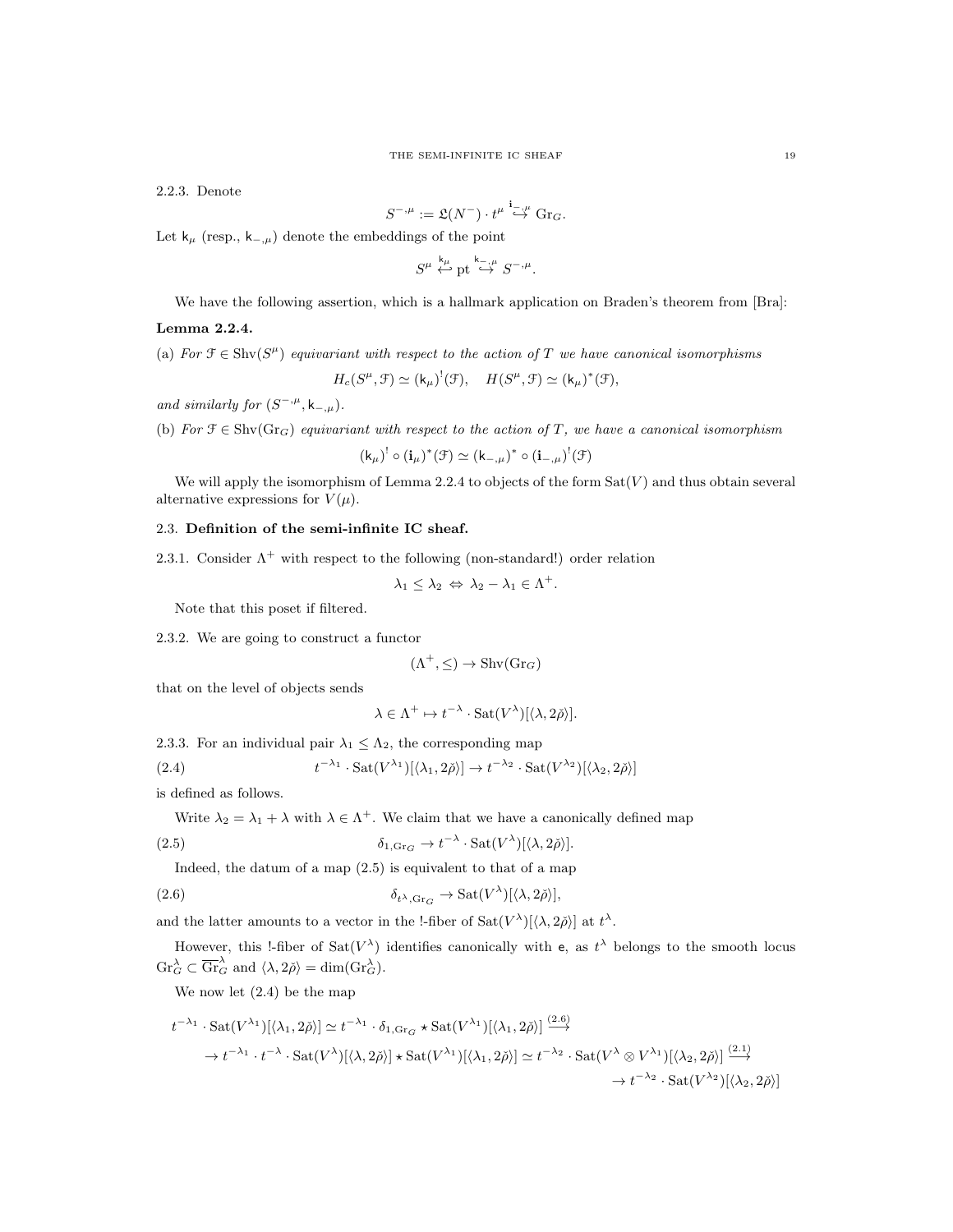2.3.4. It is easy to check that the above assignment defines a functor from  $(\Lambda^+, \leq)$  to the *homotopy* category of Shv(Gr<sub>G</sub>), i.e., that for  $\lambda_1 \leq \lambda_2 \leq \lambda_3$ , the corresponding two maps

 $t^{-\lambda_1} \cdot \mathrm{Sat}(V^{\lambda_1})[\langle \lambda_1, 2\check{\rho} \rangle] \rightrightarrows t^{-\lambda_3} \cdot \mathrm{Sat}(V^{\lambda_3})[\langle \lambda_3, 2\check{\rho} \rangle]$ 

are equal in the homotopy category.

In Sect. 2.7 below we will show that the above assignment uniquely extends to a functor of  $\infty$ categories

(2.7) 
$$
(\Lambda^+, \leq) \to \text{Shv}(\text{Gr}_G), \quad \lambda \mapsto t^{-\lambda} \cdot \text{Sat}(V^{\lambda})[\langle \lambda, 2\check{\rho} \rangle].
$$

Assuming the existence of the functor (2.7), we define an object IC  $\frac{\infty}{2} \in \text{Shv}(Gr_G)$  by

(2.8) 
$$
\text{IC}^{\frac{\infty}{2}} := \underset{\lambda \in (\Lambda^+, \leq)}{\text{colim}} t^{-\lambda} \cdot \text{Sat}(V^{\lambda})[\langle \lambda, 2\check{\rho} \rangle]
$$

Remark 2.3.5. A conceptual framework for the formation of the colimit  $(2.8)$ , suggested to us by S. Raskin, will be explained in Sect. 6.3.

2.3.6. Here are the first properties of IC $\frac{\infty}{2}$ :

# Proposition 2.3.7.

- (a) IC<sup> $\frac{\infty}{2}$ </sup> belongs to SI(Gr<sub>G</sub>) := Shv(Gr<sub>G</sub>)<sup> $\mathfrak{L}^{(N)}$ ;</sup>
- (b) IC<sup> $\frac{\infty}{2}$ </sup> is supported on  $\overline{S}^0$ ;
- (c)  $({\bf i}_0)^!(\mathrm{IC}^{\frac{\infty}{2}}) \simeq \omega_{S^0} \simeq ({\bf i}_0)^*(\mathrm{IC}^{\frac{\infty}{2}})$ ;
- (d) IC<sup> $\frac{\infty}{2}$ </sup> belongs to SI(Gr<sub>G</sub>)<sup> $\heartsuit$ </sup>.

## 2.4. Proof of Proposition 2.3.7.

2.4.1. For point (a), fix a subgroup  $N_{\alpha}$  as in Sect. 1.2.1. We need to show that IC  $\frac{\infty}{2}$  is  $N_{\alpha}$ -equivariant.

Consider the (cofinal) subset of  $\Lambda^+$  consisting of those elements  $\lambda$  such that  $\text{Ad}_{t^{\lambda}}(N_{\alpha}) \subset \mathfrak{L}^+(N)$ . Clearly, this subset is cofinal.

It is clear that for every such  $\lambda$ , the object

 $t^{-\lambda} \cdot \mathcal{F}$ 

is  $N_{\alpha}$ -equivariant for any  $\mathcal{F}$  that is  $\mathfrak{L}^+(N)$ -equivariant.

This implies that all the terms in the colimit (2.8) corresponding to  $\lambda$ 's from this subset are  $N_{\alpha}$ equivariant.

2.4.2. For point (b) we need to show that if  $S^{\mu}$  is in the support of IC<sup> $\frac{\infty}{2}$ </sup>, then  $\mu \in -\Lambda^{pos}$ . However, this follows from the fact that

$$
S^{\mu} \cap \overline{\mathrm{Gr}}_{G}^{\lambda} \neq \emptyset \Rightarrow \lambda - \mu \in \Lambda^{\mathrm{pos}}.
$$

2.4.3. In view of (b), we have  $(i_0)^!(IC^{\frac{\infty}{2}}) \simeq (i_0)^*(IC^{\frac{\infty}{2}})$ . Therefore, using Proposition 1.3.5 and point (a), in order to prove (c), we need to show that

$$
(k_0)^!\circ(\mathbf{i}_0)^!(\mathrm{IC}^{\frac{\infty}{2}})\simeq \mathsf{e}.
$$

The left-hand side is a colimit over  $\lambda \in \Lambda^+$  of the l-fibers of

$$
t^{-\lambda} \cdot \text{Sat}(V^{\lambda})[\langle \lambda, 2\check{\rho} \rangle]
$$

at the point  $1 \in \mathrm{Gr}_G$ .

Each term in this colimit is canonically isomorphic to e. And it is easy to see from the definition of the maps (2.4), that the maps in this system are the identity maps.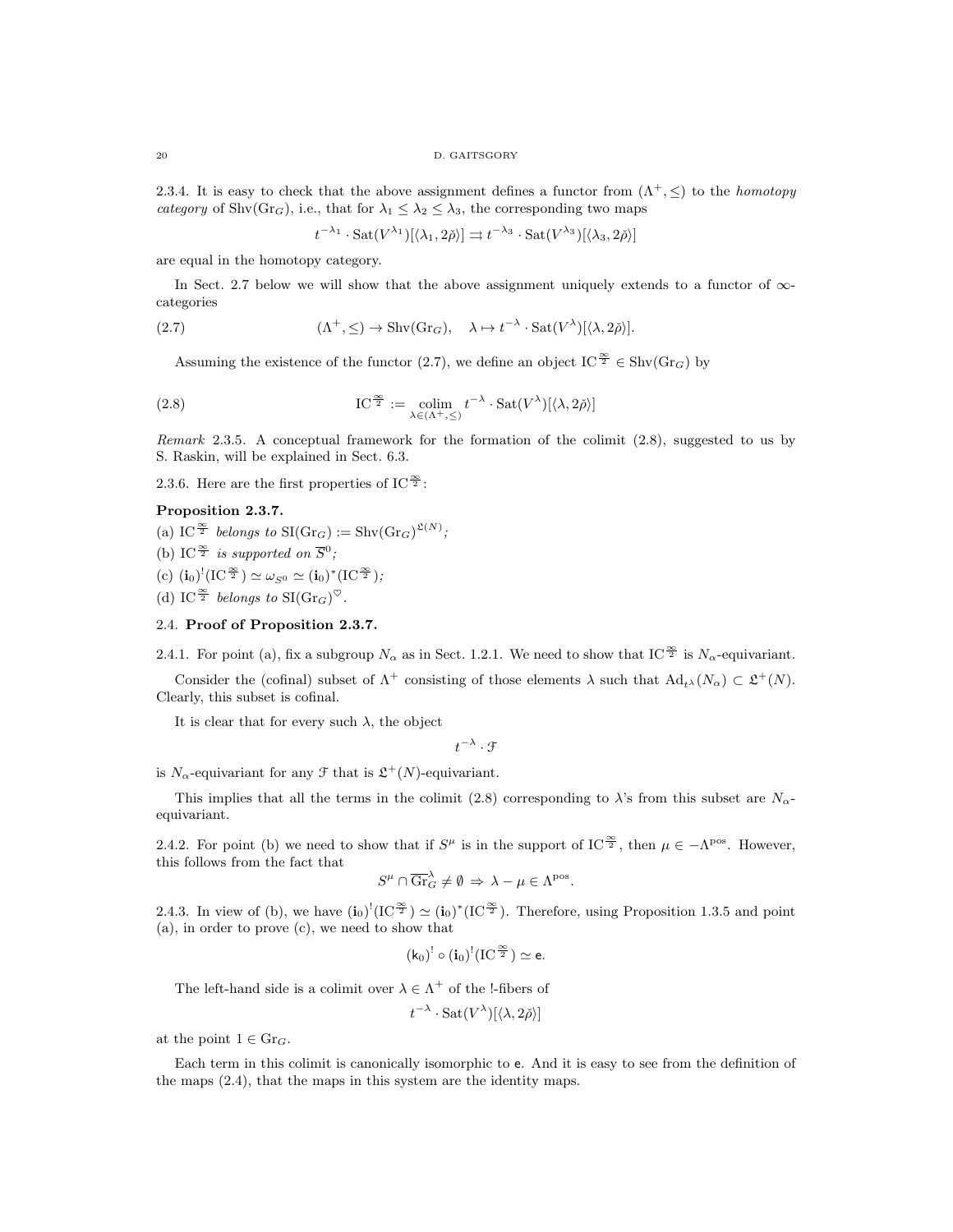2.4.4. For point (d), let us first prove that  $IC^{\frac{\infty}{2}} \in SI(\text{Gr}_G)^{\geq 0}$ . We will show that for  $0 \neq \mu \in -\Lambda^{pos}$ , we have

$$
(\mathbf{i}_\mu)^!(\mathrm{IC}^{\frac{\infty}{2}})\in(\mathrm{SI}_{=\mu})^{>0}.
$$

By Proposition 1.3.5 and point (a), we need to show that the colimit over  $\lambda \in \Lambda^+$  of the !-fibers of

$$
t^{-\lambda} \cdot \text{Sat}(V^{\lambda})[\langle \lambda, 2\check{\rho} \rangle]
$$

at  $t^{\mu}$  lives in degrees  $> \langle \mu, 2\check{\rho} \rangle$ .

For every fixed  $\mu$ , this is the same as the !-fiber of  $Sat(V^{\lambda})[\langle \lambda, 2\check{\rho}\rangle]$  at  $t^{\lambda+\mu}$ . Now the desired estimate follows from the fact that the !-restriction of  $\text{Sat}(V^{\lambda})$  to  $\text{Gr}_{G}^{\lambda+\mu}$  is concentrated in strictly positive perverse degrees, while

$$
\dim(\mathrm{Gr}_G^{\lambda+\mu}) = \langle \lambda + \mu, 2\check{\rho} \rangle.
$$

2.4.5. Let us now show that  $IC^{\frac{\infty}{2}} \in \mathrm{SI}(\mathrm{Gr}_G)^{\leq 0}$ . I.e., we need to show that for  $\mu \in \Lambda^{\text{pos}}$ , we have

 $(i_{\mu})^*(IC^{\frac{\infty}{2}}) \in (SI_{=\mu})^{\leq 0}.$ 

In fact, we will see that  $(i_\mu)^*(IC^{\frac{\infty}{2}})$  belongs to  $(SI_{=\mu})^{\heartsuit}$  for all  $\mu \in -\Lambda^{pos}$ . (We will also see in Proposition 2.5.4 that these objects are non-zero, which implies that IC  $\frac{\infty}{2}$  is not the minimal extension from  $S^0$ .)

By Proposition 1.3.5 and point (a), we need to show that the colimit over  $\lambda \in \Lambda^+$  of

$$
\left(\mathsf{k}_\mu\right)^{\mathsf{!`}}\circ\left(\mathbf{i}_\mu\right)^*\left(t^{-\lambda}\cdot \mathrm{Sat}(V^\lambda)[\langle\lambda,2\check\rho\rangle]\right)
$$

lives degree  $\langle \mu, 2\rangle$ .

We claim this happens for each term in the colimit. Indeed, using Lemma 2.2.4(a), we rewrite

$$
(\mathsf{k}_{\mu})^! \circ (\mathbf{i}_{\mu})^* (t^{-\lambda} \cdot \operatorname{Sat}(V^{\lambda})) \simeq H_c(S^{\mu+\lambda}, (\mathbf{i}_{\mu+\lambda})^* (\operatorname{Sat}(V^{\lambda}))).
$$

Now, by Sect. 2.2.2(ii), the latter cohomology indeed lives in single degree equal to  $\langle \mu + \lambda, 2\delta \rangle$ .  $\Box$ [Proposition 2.3.7]

## 2.5. Fibers of the semi-infinite IC sheaf.

2.5.1. We will now derive some information on the shape of  $(i_\mu)^!(IC^{\frac{\infty}{2}})$  and  $(i_\mu)^*(IC^{\frac{\infty}{2}})$ .

We claim:

**Proposition 2.5.2.** For  $\mu \in -\Lambda^{pos}$ , we have

$$
(\mathbf{i}_{\mu})^!(\mathrm{IC}^{\frac{\infty}{2}}) \simeq \omega_{S^{\mu}}[-\langle \mu, 2\check{\rho} \rangle] \otimes \mathrm{Sym}(\check{\mathfrak{g}}/\check{\mathfrak{b}}^-[-2])(-\mu).
$$

*Proof.* We need to show that the colimit over  $\lambda \in \Lambda^+$  of !-fibers at  $t^{\lambda+\mu}$  of  $\text{Sat}(V^{\lambda})[\lambda+\mu,2\tilde{\rho}]$ , under the maps (2.4) identifies with  $Sym((\check{\mathfrak{g}}/\check{\mathfrak{b}}^-)[-2])(-\mu)$ . This calculation will be performed in Sect. 4.2.4.  $\Box$ 

2.5.3. We now claim:

**Proposition 2.5.4.** For  $\mu \in -\Lambda^{pos}$  there is a canonical isomorphism

$$
(\mathbf{i}_{\mu})^* (\mathrm{IC}^{\frac{\infty}{2}}) \simeq \omega_{S^{\mu}} [-\langle \mu, 2\check{\rho} \rangle] \otimes \mathcal{O}(\check{N})(\mu),
$$

where  $\mathfrak{O}_{\check{N}}$  denotes the algebra of regular functions on  $\check{N}$ , viewed as a T-representation via the adjoint action.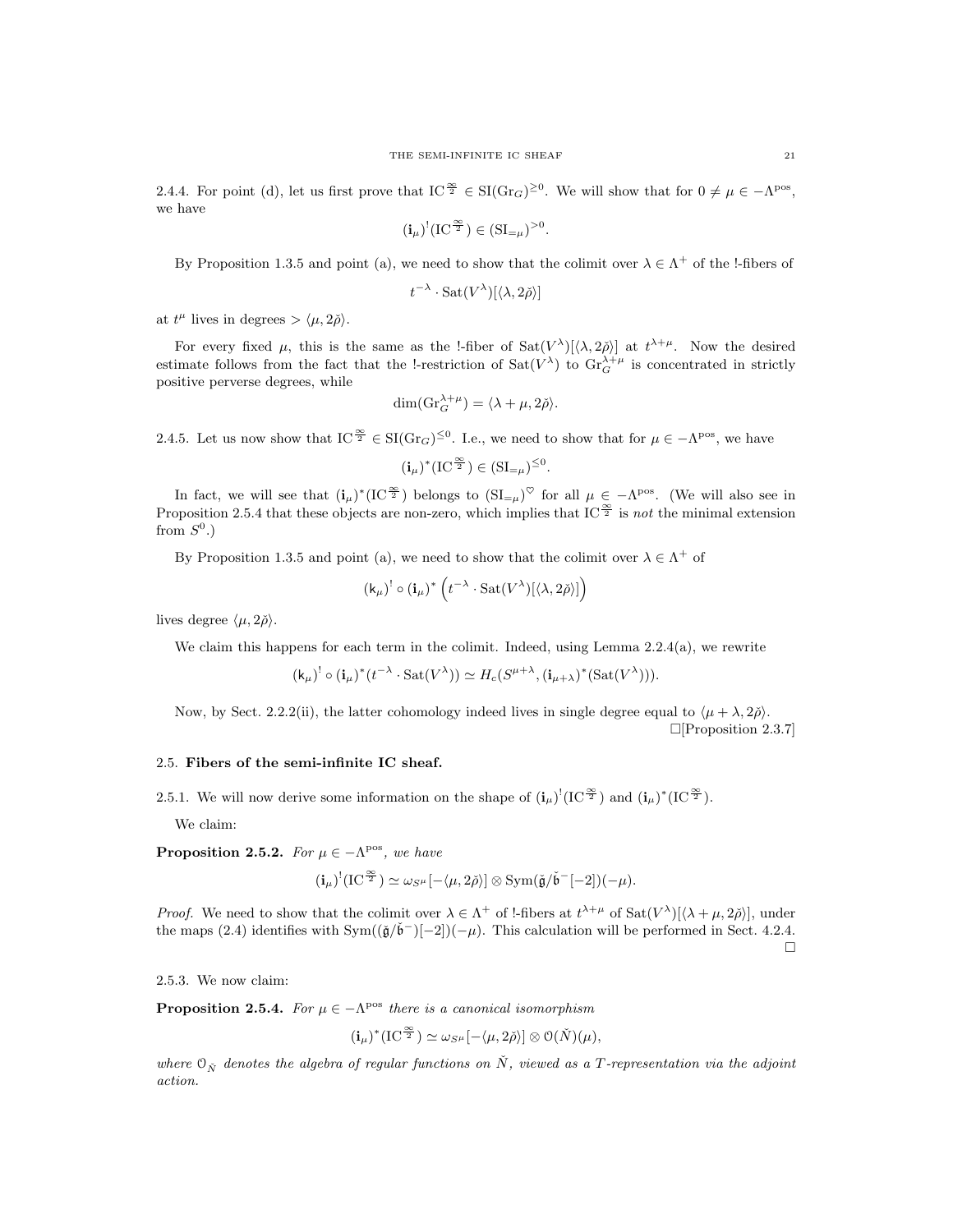*Proof.* We need to show that the colimit over  $\lambda \in \Lambda^+$  of

$$
(\mathsf{k}_{\mu})^! \circ (\mathbf{i}_{\mu})^* \left( t^{-\lambda} \cdot \mathrm{Sat}(V^{\lambda})[\langle \lambda + \mu, 2\check{\rho} \rangle] \right)
$$

identifies canonically with  $\mathcal{O}(\check{N})(\mu)$ .

By Sect. 2.2.2(ii), each term in the colimit identifies canonically with  $V^{\lambda}(\lambda + \mu)$ . Furthermore, by Sect. 2.6 below, the transition maps are given as follows:

For  $\lambda_2 = \lambda_1 + \lambda$ , the corresponding map  $V^{\lambda_1}(\lambda_1 + \mu) \to V^{\lambda_2}(\lambda_2 + \mu)$  is given by

$$
V^{\lambda_1}(\lambda_1 + \mu) \simeq V^{\lambda}(\lambda) \otimes V^{\lambda_1}(\lambda_1 + \mu) \to (V^{\lambda} \otimes V^{\lambda_1})(\lambda_2 + \mu) \stackrel{(2.1)}{\longrightarrow} V^{\lambda_2}(\lambda_2 + \mu).
$$

However, we claim that this colimit indeed identifies with  $\mathcal{O}(\check{N})(\mu)$ . Namely, we map each  $V^{\lambda}(\lambda+\mu)$ to  $\mathcal{O}(\check{N})(\mu)$  by the matrix coefficient map, which sends  $v \in V^{\lambda}(\lambda + \mu)$  to the function

$$
n \mapsto \langle (v^{\lambda})^*, n \cdot v \rangle.
$$

 $\Box$ 

2.6. Tensor product maps in terms of geometric Satake. In this subsection we will explain the geometry that stands behind the claim made in the course of the proof of Proposition 2.5.4 above.

2.6.1. Let V be a representation of  $\check{G}$ , and  $\lambda \in \Lambda^+$  and  $\mu \in \Lambda$ . Consider the map

(2.9) 
$$
V(\mu) \simeq V^{\lambda}(\lambda) \otimes V(\mu) \to (V^{\lambda} \otimes V)(\lambda + \mu).
$$

In this subsection we will describe it in terms of geometric Satake.

2.6.2. Let  $Conv_G$  denote the convolution diagram, i.e.,

$$
Conv_G = \mathfrak{L}(G) \overset{\mathfrak{L}^+(G)}{\times} \text{Gr}_G,
$$

where  $\chi^+G$  means taking the quotient with respect to the diagonal action of  $\mathfrak{L}^+(G)$ . We will think of  $Conv_G$  as fibered over  $Gr_G$  via

pr: 
$$
\mathfrak{L}(G) \stackrel{\mathfrak{L}^+(G)}{\times} \operatorname{Gr}_G \to \mathfrak{L}(G)/\mathfrak{L}^+(G) = \operatorname{Gr}_G
$$

with typical fiber  $Gr_G$ . We will write  $Conv_G$  as a "twisted product"

$$
\mathrm{Gr}_G\widetilde{\times}\mathrm{Gr}_G,
$$

where the first factor is the "base copy"  $Gr_G$  and the second factor is the "fiber copy" of  $Gr_G$ .

For any  $\mathfrak{F} \in \text{Shv}(Gr_G)$  and  $\mathfrak{F}' \in \text{Shv}(Gr_G)^{\mathfrak{L}^+(G)} = \text{Sph}(G)$ , we can form their twisted external product

$$
\mathfrak{F} \widetilde{\boxtimes} \mathfrak{F}' \in \mathrm{Shv}(\mathrm{Conv}_G).
$$

The action of  $\mathfrak{L}(G)$  on  $\mathrm{Gr}_G$  defines yet another map

$$
\text{act}: \text{Conv}_G \to \text{Gr}_G.
$$

This map is (ind)-proper. For  $\mathcal{F}, \mathcal{F}'$  as above, their convolution product  $\mathcal{F} \star \mathcal{F}'$  is by definition

$$
\mathrm{act}_! (\mathcal{F} \widetilde{\boxtimes} \mathcal{F}') \simeq \mathrm{act}_* (\mathcal{F} \widetilde{\boxtimes} \mathcal{F}').
$$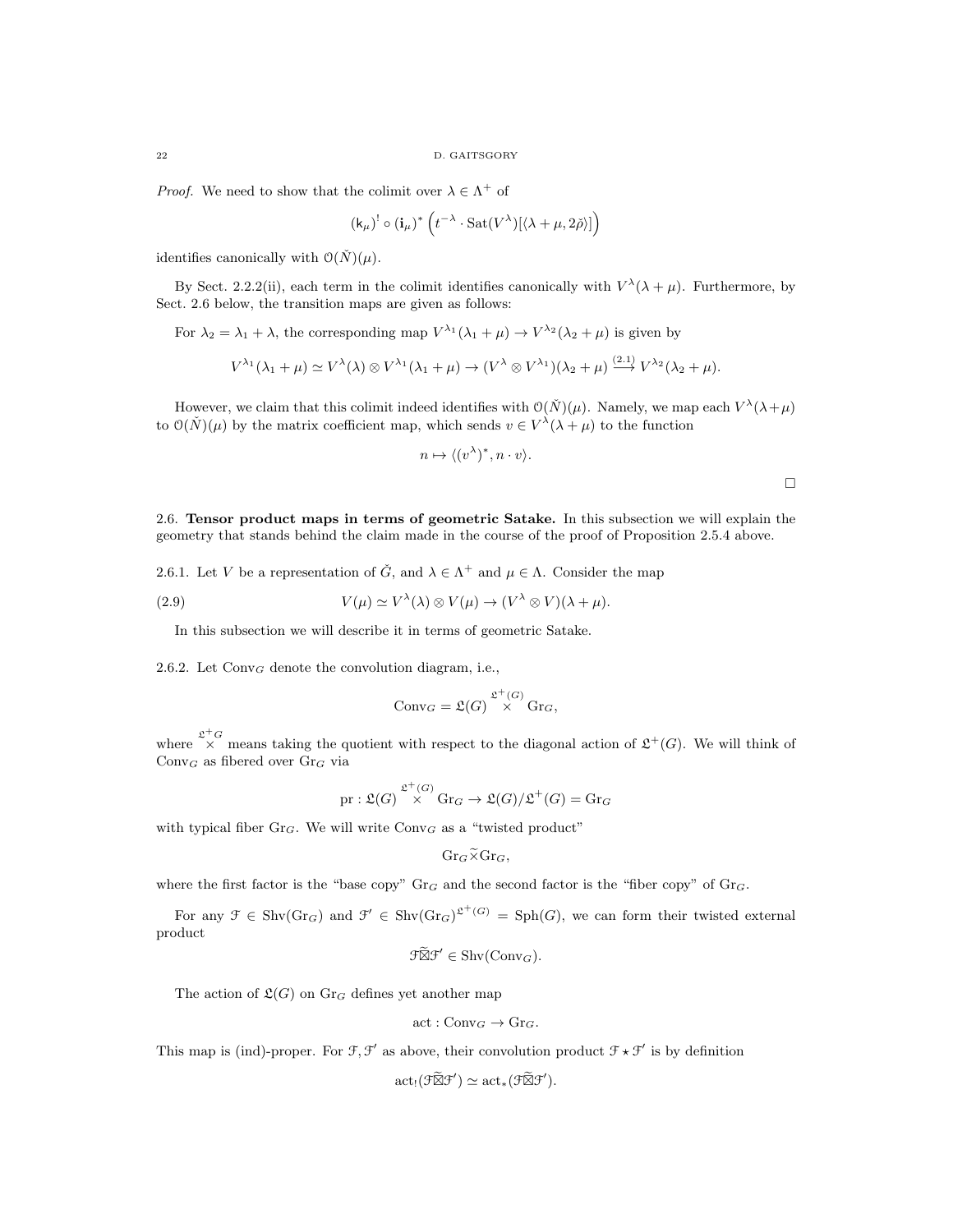2.6.3. Using Sect. 2.2.2 and Lemma 2.2.4(b), for V,  $\lambda$  and  $\mu$  as above, we need to describe the map

$$
(2.10) \quad H(S^{-,\mu}, (\mathbf{i}_{-,\mu})^!(\text{Sat}(V)))[\langle \mu, 2\check{\rho} \rangle] \to H(S^{-,\mu+\lambda}, (\mathbf{i}_{-,\mu+\lambda})^!(\text{IC}_{\overline{\text{Gr}}^{\lambda}_{G}} \star \text{Sat}(V)))[\langle \mu + \lambda, 2\check{\rho} \rangle] \simeq
$$

$$
\simeq H(\text{act}^{-1}(S^{-,\mu+\lambda}), (\widetilde{\mathbf{i}}_{-,\mu+\lambda})^*(\text{IC}_{\overline{\text{Gr}}^{\lambda}_{G}} \widetilde{\boxtimes} \text{Sat}(V)))[\langle \mu + \lambda, 2\check{\rho} \rangle],
$$

where  $\widetilde{\mathbf{i}}_{-,\mu+\lambda}$  denotes the locally closed embedding

$$
\operatorname{act}^{-1}(S^{-,\mu+\lambda}) \hookrightarrow \operatorname{Gr}_G \widetilde{\times} \operatorname{Gr}_G = \operatorname{Conv}_G.
$$

We now notice that

$$
\mathrm{act}^{-1}(S^{\mu+\lambda}) \cap (\overline{\mathrm{Gr}}_G^{\lambda} \widetilde{\times} \mathrm{Gr}_G)
$$

contains as a closed subscheme the preimage with respect to pr of

$$
S^{-,\lambda} \cap \overline{\mathrm{Gr}}_G^{\lambda} = \{t^{\lambda}\}.
$$

This subscheme is isomorphic to a copy of  $S^{-,\mu}$ , and the !-pullback of

$$
(\widetilde{\mathbf{i}}_{-,\mu+\lambda})^* (\mathrm{IC}_{\overline{\mathrm{Gr}}_{G}^{\lambda}} \widetilde{\boxtimes} \, \mathrm{Sat}(V))[\langle \mu+\lambda, 2\check{\rho} \rangle]
$$

to it identifies with  $(i_{-, \mu})^!(\text{Sat}(V))[\langle \mu, 2\check{\rho} \rangle].$ 

We claim that the resulting map

$$
H(S^{-,\mu}, (\mathbf{i}_{-,\mu})^!(\text{Sat}(V)))[\langle \mu, 2\check{\rho} \rangle] \to H(\text{act}^{-1}(S^{-,\mu+\lambda}), (\widetilde{\mathbf{i}}_{-,\mu+\lambda})^*(\text{IC}_{\overline{\text{Gr}}^{\lambda}_{G}} \widetilde{\boxtimes} \text{Sat}(V)))[\langle \mu + \lambda, 2\check{\rho} \rangle]
$$

is the desired map (2.10).

Indeed, this follows from the construction of the monoidal structure on the functor Sat.

2.7. Construction at the level of  $\infty$ -categories. In this subsection we carry out the construction of IC $\frac{\infty}{2}$  at the level of  $\infty$ -categories.

2.7.1. Consider the following paradigm. Let A be a monoidal  $\infty$ -category, and let C be a right-lax bi-module ∞-category, which means that we have the maps

 $a_1 \star (a_2 \star c) \to (a_1 \star a_2) \star c$  and  $(c \star a_2) \star a_1 \to c \star (a_2 \star a_1), a_1, a_2 \in \mathcal{A}, c \in \mathcal{C}$ 

(satisfying a coherent system of higher compatibilities) but these maps are not necessarily isomorphisms.

Let  $c \in \mathcal{C}$  be a lax central object. By this we mean that we are given a family of maps

$$
a \star c \xrightarrow{\phi(a,c)} c \star a, \quad a \in A
$$

that make the diagrams

$$
(2.11)
$$
\n
$$
a_1 \star (a_2 \star c) \xrightarrow{\phi(a_2,c)} a_1 \star (c \star a_2)
$$
\n
$$
\downarrow \qquad \qquad \downarrow \sim
$$
\n
$$
(a_1 \star a_2) \star c \qquad (a_1 \star c) \star a_2
$$
\n
$$
\phi(a_1 \star a_2, c) \qquad \qquad \downarrow \phi(a_1, c)
$$
\n
$$
c \star (a_1 \star a_2) \leftarrow (c \star a_1) \star a_2
$$

commute, along with a coherent system of higher compatibilities.

2.7.2. Assume for a moment that the monoidal category  $A$  is ordinary (i.e., the mapping spaces are discrete). Assume also that for any  $a_1, ..., a_n \in A$ , the space

Maps 
$$
(a_1 \star (a_2 \star ... (a_n \star c)...)), c \star (a_1 \star ... a_n))
$$

is discrete. In this case, the datum of the maps  $\phi(a, c)$  and the commutativity of the diagrams (2.11) at the level of homotopy categories uniquely extends to the  $\infty$ -level.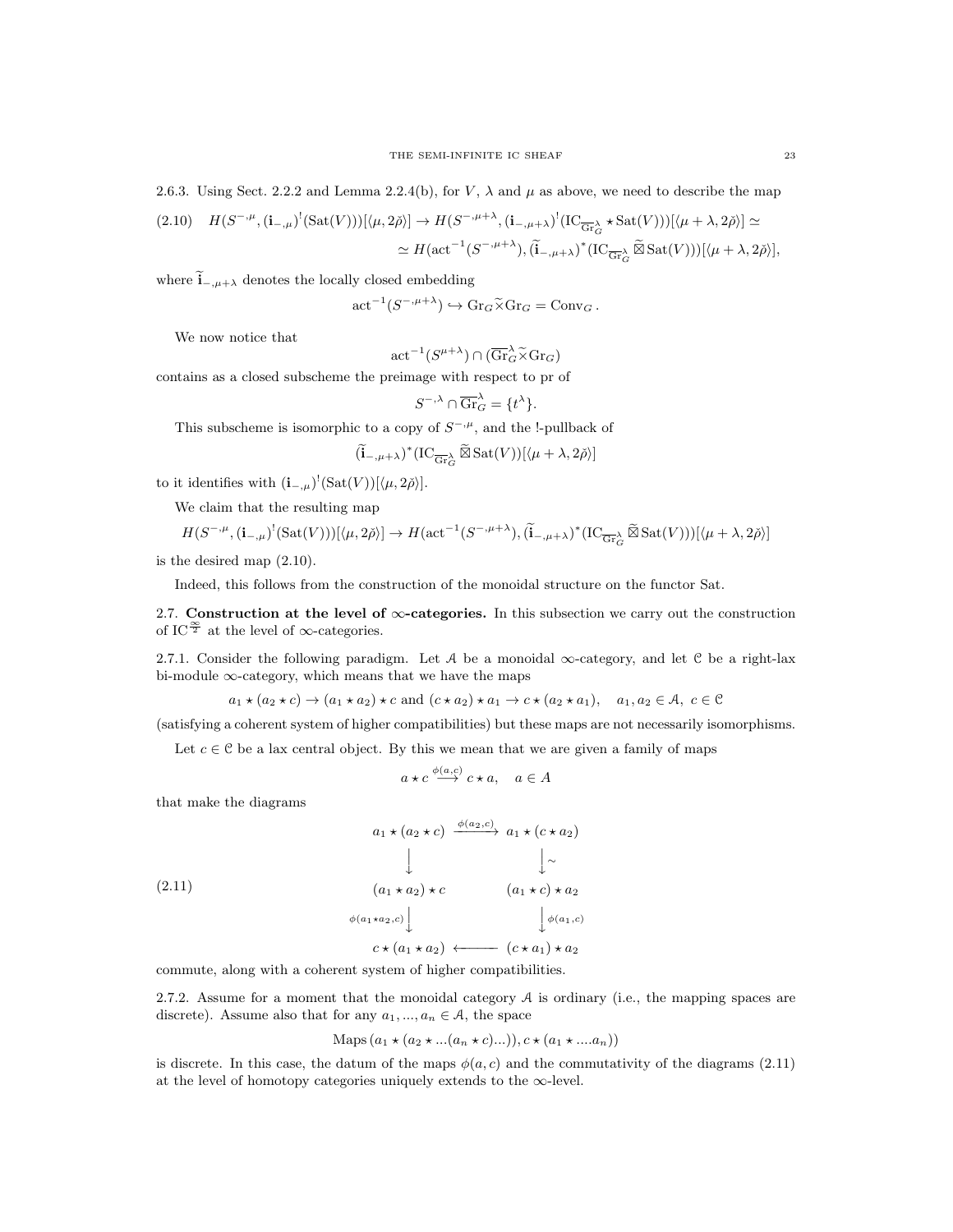2.7.3. Suppose now that in the situation of Sect. 2.7.1, the left action of  $A$  on  $C$  is genuine (i.e., not lax), and that every object  $a \in \mathcal{A}$  is left dualizable. I.e., there exists an object  $a^{\vee} \in \mathcal{A}$  equipped with a unit map

$$
\mathbf{1}_{\mathcal{A}} \to a^{\vee} \star a
$$

with the corresponding universal property.

Let  $\mathcal{A}^{\sim}$  be the ∞-category that has the same objects as  $\mathcal{A}$ , but where we set  $\text{Maps}_{\mathcal{A}^{\sim}}(a_1, a_2)$  to be the  $\infty$ -groupoid underlying the category

$$
(a \in \mathcal{A}, a_2 \simeq a \star a_1),
$$

and where the composition is given by

$$
(a'' \in A, a_3 \simeq a'' \star a_2) \circ (a' \in A, a_2 \simeq a' \star a_1) = (a'' \star a', a_3 \simeq (a'' \star a') \star a_1).
$$

In this case, we can consider the functor

$$
\mathcal{A}^{\sim}\rightarrow\mathcal{C}
$$

that at the level of objects sends  $a \in \mathcal{A}$  to

$$
a^\vee \star c \star a
$$

and at the level of morphisms sends  $(a \in \mathcal{A}, a_2 \simeq a \star a_1)$  to

$$
a_1^{\vee} \star c \star a_1 \simeq a_1^{\vee} \star (\mathbf{1}_A \star c) \star a_1 \to a_1^{\vee} \star ((a^{\vee} \star a) \star c) \star a_1 \simeq (a_1^{\vee} \star a^{\vee}) \star (a \star c) \star a_1 \xrightarrow{\phi(a,c)} \rightarrow (a_1^{\vee} \star a^{\vee}) \star (c \star a) \star a_1 \to (a \star a_1)^{\vee} \star c \star (a \star a_1) \simeq a_2^{\vee} \star c \star a_2.
$$

2.7.4. We apply the above paradigm to  $A = \Lambda^+$ , viewed as a monoidal structure given by the structure of semi-group, and  $\mathcal{C} = \text{Shv}(Gr_G)$ .

The left action of  $\Lambda$  on  $\text{Shv}(Gr_G)$  is given by

$$
\lambda \star \mathcal{F} = t^{\lambda} \cdot \mathcal{F}.
$$

The right action is obtained by composing the right-lax functor

$$
\Lambda^+ \to \text{Rep}(\check{G}), \quad \lambda \to V^{\lambda}[\langle \lambda, 2\check{\rho} \rangle]
$$

(with the right-lax monoidal structure given by the maps (2.1)) with the right convolution action of  $Rep(\check{G})$  on  $Shv(\text{Gr}_G)$  obtained from Geometric Satake.

We take  $c = \delta_{1,\text{Gr}_G}$ . The map

(2.12) 
$$
t^{\lambda} \cdot \delta_{1, \text{Gr}_G} = \delta_{t^{\lambda}, \text{Gr}_G} \to \text{IC}_{\overline{\text{Gr}}^{\lambda}_G}[\langle \lambda, 2\check{\rho} \rangle] = \delta_{1, \text{Gr}_G} \star \text{Sat}(V^{\lambda})[\langle \lambda, 2\check{\rho} \rangle]
$$

is given by the identification

$$
H_{\{t^\lambda\}}(\mathrm{Gr}_G,\mathrm{IC}_{\overline{\mathrm{Gr}}_G^\lambda})[\langle \lambda,2\check{\rho}\rangle]\simeq H_{\{t^\lambda\}}(\mathrm{Gr}_G^\lambda,\mathrm{IC}_{\mathrm{Gr}_G^\lambda})[\langle \lambda,2\check{\rho}\rangle]\simeq H_{\{t^\lambda\}}(\mathrm{Gr}_G^\lambda,\omega_{\mathrm{Gr}_G^\lambda})\simeq \mathrm{e}.
$$

We claim that c indeed has a unique weak central structure which at the level of objects is  $(2.12)$ . To prove this, we will show that we are in the situation of Sect. 2.7.2.

Indeed, we need to check that

$$
\mathrm{Maps}(\delta_{t^{\lambda}, \mathrm{Gr}_G}, \mathrm{IC}_{\overline{\mathrm{Gr}}_G^{\lambda}}[\langle \lambda, 2\check{\rho} \rangle])
$$

is discrete. However, as we have just seen the above mapping space identifies with e.

2.8. Another way to view IC<sup> $\frac{\infty}{2}$ </sup>. In this subsection we will write IC<sup> $\frac{\infty}{2}$ </sup> as a colimit in the abelian category  $(SI(Gr_G))^\heartsuit$ .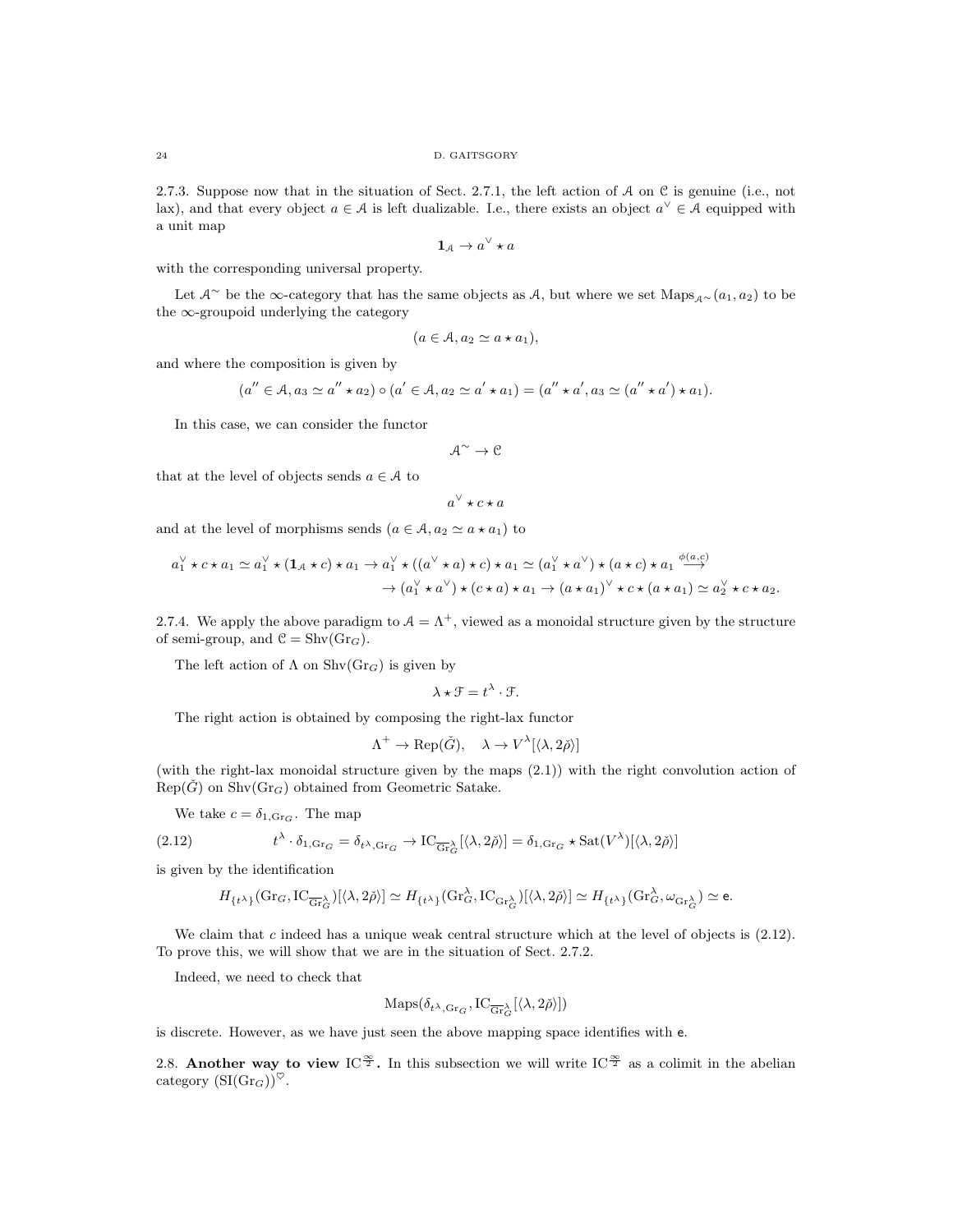2.8.1. First, we make the following observation:

**Proposition 2.8.2.** The action of  $\text{Sph}(G)^\heartsuit$  on  $\text{SI}(Gr_G)$  is t-exact.

*Proof.* Let  $\mathcal F$  be an object of  $(SI(\text{Gr}_G))^{\heartsuit}$ . To prove that the functor  $-\star\mathcal F$  is right t-exact on  $SI(\text{Gr}_G)$ , it is enough to show that the objects  $\Delta^{\lambda} \star \mathcal{F}$  are connective. I.e., we need to check that  $(i_{\mu})^*(\Delta^{\lambda} \star \mathcal{F})$ is a connective object of  $(SI(Gr_G))_{=\mu}$  for every  $\mu$ .

In fact, we claim that

$$
(\mathbf{i}_{\mu})^*(\Delta^{\lambda} \star \mathcal{F}) \simeq H_c(S^{\lambda-\mu}, (\mathbf{i}_{\lambda-\mu})^*(\mathcal{F}))[\langle \mu-\lambda, 2\check{\rho} \rangle] \otimes \omega_{S^{\mu}}[\langle -\mu, 2\check{\rho} \rangle],
$$

or equivalently

$$
(\mathbf{i}_{\mu})^*((\mathbf{i}_{\lambda})_!(\omega_{S^{\lambda}}) \star \mathcal{F}) \simeq H_c(S^{\mu-\lambda}, (\mathbf{i}_{\mu-\lambda})^*(\mathcal{F}))H_c(S^{\lambda-\mu}, (\mathbf{i}_{\lambda-\mu})^*(\mathcal{F})) \otimes \omega_{S^{\mu}}.
$$

Indeed,  $(i_{\mu})^*((i_{\lambda})_!(\omega_{S^{\lambda}}) \star \mathcal{F})$  ia given as a !-direct image under the map

$$
\text{act}: S^{\lambda} \widetilde{\boxtimes} S^{\mu - \lambda} \to S^{\mu}
$$

of  $\omega_{S}\otimes (\mathbf{i}_{\mu-\lambda})^*(\mathcal{F})$  and is isomorphic to  $\omega_{S}\otimes V$  for some  $V \in$  Vect. In order to calculate V we compute

$$
V \simeq H_c(S^{\mu}, \omega_{S^{\mu}} \otimes V) \simeq H_c\left(S^{\mu}, \text{act}_{!}(\omega_{S^{\lambda}} \widetilde{\boxtimes} (\mathbf{i}_{\mu-\lambda})^*(\mathcal{F}))\right) \simeq
$$
  
\simeq H\_c(S^{\lambda} \widetilde{\boxtimes} S^{\mu-\lambda}, \omega\_{S^{\lambda}} \widetilde{\boxtimes} (\mathbf{i}\_{\mu-\lambda})^\*(\mathcal{F})) \simeq H\_c(S^{\lambda}, \omega\_{S^{\lambda}}) \otimes H\_c(S^{\mu-\lambda}, (\mathbf{i}\_{\mu-\lambda})^\*(\mathcal{F})) \simeq H\_c(S^{\mu-\lambda}, (\mathbf{i}\_{\mu-\lambda})^\*(\mathcal{F})),  
\n\text{as required.}

as required.

In order to show that  $-\star \mathcal{F}$  is left t-exact we either swap ! and \* in the above argument, or argue as follows:

We note that for  $\mathcal{F} \in \text{Sph}(G)$ , both the left (and also right) adjoint of  $-\star \mathcal{F}$  is given by  $-\star \mathbb{D}(\mathcal{F}^{\tau})$ , where  $\mathbb D$  denotes Verdier duality, and  $\tau$  is the anti-involution on Sph(G), induced by the inversion on  $\mathfrak{L}(G)$ . Now, since the left adjoint is right t-exact (by the above), the right adjoint is left t-exact.

 $\Box$ 

## 2.8.3. Consider the objects

$$
\Delta^{-\lambda} \star \text{Sat}(V^{\lambda}) \in \text{SI}(\text{Gr}_G).
$$

By Proposition 2.8.2 and assuming Theorem 1.5.5, we obtain that they all lie in  $(SI(Gr_G))^{\heartsuit}$ .

Note that by  $(1.6)$ , we have

$$
\operatorname{Av}_!^{\mathfrak{L}(N)}(t^{-\lambda}\star \operatorname{Sat}(V^{\lambda}))[-\langle \lambda, 2\check{\rho} \rangle] \simeq \operatorname{Av}_!^{\mathfrak{L}(N)}(\delta_{t^{-\lambda}})\star \operatorname{Sat}(V^{\lambda}) \simeq \Delta^{-\lambda}\star \operatorname{Sat}(V^{\lambda}) \in \operatorname{SI}(\operatorname{Gr}_G),
$$

where the first isomorphism is due to the fact that the action of  $\text{Sph}(G)$  by right convolutions is given by proper maps.

In particular, applying  $Av_!^{\mathfrak{L}(N)}$  to the maps (2.4) give rise to a functor

$$
(\Lambda^+, \leq) \to (\mathrm{SI}(\mathrm{Gr}_G))^\heartsuit, \quad \lambda \mapsto \Delta^{-\lambda} \star \mathrm{Sat}(V^\lambda).
$$

We claim:

Proposition 2.8.4. There exists a canonical isomorphism

$$
\mathrm{IC}^{\frac{\infty}{2}} \simeq \underset{\lambda \in (\Lambda^{+}, \leq)}{\mathrm{colim}} \Delta^{-\lambda} \star \mathrm{Sat}(V^{\lambda}) \in \mathrm{SI}(\mathrm{Gr}_{G}).
$$

*Proof.* Since IC<sup> $\frac{\infty}{2}$ </sup> is already  $\mathcal{L}(N)$ -equivariant, we have

$$
\operatorname{Av}_!^{\mathfrak{L}(N)}(\operatorname{IC}^{\frac{\infty}{2}}) \simeq \operatorname{IC}^{\frac{\infty}{2}}.
$$

Now, the functor  $Av_!^{\mathfrak{L}(N)}$ , being a left adjoint, commutes with colimits, and hence

$$
\operatorname{Av}_!^{\mathfrak{L}(N)}\left(\operatorname*{colim}_{\lambda \in (\Lambda^+, \leq)} t^{-\lambda} \cdot \operatorname{Sat}(V^{\lambda})\right) \simeq \operatorname*{colim}_{\lambda \in (\Lambda^+, \leq)} \Delta^{-\lambda} \star \operatorname{Sat}(V^{\lambda}) \in \operatorname{SI}(\operatorname{Gr}_G).
$$

 $\Box$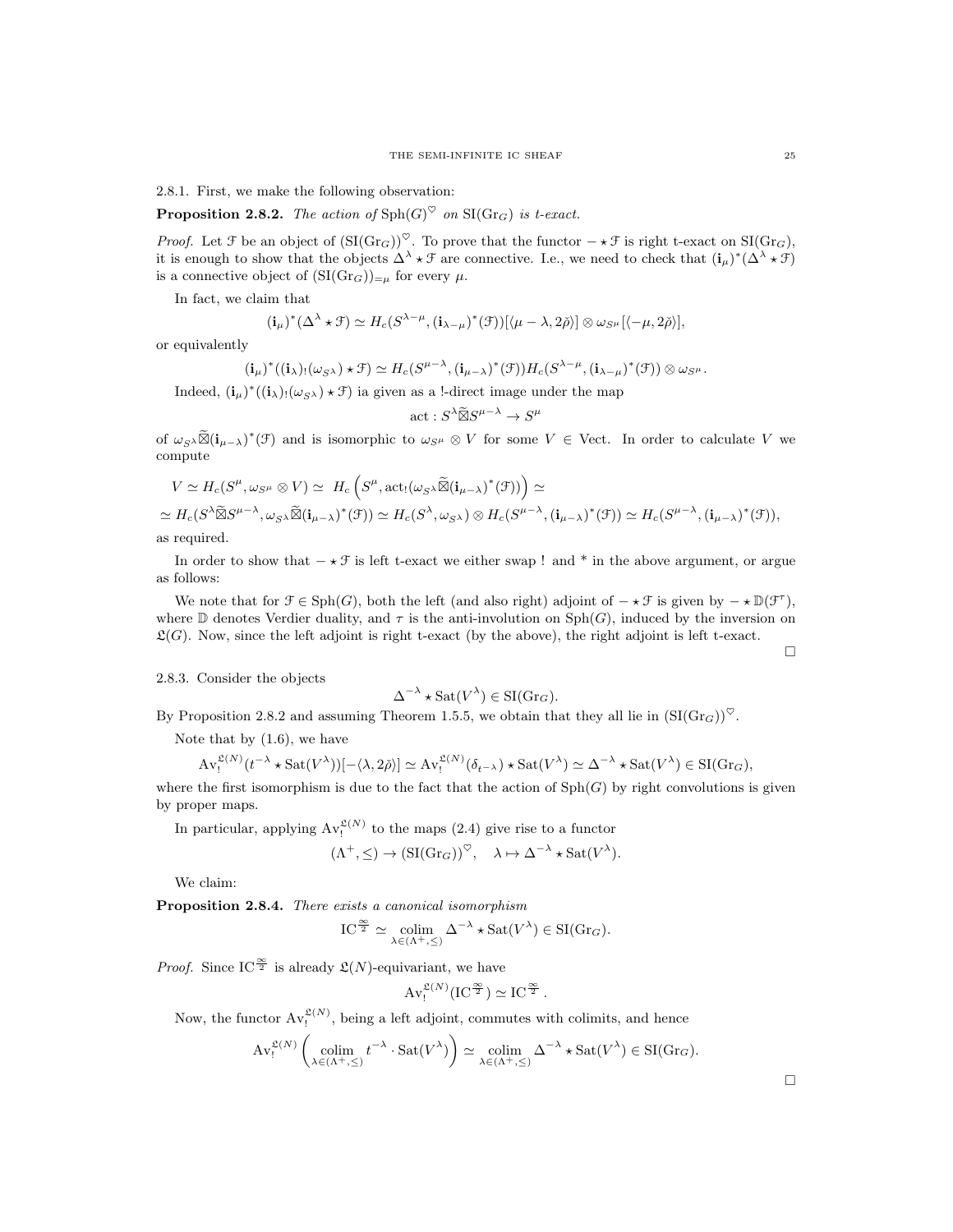#### 26 D. GAITSGORY

3. Relation to the IC sheaf of Drinfeld's compactification

In this section we let X be a smooth and complete curve with a marked point  $x \in X$ .

## 3.1. Recollections on Drinfeld's compactification.

3.1.1. We let  $\overline{Bun}_N$  Drinfeld's relative compactification of the stack  $Bun_N$  along the fibers of the map  $Bun_N \to Bun_G\times pt/T$ .

I.e.,  $\overline{\text{Bun}}_N$  is the algebraic stack that classifies triples  $(\mathcal{P}_G, \kappa)$ , where:

(i)  $\mathcal{P}_G$  is a G-bundle on X;

(ii)  $\kappa$  is a *Plücker* data, i.e., a system of non-zero maps

$$
\kappa^{\check\lambda}:{\mathcal O}_X\to{\mathcal V}_{{\mathcal P}_G}^{\check\lambda},\quad
$$

(here  $\mathcal{V}^{\check{\lambda}}$  denotes the Weyl module with highest weight  $\check{\lambda} \in \check{\Lambda}^+$ ) that satisfy Plücker relations, i.e., for  $\check{\lambda}_1$  and  $\check{\lambda}_2$  the diagram

$$
0_X \otimes 0_X \xrightarrow{\kappa^{\tilde{\lambda}_1} \otimes \kappa^{\tilde{\lambda}_2}} \mathcal{V}_{\mathcal{P}_G}^{\tilde{\lambda}_1} \otimes \mathcal{V}_{\mathcal{P}_G}^{\tilde{\lambda}_2}
$$
  

$$
\sim \uparrow \qquad \qquad \uparrow
$$
  

$$
0_X \xrightarrow{\kappa^{\tilde{\lambda}_1 + \tilde{\lambda}_2}} \mathcal{V}_{\mathcal{P}_G}^{\tilde{\lambda}_1 \tilde{\lambda}_2}
$$

must commute.

3.1.2. We let  $(\overline{\text{Bun}}_N)_{\infty \cdot x}$  an ind-algebraic stack, which is a version of  $\overline{\text{Bun}}_N$ , where we allow the maps  $\kappa^{\check{\lambda}}$  to have poles at x.

For each  $\lambda \in \Lambda$ , we let

$$
(\overline{\mathrm{Bun}}_N)_{\leq \lambda \cdot x} \overset{\overline{\iota}_{\lambda}}{\hookrightarrow} (\overline{\mathrm{Bun}}_N)_{\infty \cdot x}
$$

be the closed substack, where we bound the order of pole of  $\kappa^{\check{\lambda}}$  by the integer  $\langle \lambda, \check{\lambda} \rangle$ . In particular,

$$
\overline{\mathrm{Bun}}_N = (\overline{\mathrm{Bun}}_N)_{\leq 0 \cdot x}.
$$

3.1.3. We let

$$
(\overline{\mathrm{Bun}}_N)_{=\lambda \cdot x} \overset{\jmath_\lambda}{\hookrightarrow} (\overline{\mathrm{Bun}}_N)_{\leq \lambda \cdot x}
$$

be the open substack, where we require that  $\kappa^{\check{\lambda}}$  have a pole of order exactly  $\langle \lambda, \check{\lambda} \rangle$  and where we forbid it to have zeroes on  $X - x$ . For  $\lambda = 0$  we have

$$
(\overline{\mathrm{Bun}}_N)_{=0\cdot x} = \mathrm{Bun}_N;
$$

denote the corresponding map  $\text{Bun}_N \hookrightarrow \overline{\text{Bun}}_N$  simply by j.

The stack  $(\overline{Bun}_N)_{\equiv \lambda \cdot x}$  is smooth for any  $\lambda$ ; in fact

$$
(\overline{\mathrm{Bun}}_N)_{=\lambda \cdot x} \simeq \mathrm{Bun}_B \underset{\mathrm{Bun}_T}{\times} \{ \mathcal{P}_T^0(-\lambda \cdot x) \},
$$

where  $\mathcal{P}_T^0$  denotes the trivial T-bundle on X.

Denote

$$
\imath_{\lambda} = \bar{\imath}_{\lambda} \circ \jmath_{\lambda}.
$$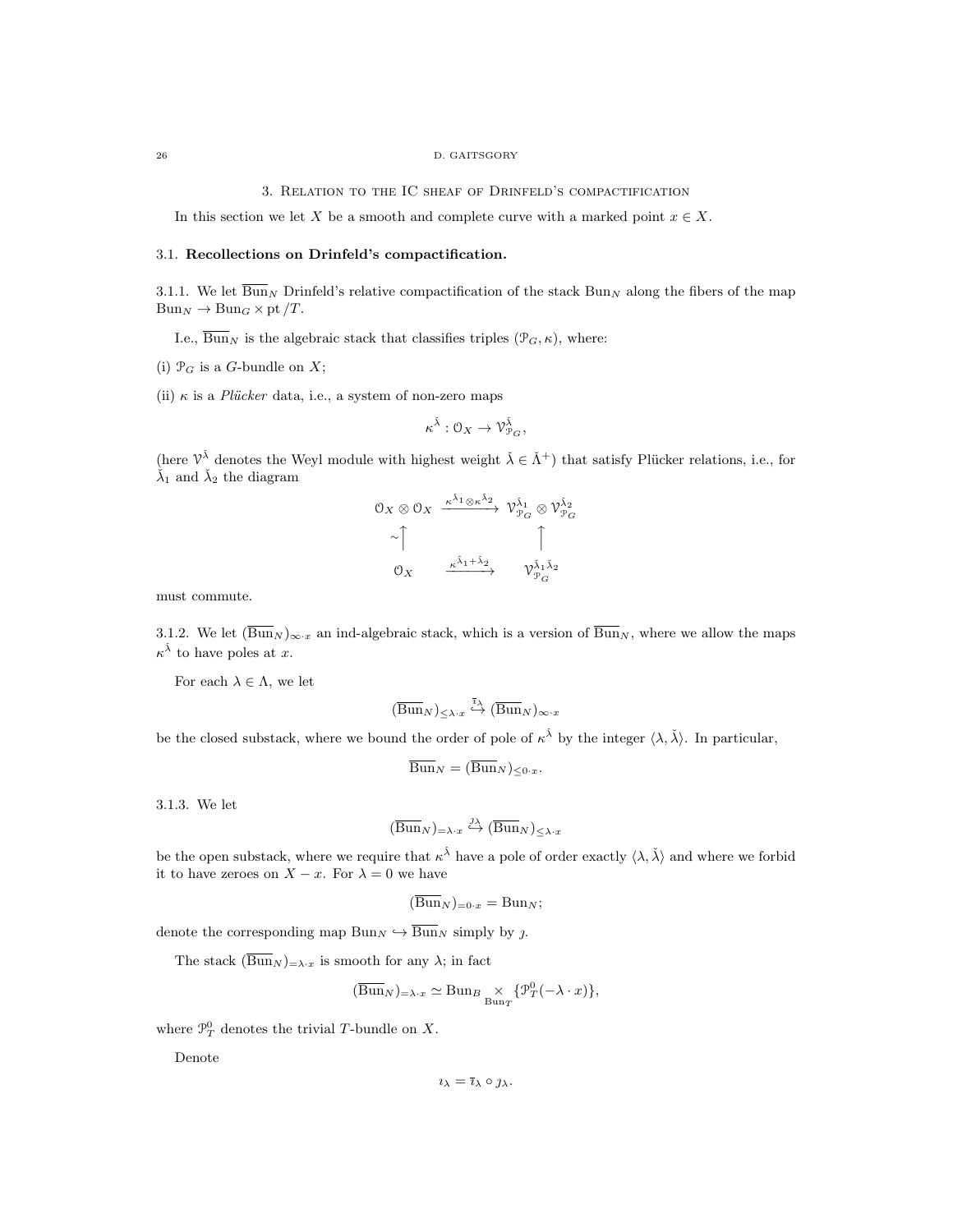#### THE SEMI-INFINITE IC SHEAF 27

3.1.4. Set

$$
\Delta_{\text{glob}}^{\lambda} := (\iota_{\lambda})_! (\omega_{(\overline{\text{Bun}}_N)_{\lambda x}}) [-\dim((\overline{\text{Bun}}_N)_{\lambda x})]
$$

and

$$
\nabla_{\mathrm{glob}}^{\lambda} := (\iota_{\lambda})_{*}(\omega_{(\overline{\mathrm{Bun}}_{N})_{=\lambda \cdot x}})[- \dim((\overline{\mathrm{Bun}}_{N})_{=\lambda \cdot x})].
$$

In the above formula,

$$
\dim((\overline{\mathrm{Bun}}_N)_{=\lambda \cdot x}) = (g-1) \cdot \dim(N) + \langle \lambda, 2\check{\rho} \rangle.
$$

Thus,  $\omega_{(\overline{\text{Bun}}_N)_{\alpha\lambda}x}[-\dim((\text{Bun}_N)_{\alpha\lambda}x)]$  is the IC sheaf on  $(\text{Bun}_N)_{\alpha\lambda}x$ .

We let IC<sub>glob</sub> denote the intersection cohomology sheaf on  $\overline{Bun}_{N}$ , viewed as an object of  $\text{Shv}((\overline{\text{Bun}}_N)_{\infty \cdot x}).$ 

3.1.5. Hecke modifications of the underlying G-bundle define a (right) action of the monoidal category  $Sph(G)$  on  $Shv((\overline{Bun}_N)_{\infty\cdot x})$ . We denote this action by

$$
\mathcal{F} \in \operatorname{Shv}((\overline{\operatorname{Bun}}_N)_{\infty \cdot x}), \ \mathcal{F}' \in \operatorname{Sph}(G) \ \mapsto \ \mathcal{F} \star \mathcal{F}'.
$$

3.1.6. We have a tautological map

$$
\pi: \mathrm{Gr}_G \to (\overline{\mathrm{Bun}}_N)_{\infty \cdot x}.
$$

Indeed, if  $\mathcal{P}_G$  is a G-bundle on X, equipped with a trivialization on  $X - x$ , the tautological reduction to N of the trivial bundle defines a Plücker data on  $\mathcal{P}_G$ .

Note that the preimage of  $(\overline{Bun}_N)_{\leq \lambda \cdot x}$  (resp.,  $(\overline{Bun}_N)_{\leq \lambda \cdot x}$ ) under  $\pi$  equals  $\overline{S}^{\lambda}$  (resp.,  $S^{\lambda}$ ).

3.1.7. Thus, we have the pullback functor

$$
f': \operatorname{Shv}((\overline{\operatorname{Bun}}_N)_{\infty \cdot x}) \to \operatorname{Shv}(\operatorname{Gr}_G)
$$

and its partially defined left adjoint  $\pi_!$ .

Both these functors intertwine the actions of  $\text{Sph}_G$  on  $\text{Shv}(Gr_G)$  and  $\text{Shv}((\overline{\text{Bun}}_N)_{\infty}x)$ . This is because the convolution action is given by proper maps.

#### 3.2. Statement of the result.

3.2.1. The main result of this paper is the following:

Theorem 3.2.2. There exists a canonical isomorphism

$$
IC^{\frac{\infty}{2}} \simeq \pi^! (IC_{glob})[(g-1) \cdot \dim(N)].
$$

3.2.3. It is clear from the definitions that for  $\lambda \in \Lambda$ , we have a canonical isomorphism

$$
\nabla^{\lambda} \simeq \pi^{!}(\nabla^{\lambda}_{\text{glob}})[(g-1) \cdot \dim(N)].
$$

In addition, by adjunction, we obtain a map

(3.1) 
$$
\Delta^{\lambda} \to \pi^{!}(\Delta^{\lambda}_{\text{glob}})[(g-1) \cdot \dim(N)].
$$

π

Along with Theorem 3.2.2, we will prove:

**Theorem 3.2.4.** The map  $(3.1)$  is an isomorphism.

### 3.3. Description of fibers.

3.3.1. Note also that Theorem 3.2.2 gives an answer to the long-standing question of how to see geometrically an isomorphism between

$$
\operatornamewithlimits{colim}_{\lambda \in \Lambda^+} H_{\{t^{\lambda+\mu}\}}(\mathrm{Gr}_G, \mathrm{IC}_{\overline{\mathrm{Gr}}_G^{\lambda}})
$$

and !-fibers of  $(\iota_\mu)^!(IC_{\text{glob}})$ .

Indeed, the two sides identify with the !-fiber at  $t^{\mu}$  of the two sides of the isomorphism of Theorem 3.2.2.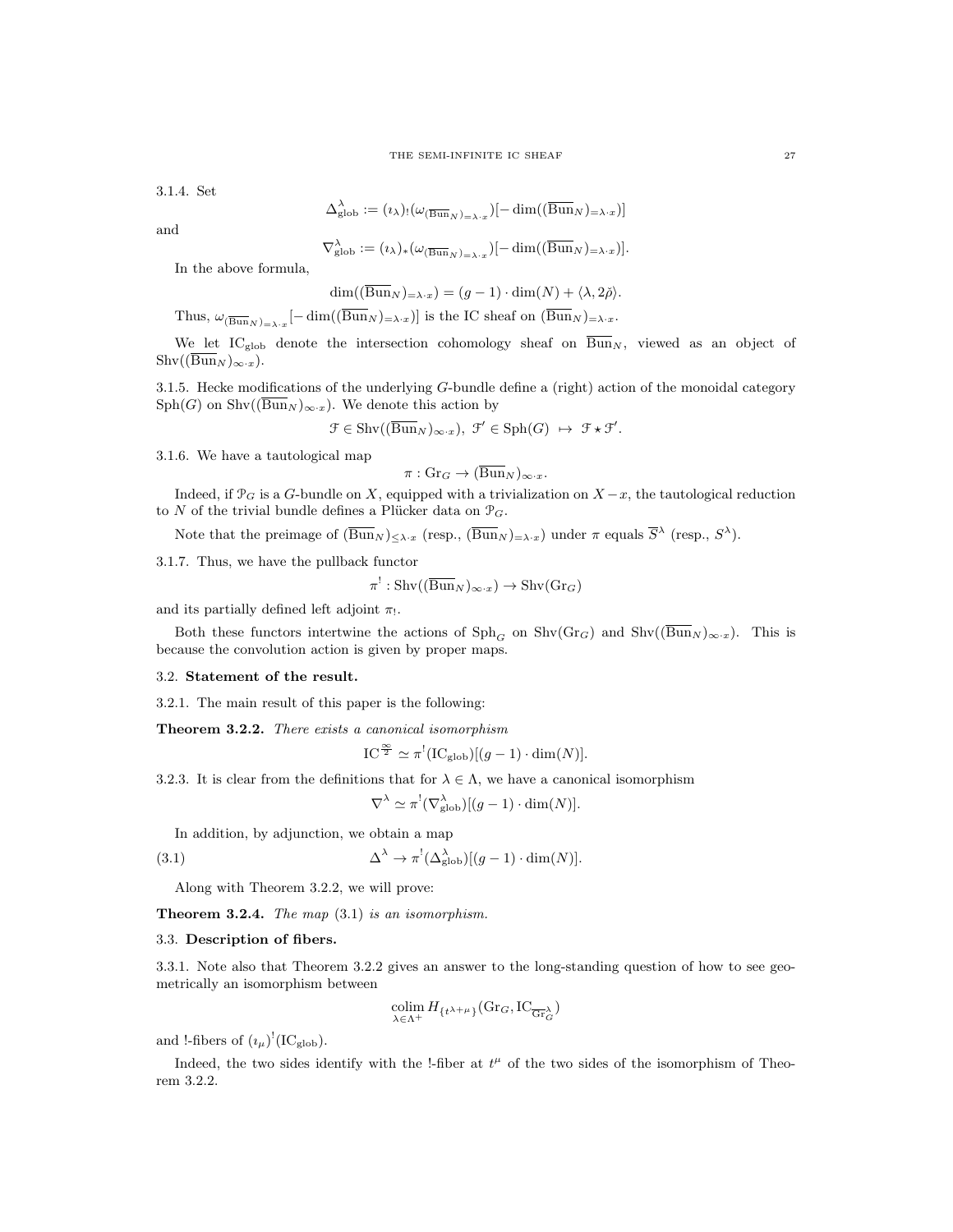3.3.2. From Theorems 3.2.2 and 3.2.4 one can obtain explicit descriptions of the objects

 $(i_{\mu})^!(IC^{\frac{\infty}{2}})$  and  $(i_{\mu})^!(\Delta^0)$ .

3.3.3. The following was established in [BFGM, Theorem 1.12]:

**Proposition 3.3.4.** For  $\mu \in -\Lambda^{pos}$ , there exists a canonical isomorphism

$$
(\iota_{\mu})^!(\mathrm{IC}_{\mathrm{glob}}) \simeq \omega_{(\overline{\mathrm{Bun}}_N)_{=\mu \cdot x}}[-\dim((\overline{\mathrm{Bun}}_N)_{=\mu \cdot x})] \otimes \mathrm{Sym}(\tilde{\mathfrak{n}}^-[-2])(\mu).
$$

Combining this with Theorem 3.2.2, we obtain:

Corollary 3.3.5. There exists a canonical isomorphism

$$
(\mathbf{i}_{\mu})^!(\mathrm{IC}^{\frac{\infty}{2}}) \simeq \omega_{S^{\mu}}[-\langle \mu, 2\check{\rho} \rangle] \otimes \mathrm{Sym}(\check{\mathfrak{n}}^-[-2]) (\mu).
$$

*Remark* 3.3.6. Note that Proposition 2.5.2 gives another description of  $(i_\mu)'(IC^{\frac{\infty}{2}})$ , namely as

$$
\omega_{S^{\mu}}[-\langle \mu, 2\check{\rho} \rangle] \otimes \mathrm{Sym}(\check{\mathfrak{g}}/\check{\mathfrak{b}}^-[-2])(-\mu).
$$

Presumably, the two identifications are related by isomorphism

$$
\check{\mathfrak{n}}^- \simeq \check{\mathfrak{n}} \simeq \check{\mathfrak{g}}/\check{\mathfrak{b}}^-,
$$

where the first arrow is the Cartan involution. However, the author was not able to prove it.

3.3.7. The next assertion follows as a combination of Proposition 3.3.4 and [BG, Theorem 6.6]:

**Proposition 3.3.8.** For  $\mu \in -\Lambda^{pos}$ , the object

$$
(\iota_{\mu})^! (\Delta^0_{\text{glob}}) \in \text{Shv}((\overline{\text{Bun}}_N)_{=\mu \cdot x})
$$

has a canonical filtration with subquotients of the form

$$
\omega_{(\overline{\mathrm{Bun}}_N)_{=\mu \cdot x}}[-\dim((\overline{\mathrm{Bun}}_N)_{=\mu \cdot x})] \otimes \mathrm{Sym}(\check{\mathfrak{n}}^-[-2])(\mu_1) \otimes \mathrm{C}^{\cdot}(\check{\mathfrak{n}})(\mu_2), \quad \mu_1 + \mu_2 = \mu.
$$

In the above proposition, C ( $\check{\mathfrak{n}}$ ) denotes the cohomological Chevalley complex of the Lie algebra  $\check{\mathfrak{n}}$ .

Note that Proposition 3.3.8 immediately implies Theorem 1.5.5. Indeed, for  $\mu \neq 0$ , the complexes

$$
\mathrm{Sym}(\tilde{\mathfrak{n}}^{-}[-2])(\mu_1)\otimes\mathrm{C}^{\cdot}(\tilde{\mathfrak{n}})(\mu_2), \quad \mu_1+\mu_2=\mu
$$

are concentrated is strictly positive degrees.

3.4. Construction of the map. In this subsection we begin the proof of Theorem 3.2.2 by constructing the map  $IC^{\frac{\infty}{2}} \to \pi^!(IC_{glob})[(g-1) \cdot \dim(N)].$ 

3.4.1. By adjunction, the datum of a map

$$
IC^{\frac{\infty}{2}} \to \pi^!(IC_{\text{glob}})[(g-1) \cdot \dim(N)]
$$

is equivalent to that of a map

(3.2) 
$$
\pi_!(\mathop{\mathrm{IC}}\nolimits^{\infty}_{\mathbb{Z}}) \to \mathop{\mathrm{IC}_{\mathrm{glob}}}[(g-1)\cdot \dim(N)].
$$

We will first construct a map

(3.3) 
$$
\pi_!(t^{-\lambda}\cdot \mathrm{Sat}(V^{\lambda}))[\langle \lambda, 2\check{\rho}\rangle] \to \mathrm{IC}_{\mathrm{glob}}[(g-1)\cdot \dim(N)]
$$

for an individual  $\lambda$ .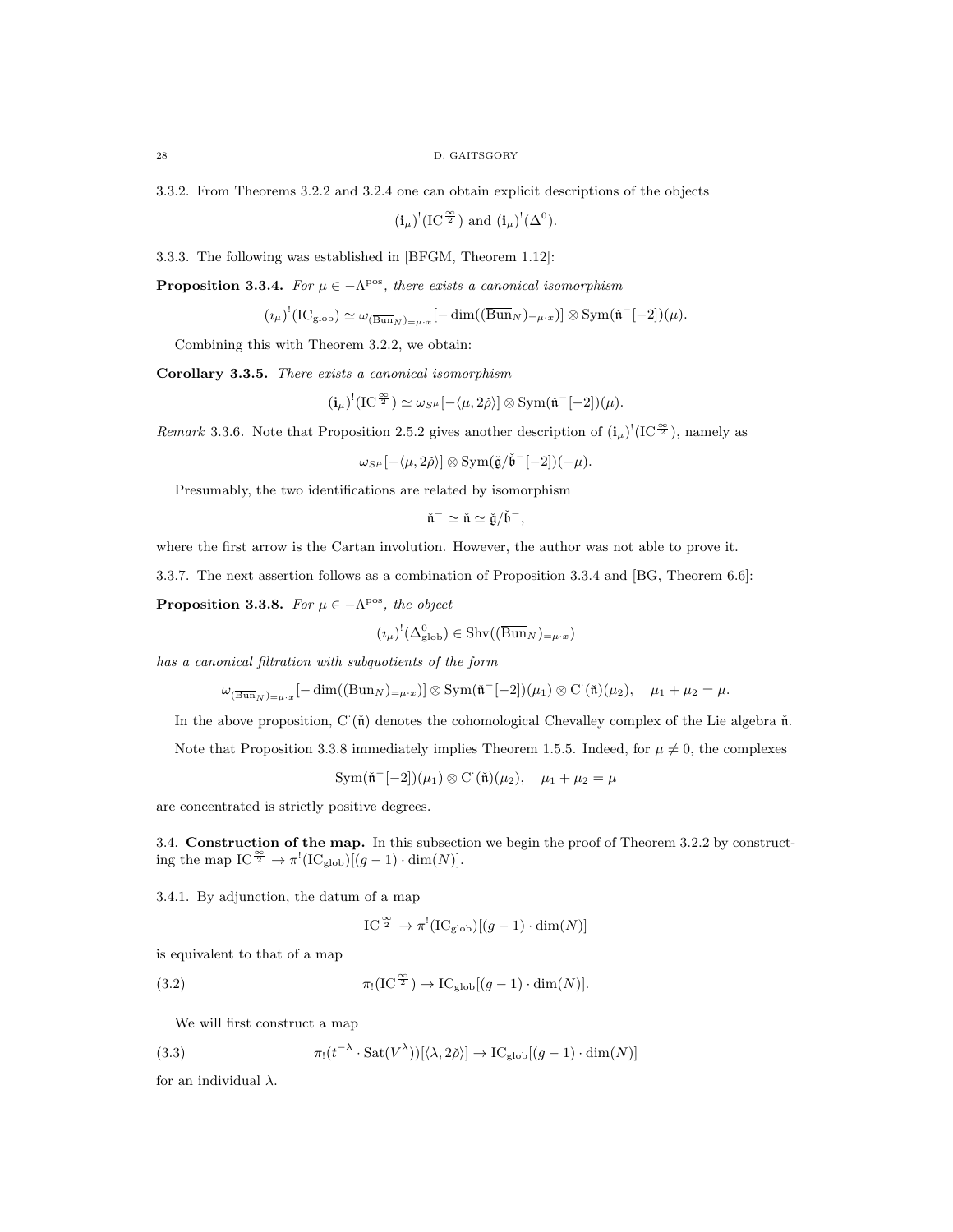3.4.2. Note that for  $\mathcal{F}' \in \text{Sph}(G)$ , the functor adjoint to  $-\star \mathcal{F}'$  is given by

$$
-\star\mathbb{D}((\mathfrak{F}')^{\tau}),
$$

where  $\mathbb D$  denotes Verdier duality on  $\text{Sph}(G) = \text{Shv}(\text{Gr}_G)^{\mathfrak{L}^+(G)}$  and  $\tau$  is the anti-involution on  $\text{Sph}(G)$ induced by the inversion on  $\mathfrak{L}(G)$ .

Thus, the functor adjoint to convolution with  $\text{Sat}(V^{\lambda}) = \text{IC}_{\overline{\text{Gr}}_{G}^{\lambda}}$  is given by convolution with  $\text{IC}_{\overline{\text{Gr}}_{G}^{-\lambda}}$ . Therefore, by adjunction, the datum of a map (3.3) is equivalent to that of a map

$$
\delta_{\pi(t^{-\lambda})}[\langle \lambda, 2\check{\rho} \rangle] \to \mathrm{IC}_{\mathrm{glob}} \star \mathrm{IC}_{\overline{\mathrm{Gr}}_{G}^{-\lambda}}[(g-1) \cdot \dim(N)],
$$

or which is the same, of a vector in the !-fiber of

$$
\mathop{\rm IC}\nolimits_{\mathop{\rm glob}\nolimits}\star \mathop{\rm IC}\nolimits_{\overline{\mathop{\rm Gr}\nolimits_G} \lambda} \left[ (g-1) \cdot \mathop{\rm dim}\nolimits(N) - \langle \lambda, 2\check{\rho} \rangle \right]
$$

at the point  $\pi(t^{-\lambda}) \in (\overline{\text{Bun}}_N)_{\infty \cdot x}$ .

We claim that the fiber in question identifies canonically with e.

3.4.3. Indeed, consider the convolution morphism

$$
(\overline{\mathrm{Bun}}_N)_{\infty \cdot x} \widetilde{\times} \mathrm{Gr}_G \xrightarrow{\mathrm{pr}} (\overline{\mathrm{Bun}}_N)_{\infty \cdot x}
$$
  

$$
\underset{(\overline{\mathrm{Bun}}_N)_{\infty \cdot x}}{\text{act}}
$$

It is easy to see that the intersection

$$
\mathrm{act}^{-1}(\pi(t^{-\lambda})) \cap (\overline{\mathrm{Bun}}_N \widetilde{\times} \overline{\mathrm{Gr}}_G^{-\lambda})
$$

coincides with its open subset

(3.4) 
$$
\operatorname{act}^{-1}(\pi(t^{-\lambda})) \cap (\operatorname{Bun}_N \widetilde{\times} \operatorname{Gr}_G^{-\lambda})
$$

and identifies canonically with  $S^{\lambda} \cap \mathrm{Gr}_G^{\lambda}$ .

The restriction of

$$
IC_{\rm glob}[(g-1)\cdot \dim(N)]\widetilde{\boxtimes} IC_{\overline{\rm Gr}_G^{-\lambda}}[\langle \lambda, 2\check{\rho}\rangle]
$$

to  $\text{Bun}_N \tilde{\times} \text{Gr}_{G}^{-\lambda}$  identifies with  $\omega_{\text{Bun}_N \tilde{\times} \text{Gr}_{G}^{-\lambda}}$ , and hence its further !-restriction to (3.4) identifies with

$$
\omega_{S^\lambda\cap \textnormal{Gr}_G^\lambda}.
$$

Thus, the !-fiber of

$$
IC_{\text{glob}} \star IC_{\overline{\text{Gr}}_{G}} \setminus [(g-1) \cdot \dim(N) - \langle \lambda, 2\check{\rho} \rangle]
$$

at  $\pi(t^{-\lambda}) \in (\overline{\mathrm{Bun}}_N)_{\infty \cdot x}$  identifies with

$$
H(S^{\lambda} \cap \text{Gr}_{G}^{\lambda}, \omega_{S^{\lambda} \cap \text{Gr}_{G}^{\lambda}})[-2\langle \lambda, 2\check{\rho} \rangle],
$$

and the latter is indeed canonically e, since

$$
S^{\lambda} \cap \text{Gr}_{G}^{\lambda} = \mathfrak{L}^{+}(N) / \operatorname{Ad}_{t^{\lambda}}(\mathfrak{L}^{+}(N)),
$$

and is isomorphic to an affine space of dimension  $\langle \lambda, 2\check{\rho} \rangle$ .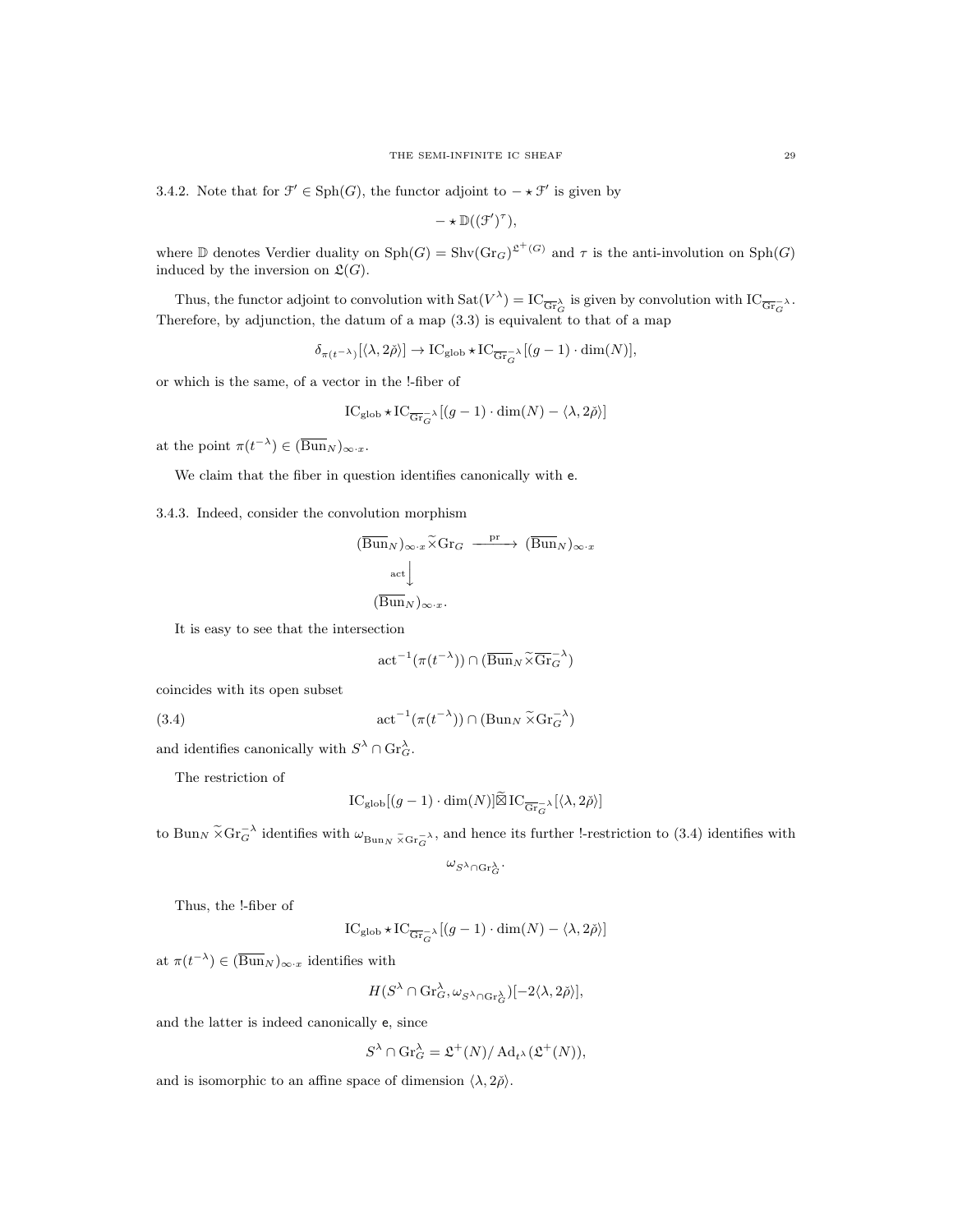3.4.4. It is easy to see from the construction that for  $\lambda_2 = \lambda_1 + \lambda$ , the corresponding maps

$$
\pi_!(t^{-\lambda_1}\cdot \mathrm{Sat}(V^{\lambda_1}))[\langle \lambda_1, 2\check{\rho} \rangle] \to \mathrm{IC}_{\mathrm{glob}}[(g-1)\cdot \dim(N)]
$$

and

$$
\pi_!(t^{-\lambda_2} \cdot \mathrm{Sat}(V^{\lambda_2}))[\langle \lambda_2, 2\check{\rho} \rangle] \to \mathrm{IC}_{\mathrm{glob}}[(g-1) \cdot \dim(N)]
$$

are compatible with the morphism (2.4).

We claim that these maps combine to give rise to a uniquely defined map

λ2

$$
\pi_!(\mathrm{IC}^{\frac{\infty}{2}})=\operatornamewithlimits{colim}_{\lambda\in\Lambda^+}\pi_!(t^{-\lambda}\cdot \mathrm{Sat}(V^\lambda))[\langle\lambda,2\check\rho\rangle]\to \mathrm{IC}_{\mathrm{glob}}[(g-1)\cdot \dim(N)].
$$

This follows from the next general observation.

3.4.5. Let  $C$  be an  $\infty$ -category, and

$$
I \to \mathcal{C}, \quad i \mapsto c_i
$$

a diagram of objects, where I is some index  $\infty$ -category.

Let c' be another object of C. Let us be given a system of maps  $\phi_i : c_i \to c$ , so that for every arrow  $i_1 \rightarrow i_2$  in I, the two maps

$$
c_{i_1} \to c_{i_2} \stackrel{\phi_{i_2}}{\to} c' \text{ and } c_{i_1} \stackrel{\phi_{i_1}}{\to} c'
$$

agree on the homotopy category of C.

We have:

**Lemma 3.4.6.** Suppose that for every i, the space  $\text{Maps}(c_i, c')$  is discrete. Then the maps  $\phi_i$  uniquely combine to a map

$$
\operatornamewithlimits{colim}_{i\in I} c_i \to c'.
$$

3.4.7. The conditions of the above lemma are applicable in our situation since we have identified

$$
\mathcal{M}aps_{\text{Shv}((\overline{\text{Bun}}_N)_{\infty,x})}(\pi_!(t^{-\lambda}\cdot \text{Sat}(V^{\lambda}))[\langle \lambda,2\check{\rho}\rangle],\text{IC}_{\text{glob}}[(g-1)\cdot \dim(N)])
$$

with e.

3.4.8. For future use, we will need to following description of the composite map

$$
t^{-\lambda} \cdot \mathrm{Sat}(V^{\lambda})[\langle \lambda, 2\check{\rho} \rangle] \to \pi^!(\mathrm{IC}_{\mathrm{glob}})[(g-1) \cdot \dim(N)] \to \pi^!(\nabla^0_{\mathrm{glob}})[(g-1) \cdot \dim(N)] \simeq (\mathbf{j}_0)_*(\omega_{S^0}).
$$

Namely, unwinding the definitions, we obtain that this map equals

$$
t^{-\lambda} \cdot \mathrm{Sat}(V^{\lambda})[\langle \lambda, 2\check{\rho} \rangle] \to (\mathbf{j}_0)_* \circ (\mathbf{j}_0)^*(t^{-\lambda} \cdot \mathrm{Sat}(V^{\lambda})[\langle \lambda, 2\check{\rho} \rangle]) \to (\mathbf{j}_0)_*(\omega_{S^0}),
$$

where the first arrow is the unit of the  $((j_0)^*, (j_0)_*)$ -adjunction, and the second comes from the identification

$$
(\mathbf{j}_0)^*(t^{-\lambda}\cdot \mathrm{Sat}(V^{\lambda})[\langle \lambda, 2\check{\rho} \rangle]) \simeq (\mathbf{j}_0)^!(t^{-\lambda}\cdot \mathrm{Sat}(V^{\lambda})[\langle \lambda, 2\check{\rho} \rangle]) \simeq \omega_{S^0 \cap t^{-\lambda} \cdot \mathrm{Gr}^{\lambda}_{\mathcal{G}}}
$$

,

where  $S^0 \cap t^{-\lambda} \cdot \text{Gr}_G^{\lambda}$  is a closed subscheme of  $S^0$  and we regard  $\omega_{S^0 \cap t^{-\lambda} \cdot \text{Gr}_G^{\lambda}}$  as an object of Shv $(S^0)$ .

3.5. Strategy of proofs of Theorems 3.2.2 and 3.2.4.

3.5.1. In Sect. 3.8 we will prove:

**Proposition 3.5.2.** The objects  $\pi^!(\text{IC}_{\text{glob}})$  and  $\pi^!(\Delta^0_{\text{glob}})$  belong to  $\text{Shv}(\text{Gr}_G)^{\mathfrak{L}(N)} =: \text{SI}(\text{Gr}_G)$ .

Let us assume this proposition and proceed with the proofs of Theorems 3.2.2 and 3.2.4.

3.5.3. In order to prove Theorem 3.2.2 it is sufficient to show that for any  $\mu \in -\Lambda^{pos}$ , the map ∗ !  $\begin{pmatrix} 1 & -1 \\ 0 & 1 \end{pmatrix}$ 

$$
\mathbf{(\mathbf{i}_\mu)}^*(\mathrm{IC}^{\frac{\infty}{2}}) \to \mathbf{(\mathbf{i}_\mu)}^* \circ \pi^! (\mathrm{IC}_{\mathrm{glob}}[(g-1)\cdot \mathrm{dim}(N)])
$$

induced by (3.2) is an isomorphism.

In order to prove Theorem 3.2.4, it suffices to show that

$$
(\mathbf{i}_{\mu})^* \circ \pi^! (\Delta^0_{\text{glob}}) = 0
$$

for  $\mu \neq 0$ .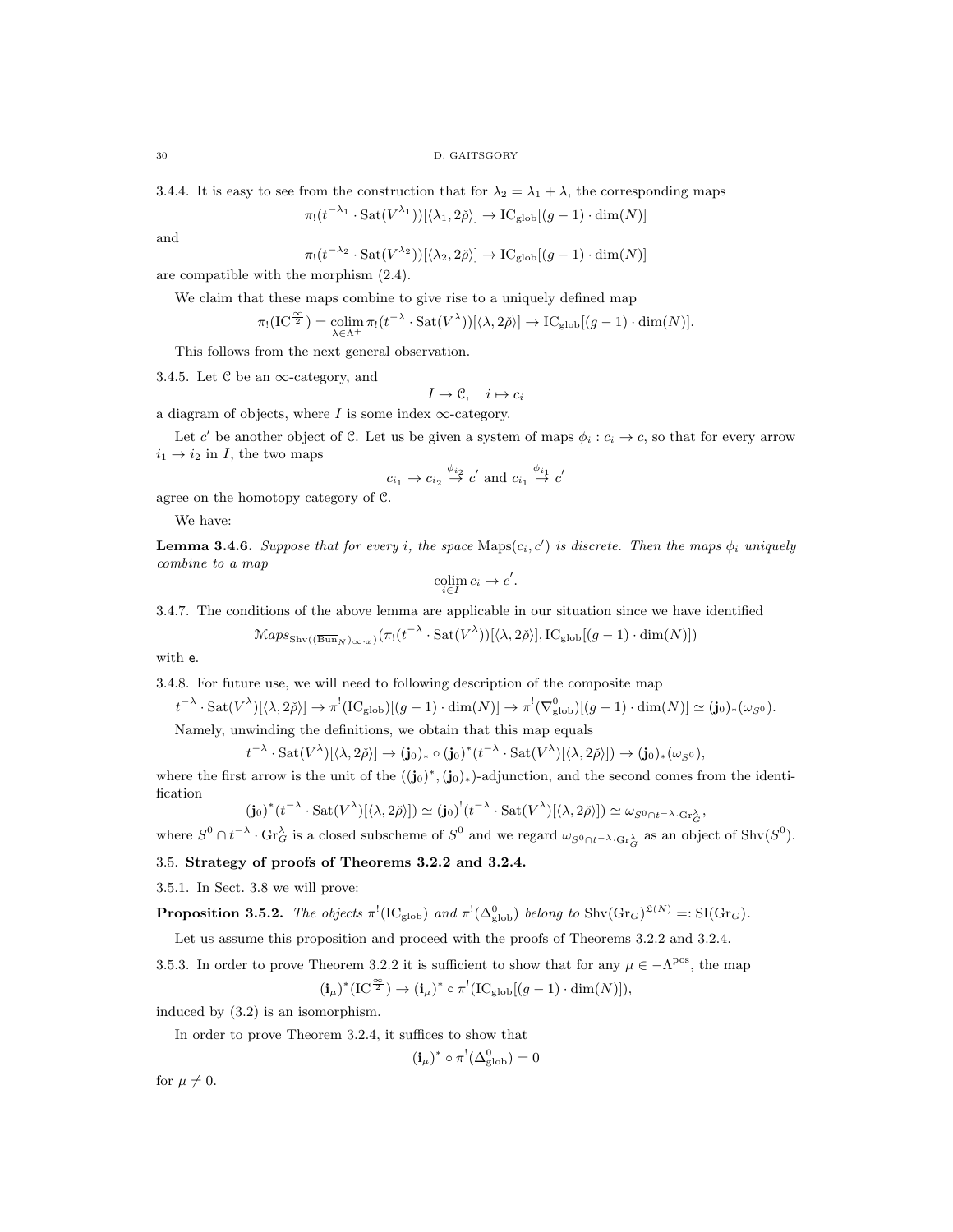3.5.4. Taking into account Proposition 1.3.5 and using Lemma 2.2.4, we obtain that Theorems 3.2.2 and 3.2.4 would follow once we establish the next assertion:

**Proposition 3.5.5.** For any  $\mu \in -\Lambda^{pos}$  we have:

(a) The map

$$
H(S^{-,\mu}, (\mathbf{i}_{-,\mu})^!(\mathrm{IC}^{\frac{\infty}{2}})) \to H(S^{-,\mu}, (\mathbf{i}_{-,\mu})^! \circ \pi^!(\mathrm{IC}_{\mathrm{glob}}[(g-1) \cdot \dim(N)])),
$$

induced by (3.2), is an isomorphism.

(b)  $H(S^{-,\mu}, (\mathbf{i}_{-,\mu})^! \circ \pi^! (\Delta_{\text{glob}}^0)) = 0$  for  $\mu \neq 0$ .

#### 3.6. Recollections about the Zastava space.

3.6.1. Consider the fiber product

(3.5) 
$$
\overline{\text{Bun}}_{N} \underset{\text{Bun}_G}{\times} \text{Bun}_{B}^{-\mu}.
$$

Here  $\operatorname{Bun}^{-\mu}_{B^-}$  denotes the connected component of  $\operatorname{Bun}_{B^-}$  equal to

$$
\text{Bun}_{B^{-}}\underset{\text{Bun}_{T}}{\times}\text{Bun}_{T}^{-\mu},
$$

where  $Bun_T^{-\mu}$  corresponds to T-bundles of degree  $-\mu$ .

The Zastava space  $\mathbb{Z}^{\mu}$  is by definition the open subset in (3.5), corresponding to the condition that (generic) reduction of  $\mathcal{P}_G$  to N and the (genuine) reduction of  $\mathcal{P}_G$  to  $B^-$  are transversal at the generic point of X. By construction,  $\mathcal{Z}^{\mu}$  is an algebraic stack, but it is in fact a quasi-projective scheme.

Let q denote the forgetful map

$$
\mathcal{Z}^\mu \to \overline{\operatorname{Bun}}_N.
$$

We denote by  $\hat{\mathbb{Z}}^{\mu} \subset \mathbb{Z}^{\mu}$  the open subset equal to the preimage of  $\text{Bun}_N \subset \overline{\text{Bun}}_N$  under q. By a slight abuse of notation we denote by *j* the corresponding open embedding. The scheme  $\hat{\tilde{\chi}}^{\mu}$  is smooth.

3.6.2. Let us think of a point of Bun<sub>B</sub>− as a triple  $(\mathcal{P}_G, \mathcal{P}_T, \kappa^-)$ , where  $\mathcal{P}_G$  is a G-bundle on X,  $\mathcal{P}_T$  is a T-bundle on X of degree  $\mu$ , and  $\kappa^-$  is a non-degenerate Plücker data, i.e., surjective maps

$$
\kappa^{-,\check{\lambda}}:\widetilde{\mathcal{V}}_{\mathcal{P}_G}^{\check{\lambda}}\to \check{\lambda}(\mathcal{P}_T),
$$

satisfying Plücker relations. In the above formula  $\tilde{\mathcal{V}}^{\tilde{\lambda}}$  is the dual Weyl module with highest weight  $\tilde{\lambda}$ .

A point of (3.5) belongs to  $\mathcal{Z}^{\mu}$  if and only if for every  $\check{\lambda}$ , the composite map

$$
0_X \xrightarrow{\kappa \check{\lambda}} \mathcal{V}_{\mathcal{P}_G}^{\check{\lambda}} \to \widetilde{\mathcal{V}}_{\mathcal{P}_G}^{\check{\lambda}} \xrightarrow{\kappa^{-,\check{\lambda}}}\check{\lambda}(\mathcal{P}_T^f)
$$

is non-zero.

In this case, the datum of zeroes of the above composite maps is encoded by a point of  $X^{\mu}$ . Here for an element  $\mu \in -\Lambda^{\text{pos}}$  equal to  $\sum_{i} -n_i \cdot \alpha_i$  we let

$$
X^{\mu} = \prod_i X^{(n_i)}.
$$

We denote by  $\mathfrak s$  the resulting map

 $\mathcal{Z}^{\mu} \to X^{\mu}.$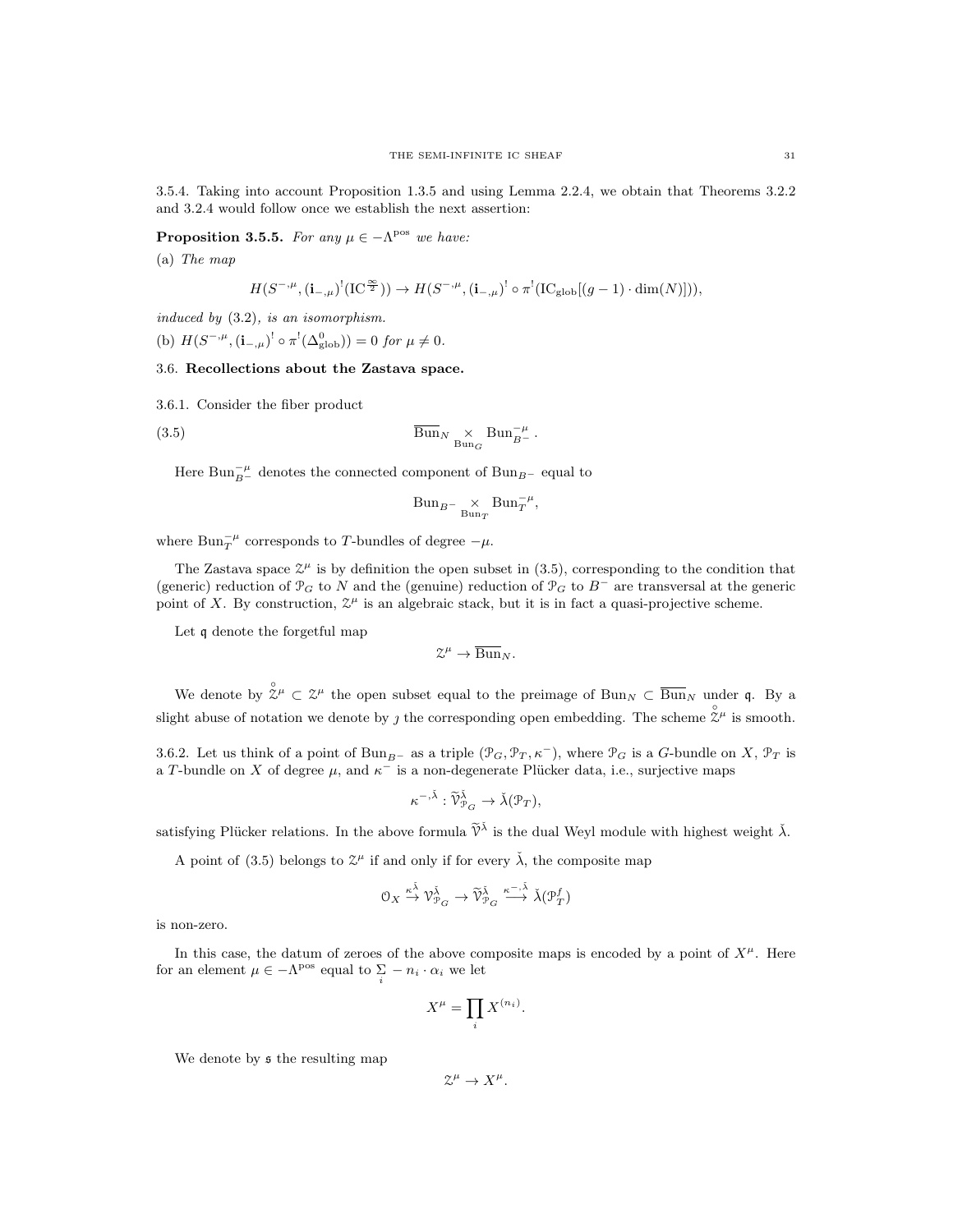32 D. GAITSGORY

3.6.3. Denote by  $\mathfrak{F}^{\mu}$  the "central fiber" of  $\mathfrak{L}^{\mu}$  over  $X^{\mu}$ , i.e., the preimage of the point  $\mu \cdot x \in X^{\mu}$ . Set

$$
\overset{\circ}{\mathfrak F}{}^\mu:=\mathfrak F^\mu\cap\overset{\circ}{\mathcal Z}{}^\mu.
$$

According to [BFGM, Proposition 2.6], we have a canonical isomorphism

$$
\mathfrak{F}^\mu\simeq \overline{S}{}^0\cap S^{-,\mu}
$$

so that  $\hat{\mathfrak{F}}^{\mu}$  corresponds to  $S^0 \cap S^{-,\mu}$ .

It follows from the construction that under this identification the composite map

$$
\mathfrak{F}^\mu\hookrightarrow \mathcal{Z}^\mu\stackrel{\mathfrak{q}}{\longrightarrow}\overline{\operatorname{Bun}}_N
$$

equals the map

$$
\overline{S}^0 \cap S^{-,\mu} \hookrightarrow \overline{S}^0 \stackrel{\pi}{\longrightarrow} \overline{\text{Bun}}_N.
$$

3.6.4. The following assertion was implicit in [BFGM, Sect. 3.4]. For completeness, we will supply a proof in Sect. 3.9:

### Proposition 3.6.5.

(a) We have a (canonical) isomorphism

$$
\mathfrak{q}^! (IC_{\text{glob}})[(g-1) \cdot \dim(N)] \simeq IC_{\mathcal{Z}^{\mu}}[-\langle \mu, 2\check{\rho} \rangle],
$$

extending the tautological isomorphism over  $\hat{\mathbb{Z}}^{\mu}$ .

(b) The map  $j_!(\omega_{\frac{\circ}{\chi}\mu}) \to \mathfrak{q}^! \circ j_!(\omega_{\text{Bun}_N})$  is an isomorphism.

In addition, the following was established in [BFGM, Sect. 5]:

#### Proposition 3.6.6.

- (a) The cohomology  $H_{\{\mathfrak{F}^{\mu}\}}(\mathcal{Z}^{\mu},\mathrm{IC}_{\mathcal{Z}^{\mu}})$  is concentrated in cohomological degree zero.
- (b) The map

$$
(3.6) \quad H_{\{\mathfrak{F}^{\mu}\}}(\mathcal{Z}^{\mu},\mathrm{IC}_{\mathcal{Z}^{\mu}}) \to H_{\{\mathfrak{F}^{\mu}\}}(\overset{\circ}{\mathcal{Z}}{}^{\mu},\mathrm{IC}_{\overset{\circ}{\mathcal{Z}}{}^{\mu}})) \simeq H_{\{\mathfrak{F}^{\mu}\}}(\overset{\circ}{\mathcal{Z}}{}^{\mu},\omega_{\overset{\circ}{\mathcal{Z}}{}^{\mu}}))[\langle\mu,2\check{\rho}\rangle] \simeq
$$

$$
\simeq H(\overline{S}^{0} \cap S^{-,\mu},\omega_{\overline{S}^{0} \cap S^{-,\mu}})[\langle\mu,2\check{\rho}\rangle]
$$

induces an isomorphism in (the lowest) cohomological degree 0.

3.6.7. Proof of Proposition 3.5.5(b). We will now deduce Proposition 3.5.5(b) from Proposition 3.6.5(b).

Indeed, from Sect. 3.6.3, we obtain that the expression

$$
H(S^{-,\mu}, (\mathbf{i}_{-,\mu})^! \circ \pi^! (\Delta^0_{\mathrm{glob}}))
$$

identifies with the !-fiber at  $\mu \cdot x \in X^{\mu}$  of  $\mathfrak{s}_* \circ \mathfrak{q}^!({\Delta_{\text{glob}}^0})$ . Now, using Proposition 3.6.5 (b) and base change along  $\{\mu \cdot x\} \to X^{\mu}$ , we obtain that it suffices to show that

$$
\mathfrak{s}_* \circ \jmath_! (\omega_{\overset{\circ}{\mathcal{Z}} \mu}) = 0.
$$

However, this follows from the fact that there a  $\mathbb{G}_m$ -action on  $\mathcal{Z}^{\mu}$  that preserves the projection  $\mathfrak s$ that contracts  $\mathcal{Z}^{\mu}$  to the canonical section

$$
X^\mu \to \mathcal{Z}^\mu
$$

(see [BFGM, Sect. 5.1]) whose image lies outside of  $\hat{\chi}^{\mu}$ , unless  $\mu = 0$ .

# 3.7. Proof of Proposition 3.5.5(a).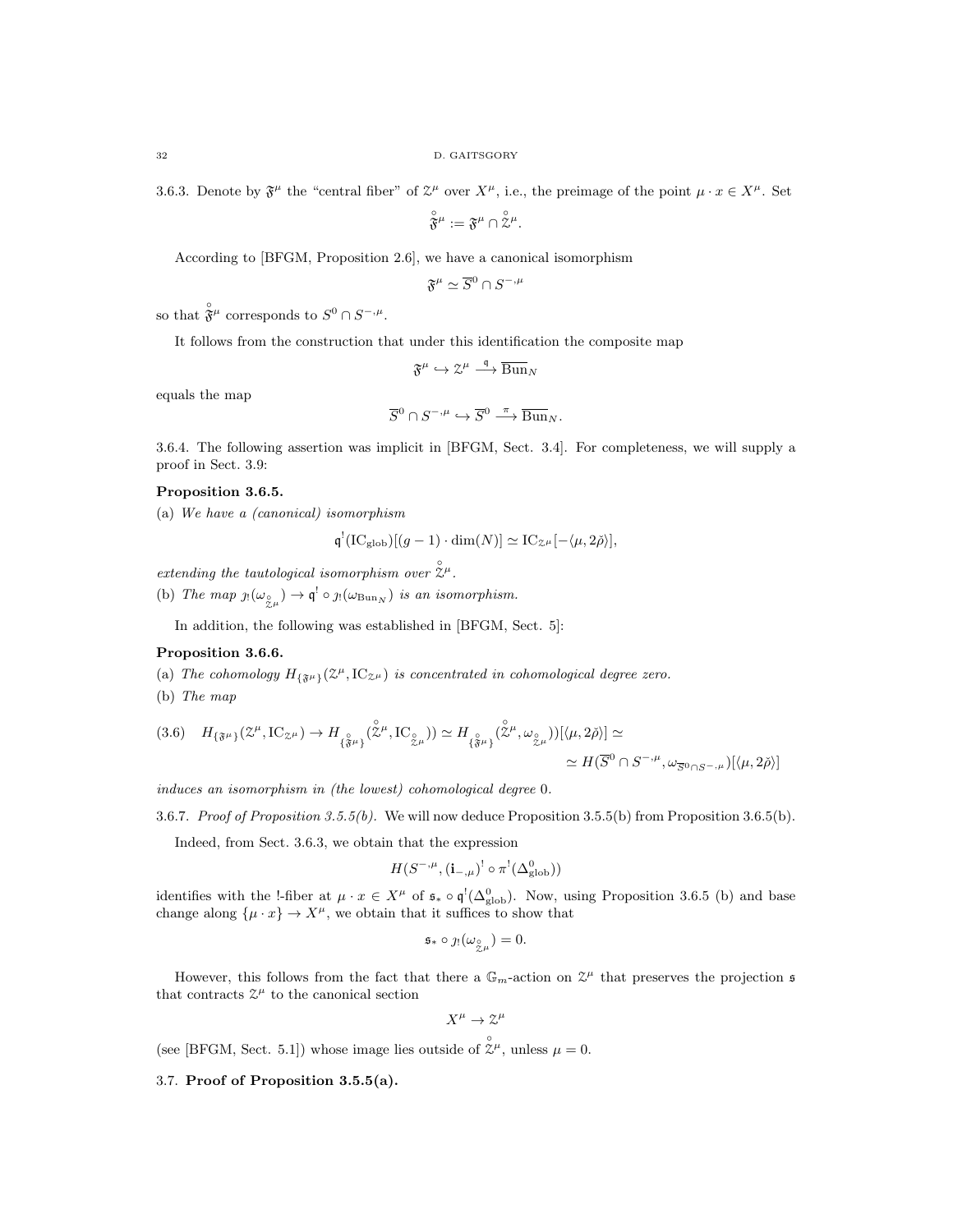3.7.1. For  $\lambda \in \Lambda$  consider the map

$$
t^{-\lambda} \cdot \text{IC}_{\overline{\text{Gr}}_G^{\lambda}}[\langle \lambda, 2\check{\rho} \rangle] \to \text{IC}^{\frac{\infty}{2}} \to \pi^!(\text{IC}_{\text{glob}})[(g-1) \cdot \dim(N)],
$$

and the corresponding map

$$
(3.7) \qquad H(S^{-,\mu}, (\mathbf{i}_{-,\mu})^!(t^{-\lambda} \cdot \mathrm{IC}_{\overline{\mathrm{Gr}}^{\lambda}_{G}})[\langle \lambda, 2\check{\rho} \rangle]) \to H(S^{-,\mu}, (\mathbf{i}_{-,\mu})^! \circ \pi^! (\mathrm{IC}_{\mathrm{glob}})[(g-1) \cdot \dim(N)]).
$$

By Sect. 2.2.2(ii) and Lemma 2.2.4, the left-hand side is concentrated in single cohomology degree  $\langle \mu, 2\rho \rangle$ .

The right-hand side is also is concentrated in single cohomology degree  $\langle \mu, 2\tilde{\rho} \rangle$ , by Propositions 3.6.5(a) and 3.6.6(a).

Thus, it suffices to show that the map (3.7) induces an isomorphism on the  $\langle \mu, 2\rho \rangle$  cohomology, after the taking the colimit of the left-hand side over  $\lambda$ .

3.7.2. First, we note that the intersection

$$
S^{-,\mu}\cap(t^{-\lambda}\cdot \overline{\mathrm{Gr}}_G^\lambda)
$$

contains as an open subset

$$
S^0 \cap S^{-,\mu} \cap (t^{-\lambda} \cdot \operatorname{Gr}_{G}^{\lambda}),
$$

which is dense in every irreducible component of the (top) dimension  $-\langle \mu, 2\rho \rangle$ . Moreover, for a fixed  $\mu$ and  $\lambda$  large, the inclusion

$$
S^0 \cap S^{-,\mu} \cap (t^{-\lambda} \cdot \mathrm{Gr}_G^{\lambda}) \subset S^0 \cap S^{-,\mu}
$$

is an equality.

Hence, we obtain a map

$$
H(S^{-,\mu}, (\mathbf{i}_{-,\mu})^!(t^{-\lambda} \cdot \mathrm{IC}_{\overline{\mathrm{Gr}}^{\lambda}_G})[\langle \lambda, 2\check{\rho} \rangle]) \to H(S^{-,\mu} \cap S^0 \cap (t^{-\lambda} \cdot \mathrm{Gr}^{\lambda}_G), \omega_{S^{-,\mu} \cap S^0 \cap (t^{-\lambda} \cdot \mathrm{Gr}^{\lambda}_G)},
$$

which is injective at the level of the  $\langle \mu, 2\rho \rangle$  cohomology, and this injection is an isomorphism for  $\lambda$ large.

3.7.3. Taking into account Proposition 3.6.6(b), it suffices to show that the following diagram commutes

$$
H(S^{-,\mu}, (\mathbf{i}_{-,\mu})^!(t^{-\lambda} \cdot \mathrm{IC}_{\overline{\mathrm{Gr}}^{\lambda}_{G}})[\langle \lambda, 2\check{\rho} \rangle]) \longrightarrow H(S^{0} \cap S^{-,\mu} \cap (t^{-\lambda} \cdot \mathrm{Gr}^{\lambda}_{G}), \omega_{S^{-,\mu} \cap S^{0} \cap (t^{-\lambda} \cdot \mathrm{Gr}^{\lambda}_{G})})
$$
\n
$$
(3.7) \downarrow \qquad \qquad \downarrow
$$
\n
$$
H(S^{-,\mu}, (\mathbf{i}_{-,\mu})^! \circ \pi^!(\mathrm{IC}_{\mathrm{glob}})[(g-1) \cdot \dim(N)]) \longrightarrow H(\overline{S}^{0} \cap S^{-,\mu}, \omega_{\overline{S}^{0} \cap S^{-,\mu}}).
$$

However, this follows from the description of the map

$$
t^{-\lambda} \cdot \mathrm{IC}_{\overline{\mathrm{Gr}}_G^{\lambda}}[(\lambda, 2\check{\rho})] \to \pi^!(\mathrm{IC}_{\mathrm{glob}})[(g-1) \cdot \dim(N)] \to \pi^!(\nabla_{\mathrm{glob}}^0) \simeq (\mathbf{j}_0)_*(\omega_{S^0})
$$

in Sect. 3.4.8.

### 3.8. Proof of equivariance. In this subsection we will prove Proposition 3.5.2.

3.8.1. Let y be a point on X different from x. In what follows we will use the subscript x in  $\mathrm{Gr}_{G,x}$ ,  $S_x^{\lambda}, \pi_x, \mathfrak{L}(N)_x, \mathfrak{L}^+(N)_x$  to emphasize the dependence on x. We will also consider the corresponding objects at y.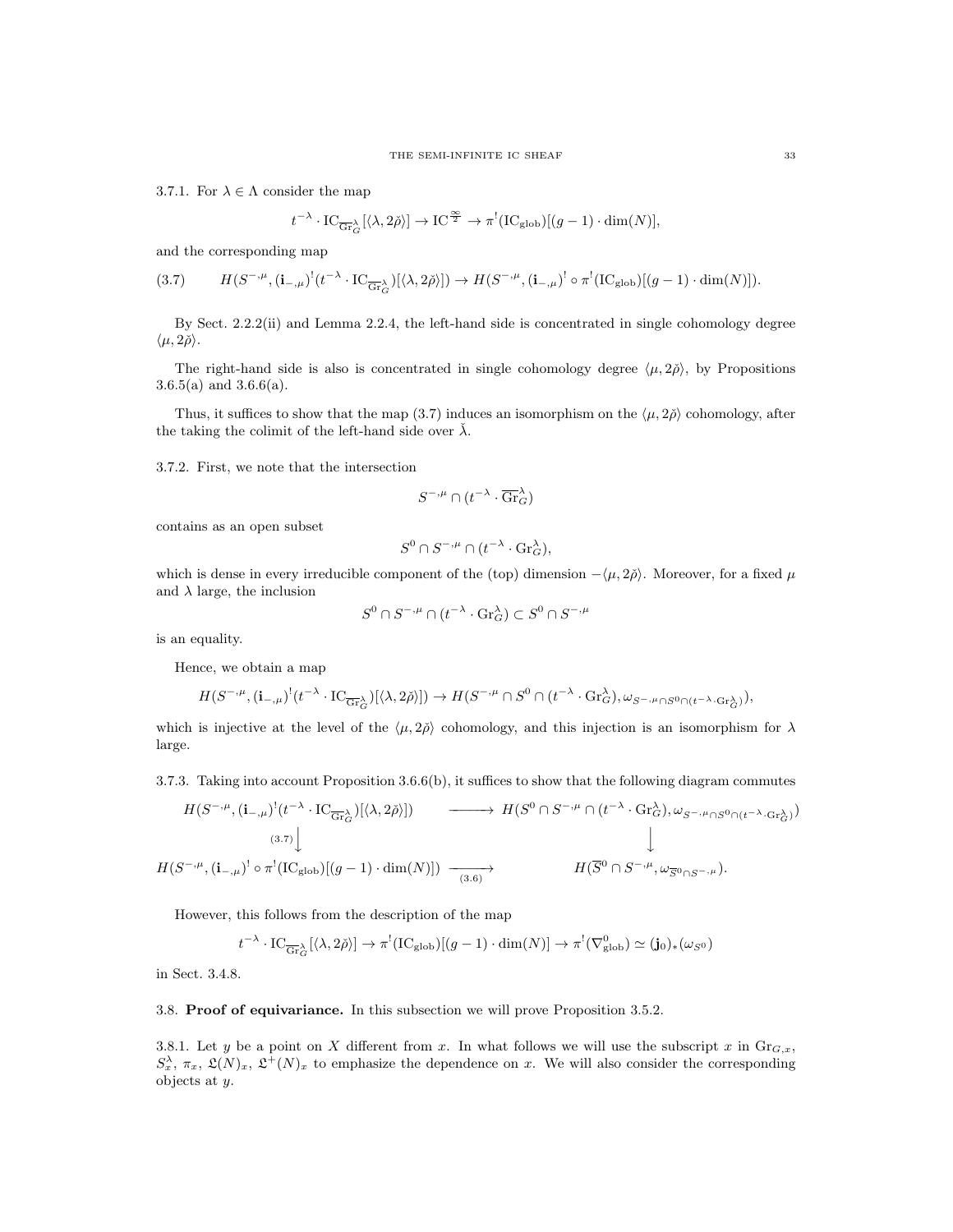3.8.2. Let  $(\overline{\text{Bun}}_N)^{\text{good}_y} \subset \overline{\text{Bun}}_N$  be the open substack, where we forbid the maps  $\kappa^{\check{\lambda}}$  to have a zero at y. Clearly, the map

$$
\pi_x : \overline{S}_x^0 \to \overline{\operatorname{Bun}}_B
$$

has its image in  $(\overline{\text{Bun}}_N)^{\text{good}}$ .

In addition, we can consider the map

$$
\pi_{x,y} : \overline{S}_x^0 \times S_y^0 \to (\overline{\text{Bun}}_N)^{\text{good}_y}.
$$

Its restriction to  $\overline{S}_x^0 \times 1 \subset \overline{S}_x^0 \times S_y^0$  is the original map  $\pi_x$ .

We will prove:

**Proposition 3.8.3.** For  $\mathcal{F} = \mathrm{IC}_{\mathrm{glob}}$  or  $\mathcal{F} = \Delta_{\mathrm{glob}}^0$ , the object  $\pi_{x,y}^{\mathrm{I}}(\mathcal{F})$  is equivariant with respect to  $\mathfrak{L}(N)_y$  acting on the second factor in  $\overline{S}^0_x \times S^0_y$ .

Let us deduce Proposition 3.5.2 from Proposition 3.8.3:

*Proof.* Let  $\mathcal{F} \in \text{Shv}((\overline{\text{Bun}}_N)^{\text{good}_y})$  be such that  $\pi_{x,y}^{\text{l}}(\mathcal{F})$  is  $\mathfrak{L}(N)_y$ -equivariant. We claim that in this case  $\pi_x^!(\mathcal{F})$  is  $\mathfrak{L}(N)_x$ -equivariant.

Let  $N_{X-(x,y)}$  be the group ind-scheme of maps  $(X - \{x,y\}) \to N$ . Laurent expansion defines a closed embedding

$$
N_{X-(x,y)} \to \mathfrak{L}(N)_x \times \mathfrak{L}(N)_y.
$$

We have three actions of  $N_{X-(x,y)}$  on  $\overline{S}_x^0 \times S_y^0$ . One is via the map  $N_{X-(x,y)} \to \mathfrak{L}(N)_x$  and the first factor; another is via the map  $N_{X-(x,y)} \to \mathfrak{L}(N)_y$  and the second factor; and the third is diagonal.

It is clear that the map  $\pi_{x,y}$  is  $N_{X-(x,y)}$ -invariant with respect to the *diagonal* action. In particular, for any  $\mathcal{F} \in \text{Shv}((\overline{\text{Bun}}_N)^{\text{good}_y}),$  we have

$$
\pi_{x,y}^!(\mathcal{F}) \in \text{Shv}(\overline{S}_x^0 \times S_y^0)^{N_{X-(x,y)}, \text{diag}}.
$$

Note, however, that the condition on  $\mathcal F$  implies that  $\pi_{x,y}^!(\mathcal F)$  is equivariant with respect to the  $N_{X-(x,y)}$ -action via the second factor. Combined with diagonal equivariance, we obtain that  $\pi_{x,y}^!(\mathcal{F})$ is  $N_{X-(x,y)}$ -equivariant with respect to the action on the first factor.

In particular, we obtain that  $\pi_x^!(\mathcal{F})$  is  $N_{X-(x,y)}$ -equivariant with respect to the action on the first factor.

We claim that any object  $\mathcal{F}' \in \text{Shv}(\overline{S_x^0})$  with this property is  $\mathfrak{L}(N)_x$ -equivariant. Indeed, it is sufficient to show that the !-restriction of  $\mathcal{F}'$  to any  $S_x^{\lambda}$  is  $\mathfrak{L}(N)_x$ -equivariant. However, this follows from the fact that the action of  $N_{X-(x,y)}$  on  $S_x^{\lambda}$  is transitive.

 $\Box$ 

## 3.8.4. We now prove Proposition 3.8.3<sup>4</sup>:

*Proof.* The data of  $\{\kappa^{\check{\lambda}}\}$  that does not have zeroes at y defines a reduction of the G-bundle  $\mathcal{P}_G$  to N on the formal neighborhood of y. Thus, we can consider the  $\mathfrak{L}^+(N)_y$ -torsor over  $(\overline{\text{Bun}}_N)^\text{good}_y$ , denoted

$$
(\overline{\mathrm{Bun}}_N)^{\mathrm{level}_y}
$$

that classifies the data  $(\mathcal{P}_G, \kappa, \epsilon)$ , where  $\epsilon$  is the datum of trivialization of the resulting N bundle on the formal neighborhood of y.

The usual regluing procedure defines an action on  $(\overline{\text{Bun}}_N)^{\text{level} y}$  of the group ind-scheme  $\mathfrak{L}(N)_y$ . By functoriality, for  $\mathcal{F} = \mathrm{IC}_{\mathrm{glob}}$  or  $\mathcal{F} = \Delta_{\mathrm{glob}}^0$ , the pullback of  $\mathcal{F}$  to  $(\overline{\mathrm{Bun}}_N)^{\mathrm{level}_y}$  is  $\mathfrak{L}(N)_y$ -equivariant.

<sup>4</sup>In the proof below we will use sheaves on stacks and schemes of infinite-type. As this may cause a feeling of discomfort, we note that everything can be rephrased by choosing finite level structures and thus dealing only with stacks locally of finite type.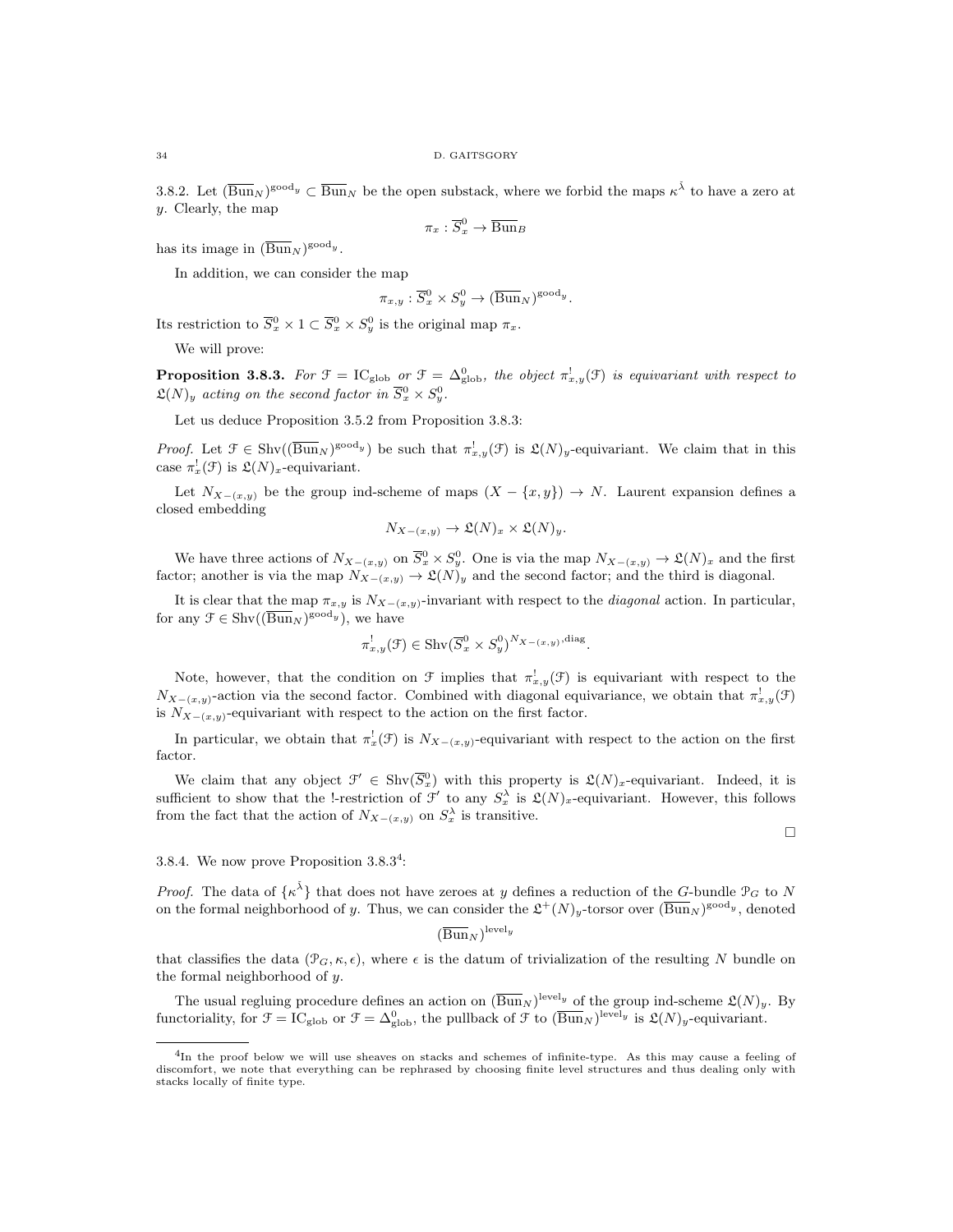We have a commutative diagram

$$
\overline{S}_x^0 \times \mathfrak{L}(N)_y \xrightarrow{\overline{\pi}_{x,y}} (\overline{\text{Bun}}_N)^{\text{level}_y}
$$
\n
$$
\downarrow \qquad \qquad \downarrow
$$
\n
$$
\overline{S}_x^0 \times S_y^0 \xrightarrow{\pi_{x,y}} (\overline{\text{Bun}}_N)^{\text{good}_y},
$$

where the map  $\tilde{\pi}_{x,y}$  is  $\mathfrak{L}(N)_y$ -equivariant. Hence, the pullback of  $\pi_{x,y}^!(\mathfrak{F})$  along

$$
\overline{S}^0_x \times \mathfrak{L}(N)_y \to \overline{S}^0_x \times S^0_y
$$

is  $\mathfrak{L}(N)_y$ -equivariant. This implies that  $\pi_{x,y}^!(\mathfrak{F})$  itself was  $\mathfrak{L}(N)_y$ -equivariant.

## 3.9. Proof of Proposition 3.6.5.

3.9.1. Let us first assume that  $-\mu$  is sufficiently dominant, by which we mean that  $\check{\alpha}(-\mu) > 2(g-1)$ for every root  $\check{\alpha}$  of G. In this case, the projection

$$
\mathrm{Bun}_{B^-}^{-\mu}\to\mathrm{Bun}_G
$$

is smooth.

Hence, in this case, the map

 $\mathfrak{q} : \mathcal{Z}^{\mu} \to \overline{\mathrm{Bun}}_N$ 

is also smooth, and the assertion is evident.

We will reduce the general case to the one above, using the factorization property of the Zastava spaces over the configuration spaces.

3.9.2. For a pair of elements  $\mu, \lambda \in -\Lambda^{pos}$ , let

$$
(X^{\mu} \times X^{\lambda})_{\text{disj}} \subset X^{\mu} \times X^{\lambda}
$$

be the open subset corresponding to the locus when the two  $-\Lambda^{pos}$ -valued divisors have disjoint support.

The factorization property (see [BFGM, Proposition 2.4]) says that there is a canonical isomorphism

(3.8) 
$$
\mathcal{Z}^{\mu+\lambda} \underset{X^{\mu+\lambda}}{\times} (X^{\mu} \times X^{\lambda})_{\text{disj}} \simeq (\mathcal{Z}^{\mu} \times \mathcal{Z}^{\lambda}) \underset{X^{\mu} \times X^{\lambda}}{\times} (X^{\mu} \times X^{\lambda})_{\text{disj}}.
$$

3.9.3. In what follows we will need a particular property of the isomorphism (3.8) that follows from its definition.

Let  $(\overline{\text{Bun}}_N \times X^{\lambda})^{\text{good}}$  be the open subset of the product

$$
\overline{\mathrm{Bun}}_N \times X^{\lambda},
$$

where we forbid the maps  $\kappa^{\check{\lambda}}$  to have a zero at the support of the point of  $X^{\lambda}$ .

As in Sect. 3.8.4, we consider the group-scheme  $\mathfrak{L}^+(N)_{X^{\lambda}}$  (over  $X^{\lambda}$ ), the group ind-scheme  $\mathfrak{L}(N)_{X^{\lambda}}$ , and the  $\mathfrak{L}^+(N)_{X^{\lambda}}$ -torsor

$$
(\overline{\mathrm{Bun}}_N \times X^{\lambda})^{\mathrm{level}} \to (\overline{\mathrm{Bun}}_N \times X^{\lambda})^{\mathrm{good}}.
$$

The action of  $\mathfrak{L}^+(N)_{X^{\lambda}}$  on  $(\overline{\text{Bun}}_N \times X^{\lambda})^{\text{level}}$  extends to that of  $\mathfrak{L}(N)_{X^{\lambda}}$ . We fix a group subscheme  $N'_{X^{\lambda}}$ 

$$
\mathfrak{L}^+(N)_{X^\lambda} \subset N'_{X^\lambda} \subset \mathfrak{L}(N)_{X^\lambda},
$$

pro-smooth over  $X^{\lambda}$ , and consider the quotient stack  $(\overline{\text{Bun}}_N \times X^{\lambda})^{\text{level}}/N'_{X^{\lambda}}$ . It comes equipped with a smooth projection

$$
(\overline{\mathrm{Bun}}_N \times X^{\lambda})^{\mathrm{good}} \to (\overline{\mathrm{Bun}}_N \times X^{\lambda})^{\mathrm{level}} / N'_{X^{\lambda}}.
$$

 $\Box$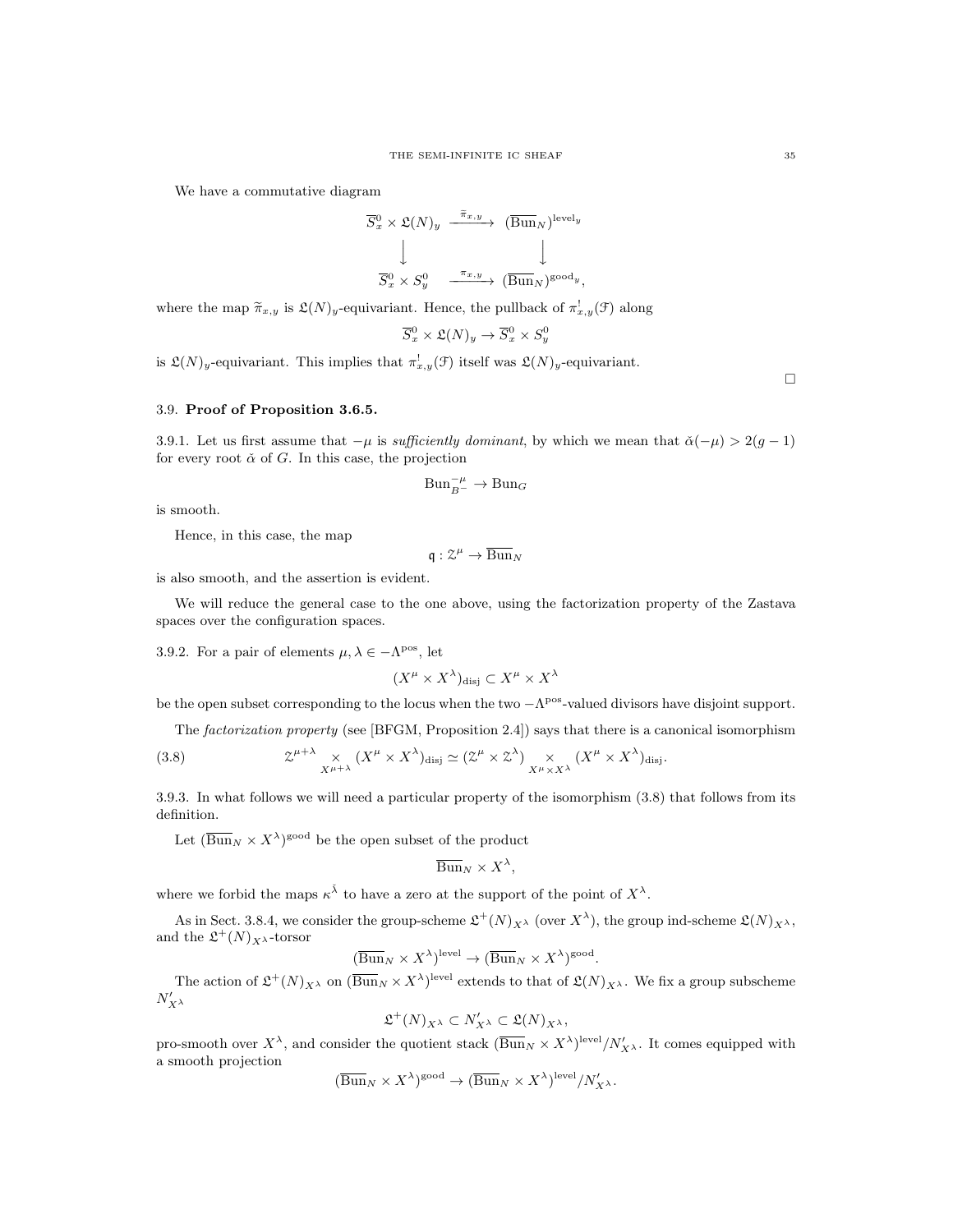Then for  $N'_{X^{\lambda}}$  large enough the following diagram is commutative:

(3.9)  
\n
$$
(\mathcal{Z}^{\mu} \times \mathring{\mathcal{Z}}^{\lambda}) \underset{X^{\mu} \times X^{\lambda}}{\times} (X^{\mu} \times X^{\lambda})_{\text{disj}} \xrightarrow{\quad (3.8)} \mathcal{Z}^{\mu+\lambda} \underset{X^{\mu+\lambda}}{\times} (X^{\mu} \times X^{\lambda})_{\text{disj}}
$$
\n
$$
(\mathcal{Z}^{\mu} \times X^{\lambda}) \underset{X^{\mu} \times X^{\lambda}}{\times} (X^{\mu} \times X^{\lambda})_{\text{disj}} \xrightarrow{\quad (\overline{\text{Bun}}_{N} \times X^{\lambda})^{\text{good}}
$$
\n
$$
\downarrow^{\text{q}}
$$
\n
$$
(\overline{\text{Bun}}_{N} \times X^{\lambda})^{\text{good}} \xrightarrow{\quad (\overline{\text{Bun}}_{N} \times X^{\lambda})^{\text{level}} / N'_{X^{\lambda}}.
$$

The idea is that a point  $z \in \hat{\mathbb{Z}}^{\lambda}$  modifies the (generalized) N-bundle at the points of the support of the divisor  $s(z)$ .

3.9.4. Now, given any  $\mu \in -\Lambda^{pos}$ , we can find  $\lambda \in -\Lambda^{pos}$  so that  $-(\mu + \lambda)$  is sufficiently dominant (as in Sect. 3.9.1), so that

$$
\mathcal{Z}^{\mu+\lambda}\to \overline{\operatorname{Bun}}_N
$$

is smooth.

The assertion of Proposition 3.6.5 follows by chasing over the diagram (3.9). For example, point (a) is obtained as follows:

It suffices to show that the pullback of the IC sheaf along the composite left vertical map is isomorphic to the IC sheaf (up to a cohomological shift).

Since the bottom horizontal arrow in (3.9) is smooth, it suffices to show that the pullback of  $\mathrm{IC}_{(\overline{\mathrm{Bun}}_N \times X^{\lambda})^{\mathrm{level}}/N'_{X^{\lambda}}}$  along the counter-clockwise circuit in (3.9) is isomorphic to the IC sheaf (up to a cohomological shift).

Since the diagram (3.9) is commutative, this is equivalent to showing that the pullback of  $\mathrm{IC}_{(\overline{\mathrm{Bun}}_N \times X^{\lambda})^{\mathrm{level}}/N'_{X^{\lambda}}}$  along the clockwise circuit in (3.9) is isomorphic to the IC sheaf (up to a cohomological shift).

Since the top horizontal arrow and the lower right vertical arrows in (3.9) are smooth, it suffices to show that the pullback of the IC sheaf along

$$
\mathcal{Z}^{\mu+\lambda} \underset{X^{\mu+\lambda}}{\times} (X^{\mu} \times X^{\lambda})_{\text{disj}} \to (\overline{\text{Bun}}_N \times X^{\lambda})^{\text{good}}
$$

is isomorphic to the IC sheaf (up to a cohomological shift).

Since  $X^{\lambda}$  is smooth, it suffices to show that the pullback of the IC sheaf along the composite map

$$
\mathcal{Z}^{\mu+\lambda} \underset{X^{\mu+\lambda}}{\times} (X^{\mu} \times X^{\lambda})_{\text{disj}} \to (\overline{\text{Bun}}_N \times X^{\lambda})^{\text{good}} \to \overline{\text{Bun}}_N
$$

is isomorphic to the IC sheaf (up to a cohomological shift). But this follows from the fact that the map

$$
\mathcal{Z}^{\mu+\lambda}\stackrel{\mathfrak{q}}{\longrightarrow}\overline{\mathrm{Bun}}_N
$$

is smooth.

#### 4. Digression: (dual) baby Verma objects

In this section we summarize the construction of (dual) baby Verma objects, following [ABBGM] and [FG]. These are objects of the category  $\text{Shv}(Gr_G)^I$  that have a particular property (the Hecke property) with respect to convolutions with objects of the form  $Sat(V)$ ,  $V \in Rep(\check{G})$ .

## 4.1. The Iwahori category on the affine Grassmannian.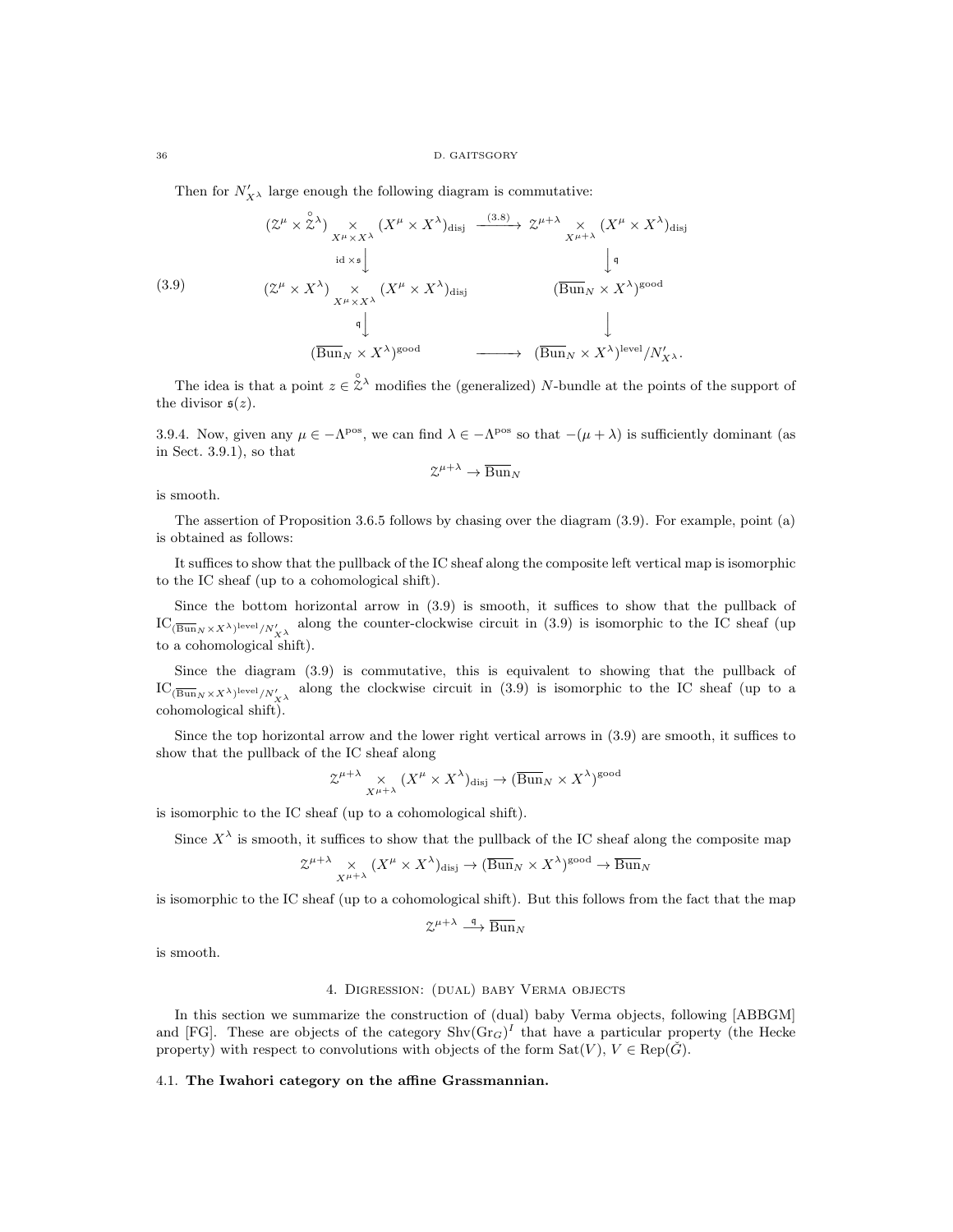4.1.1. Consider the category

$$
Shv(Gr_G)^I,
$$

where  $I \subset \mathfrak{L}^+(G)$  is the Iwahori subgroup<sup>5</sup>.

This category carries an action by right convolutions by  $\text{Sph}(G) = \text{Shv}(\text{Gr}_G)^{\mathfrak{L}^+(G)}$  and a commuting action of

$$
\mathfrak{H}(G) := \operatorname{Shv}(\operatorname{Fl}_G)^I
$$

by left convolutions.

4.1.2. For an element  $\tilde{w}$  of the extended affine Weyl group  $W^{\text{aff}}$ , we let

$$
j_{\widetilde{w},!}
$$
 and  $j_{\widetilde{w},*}$ 

denote the corresponding standard and costandard objects in  $\mathfrak{H}(G)^\heartsuit$ .

The key fact is that there are canonical isomorphisms

(4.1) 
$$
j_{\widetilde{w},!} \star j_{\widetilde{w}-1,*} \simeq \delta_{1,\mathrm{Fl}_G} \simeq j_{\widetilde{w}-1,*} \star j_{\widetilde{w},!}.
$$

4.1.3. Another crucial observation that there are symmetric monoidal functors

$$
\Lambda \rightrightarrows \mathcal{H}(G)^{\heartsuit},
$$

uniquely characterized by the property that they send

$$
(\lambda \in \Lambda^+) \mapsto j_{\lambda,*}
$$
 and  $(\lambda \in \Lambda^+) \mapsto j_{\lambda,!}$ ,

respectively.

Using (4.1), we obtain that the first functor sends  $\lambda \in -\Lambda^+$  to  $j_{\lambda, \cdot}$  and the second functor sends  $\lambda \in -\Lambda^+$  to  $j_{\lambda,*}.$ 

The above two symmetric monoidal functors are intertwined by the automorphism induced by the action of  $w_0 \in W$  and the automorphism of  $\mathcal{H}(G)$  given by

$$
\mathcal{F} \mapsto j_{w_0,!} \star \mathcal{F} \star j_{w_0,*}.
$$

Indeed, for  $\lambda \in \Lambda^+$  we have:

$$
j_{w_0,!} \star j_{\lambda,*} \star j_{w_0,*} \simeq j_{w_0(\lambda),*}.
$$

In particular, the auto-equivalence of  $\text{Shv}(\text{Gr}_G)^I$ , given by

$$
\mathfrak{F}\mapsto j_{w_0,!}\star \mathfrak{F}
$$

intertwines the  $\text{Rep}(\check{T})$ -action on  $\text{Shv}(\text{Gr}_G)^I$  given

$$
e^{\lambda} \star \mathcal{F} := j_{\lambda,*} \star \mathcal{F}, \quad \lambda \in \Lambda^+
$$

and the action given by

 $(4.2)$ 

 $(4.3)$ 

 $\lambda^{\lambda} \star \mathcal{F} := j_{w_0(\lambda), *} \star \mathcal{F}, \quad \lambda \in \Lambda^+.$ 

4.2. Recollections on the [ABG] theory. For the remainder of this paper, we will change our conventions, and for a group  $H$ , we let  $\text{Rep}(H)$  denote the symmetric monoidal DG category of its representation (rather than the corresponding abelian category).

4.2.1. Consider the derived stack

$$
\check{\mathfrak{n}}^- \underset{\check{\mathfrak{g}}} {\times} \{0\} / \check{B}^-.
$$

Note that its underlying classical stack is pt  $/\check{B}^-$ .

<sup>&</sup>lt;sup>5</sup>We will use a slightly renormalized version of  $\text{Shv}(\text{Gr}_G)^I$ , where we declare compact objects to be the ones that map to compact objects under the forgetful functor  $\text{Shv}(Gr_G)^I \to \text{Shv}(Gr_G)$ . This is done in order to avoid the singular support condition on coherent sheaves on the spectral side. We are grateful to J. Campbell for catchi imprecision.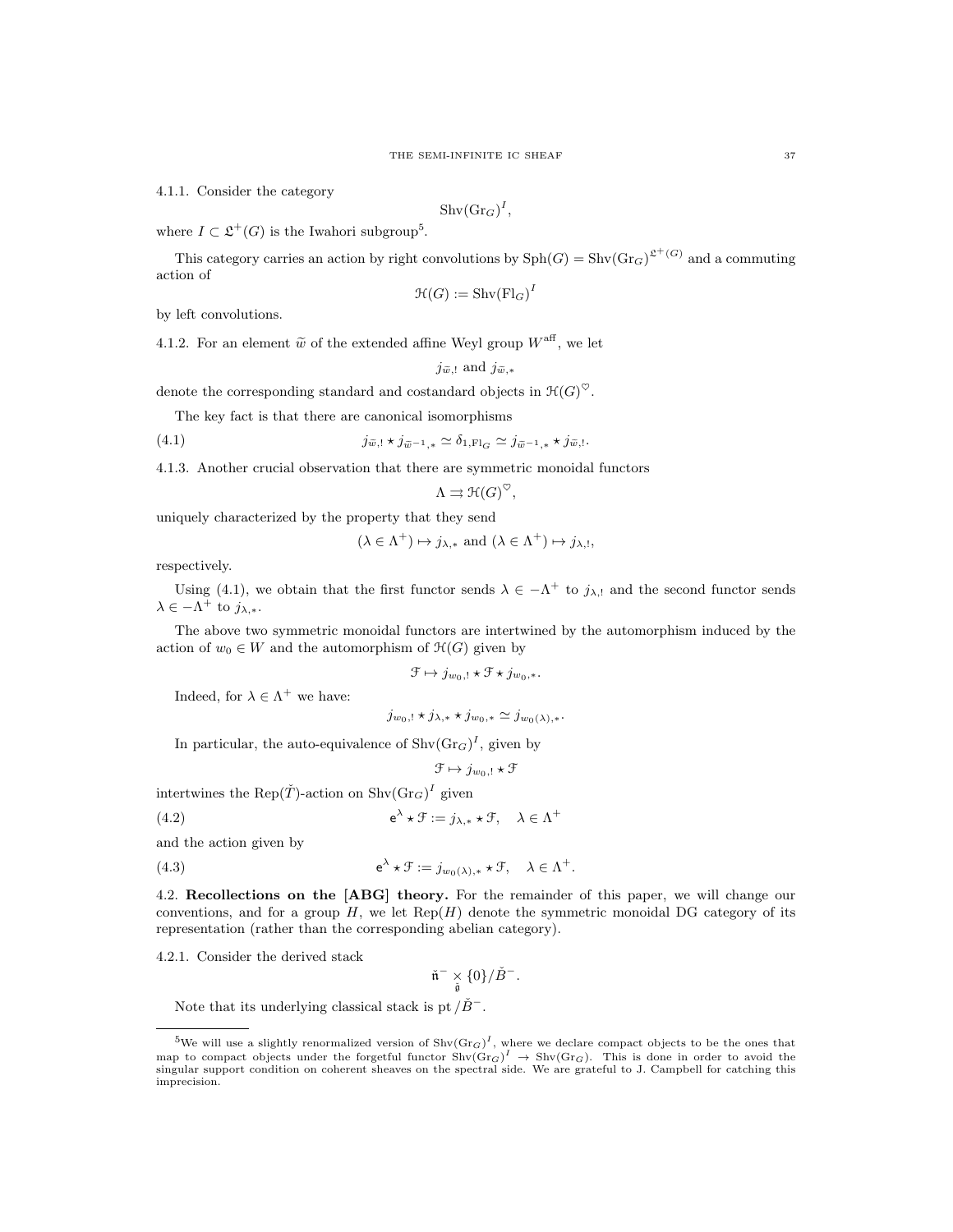4.2.2. The following theorem is established in [ABG]:

Theorem 4.2.3. There exists a canonically defined equivalence of categories

 $\operatorname{Sat}^I: \operatorname{IndCoh}({\tilde{\frak{n}}}^- \underset{{\tilde{\frak{g}}}}{\times} \{0\} / {\check{B}}^-) \simeq \operatorname{Shv}(\operatorname{Gr}_G)^I$ 

with the following properties:

(i) The action of  $\text{Rep}(\check{G})$  on  $\text{IndCoh}(\check{\mathfrak{n}}^- \times \{0\}/\check{B}^-)$  arising from the projection

$$
\check{\mathfrak{n}}^- \underset{\check{\mathfrak{g}}} {\times} \{0\} / \check{B}^- \to \operatorname{pt} / \check{B}^- \to \operatorname{pt} / \check{G}
$$

corresponds to the action of  $\text{Rep}(\check{G})$  on  $\text{Shv}(\text{Gr}_G)^I$  via  $\text{Sat}: \text{Rep}(\check{G}) \to \text{Sph}(G)$  and right convolutions. (ii) The action of  $\text{Rep}(\check{T})$  on  $\text{IndCoh}(\check{\mathfrak{n}}^- \times \{0\}/\check{B}^-)$  arising from the projection

$$
\check{\mathfrak{n}}^- \underset{\check{\mathfrak{g}}} {\times} \{0\} / \check{B}^- \to \operatorname{pt} / \check{B}^- \to \operatorname{pt} / \check{T}
$$

corresponds to the action on  $\text{Rep}(\check{G})$  on  $\text{Shv}(\text{Gr}_G)^I$  given by (4.2). (iii) The object

$$
\mathcal{O}_{\mathrm{pt}\,/\check{B}^-}\in \mathrm{IndCoh}(\check{\mathfrak{n}}^- \underset{\check{\mathfrak{g}}}{\times} \{0\}/\check{B}^-)
$$

corresponds under Sat<sup>I</sup> to  $\delta_{1,\text{Gr}_G} \in \text{Shv}(\text{Gr}_G)^I$ .

(iv) For  $\lambda \in \Lambda^+$  the morphism

$$
(v^{\lambda})^*:V^{\lambda}\to\mathsf{e}^{\lambda}
$$

in Rep( $\check{B}^-$ ) corresponds under Sat<sup>I</sup> to the natural map of perverse sheaves

$$
IC_{\overline{\mathrm{Gr}}_G^{\lambda}} \to j_{\lambda,*} \star \delta_{1,\mathrm{Gr}_G}.
$$

4.2.4. Let us use Theorem 4.2.3 to supply calculation from the proof of Proposition 2.5.2 that

$$
\operatornamewithlimits{colim}_{\lambda \in \Lambda^+} H_{\{t^{\lambda+\mu}\}}(\mathrm{Gr}_G, \mathrm{IC}_{\overline{\mathrm{Gr}}_G^{\lambda}})
$$

identifies canonically with  $\text{Sym}^n(\mathfrak{g}/\mathfrak{b}^-[-2])(-\mu)$ .

*Proof.* By Verdier duality, the !-fiber of  $Sat(V^{\lambda})[\langle \lambda + \mu, 2\check{\rho} \rangle]$  at  $t^{\lambda+\mu}$  identifies with

(4.4) 
$$
\mathcal{H}om_{\text{Shv}(Gr_G)^I}(\text{IC}_{\overline{Gr}_G^{\lambda}}, j_{\lambda+\mu,*}\star \delta_{1,\text{Gr}_G}),
$$

tensored with e over  $Sym(t[-2])$ , the latter being the *I*-equivariant cohomology of the point.

Using Theorem 4.2.3, we rewrite the expression in (4.4) as

(4.5) 
$$
\mathcal{H}om_{\mathrm{IndCoh}(\tilde{\mathfrak{n}}^{-}\times\{0\}/\tilde{B}^{-})}(\mathrm{Res}^{\tilde{G}}_{\tilde{B}^{-}}(V^{\lambda})\otimes \mathcal{O}_{\mathrm{pt}/\tilde{B}^{-}},\mathrm{Res}^{\tilde{T}}_{\tilde{B}^{-}}(\mathrm{e}^{\lambda+\mu})\otimes \mathcal{O}_{\mathrm{pt}/\tilde{B}^{-}}).
$$

Moreover, by unwinding the definitions, we obtain that the transition map for  $\lambda_2 = \lambda_1 + \lambda$ 

$$
H_{\{t^{\lambda_1+\mu}\}}(\text{Gr}_G,\text{Sat}(V^{\lambda_1})[\langle \lambda_1+\mu,2\check{\rho}\rangle]\to H_{\{t^{\lambda_2+\mu}\}}(\text{Gr}_G,\text{Sat}(V^{\lambda_2})[\langle \lambda_2+\mu,2\check{\rho}\rangle]
$$

is induced by the map

$$
\begin{aligned} \mathcal{H}om_{\mathrm{IndCoh}(\tilde{\mathfrak{n}}^{-}\underset{\tilde{\mathfrak{g}}} {\times} \{0\}/\check{\mathfrak{B}}^{-})}( \mathrm{Res}^{\tilde{G}}_{\tilde{B}^{-}}(V^{\lambda_1})\otimes\mathcal{O}_{\mathrm{pt}/\check{\mathfrak{B}}^{-}}, \mathrm{Res}^{\tilde{T}}_{\tilde{B}^{-}}(\mathrm{e}^{\lambda_1+\mu})\otimes\mathcal{O}_{\mathrm{pt}/\check{\mathfrak{B}}^{-}}) \rightarrow \\ \rightarrow \mathcal{H}om_{\mathrm{IndCoh}(\tilde{\mathfrak{n}}^{-}\underset{\tilde{\mathfrak{g}}} {\times} \{0\}/\check{\mathfrak{B}}^{-})}( \mathrm{Res}^{\tilde{G}}_{\tilde{B}^{-}}(V^{\lambda_1}\otimes V^{\lambda})\otimes\mathcal{O}_{\mathrm{pt}/\check{\mathfrak{B}}^{-}}, \mathrm{Res}^{\tilde{T}}_{\tilde{B}^{-}}(\mathrm{e}^{\lambda_1+\mu})\otimes\mathrm{Res}^{\tilde{G}}_{\tilde{B}^{-}}(V^{\lambda})\otimes\mathcal{O}_{\mathrm{pt}/\check{B}^{-}}) \rightarrow \\ \rightarrow \mathcal{H}om_{\mathrm{IndCoh}(\tilde{\mathfrak{n}}^{-}\underset{\tilde{\mathfrak{g}}} {\times} \{0\}/\check{\mathfrak{B}}^{-})}( \mathrm{Res}^{\tilde{G}}_{\tilde{B}^{-}}(V^{\lambda_2})\otimes\mathcal{O}_{\mathrm{pt}/\check{\mathfrak{B}}^{-}}, \mathrm{Res}^{\tilde{T}}_{\tilde{B}^{-}}(\mathrm{e}^{\lambda_2})\otimes\mathcal{O}_{\mathrm{pt}/\check{\mathfrak{B}}^{-}}), \end{aligned}
$$

where second arrow is induced by the maps

$$
V^{\lambda_2} \to V^{\lambda_1} \otimes V^{\lambda}
$$

and

$$
\operatorname{Res}_{\check{B}^-}^{\check{G}}(V^\lambda) \to \operatorname{Res}_{\check{B}^-}^{\check{T}}(e^\lambda).
$$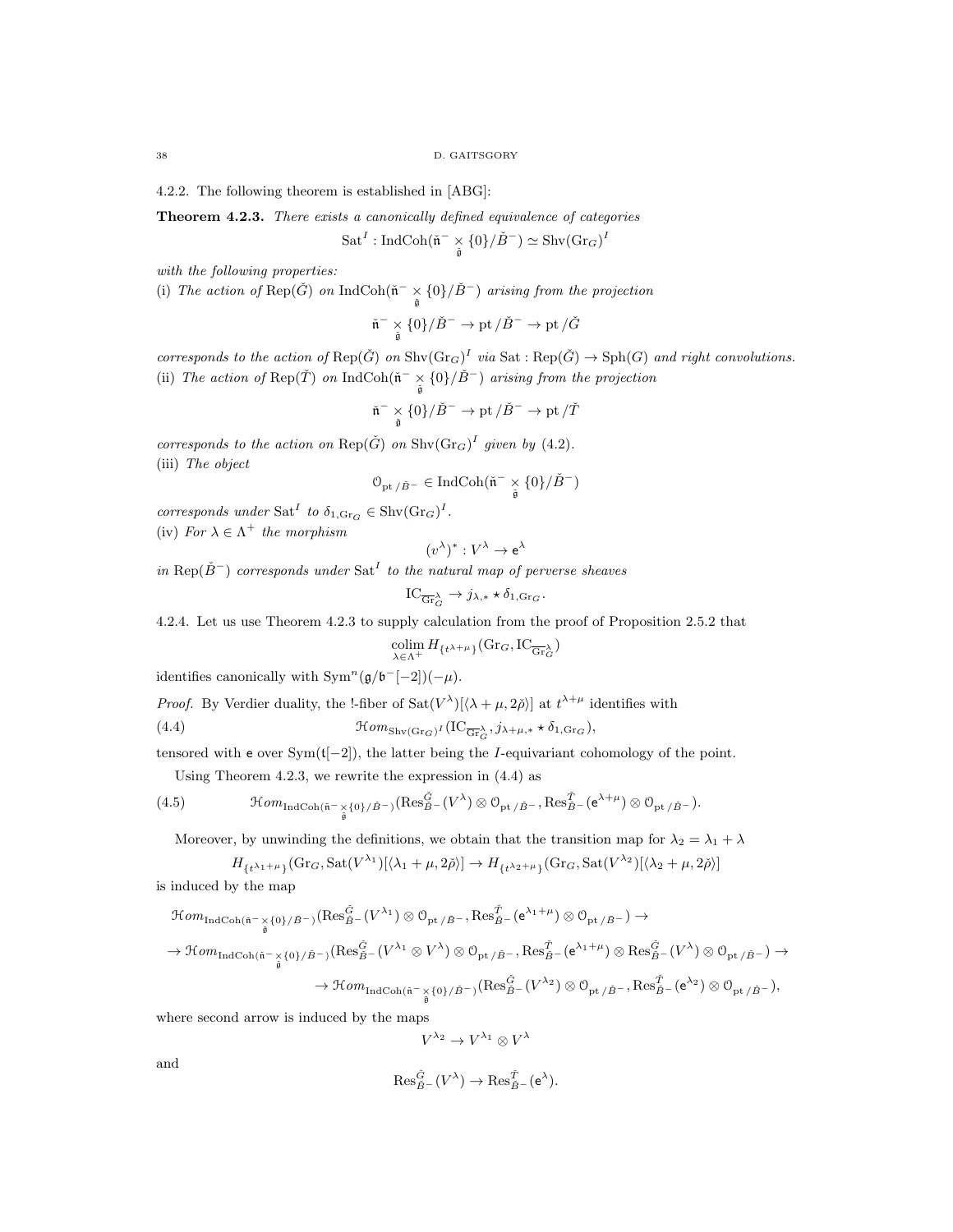We rewrite (4.5) as

(4.6) 
$$
\mathcal{H}om_{\text{Rep}(\check{G})}(V^{\lambda}, \text{coInd}_{\check{B}^{-}}^{\check{G}}(e^{\lambda+\mu}\otimes \text{Sym}(\mathfrak{g}/\mathfrak{n}^{-}[-2])))
$$

and the transition maps are given by

$$
\mathcal{H}om_{\text{Rep}(\check{G})}(V^{\lambda_1}, \text{coInd}_{\check{B}^{-}}^{\check{G}}(\mathsf{e}^{\lambda_1+\mu}\otimes \text{Sym}(\mathfrak{g}/\mathfrak{n}^{-}[-2]))) \rightarrow \rightarrow \mathcal{H}om_{\text{Rep}(\check{G})}(V^{\lambda_1}\otimes V^{\lambda}, \text{coInd}_{\check{B}^{-}}^{\check{G}}(\mathsf{e}^{\lambda_1+\mu}\otimes \text{Sym}(\mathfrak{g}/\mathfrak{n}^{-}[-2]))\otimes V^{\lambda}) \simeq \rightarrow \mathcal{H}om_{\text{Rep}(\check{G})}(V^{\lambda_1}\otimes V^{\lambda}, \text{coInd}_{\check{B}^{-}}^{\check{G}}(\mathsf{e}^{\lambda_1+\mu}\otimes \text{Sym}(\mathfrak{g}/\mathfrak{n}^{-}[-2]))\otimes \text{Res}_{\check{B}^{-}}^{\check{G}}(V)^{\lambda})) \rightarrow \rightarrow \mathcal{H}om_{\text{Rep}(\check{G})}(V^{\lambda_2}, \text{coInd}_{\check{B}^{-}}^{\check{G}}(\mathsf{e}^{\lambda_2+\mu}\otimes \text{Sym}(\mathfrak{g}/\mathfrak{n}^{-}[-2])))
$$

Finally, we claim that the colimit of the expressions (4.6) over  $\lambda \in \Lambda^+$  identifies with

$$
Sym(\mathfrak{g}/\mathfrak{n}^{-}[-2])(-\mu).
$$

Indeed, for a given integer  $m \geq 0$ , let  $\lambda_0$  be such that for every weight  $\nu$  that appears in Sym<sup>n</sup>( $\mathfrak{g}/\mathfrak{n}^-$ ), we have  $\lambda_0 + \nu \in \Lambda^+$ . Then for all  $\lambda \in \lambda_0 + \Lambda^+$ , we have

$$
\mathcal{H}om_{\text{Rep}(\tilde{G})}(V^{\lambda}, \text{coInd}_{\tilde{B}^-}^{\tilde{G}}(e^{\lambda+\mu} \otimes \text{Sym}^n(\mathfrak{g}/\mathfrak{n}^-[-2]))) \simeq \text{Sym}^n(\mathfrak{g}/\mathfrak{n}^-[-2])(-\mu).
$$

## 4.3. Hecke patterns.

4.3.1. Let C be a DG category, acted on by  $\text{Rep}(M)$ , where M as an algebraic group. We denote by  $Hecke_M(\mathcal{C})$  the corresponding Hecke category

$$
\mathrm{Hecke}_M(\mathcal{C}):=\mathcal{C}\underset{\mathrm{Rep}(M)}{\otimes}\mathrm{Vect}\,.
$$

We have a tautological functor

$$
\mathbf{ind}_{\mathrm{Hecke}_M}: \mathcal{C} \to \mathrm{Hecke}_M(\mathcal{C}),
$$

which admits a continuous right adjoint, denoted **obly**Hecke<sub>M</sub>. The comonad **obly**Hecke<sub>M</sub>  $\circ$  indHecke<sub>M</sub> on C is given by the action of the left regular representation object  $O(M) \in \text{Rep}(M)$ .

4.3.2. Since  $\text{Rep}(M)$  is *rigid* (see [GR, Chapter 1]), we an canonically identify

$$
\text{Hecke}_M(\mathcal{C}) := \mathcal{C} \underset{\text{Rep}(M)}{\otimes} \text{Vect} \simeq \text{Funct}_{\text{Rep}(M)}(\text{Vect}, \mathcal{C}),
$$

see Proposition 9.4.8 in loc.cit.

Under this identification, the functor  $\textbf{oblv}_{\text{Hecke}_M}$  corresponds to the forgetful functor

 $\text{Funct}_{\text{Rep}(M)}(\text{Vect}, \mathcal{C}) \to \text{Funct}_{\text{Rep}(M)}(\text{Rep}(M), \mathcal{C}) \simeq \mathcal{C}.$ 

This point of view allows to think of objects of  $Hecke_M(\mathcal{C})$  as "Hecke eigen-objects": these are objects  $c \in \mathcal{C}$  equipped with a system of isomorphisms

$$
c \star V \simeq \underline{V} \otimes c, \quad V \in \text{Rep}(M)
$$

(here  $\underline{V}$  denotes the vector space underlying V) that are associative in the same sense as in Sect. 2.7.1.

The functor  $\text{ind}_{\text{Hecke}_M}$  sends  $c \in \mathcal{C}$  to  $c \star \mathcal{O}(M)$ , with the Hecke structure induced by that on  $\mathcal{O}(M)$ :

 $\mathcal{O}(M) \otimes V \simeq V \otimes \mathcal{O}(M).$ 

 $\Box$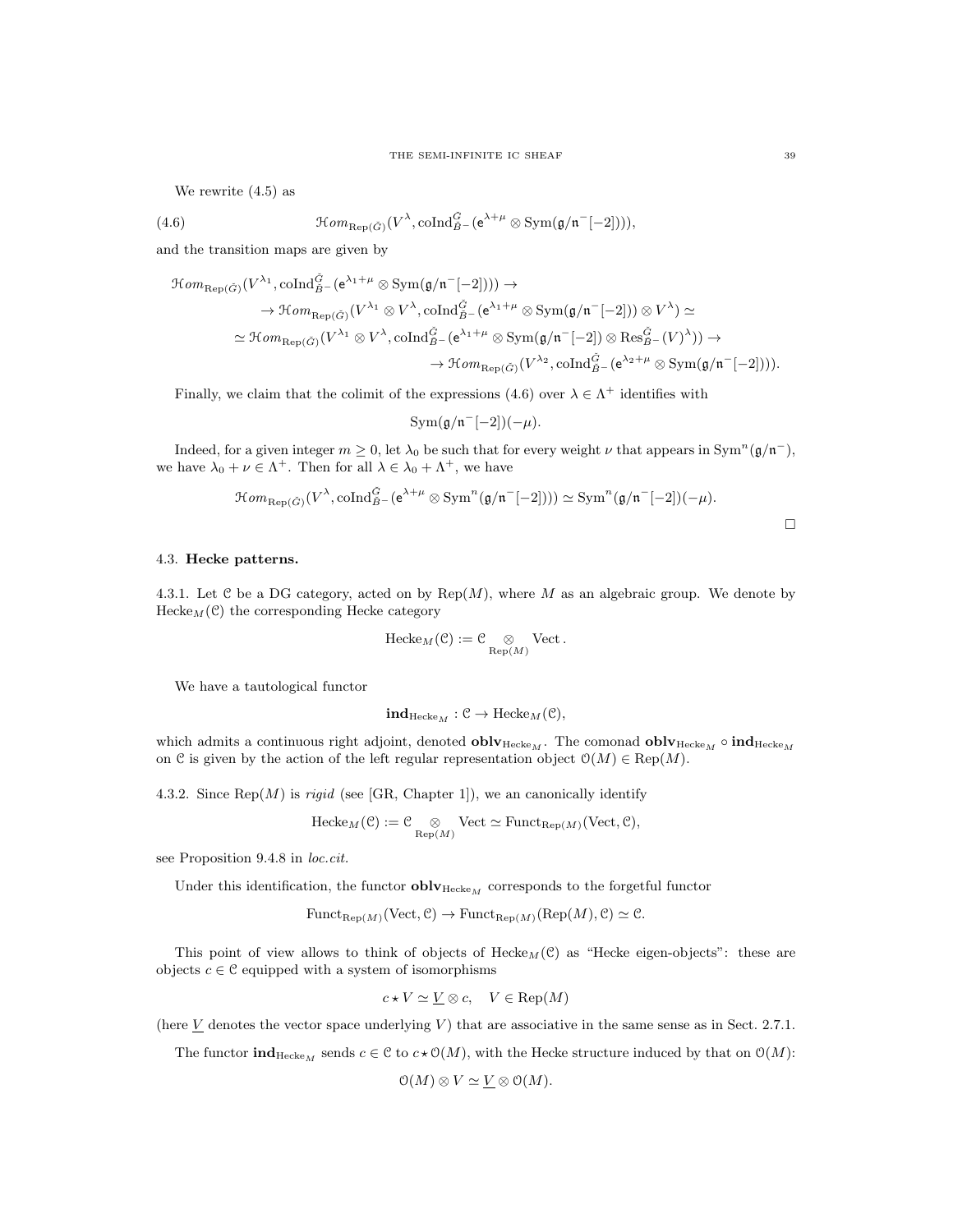4.3.3. We apply this for M being  $\check{G}$  or  $\check{T}$ . In addition, we will the following two variants.

For  $\mathcal C$  equipped with an action of  $\text{Rep}(\check G)$  we will denote by  $\text{Hecke}_{\check G}(\mathcal C)$  the category

$$
\mathcal{C}\underset{\mathrm{Rep}(\check{G})}{\otimes} \mathrm{Rep}(\check{T}).
$$

The category  $\text{Hecke}_{\tilde{G}}(\mathcal{C})$  is acted on by  $\text{Rep}(\tilde{T})$  and is related to  $\text{Hecke}_{\tilde{G}}(\mathcal{C})$  by the formula

 $\text{Hecke}_{\check{G}}(\mathcal{C}) = \text{Hecke}_{\check{T}}(\mathcal{C})(\text{Hecke}_{\check{G}}(\mathcal{C})).$ 

We have the corresponding pair of adjoint functors

$$
{\rm ind}_{\rm Hecke}_{T}: {\rm Hecke}_{\check{G}}(\mathcal{C}) \rightleftarrows {\rm Hecke}_{\check{G}}(\mathcal{C}): {\rm \bf oblv}_{\rm Hecke}_T.
$$

4.3.4. We can think of  $\text{Hecke}_{\check{G}}(\mathcal{C})$  as the category of  $\Lambda$ -graded Hecke eigen-objects. I.e., an object of Hecke<sub> $\tilde{G}(\mathcal{C})$  is a collection of objects  $\{c_{\lambda} \in \mathcal{C}, \lambda \in \Lambda\}$ , equipped with a system of isomorphisms</sub>

(4.7) 
$$
c_{\lambda} \star V \simeq \bigoplus_{\mu} V(\mu) \otimes c_{\lambda + \mu}, \quad V \in \text{Rep}(\check{G})
$$

that are associative in the same sense as in Sect. 2.7.1.

In terms of this description, the functor  $\text{ind}_{\text{Hecke}_T}$ : Hecke<sub> $\check{G}(\mathcal{C}) \to \text{Hecke}_{\check{G}}(\mathcal{C})$  sends</sub>

$$
\{c_{\lambda}\}\mapsto \underset{\lambda}{\oplus}c_{\lambda},
$$

and the functor

$$
\operatorname{\textbf{oblv}}_{\operatorname{Hecke}_T}:\operatorname{Hecke}_{\check{G}}(\mathcal{C})\rightarrow \operatorname{\textbf{Hecke}}_{\check{G}}(\mathcal{C})
$$

sends  $c$  to

$$
\{c_{\lambda}\}, c_{\lambda} = c \text{ for all } \lambda.
$$

4.3.5. Suppose now that C carries an action of  $\text{Rep}(\tilde{T}) \otimes \text{Rep}(\tilde{G})$ . We will consider the category

$$
\mathrm{Hecke}_{\check{G},\check{T}}(\mathcal{C}):=\mathcal{C}\underset{\mathrm{Rep}(\check{T})\otimes\mathrm{Rep}(\check{G})}{\otimes}\mathrm{Rep}(\check{T}).
$$

We can think of its objects as  $c \in \mathcal{C}$ , equipped with a collection of isomorphisms

(4.8) 
$$
c \star V \simeq \operatorname{Res}_{\tilde{T}}^{\tilde{G}}(V) \star c, \quad V \in \operatorname{Rep}(\tilde{G})
$$

(here convolution on the right denotes the action of  $\text{Rep}(\check{G})$  and convolution on the right denotes the action of  $\text{Rep}(\check{T})$ , that are associative in the same sense as in Sect. 2.7.1.

4.3.6. We have the tautological functor

$$
\Phi: \mathrm{Hecke}_{\check{G}}(\mathcal{C})=\mathcal{C}\underset{\mathrm{Rep}(\check{G})}{\otimes} \mathrm{Rep}(\check{T})\rightarrow \mathcal{C}\underset{\mathrm{Rep}(\check{T})\otimes \mathrm{Rep}(\check{G})}{\otimes} \mathrm{Rep}(\check{T})=\mathrm{Hecke}_{\check{G},\check{T}}(\mathcal{C}),
$$

which admits a continuous right adjoint

(4.9) 
$$
\Psi: \text{Hecke}_{\check{G},\check{T}}(\mathcal{C}) \to \text{Hecke}_{\check{G}}(\mathcal{C}).
$$

Explicitly, for an object c of Hecke $_{\check{G},\check{T}}(\mathcal{C})$  as in Sect. 4.3.5, the object  $\Psi(c) \in \text{Hecke}_{\check{G}}(\mathcal{C})$  consists of

$$
c_{\lambda} = e^{\lambda} \star c,
$$

with the Hecke structure supplied by  $(4.8)$ .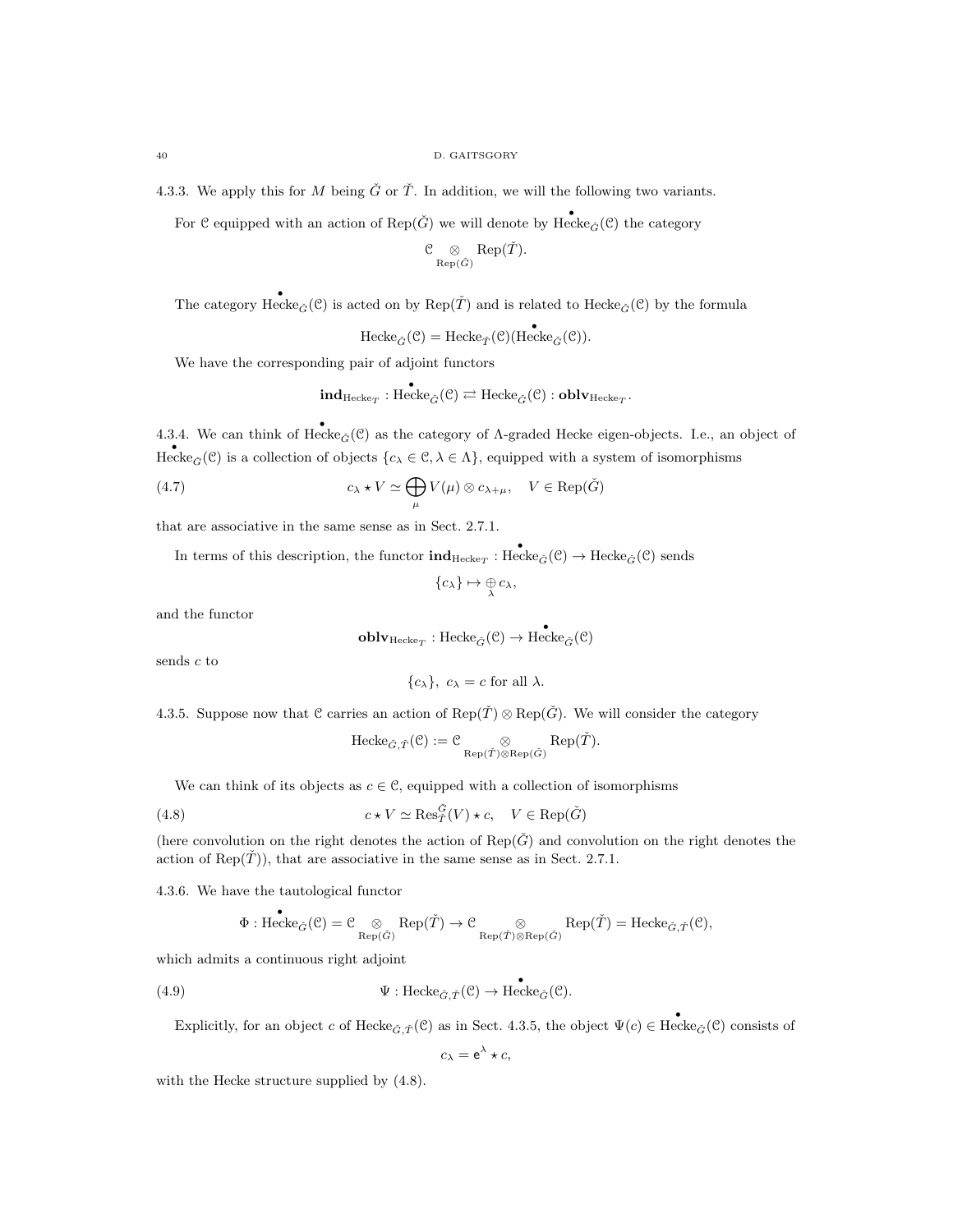4.3.7. In addition, the functor

$$
\mathbf{ind}_{\mathrm{Hecke}_{\check T}}:\mathcal C\to \mathrm{Hecke}_{\check T}(\mathcal C)
$$

induces a functor

 $\text{Hecke}_{\check{G},\check{T}}(\textbf{ind}_{\text{Hecke}_{\check{T}}}) : \text{Hecke}_{\check{G},\check{T}}(\mathcal{C}) \to \text{Hecke}_{\check{G},\check{T}}(\text{Hecke}_{\check{T}}(\mathcal{C})) \simeq \text{Hecke}_{\check{G}}(\text{Hecke}_{\check{T}}(\mathcal{C})).$ 

Explicitly, for an object c of Hecke<sub> $\check{G}, \check{T}(\mathcal{C})$ </sub>, the corresponding object of Hecke<sub> $\check{T}(\mathcal{C})$ </sub> is

$$
\mathbf{ind}_{\mathrm{Hecke}_{\check T}}(c) := \mathop{\oplus}_{\lambda \in \Lambda} \mathsf{e}^\lambda \star c,
$$

with the Hecke structure with respect to  $\check{G}$  given by (4.8).

4.3.8. We have a commutative diagram:

(4.10) Hecke<sub>$$
\tilde{G}
$$
,  $\tilde{T}$</sub>  $\left(\mathcal{C}\right)$   
\n $\left(\frac{\Psi}{\Phi_{\tilde{G}}(C)}\right)$   
\nHecke <sub>$\tilde{G}$</sub> ,  $\tilde{T}$  $\left(\frac{\text{ind}_{\text{Hecke}_{\tilde{T}}}}{\Phi_{\tilde{G}}(C)}\right)$   
\nHecke <sub>$\tilde{G}$</sub>  $\left(\text{Hecke}_{\tilde{T}}(C)\right)$   
\nHecke <sub>$\tilde{G}$</sub>  $\left(\text{Hecke}_{\tilde{T}}(C)\right)$   
\nHecke <sub>$\tilde{G}$</sub>  $\left(\text{oblv}_{\text{Hecke}_{\tilde{T}}}\right)$   
\nHecke <sub>$\tilde{G}$</sub>  $\left(\mathcal{C}\right)$   
\nHecke <sub>$\tilde{G}$</sub>  $\left(\mathcal{C}\right)$   
\nHecke <sub>$\tilde{G}$</sub>  $\left(\mathcal{C}\right)$   
\nHecke <sub>$\tilde{G}$</sub>  $\left(\mathcal{C}\right)$   
\nHecke <sub>$\tilde{G}$</sub>  $\left(\mathcal{C}\right)$   
\nHecke <sub>$\tilde{G}$</sub>  $\left(\mathcal{C}\right)$   
\nHecke <sub>$\tilde{G}$</sub>  $\left(\mathcal{C}\right)$   
\nHecke <sub>$\tilde{G}$</sub>  $\left(\mathcal{C}\right)$   
\nHecke <sub>$\tilde{G}$</sub>  $\left(\mathcal{C}\right)$   
\nHecke <sub>$\tilde{G}$</sub>  $\left(\mathcal{C}\right)$   
\nHecke <sub>$\tilde{G}$</sub>  $\left(\mathcal{C}\right)$   
\nHecke <sub>$\tilde{G}$</sub>  $\left(\mathcal{C}\right)$   
\nHecke <sub>$\tilde{G}$</sub>  $\left(\mathcal{C}\right)$   
\nHecke <sub>$\tilde{G}$</sub>  $\left(\mathcal{C}\right)$   
\nHecke <sub>$\tilde{G}$</sub>  $\left(\mathcal{C}\right)$   
\nHecke <sub>$\tilde{G}$</sub> 

# 4.4. The (dual) baby Verma object: coherent side.

4.4.1. Consider IndCoh( $\tilde{n}$ <sup>-</sup>  $\times \{0\}$ ) as a category endowed with a pair of commuting actions of  $Rep(\check{G})$  and  $Rep(\check{T})$ , obtained from the maps

$$
\check{\mathfrak{n}}^- \underset{\check{\mathfrak{g}}} {\times} \{0\} / \check{B}^- \to \operatorname{pt} / \check{B}^-
$$

and

$$
\operatorname{pt}/\check{B}^-\to \operatorname{pt}/\check{G} \text{ and } \operatorname{pt}/\check{B}^-\to \operatorname{pt}/\check{T},
$$

respectively.

Consider the corresponding categories

$$
\begin{array}{c}\n\text{Hecke}_{\check{G}}(\text{IndCoh}(\check{\mathfrak{n}}^- \underset{\check{\mathfrak{g}}}{\times} \{0\}/\check{B}^-)), \text{ Hecke}_{\check{G}}(\text{IndCoh}(\check{\mathfrak{n}}^- \underset{\check{\mathfrak{g}}}{\times} \{0\}/\check{B}^-)), \\
\text{Hecke}_{\check{T}}(\text{IndCoh}(\check{\mathfrak{n}}^- \underset{\check{\mathfrak{g}}}{\times} \{0\}/\check{B}^-)) \text{ and } \text{Hecke}_{\check{G},\check{T}}(\text{IndCoh}(\check{\mathfrak{n}}^- \underset{\check{\mathfrak{g}}}{\times} \{0\}/\check{B}^-)).\n\end{array}
$$

Direct image along the closed embedding pt  $/\check{B}^- \to \tilde{\mathfrak{n}}^- \times \{0\} / \check{B}^-$  defines functors

(4.11) 
$$
\mathrm{QCoh}(\check{G}/\check{B}^-) \simeq \mathrm{Hecke}_{\check{G}}(\mathrm{QCoh}(\mathrm{pt}/\check{B}^-)) \to \mathrm{Hecke}_{\check{G}}(\mathrm{IndCoh}(\check{\mathfrak{n}}^- \times \{0\}/\check{B}^-));
$$

$$
(4.12)\qquad \qquad \mathrm{QCoh}(\check{T}\backslash\check{G}/\check{B}^-)\simeq\mathrm{Hecke}_{\check{G}}(\mathrm{QCoh}(\mathrm{pt}\,/\check{B}^-))\rightarrow\mathrm{Hecke}_{\check{G}}(\mathrm{IndCoh}(\check{\mathfrak{n}}^- \times\{0\}/\check{B}^-));
$$

$$
(4.13) \qquad \quad \mathrm{QCoh}(\check{G}/\check{N}^-) \simeq \mathrm{Hecke}_{\check{T}}(\mathrm{QCoh}(\mathrm{pt}\,/\check{B}^-)) \to \mathrm{Hecke}_{\check{T}}(\mathrm{IndCoh}(\tilde{\mathfrak{n}}^- \times \{0\}/\check{B}^-))
$$

and

$$
(4.14) \qquad \operatorname{QCoh}((\check{G}/\check{N}^-)/\operatorname{Ad}_{\check{T}}) \simeq \mathrm{Hecke}_{\check{G},\check{T}}(\operatorname{QCoh}(\mathrm{pt}/\check{B}^-)) \to \mathrm{Hecke}_{\check{G},\check{T}}(\mathrm{IndCoh}(\tilde{\mathfrak{n}}^- \times \{0\}/\check{B}^-)).
$$

The diagram (4.10) is induced by the commutative diagram

$$
\begin{array}{ccc}\text{QCoh}((\check{G}/\check{N}^-)/\, \text{Ad}_{{\check{T}}})&\!\!\!-\!\!\!-\!\!\!\longrightarrow &\!\!\text{QCoh}({\check{T}}\backslash\check{G}/\check{B}^-)\\ &&\Big\downarrow&&\Big\downarrow\\ &&\text{QCoh}(\check{G}/\check{N}^-)&\!\!\!-\!\!\!\longrightarrow &\!\!\text{QCoh}(\check{G}/\check{B}^-),\end{array}
$$

where we take inverse images along the vertical arrows and direct images along the horizontal arrows.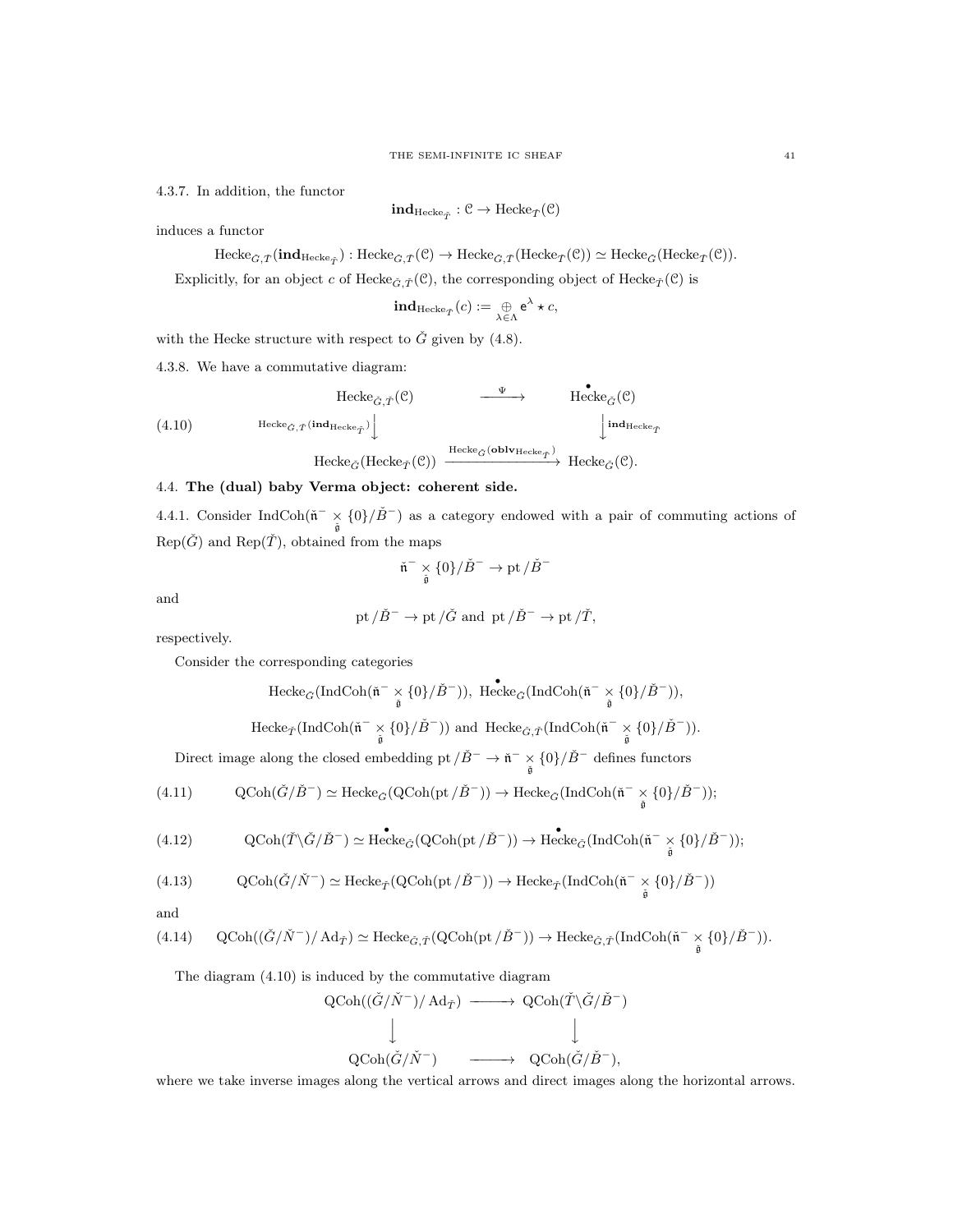4.4.2. The inclusion  $\check{N}^- \hookrightarrow \check{G}$  induces a map

(4.15) 
$$
pt/\check{T}\to(\check{G}/\check{N}^-)/\operatorname{Ad}_{\check{T}}.
$$

Taking the direct image of  $\mathcal{O}_{\text{nt}}$  /  $\bar{\gamma}$  along this map and applying the functor (4.14) we obtain an object that we denote

$$
\mathcal{M}_{\check{G},\check{T}}\in\mathrm{Hecke}_{\check{G},\check{T}}(\mathrm{IndCoh}(\check{\mathfrak{n}}^{-}\times\mathfrak{c}\{0\}/\check{B}^{-})).
$$

Note that its image under the functor  $\Psi$  (4.9) is the object of  $\text{Hecke}_{\tilde{G}}(\text{IndCoh}(\tilde{n}^{-} \times {\{0\}}/\tilde{B}^{-}))$ , to

be denoted  $\mathcal{M}_{\check{G}}$ , obtained by means of (4.12) from the direct image of  $\mathcal{O}_{pt/\check{T}}$  under the map

pt 
$$
/\check{T} \to \check{T} \backslash \check{G} / \check{B}^-
$$
.

Finally, the object

$$
\mathcal{M}_{\check{G}}:=\mathbf{ind}_{\mathrm{Hecke}_T}(\overset{\bullet}{\mathcal{M}})\in \mathrm{Hecke}_{\check{G}}(\mathrm{IndCoh}(\check{\mathfrak{n}}^- \underset{\check{\mathfrak{g}}}{\times} \{0\}/\check{B}^-))
$$

is obtained by means of (4.11) from the sky-scraper

$$
e_{1,\check{G}/\check{B}^-} \in \mathrm{QCoh}(\check{G}/\check{B}^-).
$$

The objects  $\mathcal{M}_{\check{G},\check{T}}$ ,  $\mathcal{M}_{\check{G}}$  and  $\mathcal{M}_{\check{G}}$  are the various incarnations of what we call the "(dual) baby Verma object"; the origin of the name will be explained shortly.

4.4.3. For future use, let us describe explicitly the object of Hecke $_{\tilde{G}, \tilde{T}}(QCoh(pt / \tilde{B}^{-}))$  from which we obtained  $\mathcal{M}_{\tilde{G},\tilde{T}}$  as a direct image in terms of Sect. 4.3.5. Unwinding the definition, we obtain that as an object of Rep( $\check{B}^-$ ) it identifies with  $\mathcal{O}(\check{B}^-/\check{T})$ . The isomorphisms (4.8) are given as follows:

For any  $W \in \text{Rep}(\check{B}^{-})$ , we have a canonical isomorphism

$$
W \otimes \mathcal{O}(\check{B}^{-}/\check{T}) =
$$
  
=  $(W \otimes \mathcal{O}(\check{B}^{-}))^{\check{T}_{\text{right}}} \simeq$   
 $\simeq (\mathcal{O}(\check{B}^{-}) \otimes W)^{\check{T}_{\text{right-diag}}} \simeq$   
 $\simeq \bigoplus_{\mu} \mathcal{O}(\check{B}^{-}) (-\mu) \otimes W(\mu) \simeq$   
 $\simeq \bigoplus_{\mu} (\mathcal{O}(\check{B}^{-}/\check{T}) \otimes e^{\mu}) \otimes W(\mu) =$   
=  $\mathcal{O}(\check{B}^{-}/\check{T}) \otimes \text{Res}_{\check{T}}^{\check{B}^{-}}(W),$ 

where:

–In the second line we view  $W \otimes \mathcal{O}(\check{B}^-)$  as an object of Rep( $\check{B}^-$ ) diagonally via the given action on W and an action on  $\mathcal{O}(\check{B}^-)$  by left translations, and as such acted on by T via right translations on the  $O(\dot{B}^-)$ -factor;

–In the third line we view  $O(\check{B}^-)\otimes W$  as an object of Rep( $\check{B}^-$ ) via the action of  $\check{B}^-$  by left translations on the  $\mathcal{O}(\check{B}^-)$ -factor, and as such acted on diagonally by  $\check{T}$  via  $\check{T} \to \check{B}^-$  and right translations on the  $O(\dot{B}^-)$ -factor and the given action on W;

–In the fourth line  $O(\check{B}^-)(-\mu)$  means the  $(-\mu)$  weight space with respect to the action of  $\check{T}$  via  $\check{T} \to \check{B}^$ and right translations;

–The isomorphism between the fourth and the fifth lines is induced by the identification

$$
\mathcal{O}(\check{B}^-)(-\mu) \simeq \mathcal{O}(\check{B}^-/\check{T}) \otimes e^{\mu},
$$

given by multiplication by the character  $\check{B}^- \to \check{T} \stackrel{\mu}{\to} \mathbb{G}_m$ .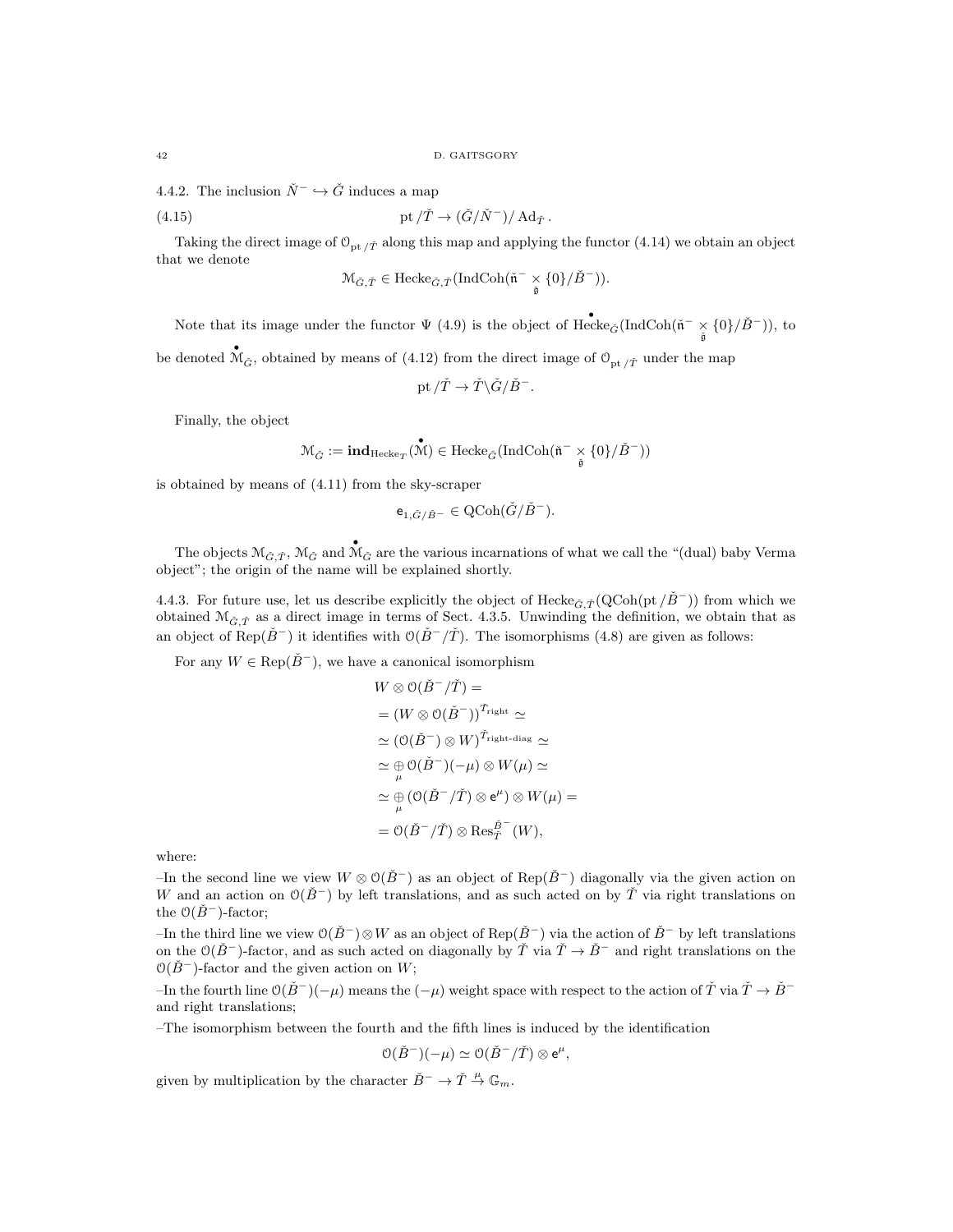4.4.4. We note that the above object of Hecke $_{\check{G}, \check{T}}(Q\text{Coh}(\text{pt}/\check{B}^-))$  can be written as

$$
\underset{\lambda\in\Lambda^+}{\operatorname{colim}}\,\mathsf{e}^\lambda\otimes\operatorname{Res}_{\check{B}^-}^{\check{G}}((V^\lambda)^*),
$$

where the transition maps for  $\lambda_2 = \lambda_1 + \lambda$  are given as follows

$$
e^{\lambda_1} \otimes \operatorname{Res}_{B^-}^{\check{G}}((V^{\lambda_1})^*) \simeq e^{\lambda_1} \otimes e^{\lambda} \otimes e^{-\lambda} \otimes \operatorname{Res}_{B^-}^{\check{G}}((V^{\lambda_1})^*) \to \n\to e^{\lambda_2} \otimes \operatorname{Res}_{B^-}^{\check{G}}((V^{\lambda_1})^*) \otimes \operatorname{Res}_{B^-}^{\check{G}}((V^{\lambda_1})^*) \to e^{\lambda_2} \otimes \operatorname{Res}_{B^-}^{\check{G}}((V^{\lambda_2})^*),
$$

where the second arrow is given by the identification  $e^{-\lambda} \simeq ((V^{\lambda})^*)^{\tilde{N}^-}$ , and the last arrow by (2.2).

The Hecke structure is given as follows. For a given finite-dimensional  $V \in \text{Rep}(\check{G})^{\heartsuit}$  and  $\lambda \gg 0$ , we start with the isomorphism (2.3), from which we produce a canonical isomorphism

(4.16) 
$$
(V^{\lambda})^* \otimes V \simeq \bigoplus_{\mu} (V^{\lambda+\mu})^* \otimes V(-\mu).
$$

Hence, for a fixed V as above and  $\lambda \gg 0$ , we have

$$
e^{\lambda} \otimes \operatorname{Res}_{B-}^{\tilde{G}}((V^{\lambda})^{*}) \otimes \operatorname{Res}_{B-}^{\tilde{G}}(V) \simeq \bigoplus_{\mu} (e^{-\mu} \otimes V(-\mu)) \otimes (e^{\lambda+\mu} \otimes \operatorname{Res}_{B-}^{\tilde{G}}((V^{\lambda+\mu})^{*})) \big),
$$

as required.

Remark 4.4.5. In Sect. 6.3 we will give a more conceptual explanation of the above presentation the above object of Hecke<sub> $\check{G}, \check{T}(\text{QCoh}(\text{pt}/\check{B}^-)).$ </sub>

## 4.5. The geometric (dual) baby Verma object.

4.5.1. We now consider the category  $\text{Shv}(Gr_G)^I$ , equipped with the action of  $\text{Rep}(\check{G})$  via Sat and a commuting action of Rep( $\check{T}$ ) given by (4.2).

Applying the equivalence Sat<sup>I</sup> of Theorem 4.2.3, from the objects  $\mathcal{M}_{\check{G},\check{T}}$ ,  $\mathcal{M}_{\check{G}}$  and  $\mathcal{M}_{\check{G}}$  we obtain the objects

$$
\mathcal{F}_{\check{G},\check{T}} \in \operatorname{Hecke}_{\check{G},\check{T}}(\operatorname{Shv}(\operatorname{Gr}_G)^I);
$$
  

$$
\mathcal{F}_{\check{G}} \in \operatorname{Hecke}_{\check{G}}(\operatorname{Shv}(\operatorname{Gr}_G)^I);
$$
  

$$
\mathcal{F}_{\check{G}} \in \operatorname{Hecke}_{\check{G}}(\operatorname{Shv}(\operatorname{Gr}_G)^I).
$$

Remark 4.5.2. The object  $\mathring{\mathcal{F}}_{\check{G}}$  was introduced in [ABBGM] so that under the equivalence between  $Hecke_{\tilde{G}}(\text{Shv}(Gr_G)^{I^0})$  and the (regular block of) category of modules over the small quantum group, it corresponds to the dual baby Verma module.

The object  $\mathcal{F}_{\tilde{G}}$  was introduced in [FG], so that the functor of global sections of critically twisted D-modules sends it to the Verma module over affine algebra at the critical level (reduced modulo the ideal of the center that corresponds to regular opers).

4.5.3. The object  $\mathcal{F}_{\tilde{G},\tilde{T}}$  and its derivatives (i.e.,  $\tilde{\mathcal{F}}_{\tilde{G}},\tilde{\mathcal{F}}_{\tilde{G}}$ ) can be described explicitly using Sect. 4.4.4. Namely, the underlying object of  $\text{Shv}(\text{Gr}_G)^I$  is

$$
\operatornamewithlimits{colim}_{\lambda \in \Lambda^+} j_{\lambda,*} \star \operatorname{Sat}((V^{\lambda})^*),
$$

where the transition maps for  $\lambda_2 = \lambda_1 + \lambda$  are given by

$$
j_{\lambda_1,*} \star \text{Sat}((V^{\lambda_1})^*) \to j_{\lambda_1,*} \star j_{\lambda,*} \star j_{-\lambda,!} \star \text{Sat}((V^{\lambda_1})^*) \to \to j_{\lambda_2,*} \star \text{Sat}((V^{\lambda_1})^*) \star \text{Sat}((V^{\lambda_1})^*) \to j_{\lambda_2,*} \star \text{Sat}((V^{\lambda_2})^*),
$$

where the second arrow comes the (monoidal) dual of the canonical map  $IC_{\overline{\text{Gr}}_G^{\lambda}} \to j_{\lambda,*} \star \delta_{1,\text{Gr}_G}$ , and the last arrow is given by (2.2).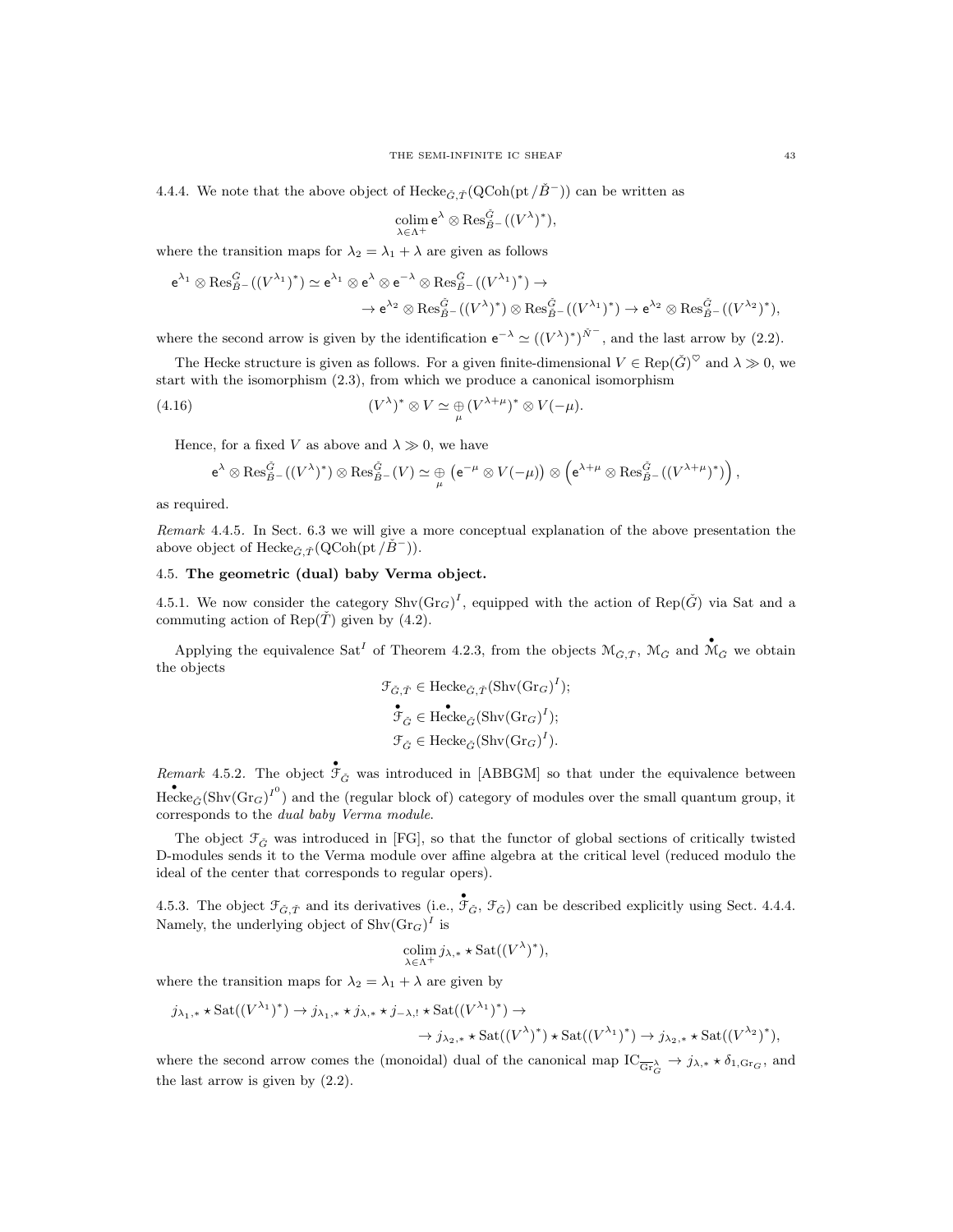The Hecke structure is given by identifying for a fixed finite-dimensional  $V \in \text{Rep}(G)^{\heartsuit}$  and  $\lambda \gg 0$ 

$$
j_{\lambda,*} \star \operatorname{Sat}((V^{\lambda})^*) \star \operatorname{Sat}(V) \simeq j_{\lambda,*} \star \operatorname{Sat}((V^{\lambda})^* \otimes V) \stackrel{(4.16)}{\simeq} \\ \simeq \bigoplus_{\mu} V(-\mu) \otimes j_{\lambda,*} \star \operatorname{Sat}((V^{\lambda+\mu})^*) \simeq \bigoplus_{\mu} (j_{-\mu,!} \otimes V(-\mu)) \star \left(j_{\lambda+\mu,*} \star \operatorname{Sat}((V^{\lambda+\mu})^*)\right).
$$

Remark 4.5.4. In Sect. 6.3 we will present a point of view from which the presentation of (the object of Shv $(\text{Gr}_G)^I$  underlying)  $\mathcal{F}_{\check{G},\check{T}}$  as a colimit is automatic, along with its Hecke structure.

#### 4.6. The twist by  $w_0$ .

4.6.1. Note that the Weyl group W acts on Rep(T), preserving the forgetful functor Rep( $\ddot{G}$ )  $\rightarrow$  Rep(T). Hence, its also acts on the category  $\text{Hecke}_{\tilde{G}}(\mathcal{C})$ .

Explicitly, given an object  $\{c_{\lambda}\}\in \text{Hecke}_{\tilde{G}}(\mathcal{C})$  and choosing a representative  $g_w \in W$  of a given element  $w \in W$ , define a new object  ${c^w_\lambda} \in Hecke_{\tilde{G}}(\mathcal{C})$  as follows:

We set  $c^w_\lambda := c_{w(\lambda)}$ . The Hecke data for  $\{c^w_\lambda\}$  is given by the composing the Hecke data (4.7) for  ${c_{\lambda}}$  and the maps

$$
g_w: V(\mu) \to V(\mathbf{w}(\mu)), \quad V \in \text{Rep}(\check{G}).
$$

If we modify the choice of  $g_w$  by an element  $t \in \check{T}$ , the corresponding two objects  $\{c^w_\lambda\}$  are isomorphed by means of acting by  $\lambda(t)$  on the  $\lambda$ -component.

4.6.2. Given an element  $w \in W$  we can consider the category Hecke $_{\check{G},\check{T},w}(\mathcal{C})$ , which is defined in the same way as Hecke<sub>G,  $\tilde{T}(\mathcal{C})$ , but where we modify the Rep( $\tilde{T}$ )-action by applying the automorphism w</sub> (the restriction functor  $\text{Rep}(\check{G}) \to \text{Rep}(\check{T})$  stays intact).

Choosing a representative  $g_w \in G$  of w, there exists a canonical equivalence

$$
\text{Hecke}_{\check{G},\check{T}}(\mathcal{C}) \to \text{Hecke}_{\check{G},\check{T},w}(\mathcal{C}).
$$

Explicitly, given an object of Hecke $_{\tilde{G}, \tilde{T}}(\mathcal{C})$ , the corresponding object of Hecke $_{\tilde{G}, \tilde{T}, w}(\mathcal{C})$  has the same underlying object  $c \in \mathcal{C}$ , and the new data of (4.8) is obtained by acting on the old data of (4.8) by using  $g_w$  to isomorph

$$
\operatorname{Res}_{\check T}^{\check G} \text{ and } \operatorname{Res}_{\check T,w}^{\check G},
$$

where  $\operatorname{Res}_{\check{T},w}^{\check{G}}$  is the composite

$$
\text{Rep}(\check{G}) \stackrel{\text{Res}_{\check{T}}^{\check{G}}}{\longrightarrow} \text{Rep}(\check{T}) \stackrel{w}{\longrightarrow} \text{Rep}(\check{T}).
$$

4.6.3. Note that the geometric Satake isomorphism provides a canonical representative  $g_{w_0}$  of the element  $w_0 \in W$ . Indeed, finding a representative for  $w_0$  is equivalent to trivializing the lower weight line in every  $V^{\lambda}$  in a way compatible with the maps (2.1) and (2.2).

However, by Sect. 2.2.2, we have

$$
V^{\lambda}(w_0(\lambda)) \simeq H_c(S^{w_0(\lambda)}, \mathbf{i}_{w_0(\lambda)}^*(\mathrm{IC}_{\overline{\mathrm{Gr}}_{G}^{\lambda}}))[\langle w_0(\lambda), 2\rho \rangle].
$$

Now, the intersection  $S^{w_0(\lambda)} \cap \overline{\text{Gr}}_G^{\lambda}$  consists of a single point  $t^{w_0(\lambda)}$ , hence the above cohomology identifies canonically with e.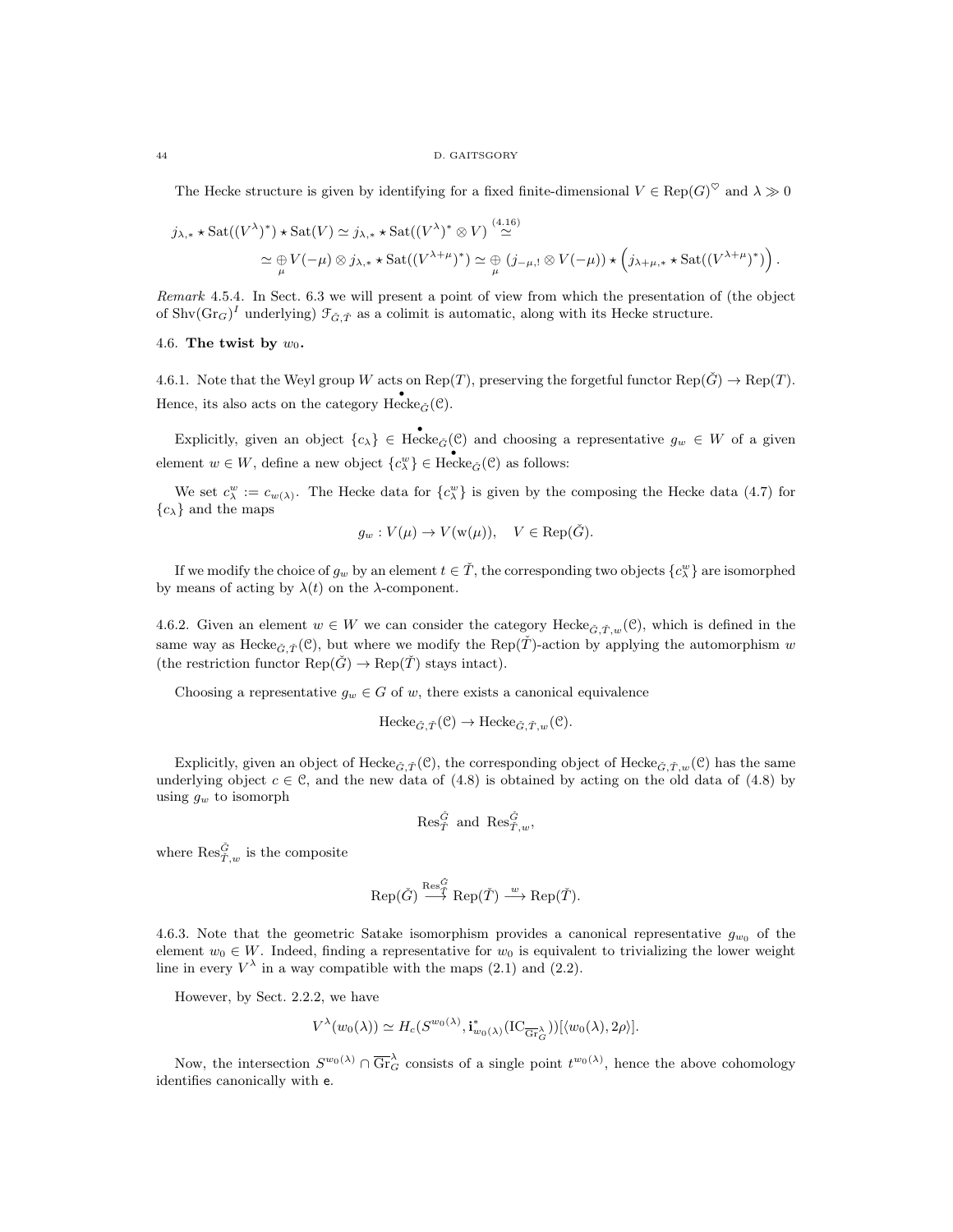4.6.4. Note also that a choice of a representative of  $w_0$  defines a system of identifications

$$
(4.17) \t\t V^{-w_0(\lambda)} \simeq (V^{\lambda})^*,
$$

compatible with the maps (2.1) and (2.2). The isomorphism is uniquely fixed by the condition that the trivialization of the highest weight line in  $V^{-w_0(\lambda)}$  corresponds to the trivialization of the lowest weight line in  $V^{\lambda}$ .

The following is easy to verify:

**Lemma 4.6.5.** For any choice of a representative  $g_{w_0}$  of  $w_0$ , a fixed finite-dimensional  $V \in \text{Rep}(\check{G})$ and  $\lambda \gg 0$ , the following diagram commutes:

$$
(V^{\lambda})^* \otimes V \xrightarrow{\quad (4.16)} \qquad \bigoplus_{\mu} (V^{\lambda+\mu})^* \otimes V(-\mu)
$$
  
  

$$
\downarrow \qquad \qquad \downarrow
$$
  

$$
V^{-w_0(\lambda)} \otimes V \xrightarrow{\sim} \bigoplus_{\mu} (V^{-w_0(\lambda+\mu)})^* \otimes V(-w_0(\mu)),
$$

where the right vertical arrow is given by the maps

$$
V(-\mu) \stackrel{g_{w_0}}{\longrightarrow} V(-w_0(\mu)).
$$

4.6.6. Applying the procedure of Sect. 4.6.2 to the object  $\mathcal{F}_{\check{G},\check{T}}$  for the above choice of representative of  $w_0$ , we obtain an object, denoted

$$
\mathcal{F}_{\check{G},\check{T},w_0} \in \text{Hecke}_{\check{G},\check{T},w_0}(\text{Shv}(\text{Gr}_G)^I).
$$

4.6.7. From Lemma 4.6.5, we obtain that  $\mathcal{F}_{\check{G},\check{T},w_0}$  can be explicitly described as follows. The underlying object of  $\text{Shv}(\text{Gr}_G)^I$  is given by

(4.18) 
$$
\underset{\lambda \in \Lambda^{+}}{\text{colim}} j_{-w_{0}(\lambda),*} \star \text{Sat}(V^{\lambda}).
$$

The transition maps for  $\lambda_2 = \lambda_1 + \lambda$  are given by

$$
(4.19) \quad j_{-w_0(\lambda_1), *} \star \text{Sat}(V^{\lambda_1}) \simeq j_{-w_0(\lambda_1), *} \star j_{-w_0(\lambda), *} \star j_{w_0(\lambda),!} \star \text{Sat}(V^{\lambda_1}) \to
$$

$$
j_{-w_0(\lambda_2), *} \star \text{Sat}(V^{\lambda}) \star \text{Sat}(V^{\lambda_1}) \to j_{-w_0(\lambda_2), *} \star \text{Sat}(V^{\lambda_w}),
$$

where the second arrow comes from the monoidal dual of the map  $IC_{\overline{Gr}^{\lambda}_{-w_0(\lambda)}} \to j_{-w_0(\lambda),*}$  via the identification

$$
Sat((V^{\lambda})^*) \simeq Sat(V^{-w_0(\lambda)}) \simeq IC_{\overline{Gr}_{-w_0(\lambda)}}.
$$

The Hecke structure is given by the system isomorphisms

$$
j_{-w_0(\lambda),*} \star \text{Sat}(V^{\lambda}) \star \text{Sat}(V) \simeq j_{-w_0(\lambda),*} \star \text{Sat}(V^{\lambda} \otimes V) \simeq
$$
  

$$
\simeq \bigoplus_{\mu} V(\mu) \otimes j_{-w_0(\lambda),*} \star \text{Sat}(V^{\lambda+\mu}) \simeq \bigoplus_{\mu} (j_{w_0(\mu),!} \times V(\mu)) \star (j_{-w_0(\lambda+\mu),*} \star \text{Sat}(V^{\lambda+\mu})) .
$$

4.6.8. Finally, we perform one more modification. We replace the action of  $\text{Rep}(\check{T})$  given by (4.2) by that given by (4.3). Denote the resulting variant of  $\text{Hecke}_{\check{G}, \check{T}}(\text{Shv}(\text{Gr}_G)^I)$  by  $\text{Hecke}_{\check{G}, \check{T}}^{\prime}(\text{Shv}(\text{Gr}_G)^I)$ .

We note that the functor

$$
\mathcal{F} \mapsto j_{w_0,!} \star \mathcal{F}
$$

defines an equivalence

$$
\text{Hecke}_{\tilde{G}, \tilde{T}, w_0}(\text{Shv}(Gr_G)^I) \to \text{Hecke}'_{\tilde{G}, \tilde{T}}(\text{Shv}(Gr_G)^I).
$$

We denote by

$$
\mathcal{F}_{\check{G},\check{T}}':=j_{w_0,!}\star\mathcal{F}_{\check{G},\check{T},w_0}
$$

the resulting object of  $\text{Hecke}_{\check{G}, \check{T}}^{\prime}(\text{Shv}(\text{Gr}_G)^{I}).$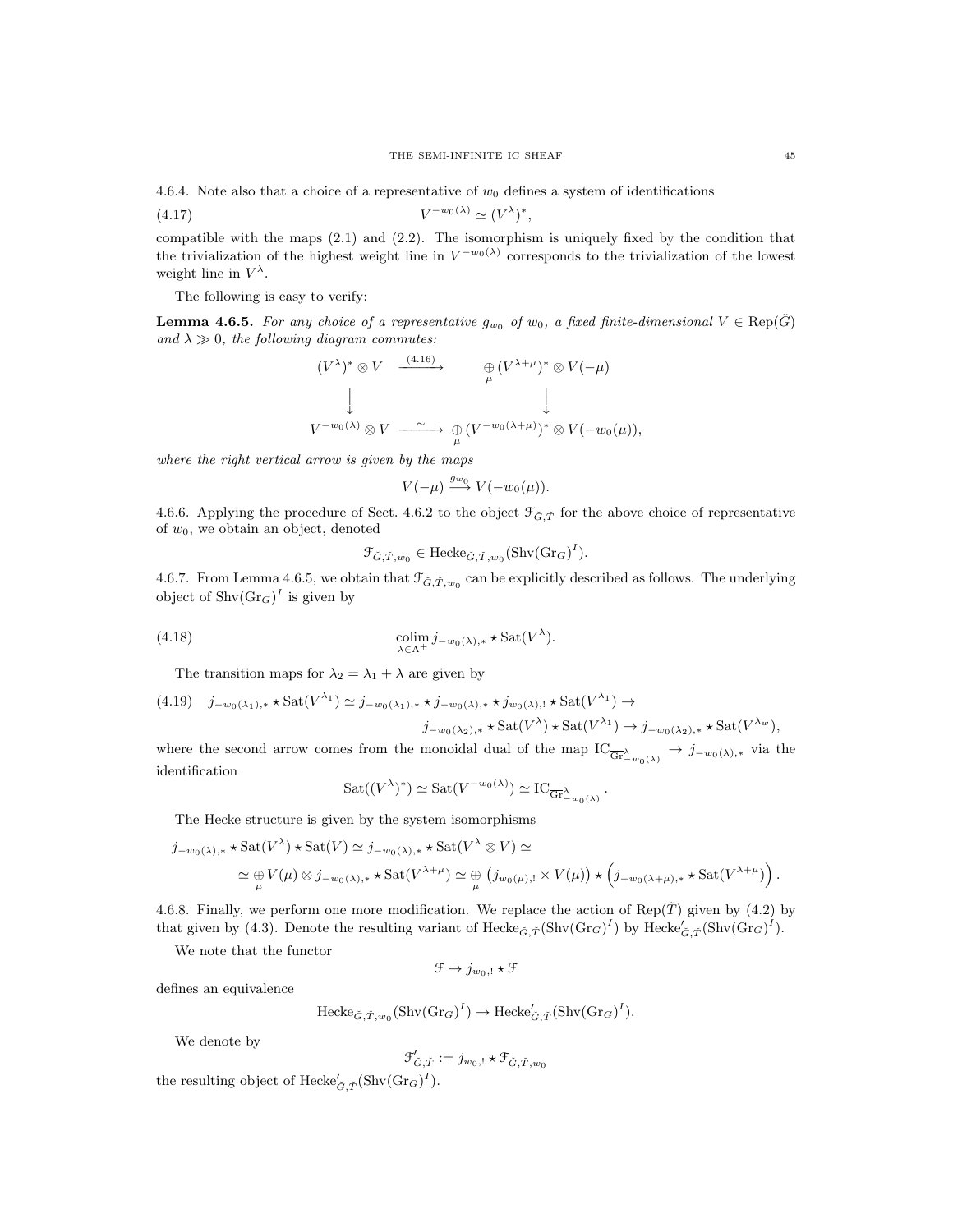#### 46 D. GAITSGORY

5. The semi-infinite IC sheaf as a (dual) baby Verma object

In this section we will relate our semi-infinite cohomology sheaf IC<sup> $\frac{\infty}{2}$ </sup> with the (dual) baby Verma object from the previous section (in its incarnation as  $\mathcal{F}'_{\check{G},\check{T}}$ ).

## 5.1. Hecke structure on the semi-infinite IC sheaf.

5.1.1. Let us return to our main object of study, namely, the object

$$
IC^{\frac{\infty}{2}} \in \operatorname{Shv}(\operatorname{Gr}_G)^{\mathfrak{L}(N)}.
$$

Note that it naturally belongs to the category  $\text{Shv}(\text{Gr}_G)^{\mathfrak{L}(N)\cdot \mathfrak{L}^+(T)}$ , and we will consider it as such<sup>6</sup>.

5.1.2. We note that the category  $\text{Shv}(\text{Gr}_G)^{\mathfrak{L}(N)\cdot \mathfrak{L}^+(T)}$  is acted on by  $\text{Rep}(\check{T})$  by translations

(5.1) 
$$
e^{\lambda} \star \mathcal{F} := t^{\lambda} \cdot \mathcal{F}[-\langle \lambda, 2\rho \rangle].
$$

In addition, it is acted on by  $\text{Rep}(\check{G})$  via Geometric Satake and convolutions on the right. So we are in the situation of Sect. 4.3.5.

5.1.3. We claim that our object  $IC^{\frac{\infty}{2}} \in Shv(Gr_G)^{\mathfrak{L}(N)\cdot \mathfrak{L}^+(T)}$  naturally upgrades to an object of

$$
\text{Hecke}_{\check{G}, \check{T}}(\text{Shv}(\text{Gr}_G)^{\mathfrak{L}(N)\cdot \mathfrak{L}^+(T)}).
$$

5.1.4. In order to construct this structure, we recall that IC  $\frac{\infty}{2}$  lives in the heart of the t-structure, and so do the convolutions

$$
t^{\lambda} \cdot \text{IC}^{\frac{\infty}{2}}
$$
 and  $\text{IC}^{\frac{\infty}{2}} \star \text{Sat}(V), V \in \text{Rep}(\check{G})^{\heartsuit}$ .

Hence, when constructing the Hecke structure, we are staying within the abelian category, and it is enough to make the construction at the level of the homotopy categories.

Now, the required Hecke structure on

$$
\mathrm{IC}^{\frac{\infty}{2}}:=\operatornamewithlimits{colim}_{\lambda\in\Lambda^+}t^{-\lambda}\cdot\mathrm{Sat}(V^\lambda)[\langle\lambda,2\check{\rho}\rangle]
$$

is given by

$$
(5.2) \quad \left(\underset{\lambda \in \Lambda^{+}}{\text{colim}} \ t^{-\lambda} \cdot \text{Sat}(V^{\lambda})[\langle \lambda, 2\check{\rho} \rangle] \right) \star \text{Sat}(V) \simeq \left(\underset{\lambda \in \Lambda^{+}}{\text{colim}} \ t^{-\lambda} \cdot \text{Sat}(V^{\lambda} \otimes V)[\langle \lambda, 2\check{\rho} \rangle] \right) \stackrel{(2.3)}{\simeq} \\ \simeq \bigoplus_{\mu} V(\mu) \otimes \left(\underset{\lambda \in \Lambda^{+}}{\text{colim}} \ t^{-\lambda} \cdot \text{Sat}(V^{\lambda+\mu})[\langle \lambda, 2\check{\rho} \rangle] \right) \simeq \\ \simeq \bigoplus_{\mu} V(\mu) \otimes t^{\mu} \cdot \left(\underset{\lambda \in \Lambda^{+}}{\text{colim}} \ t^{-\lambda-\mu} \cdot \text{Sat}(V^{\lambda+\mu})[\langle \lambda + \mu, 2\check{\rho} \rangle] \right) [-\langle \mu, 2\check{\rho} \rangle].
$$

The compatibility of these isomorphisms with tensor products in Rep( $\check{G}$ ) at the level of the homotopy categories is straightforward.

5.2. The semi-infinite vs Iwahori equivalence. The results of this subsection are borrowed from [Ras, Theorem 6.2.1]. They are applicable for  $\text{Shv}(Gr_G)$  replaced by any category acted on by  $\mathfrak{L}(G)$ .

<sup>&</sup>lt;sup>6</sup>When forming Shv $(\text{Gr}_G)^{\mathfrak{L}(N)} \cdot \mathfrak{L}^+(T)$  starting from Shv $(\text{Gr}_G)^{\mathfrak{L}(N)}$ , we apply the same renormalization procedure as we did for  $\text{Shv}(\text{Gr}_G)^I$ .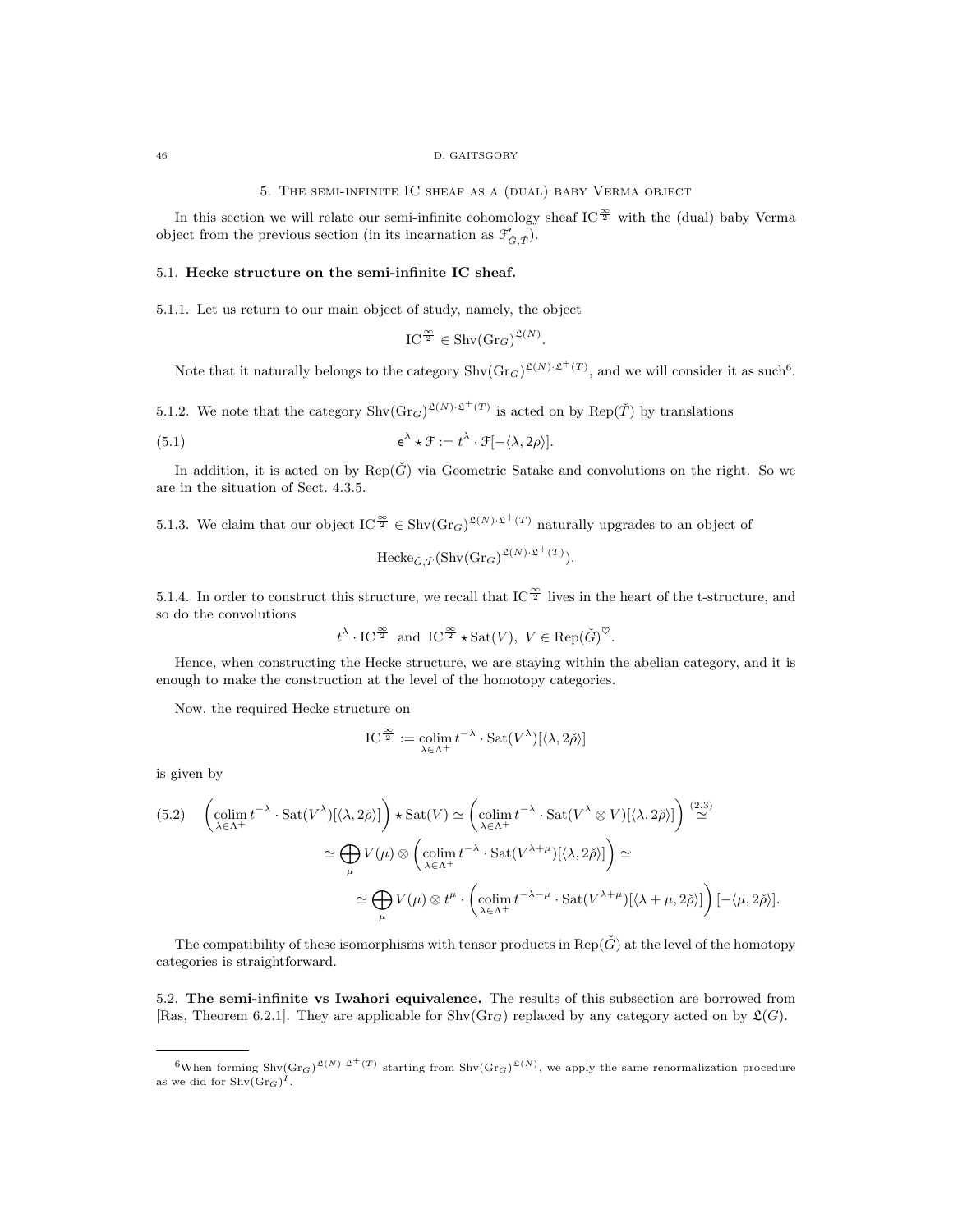5.2.1. Consider the forgetful functor

(5.3) 
$$
Shv(\text{Gr}_G)^I \to Shv(\text{Gr}_G)^{\mathfrak{L}^+(T)}
$$

It admits a right adjoint, given by \*-averaging with respect to I "modulo"  $\mathfrak{L}^+(T)$ ; we denote it by  $Av_*^{I/\mathfrak{L}^+(T)}.$ 

.

**Proposition 5.2.2.** The functor  $Av^{I/\mathfrak{L}^+(\mathcal{T})}_{*}(\mathfrak{F})$  restricted to

$$
(\operatorname{SI}(\operatorname{Gr}_G))^{\mathfrak{L}^+(T)} := \operatorname{Shv}(\operatorname{Gr}_G)^{\mathfrak{L}(N)\cdot\mathfrak{L}^+(T)} \subset \operatorname{Shv}(\operatorname{Gr}_G)^{\mathfrak{L}^+(T)}
$$

defines an equivalence

$$
(\mathrm{SI}(\mathrm{Gr}_G))^{\mathfrak{L}^+(T)} \to \mathrm{Shv}(\mathrm{Gr}_G)^I.
$$

This equivalence intertwines the Rep(T)-action on  $(SI(Gr_G))^{2^+(T)}$ , given by (5.1) and the Rep(T)action on  $\text{Shv}(\text{Gr}_G)^I$ , given by (4.3).

The rest of this subsection is devoted to the proof of this proposition. The argument essentially mimics the proof of the corresponding statement in the theory of p-adic groups, due to J. Bernstein.

5.2.3. We claim that the functor

$$
\mathrm{Av}^{I/\mathfrak{L}^+(T)}_*(\mathfrak{F}):\mathrm{Shv}(\mathrm{Gr}_G)^{\mathfrak{L}(N)\cdot\mathfrak{L}^+(T)}\to \mathrm{Shv}(\mathrm{Gr}_G)^I
$$

admits a left adjoint.

More precisely, we claim that the partially defined functor

$$
\operatorname{Av}^{\mathfrak{L}(N)}_{!} : \operatorname{Shv}(\operatorname{Gr}_G)^{\mathfrak{L}^+(T)} \to \operatorname{Shv}(\operatorname{Gr}_G)^{\mathfrak{L}(N)\cdot \mathfrak{L}^+(T)}
$$

(see Sect. 1.2.5) is defined on objects lying in the essential image of the forgetful functor (5.3). Then it automatically provides the required left adjoint.

To show this, we pick a particular sequence of subgroups  $N_\alpha \subset \mathfrak{L}(N)$ . Namely, we take the indexing set to be  $\Lambda^+$  (with the order relation from Sect. 2.3.1) and we set

$$
N_{\lambda} := \mathrm{Ad}_{t^{-\lambda}}(\mathfrak{L}^{+}(N)).
$$

Then it is easy to see that for  $\mathcal{F} \in \text{Shv}(\text{Gr}_G)^I$  we have a canonical identification

AvAdt−<sup>λ</sup> (L+(N))

$$
\mathrm{Av}_{!}^{\mathrm{Ad}_{t-\lambda}(\mathfrak{L}^{+}(N))}(\mathfrak{F})\simeq t^{-\lambda}\cdot j_{\lambda,!}\star\mathfrak{F}[\langle\lambda,2\check{\rho}\rangle],
$$

where the right-hand side is viewed as an object of  $\text{Shv}(\text{Gr}_G)^{\mathfrak{L}^+(T)}$ .

5.2.4. Note that by construction, for  $\lambda \in \Lambda^+$  and  $\mathcal F$  as above, we have a canonical identification

$$
t^{\lambda} \cdot \operatorname{Av}_!^{\mathfrak{L}(N)}(\mathfrak{F})[-\langle \lambda, 2\check{\rho} \rangle] \simeq \operatorname{Av}_!^{\mathfrak{L}(N)}(j_{\lambda,!} \star \mathfrak{F}).
$$

This shows that the functor  $Av_t^{\mathfrak{L}(N)}$  intertwines the  $Rep(\check{T})$ -action on  $(SI(Gr_G))^{2^+(T)}$ , given by  $(5.1)$ and the Rep( $\check{T}$ )-action on Shv( $\text{Gr}_G$ )<sup>I</sup>, given by (4.3).

5.2.5. We now check that the unit of the adjunction, namely, the natural transformation

(5.4) 
$$
\mathcal{F} \to \operatorname{Av}_{*}^{I/\mathfrak{L}^{+}(T)} \circ \operatorname{Av}_{!}^{\mathfrak{L}(N)}(\mathfrak{F}), \quad \mathfrak{F} \in \operatorname{Shv}(\operatorname{Gr}_{G})^{I}
$$

is an isomorphism.

Indeed, for every  $\lambda \in \Lambda^+$  and  $\mathcal{F}' \in \text{Shv}(\text{Gr}_G)^I$  we have a canonical identification

$$
\mathrm{Av}_{*}^{I/\mathfrak{L}^{+}(T)}(t^{-\lambda} \cdot \mathfrak{F}') \simeq j_{-\lambda,*} \star \mathfrak{F}'[-\langle \lambda, 2\check{\rho} \rangle].
$$

So,

$$
\mathrm{Av}^{I/\mathfrak{L}^+(T)}_* \circ \mathrm{Av}^{\mathrm{Ad}_{t-\lambda}(\mathfrak{L}^+(N))}_{!}(\mathfrak{F}) \simeq j_{-\lambda,*} \star j_{\lambda,!} \star \mathfrak{F} \simeq \mathfrak{F},
$$

and hence

$$
\mathrm{Av}^{I/\mathfrak{L}^+(T)}_*\circ \mathrm{Av}^{\mathfrak{L}(N)}_!(\mathfrak{F})\simeq \underset{\lambda\in \Lambda^+}{\mathrm{colim}}\,\mathrm{Av}^{I/\mathfrak{L}^+(T)}_*\circ \mathrm{Av}^{A\mathrm{d}_{t-\lambda}(\mathfrak{L}^+(N))}_!(\mathfrak{F})\simeq \underset{\lambda\in \Lambda^+}{\mathrm{colim}}\mathfrak{F}\simeq \mathfrak{F}.
$$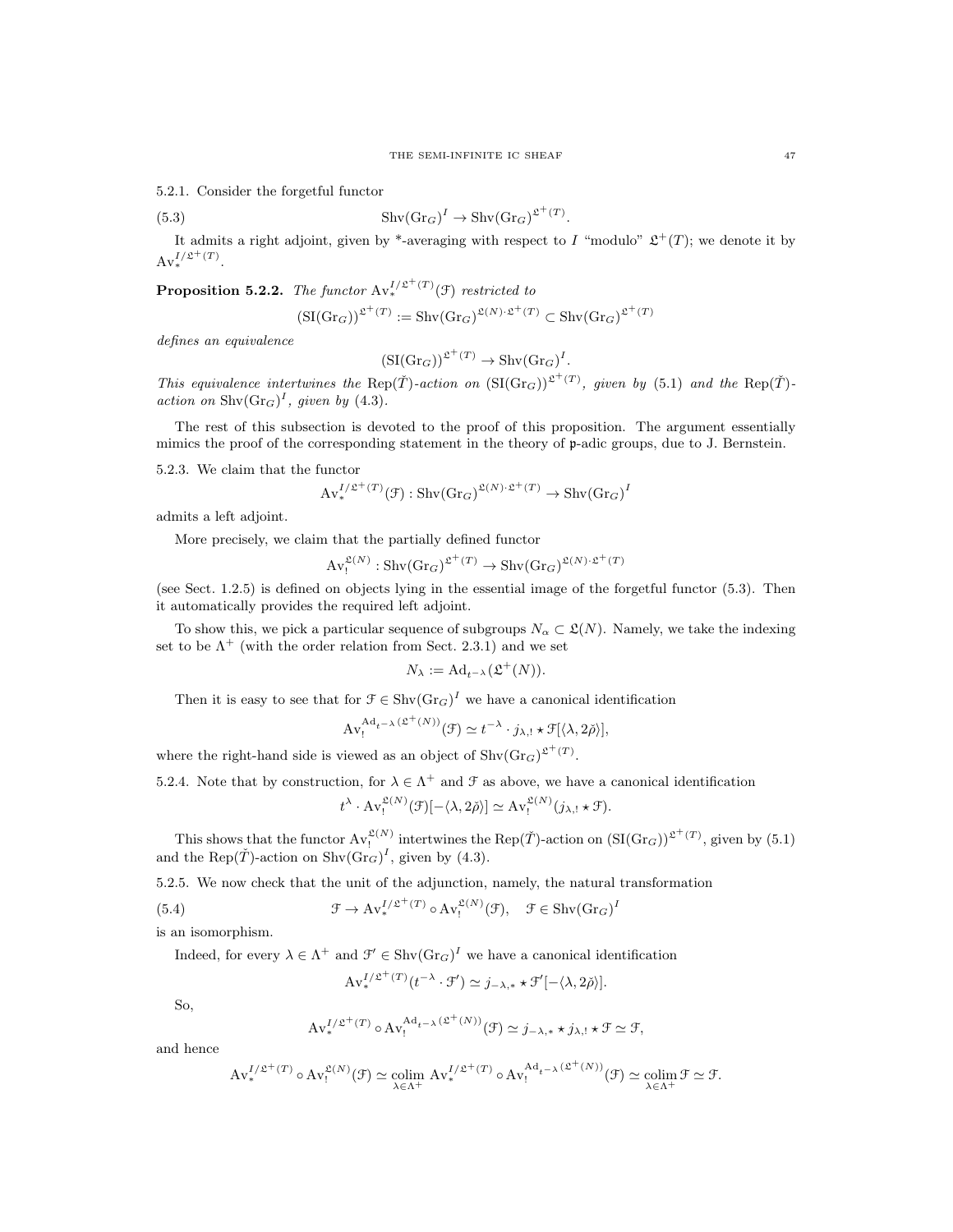#### 48 D. GAITSGORY

Furthermore, by unwinding the definitions it is easy to see that with respect to the above identification  $Av_*^{I/\mathfrak{L}^+(T)} \circ Av_!^{\mathfrak{L}(N)}(\mathfrak{F}) \simeq \mathfrak{F}$ , the map  $(5.4)$  is the identity map  $\mathfrak{F} \to \mathfrak{F}$ .

5.2.6. Finally, let us show that the functor  $\text{Av}_*^{I/\mathfrak{L}^+(T)}$  is conservative on  $\text{Shv}(\text{Gr}_G)^{\mathfrak{L}(N)\cdot \mathfrak{L}^+(T)}$ .

Let  $\mathcal F$  be a non-zero object of  $\text{Shv}(Gr_G)^{\mathfrak{L}(N)\cdot \mathfrak{L}^+(T)}$ . Since it is non-zero as an object of  $\text{Shv}(Gr_G)$ , there exists  $\mathcal{F}' \in \text{Shv}(Gr_G)$  equivariant with respect to some congruence subgroup of  $\mathfrak{L}^+(G)$  such that

$$
\mathrm{Maps}_{\mathrm{Shv}(\mathrm{Gr}_G)}(\mathcal{F}',\mathcal{F}) \neq 0.
$$

By assumption  $\mathcal{F}'$  is equivariant with respect to  $\text{Ad}_{t^{-\lambda}}(\mathfrak{L}_1^+(N^-))$  for  $\lambda \gg 0$  (here  $\mathfrak{L}_1^+(N^-)$  denotes the first congruence subgroup of  $\mathfrak{L}^+(N)$ ). Hence,

$$
\operatorname{Av}^{\operatorname{Ad}_{t^{-\lambda}}(\mathfrak{L}^{+}(N^{-}))}_{*}(\mathfrak{F})\neq 0.
$$

Note, however that since  $\mathcal F$  belongs to  $\text{Shv}(\text{Gr}_G)^{\mathfrak{L}(N)\cdot \mathfrak{L}^+(T)}$  and

$$
I = \mathfrak{L}_1^+(N^-) \cdot \mathfrak{L}^+(T) \cdot \mathfrak{L}^+(N),
$$

we have

$$
\mathbf{Av}^{\mathbf{Ad}_{t-\lambda}(\mathfrak{L}^+_1(N^-))}_{*}(\mathcal{F}) \in \mathbf{Shv}(\mathbf{Gr}_G)^{\mathbf{Ad}_{t-\lambda}(I)}.
$$

Now, for any  $\mathcal{F}'' \in \text{Shv}(\text{Gr}_G)^{\text{Ad}_{t^{-\lambda}}(I)},$  we have

$$
t^{\lambda} \cdot \mathfrak{F}'' \in \mathrm{Shv}(\mathrm{Gr}_G)^{I}
$$

and

$$
\mathrm{Av}^{\mathfrak{L}_1^+(N^-)}_*(\mathfrak{F}'')\simeq j_{-\lambda,*}\star (t^{\lambda}\cdot \mathfrak{F}'')[-\langle \lambda,2\check{\rho}\rangle].
$$

Hence, for F as above,

$$
\begin{split} \mathbf{A}\mathbf{v}_{*}^{I/\mathfrak{L}^{+}(T)}(\mathcal{F})&\simeq \mathbf{A}\mathbf{v}_{*}^{\mathfrak{L}_{1}^{+}(N^{-})}(\mathcal{F})\simeq \mathbf{A}\mathbf{v}_{*}^{\mathfrak{L}_{1}^{+}(N^{-})}\circ \mathbf{A}\mathbf{v}_{*}^{\mathbf{A}\mathbf{d}_{t-\lambda}(\mathfrak{L}_{1}^{+}(N^{-}))}(\mathcal{F})&\simeq\\ &\simeq j_{-\lambda,*}\star\left(t^{\lambda}\cdot \mathbf{A}\mathbf{v}_{*}^{\mathbf{A}\mathbf{d}_{t-\lambda}(\mathfrak{L}_{1}^{+}(N^{-}))}(\mathcal{F})\right)[- \langle\lambda,2\check{\rho}\rangle], \end{split}
$$

which is non-zero, because the functor  $j_{-\lambda,*} \star -$  is conservative (it is in fact a self-equivalence of  $\text{Shv}(\text{Gr}_G)^I$ ).

5.3. The semi-infinite IC sheaf as the baby Verma object. We are now ready to state the second main result of this paper:

Theorem 5.3.1. Under the equivalence of Proposition 5.2.2, the object

$$
\mathrm{IC}^{\frac{\infty}{2}} \in \mathrm{Hecke}_{\check{G},\check{T}}(\mathrm{Shv}(\mathrm{Gr}_G)^{\mathfrak{L}(N)\cdot\mathfrak{L}^+(T)})
$$

goes over to  $\mathcal{F}'_{\check{G},\check{T}}[\dim(G/B)].$ 

The rest of this subsection is devoted to the proof of Theorem 5.3.1.

5.3.2. Since the stated isomorphism takes place in the heart of  $\text{Shv}(\text{Gr}_G)^I$  (with respect to the perverse t-structure), and since the actions of  $\text{Rep}(\check{G})$  and  $\text{Rep}(\check{T})$  are given by t-exact functors, it is enough to establish it at the level of the homotopy categories.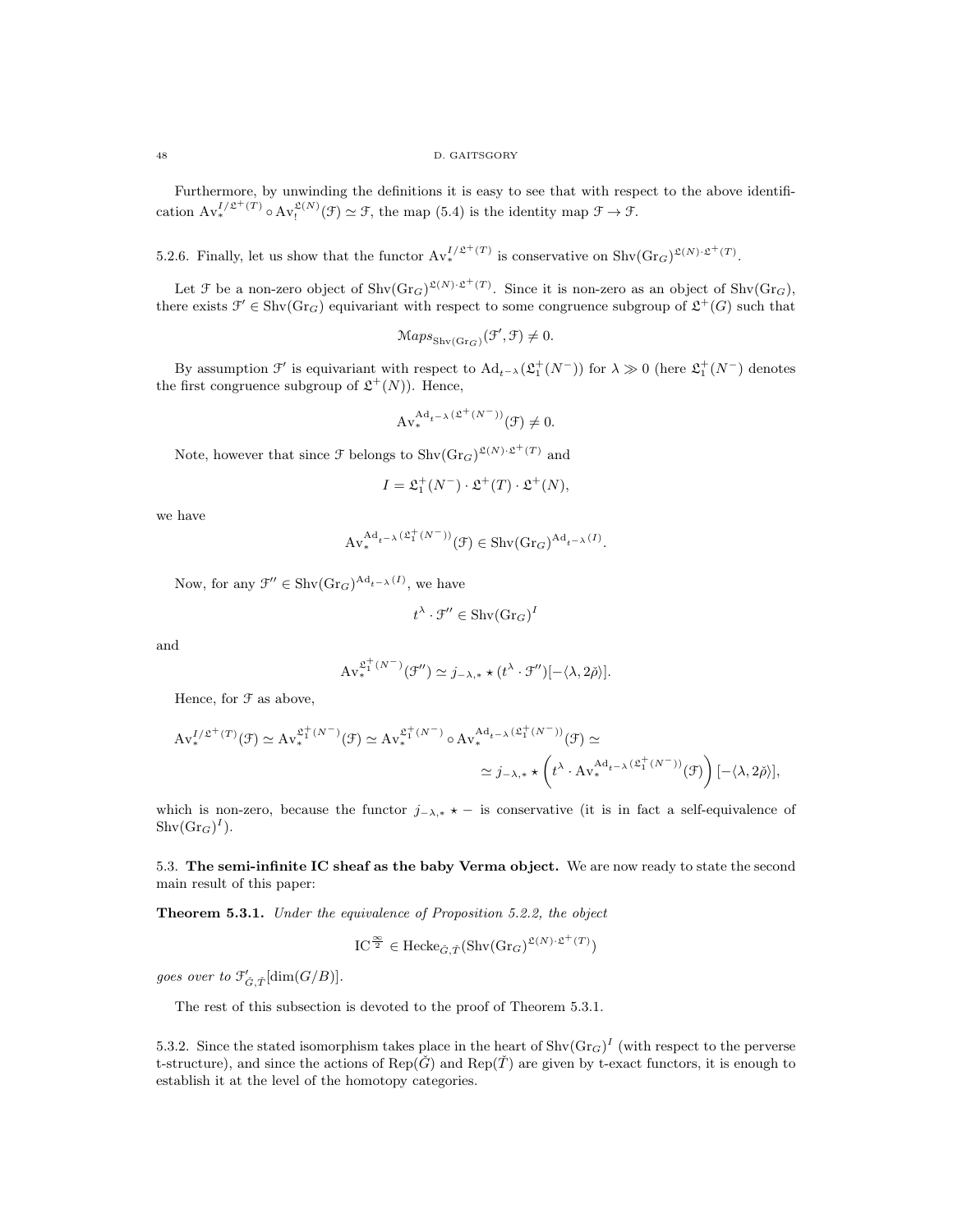5.3.3. According to Sect. 4.6.7, the object  $\mathcal{F}'_{\check{G},\check{T}}$  can be described as follows. The underlying object of  $\text{Shv}(\text{Gr}_G)^I$  is

(5.5) 
$$
\underset{\lambda \in \Lambda^{+}}{\text{colim}} j_{-\lambda \cdot w_{0},*} \star \text{Sat}(V^{\lambda}).
$$

Here we are using the fact that for  $\lambda$  regular, we have

$$
j_{w_0, !} \star j_{-w_0(\lambda), *} \simeq j_{-\lambda \cdot w_0, *},
$$

which follows from the isomorphism

$$
j_{-w_0(\lambda),*} \simeq j_{w_0,*} \star j_{-\lambda \cdot w_0,*},
$$

which in turn follows from the fact that

$$
-w_0(\lambda) = w_0 \cdot (-\lambda \cdot w_0) \text{ and } \ell(-w_0(\lambda)) = \ell(w_0) + \ell(-\lambda \cdot w_0)
$$

for  $\lambda$  dominant and regular.

The transition maps are induced by (4.18), and the Hecke structure is induced by (4.19).

5.3.4. The object of  $\text{Shv}(Gr_G)^I$ , underlying  $\text{Av}_*^{I/\mathfrak{L}^+(T)}(IC^{\mathfrak{S}})$  is given by

$$
\operatornamewithlimits{colim}_{\lambda \in \Lambda^+} \, \mathrm{Av}^{I/\mathfrak{L}^+(T)}_* \left( t^{-\lambda} \cdot \mathrm{Sat}(V^\lambda) \right) [ \langle \lambda, 2\check{\rho} \rangle ].
$$

We note that for any  $\mathcal{F} \in \text{Shv}(\text{Gr}_G)^I$ , we have a canonical isomorphism

$$
\mathrm{Av}^{I/\mathfrak{L}^+(T)}_* (t^{-\lambda} \cdot \mathfrak{F})[\langle \lambda, 2\check{\rho} \rangle] \simeq j_{-\lambda,*} \star \mathfrak{F}.
$$

Note also that for  $\lambda$  regular we have

$$
j_{-\lambda,*}\simeq j_{-\lambda\cdot w_0,*}\star j_{w_0,*}.
$$

Hence, for any  $\mathcal{F}' \in \text{Shv}(\text{Gr}_G)^{\mathfrak{L}^+(G)}$ , we have a canonical isomorphism

 $j_{-\lambda,*}\star \mathcal{F}' \simeq j_{-\lambda \cdot w_0,*}\star \mathcal{F}'[\dim(G/B)].$ 

Hence, we obtain that  $Av^{I/\mathfrak{L}^+(T)}_*(IC^{\frac{\infty}{2}})$  is given by

(5.6) 
$$
\underset{\lambda \in \Lambda^{+}}{\text{colim}} j_{-\lambda \cdot w_{0},*} \star \text{Sat}(V^{\lambda})[\text{dim}(G/B)],
$$

where the transition maps are induced by  $(2.4)$ , and the Hecke structure by  $(5.2)$ .

5.3.5. However, by unwinding the definitions, we see that the transition maps in (5.6) coincide with those in (5.5), and that the Hecke structures match up.

5.4. Description of the abelian category. In this subsection we will prove Propositions 1.5.7 and 1.5.9.

5.4.1. Consider the functor

$$
(5.7) \quad (\mathrm{SI}(\mathrm{Gr}_G))^{ \mathfrak{L}^+(T) } \stackrel{\mathrm{Av}_*^{I/\mathfrak{L}^+(T)}}{\longrightarrow} \mathrm{Shv}(\mathrm{Gr})^{I} \stackrel{j_{w_0,*} \star -[-\dim(G/B)]}{\longrightarrow} \mathrm{Shv}(\mathrm{Gr})^{I} \stackrel{\mathrm{Sat}^I}{\longrightarrow} \mathrm{IndCoh}(\check{\mathfrak{n}}^- \underset{\check{\mathfrak{g}}}{\times} \{0\}/\check{B}^-).
$$

According to Theorem 4.2.3 and Proposition 5.2.2, the above functor is an equivalence. Note that by construction, it sends the object  $\Delta^{\lambda} \in (\mathrm{SI}(\mathrm{Gr}_{G}))^{\mathfrak{L}^{+}(T)}$  to the object

$$
{\rm e}^{w_0(\lambda)}\otimes\mathbb{O}_{\mathrm{pt}\,/\check B^-}\in\mathrm{IndCoh}(\tilde {\mathfrak{n}}^-\underset{\tilde {\mathfrak{g}}}{\times}\{0\}/\check B^-).
$$

We will prove:

**Proposition 5.4.2.** Under the equivalence (5.7), the abelian category  $((\text{SI}(Gr_G))^{\mathfrak{L}^+(T)})^{\heartsuit}$  goes over to  $(\text{IndCoh}(\text{pt}/\check{B}^-))^{\heartsuit} \simeq (\text{IndCoh}(\tilde{\mathfrak{n}}^- \underset{\tilde{\mathfrak{g}}}{\times} \{0\}/\check{B}^-))^{\heartsuit}.$ 

We will also prove: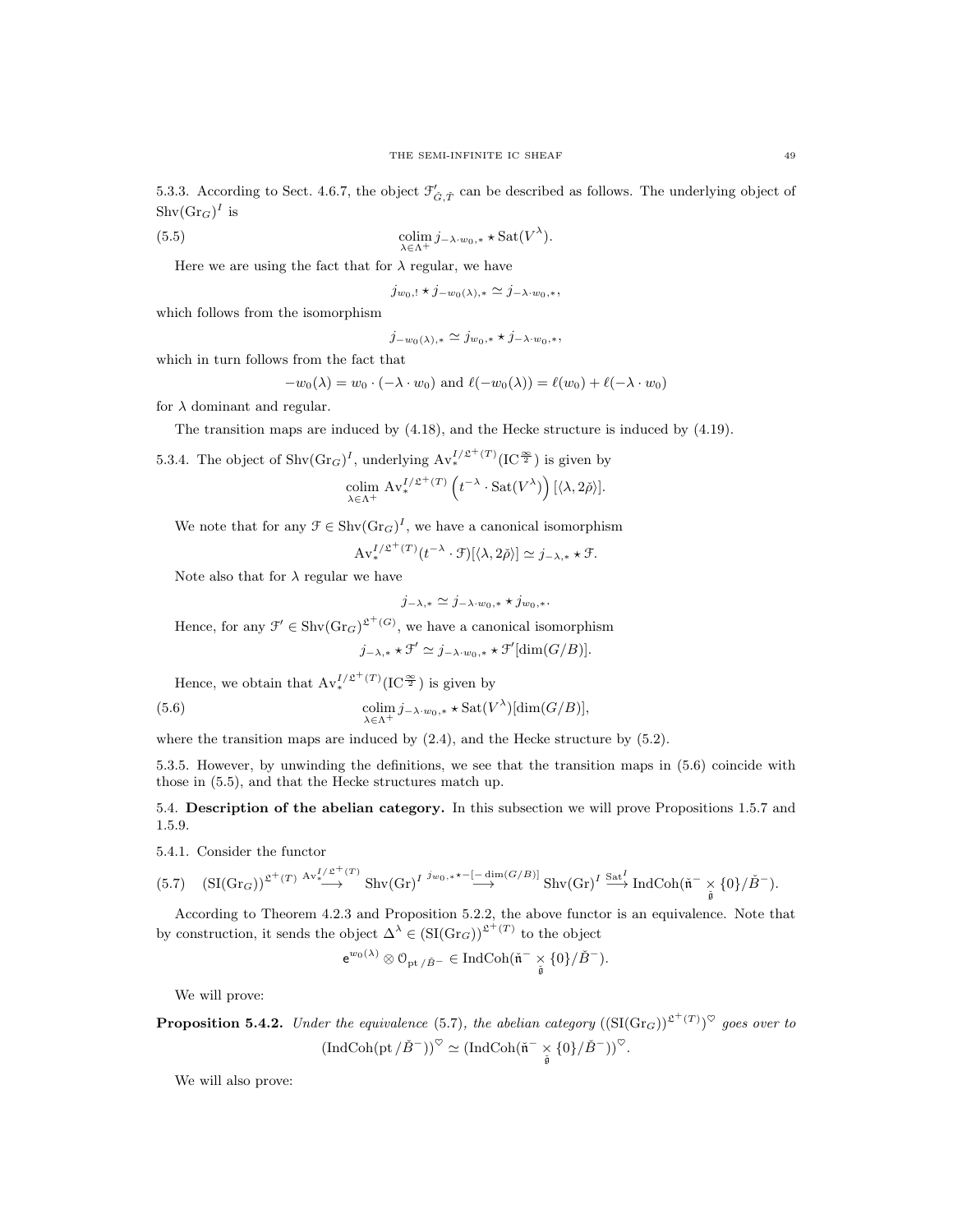**Proposition 5.4.3.** The inclusion  $((\text{SI}(Gr_G))^{2^+(T)})^{\heartsuit} \hookrightarrow (\text{SI}(Gr_G))^{\heartsuit}$  is an equivalence.

Note that the combination of these two propositions implies (1.5.7). Note also that Proposition 1.5.9 follows this and Theorem 5.3.1.

5.4.4. Proof of Proposition 5.4.2. To prove the inclusion  $\supset$  it suffices to show that the objects

$$
e^{w_0(\lambda)}\otimes \mathbb{O}_{\mathrm{pt}\,/\check{B}^-}\in \mathrm{IndCoh}(\tilde{\mathfrak{n}}^-\underset{\tilde{\mathfrak{g}}}{\times}\{0\}/\check{B}^-)
$$

go over to objects in  $((\text{SI}(Gr_G))^{2^+(T)})^{\heartsuit}$ . But, as was noted above, they correspond to objects  $\Delta^{\lambda} \in$  $(SI(\text{Gr}_G))^{\mathfrak{L}^+(T)}$ , which do belong to  $((SI(\text{Gr}_G))^{\mathfrak{L}^+(T)})^{\heartsuit}$  by Corollary 1.5.6.

Vice versa, by Corollary 1.5.6, every object of  $((\text{SI}(Gr_G))^{2^+(T)})^{\heartsuit}$  admits a filtration with subquotients of the form  $\Delta^{\lambda}$ . Its image in  $\mathcal{O}_{pt/\check{B}^-} \in \text{IndCoh}(\tilde{\mathfrak{n}}^- \times \{0\}/\check{B}^-)$  thus admits a filtration with subquotients of the form  $e^{w_0(\lambda)} \otimes \mathcal{O}_{\mathrm{pt}/\check{B}^-}$ , and hence belongs to

$$
\left(\operatorname{IndCoh}(\mathrm{pt}/\check{B}^-)\right)^\heartsuit\simeq \left(\operatorname{IndCoh}(\check{\mathfrak{n}}^- \underset{\check{\mathfrak{g}}}{\times} \{0\}/\check{B}^-)\right)^\heartsuit.
$$

5.4.5. Proof of Proposition 5.4.3. Since  $SI(Gr_G)$  is generated by  $\mathcal{L}^+(T)$ -equivariant objects, every object  $\mathfrak F$  of  $(SI(Gr_G))^\heartsuit$  is  $\mathfrak L^+(T)$ -monodromic. Hence,  $\mathfrak F$  admits an action of the algebra Sym(t) by endomorphisms, and  $\mathcal F$  is  $\mathfrak{L}^+(T)$ -equivariant if and only if this action is trivial.

The Cousin decomposition of  $\mathcal F$  with respect to the strata  $S^{\lambda}$  defines on  $\mathcal F$  a functorial filtration, indexed by the poset  $\Lambda$ , with the subquotient corresponding to a given  $\lambda \in \Lambda$  isomorphic to a direct sum of copies of  $\Delta^{\lambda}$ . The action of Sym(t) an any such subquotient is trivial. However, since the  $\Delta^{\lambda}$ 's are pairwise non-isomorphic, the action of  $Sym(t)$  on  $\mathcal F$  is therefore also trivial.

 $\Box$ 

 $\Box$ 

# 6. THE DRINFELD-PLÜCKER FORMALISM

The contents of this section follow a suggestion of S. Raskin. We will present another, in a sense more functorial, point of view that leads to the construction of IC  $^{\infty}_{2}$  and the baby Verma modules.

# 6.1. Drinfeld-Plücker structures.

6.1.1. Consider the scheme  $\check{G}/\check{N}^-$ . It is known to be quasi-affine, and let  $\check{G}/\check{N}^-$  be its affine closure, (i.e., the spectrum of the algebra of global functions), so that we have an open embedding

(6.1) 
$$
\check{G}/\check{N}^{-} \hookrightarrow \overline{\check{G}/\check{N}^{-}}.
$$

By transport of structure,  $\overline{\check{G}/\check{N}^-}$  is acted on by  $\check{G}\times\check{T}$ . Thus, we can regard  $\mathcal{O}(\overline{\check{G}/\check{N}^-})$  as a commutative algebra object in the symmetric monoidal category  $\text{Rep}(\check{T}) \otimes \text{Rep}(\check{G})$ .

## 6.1.2. Note that

$$
\overline{\check{G}/\check{N}^-}\simeq\mathop{\oplus}_{\lambda\in\Lambda^+}V^\lambda\otimes\mathop{\mathrm{e}}\nolimits^{-\lambda},
$$

with the product given by

$$
\left(V^{\lambda_1}\otimes e^{-\lambda_1}\right)\otimes\left(V^{\lambda_2}\otimes e^{-\lambda_2}\right)\to V^{\lambda_1+\lambda_2}\otimes e^{-\lambda_1-\lambda_2},
$$

induced by (2.1).

6.1.3. Let C be a DG category equipped with an action of  $\text{Rep}(\tilde{T}) \otimes \text{Rep}(\tilde{G})$ . We shall say that an object  $c \in \mathcal{C}$  is equipped with a Drinfeld-Plücker structure if it is equipped with an action of  $\mathcal{O}(\check{G}/\check{N}^-)$ , viewed as an algebra object in  $\text{Rep}(\check{T}) \otimes \text{Rep}(\check{G})$ .

We denote the category of objects of  $C$  equipped with a Drinfeld-Plücker structure by

$$
\mathcal{O}(\overline{\check{G}/\check{N}^-})
$$
-mod $(\mathcal{C})$ .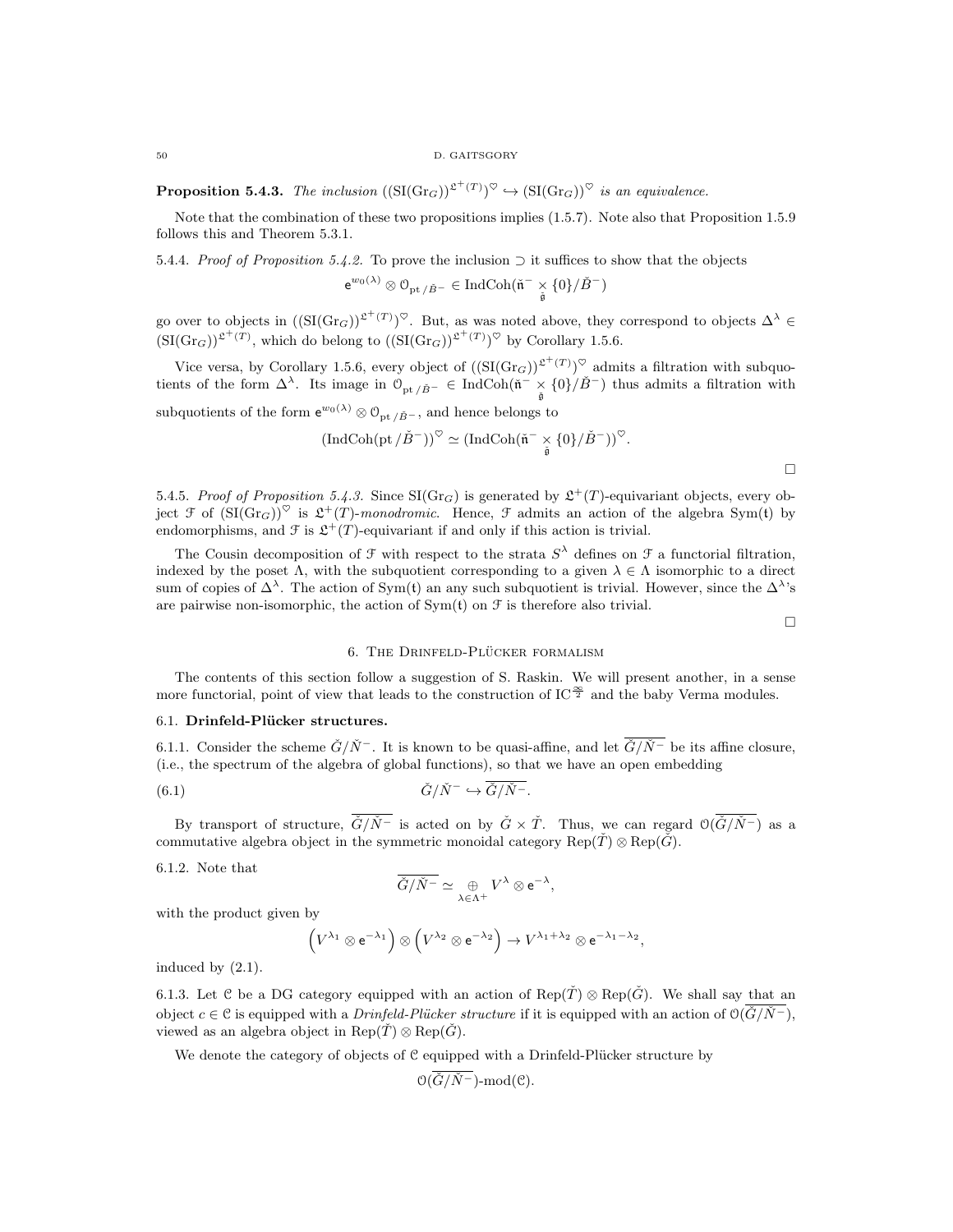6.1.4. Using the above presentation of  $\overline{\check{G}/\check{N}^-}$ , we can think of a Drinfeld-Plücker structure on c as a system of maps

(6.2) 
$$
c \star V^{\lambda} \to e^{\lambda} \star c, \quad \lambda \in \Lambda^{+}
$$

that make the diagrams

$$
(c * V^{\lambda_1}) * V^{\lambda_2} \xrightarrow{\sim} c * (V^{\lambda_1} * V^{\lambda_2})
$$
\n
$$
\downarrow \qquad \qquad \downarrow
$$
\n
$$
(e^{\lambda_1} * c) * V^{\lambda_2} \xrightarrow{\sim} c * V^{\lambda_1 + \lambda_2}
$$
\n
$$
\sim \downarrow \qquad \qquad \downarrow (2.2)
$$
\n
$$
e^{\lambda_1} * (c * V^{\lambda_2}) \xrightarrow{\sim} e^{\lambda_1 + \lambda_2} * c
$$
\n
$$
\downarrow \qquad \qquad \downarrow \sim
$$
\n
$$
e^{\lambda_1} * (e^{\lambda_2} * c) \xrightarrow{\sim} e^{\lambda_1 + \lambda_2} * c
$$

satisfying a coherent system of higher compatibilities (note that the latter is automatic if the corresponding mapping spaces are discrete).

Remark 6.1.5. Note that we can rewrite the maps (6.2) as

$$
e^{-\lambda} \star c \to c \star (V^{\lambda})^*, \quad \lambda \in \Lambda^+.
$$

Then a Drinfeld-Plücker structure on c is the same as the structure of lax central object, in the terminology of (2.7). Here our monoidal category is  $\Lambda^+$ , its left action on C is via the monoidal functor

$$
\Lambda^+ \to \text{Rep}(\check{T}), \quad \lambda \mapsto e^{-\lambda},
$$

and the lax right action is via

$$
\Lambda^+ \to \text{Rep}(\check{G}), \quad \lambda \mapsto (V^{\lambda})^*.
$$

6.1.6. By a similar token, instead of  $\check{G}/\check{N}^-$ , we can consider  $\check{G}/\check{N}$ . We denote the corresponding category by  $\mathcal{O}(\overline{\check{G}/\check{N}})$ -mod $(\mathcal{C})$ .

Let  $w_0$ C be obtained from C by modifying the action of Rep( $\check{T}$ ) on C by applying the automorphism  $w_0$  to  $\check{T}$ . A choice of a representative  $g_{w_0} \in \check{G}$  of  $w_0$  defines an equivalence

(6.3) 
$$
\mathcal{O}(\overline{\check{G}/\check{N}^-})\text{-mod}(w_0\mathcal{C})\simeq \mathcal{O}(\overline{\check{G}/\check{N}})\text{-mod}(\mathcal{C}).
$$

Remark 6.1.7. As above, objects of  $\mathcal{O}(\overline{\check{G}/\check{N}})$ -mod $(\mathcal{C})$  can be thought of as objects  $c \in \mathcal{C}$  equipped with a system of maps

$$
e^{\lambda} \star c \to c \star V^{\lambda}, \quad \lambda \in \Lambda^{+},
$$

equipped with a system of compatibilities. I.e., they are the same as lax central objects in the terminology of  $(2.7)$ , where the left action of  $\Lambda^+$  is given by

$$
\Lambda^+ \to \text{Rep}(\check{T}), \quad \lambda \mapsto e^{\lambda}
$$

and the lax right action is via

$$
\Lambda^+ \to \text{Rep}(\check{G}), \quad \lambda \mapsto V^{\lambda}.
$$

## 6.2. From Drinfeld-Plücker structures to Hecke objects.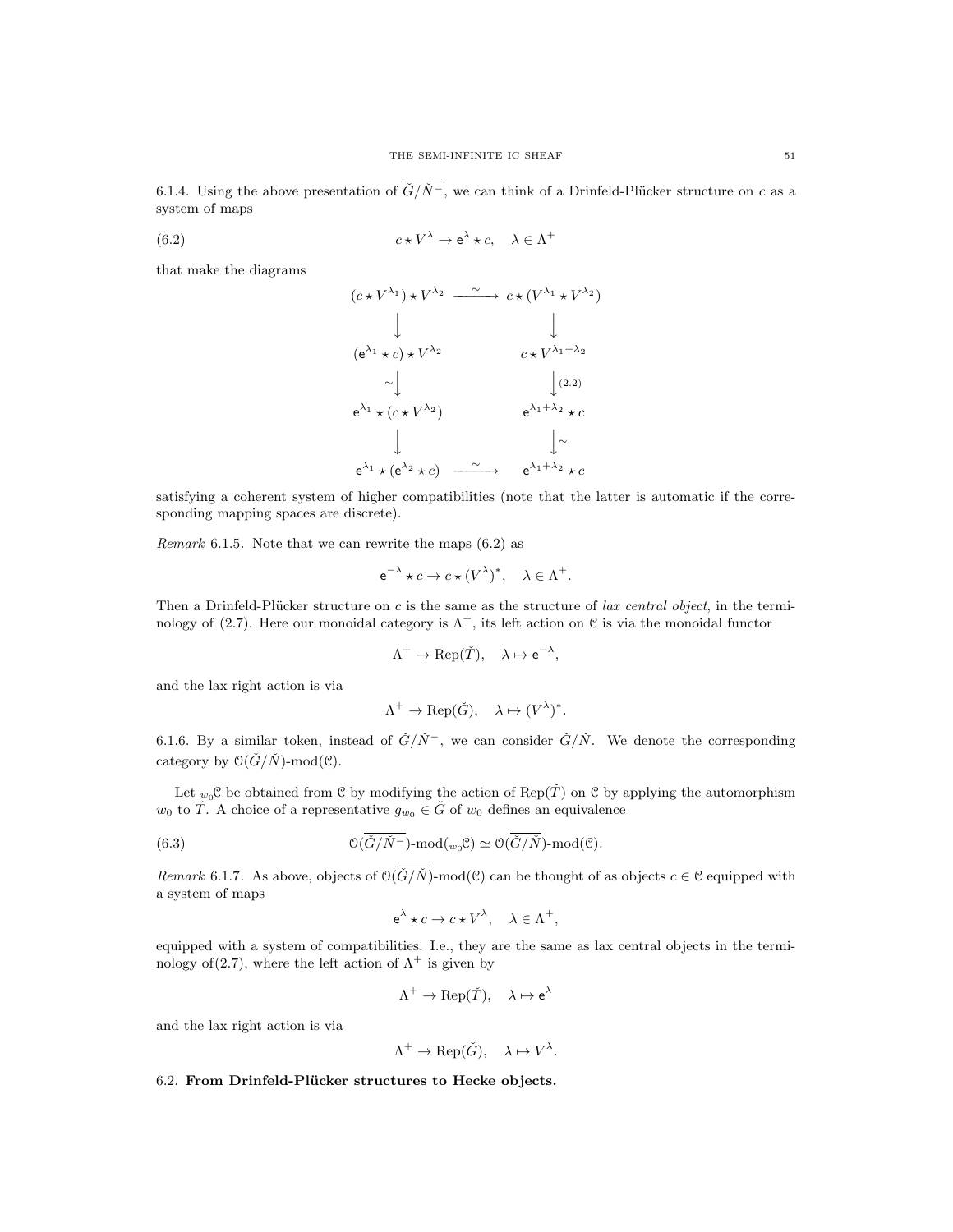6.2.1. The monad associated with the functor

(6.4) 
$$
\mathcal{C} \simeq \mathcal{C} \underset{\mathrm{Rep}(\tilde{T})}{\otimes} \mathrm{Rep}(\tilde{T}) \to \mathcal{C} \underset{\mathrm{Rep}(\tilde{T}) \otimes \mathrm{Rep}(\tilde{G})}{\otimes} \mathrm{Rep}(\tilde{T}) =: \mathrm{Hecke}_{\tilde{G},\tilde{T}}(\mathcal{C})
$$

and its right adjoint, is given by the action of  $\mathcal{O}(\check{G})$ , viewed as an object of Rep( $\check{T}$ ) ⊗ Rep( $\check{G}$ ).

Hence, by the Barr-Beck-Lurie theorem, we can identify

$$
\mathrm{Hecke}_{\check{G},\check{T}}(\mathcal{C})\simeq \mathcal{O}(\check{G})\text{-}\mathrm{mod}(\mathcal{C}),
$$

so that the right adjoint to (6.4) corresponds to the forgetful functor

 $\mathbf{oblv}_{\mathcal{O}(\check{G})}:\mathcal{O}(\check{G})\text{-mod}(\mathcal{C})\to\mathcal{C}.$ 

6.2.2. The composite map

$$
\check G\to \check G/\check N^-\to \overline{\check G/\check N^-}
$$

defines a pair of adjoint functors

$$
\mathcal{O}(\overline{\check{G}/\check{N}^-})\text{-}\mathrm{mod}(\mathcal{C})\rightleftarrows \mathcal{O}(\check{G})\text{-}\mathrm{mod}(\mathcal{C}).
$$

We will now describe the left adjoint

(6.5) 
$$
\mathcal{O}(\overline{\check{G}}/\check{N}^-)\text{-mod}(\mathcal{C}) \to \mathcal{O}(\check{G})\text{-mod}(\mathcal{C}) = \text{Hecke}_{\check{G},\check{T}}(\mathcal{C})
$$

explicitly.

6.2.3. We will first describe the composition

(6.6) 
$$
\mathcal{O}(\overline{\check{G}/\check{N}^-})\text{-mod}(\mathcal{C}) \to \mathcal{O}(\check{G})\text{-mod}(\mathcal{C}) \overset{\text{oblv}_{\mathcal{O}(\check{G})}}{\longrightarrow} \mathcal{C}.
$$

By Sect. 2.7, for  $c \in \mathcal{O}(\overline{\check{G}/\check{N}^{-}})$ -mod $(\mathcal{C})$ , we have a well-defined functor

$$
\Lambda^+ \to \mathcal{C}, \quad \lambda \mapsto e^{\lambda} \star c \star (V^{\lambda})^*,
$$

where the transition maps for  $\lambda_2 = \lambda_1 + \lambda$  are given by

$$
e^{\lambda_1} \star c \star (V^{\lambda_1})^* \simeq e^{\lambda_1 + \lambda_2} \star e^{-\lambda_2} \star c \star (V^{\lambda_1})^* \to
$$
  

$$
\to e^{\lambda_1 + \lambda_2} \star c \star (V^{\lambda_2})^* \star c \star (V^{\lambda_1})^* \to e^{\lambda_1 + \lambda_2} \star c \star (V^{\lambda_1 + \lambda_2})^*.
$$

Moreover, this construction is functorial in  $c \in \mathcal{O}(\overline{\check{G}/\check{N}^-})$ -mod $(\mathcal{C})$ . We claim:

Proposition 6.2.4. The functor (6.6) identifies with

$$
c \mapsto \operatornamewithlimits{colim}_{\lambda \in \Lambda^+} \mathsf{e}^\lambda \star c \star (V^\lambda)^*.
$$

Proof. Note that we have:

$$
\mathcal{O}(\overline{\check{G}/\check{N}^-})\text{-}\mathrm{mod}(\mathcal{C})\simeq \mathcal{C}\bigotimes\limits_{\mathrm{Rep}(\check{T})\otimes \mathrm{Rep}(\check{G})}\mathcal{O}(\overline{\check{G}/\check{N}^-})\text{-}\mathrm{mod}(\mathrm{Rep}(\check{T})\otimes \mathrm{Rep}(\check{G}))
$$

and

$$
\mathbb{O}(\check{G})\text{-}\mathrm{mod}(\mathcal{C})\simeq \mathcal{C}\underset{\mathrm{Rep}(\check{T})\otimes \mathrm{Rep}(\check{G})}{\otimes} \mathbb{O}(\check{G})\text{-}\mathrm{mod}(\mathrm{Rep}(\check{T})\otimes \mathrm{Rep}(\check{G})).
$$

Hence, the assertion of the proposition reduces to the universal situation of  $C = \text{Rep}(\check{T}) \otimes \text{Rep}(\check{G})$ and  $c = \mathcal{O}(\overline{\check{G}/\check{N}^{-}})$ . Thus, we need to construct an isomorphism

$$
\underset{\lambda \in \Lambda^+}{\text{colim}} \mathsf{e}^{\lambda} \otimes \mathcal{O}(\overline{\check{G}/\check{N}^-}) \otimes (V^{\lambda})^* \simeq \mathcal{O}(\check{G})
$$

as objects of  $\text{Rep}(\check{T}) \otimes \text{Rep}(\check{G})$ .

Since the index category  $\Lambda^+$  is filtered, the left-hand side belongs to the heart of the t-structure. So, the computation we need to perform is inside the abelian category.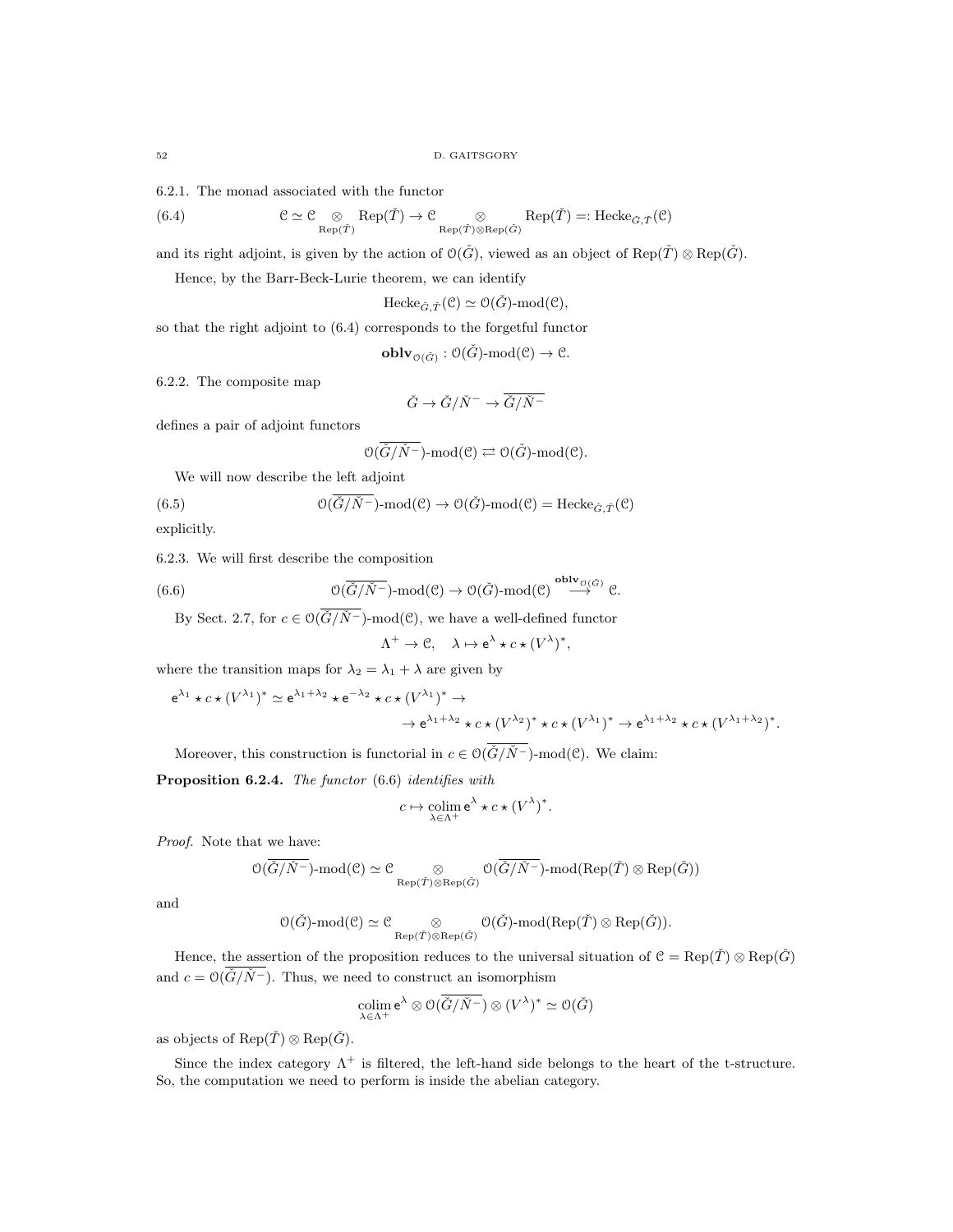The map from the left-hand side to the right-hand side is given by embedding  $O(\check{G}/\check{N}^-)$  into  $O(G)$ , and multiplying by the matrix coefficient function of  $v^{\lambda}$  against an element of  $(V^{\lambda})^*$ . The fact that the resulting map is an isomorphism can be seen as follows:

Fix  $\mu \in \Lambda^+$ , and let us calculate  $\text{Hom}_{\text{Rep}(\check{G})}(V^{\mu},-)$  into both sides. In the right hand side, we have

$$
\mathrm{Hom}_{\mathrm{Rep}(\check{G})}(V^{\mu}, \mathcal{O}(\check{G})) \simeq (V^{\mu})^*,
$$

viewed as a  $\check{T}$ -representation. In the left-hand side, we have the colimit over  $\lambda \in \Lambda^+$  of

$$
\mathrm{Hom}_{\mathrm{Rep}(\check{G})}(V^{\mu},\mathrm{e}^{\lambda}\otimes \mathcal{O}(\overline{\check{G}/\check{N}^-})\otimes (V^{\lambda})^*),
$$

also viewed as a  $\check{T}$ -representation.

Now, for  $\lambda$  large relative to  $\mu$ , using (2.3), we have:

$$
\text{Hom}_{\text{Rep}(\check{G})}(V^{\mu}, \mathbf{e}^{\lambda} \otimes \mathcal{O}(\overline{\check{G}/\check{N}^{-}}) \otimes (V^{\lambda})^{*}) \simeq \text{Hom}_{\text{Rep}(\check{G})}(V^{\mu} \otimes V^{\lambda}, \mathcal{O}(\overline{\check{G}/\check{N}^{-}})) \otimes \mathbf{e}^{\lambda} \stackrel{(2,3)}{\simeq} \\ \simeq \bigoplus_{\nu} (V^{\mu}(\nu))^{*} \otimes \text{Hom}_{\text{Rep}(\check{G})}(V^{\lambda+\nu}, \mathcal{O}(\overline{\check{G}/\check{N}^{-}})) \otimes \mathbf{e}^{\lambda} \simeq \bigoplus_{\nu} (V^{\mu}(\nu))^{*} \otimes \mathbf{e}^{-\lambda-\nu} \otimes \mathbf{e}^{\lambda} \simeq \\ \simeq \bigoplus_{\nu} (V^{\mu}(\nu))^{*} \otimes \mathbf{e}^{-\nu} \simeq (V^{\mu})^{*}.
$$

ν

Moreover, for such  $\lambda$ , the map

$$
\mathrm{Hom}_{\mathrm{Rep}(\check{G})}(V^{\mu},e^{\lambda}\otimes \mathcal{O}(\overline{\check{G}/\check{N}^-})\otimes (V^{\lambda})^*)\to \mathrm{Hom}_{\mathrm{Rep}(\check{G})}(V^{\mu},\mathcal{O}(\check{G}))
$$

induced by  $e^{\lambda} \otimes \mathcal{O}(\check{G}/\check{N}^{-}) \otimes (V^{\lambda})^{*} \to \mathcal{O}(\check{G}),$  is the identity map  $(V^{\mu})^{*} \to (V^{\mu})^{*}$ .

This establishes the desired isomorphism.

6.2.5. Next, we wish to describe the structure of an object of Hecke $_{\tilde{G}, \tilde{T}}(\mathcal{C}) \simeq \mathcal{O}(\tilde{G})$ -mod $(\mathcal{C})$  on the colimit colime<sup> $\lambda$ </sup>  $\star$   $c$   $\star$   $(V^{\lambda})^*$ . We claim that for an individual finite-dimensional  $V \in \text{Rep}(\check{G})^{\heartsuit}$ , the  $\lambda \in \Lambda^+$ corresponding isomorphism

$$
\left(\underset{\lambda \in \Lambda^{+}}{\operatorname{colim}} \mathsf{e}^{\lambda} \star c \star (V^{\lambda})^{*}\right) \star V \simeq \operatorname{Res}_{T}^{\tilde{G}}(V) \star \left(\underset{\lambda \in \Lambda^{+}}{\operatorname{colim}} \mathsf{e}^{\lambda} \star c \star (V^{\lambda})^{*}\right)
$$

is given as follows:

Let us take  $\lambda$  large enough so that (2.3) applies. Then we have:

$$
\begin{aligned}\n\left(e^{\lambda} \star c \star (V^{\lambda})^*\right) \star V & \stackrel{(4.16)}{\simeq} \\
&\simeq \bigoplus_{\mu} e^{\lambda} \star c \star (V^{\lambda+\mu})^* \otimes V(-\mu) \simeq \bigoplus_{\mu} \left(e^{-\mu} \otimes V(-\mu)\right) \star \left(e^{\lambda+\mu} \star c \star (V^{\lambda+\mu})^*\right) \simeq \\
&\simeq \text{Res}_{T}^{\tilde{G}}(V) \star \left(e^{\lambda+\mu} \star c \star (V^{\lambda+\mu})^*\right),\n\end{aligned}
$$

To establish this description, as in the proof of Proposition 6.2.4, it is enough to do in the universal case of  $C = \text{Rep}(\check{T}) \otimes \text{Rep}(\check{G})$  and  $c = \mathcal{O}(\check{G}/\check{N}^{-})$ , in which case it becomes an elementary verification.

6.2.6. We have an obvious analog of Proposition 6.2.4 when we replace  $\check{G}/\check{N}^-$  by  $\check{G}/\check{N}$ . Namely, the corresponding functor

$$
\mathcal{O}(\overline{\check{G}/\check{N}}) \text{-mod}(\mathcal{C}) \to \mathcal{O}(\check{G}) \text{-mod}(\mathcal{C}) \stackrel{\text{oblv}_{\mathcal{O}}(\check{G})}{\longrightarrow} \mathcal{C}
$$

is given by

$$
c \mapsto \operatorname*{colim}_{\lambda \in \Lambda^+} e^{-\lambda} \star c \star V^{\lambda},
$$

 $\Box$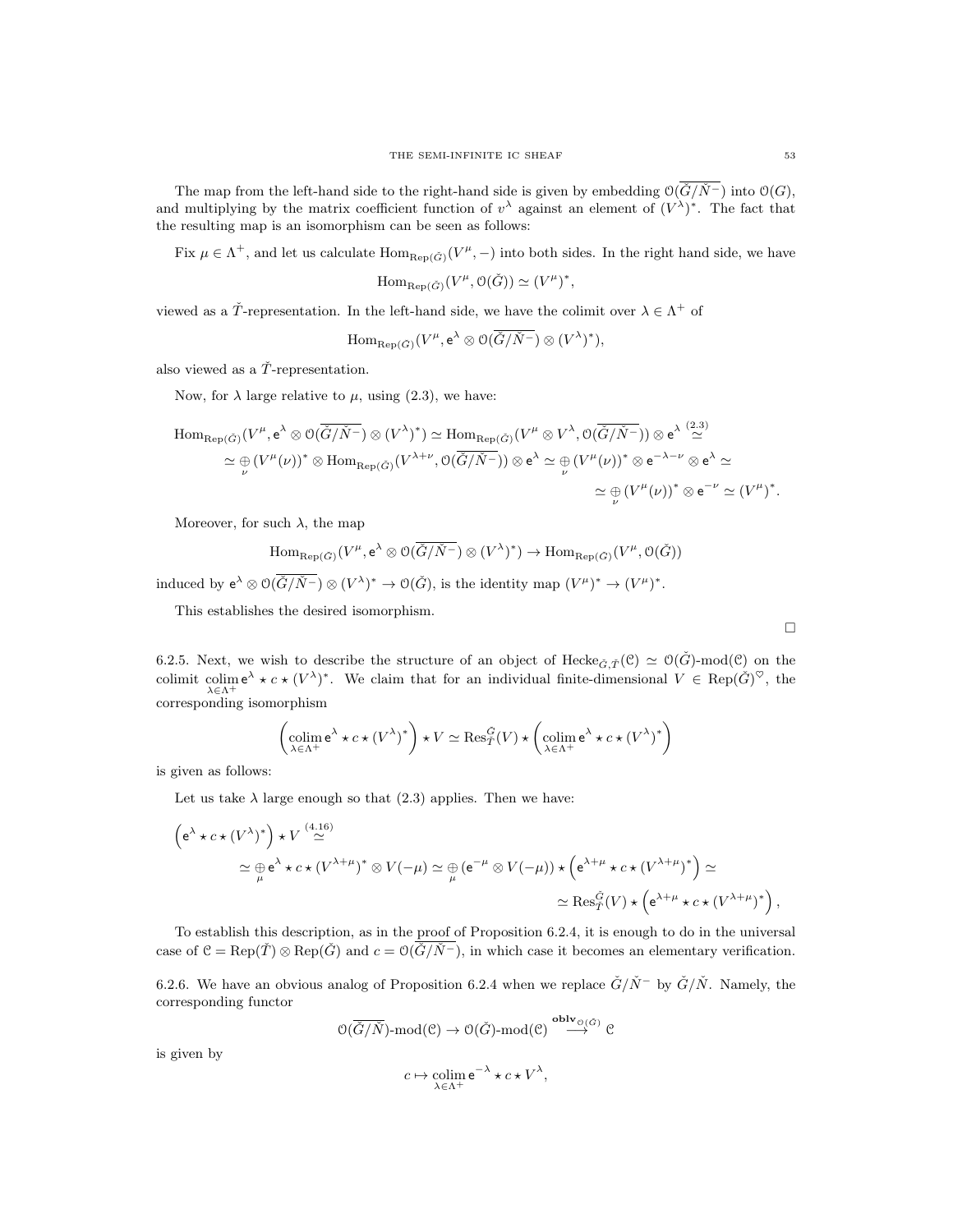and the Hecke structure is given by

$$
\begin{aligned}\n\left(e^{-\lambda} \star c \star V^{\lambda}\right) \star V & \stackrel{(2.3)}{\simeq} \\
& \simeq \bigoplus_{\mu} e^{-\lambda} \star c \star V^{\lambda+\mu} \otimes V(\mu) \simeq \bigoplus_{\mu} \left(e^{\mu} \otimes V(\mu)\right) \star \left(e^{-\lambda-\mu} \star c \star V^{\lambda+\mu}\right) \simeq \\
& \simeq \text{Res}_{T}^{\tilde{G}}(V) \star \left(e^{-\lambda-\mu} \star c \star V^{\lambda+\mu}\right),\n\end{aligned}
$$

6.3. Construction of  $IC^{\frac{\infty}{2}}$  and other objects from the Drinfeld-Plücker picture. We will now apply the above discussion and give a conceptual explanation of the colimit formations that we encountered earlier in the paper.

6.3.1. Let C be a category equipped with an action of Rep( $\check{B}^-$ ). We endow it with actions of Rep( $\check{G}$ ) and  $\text{Rep}(\check{\mathcal{T}})$  coming from the restriction functors

$$
Rep(\check{G}) \to Rep(\check{B}^-) \leftarrow Rep(\check{T}).
$$

Then any object of  $C$  is automatically equipped with a Drinfeld-Plucker structure: indeed, this structure comes from the canonical system of maps

$$
\mathrm{Res}_{\check{B}^-}^{\check{G}}(V^\lambda)\to \mathrm{Res}_{\check{B}^-}^{\check{T}}(\mathsf{e}^\lambda),
$$

given by the covectors  $(v^{\lambda})^*$ .

6.3.2. First, take  $C = \text{Rep}(\check{B}^-)$ . Applying the above construction to  $c = e$ , and applying the functor (6.5) we obtain an object of

$$
\text{Hecke}_{\check{G},\check{T}}(\text{Rep}(\check{B}^-)) \simeq \text{QCoh}((\check{G}/\check{N}^-)/\text{Ad}_{\check{T}})
$$

equal to the image of  $\mathcal{O}_{\mathrm{pt}/\check{T}}$  along the map

$$
{\rm pt}\,/\check T\to {\rm QCoh}((\check G/\check N^-)/\mathop{\rm Ad}\nolimits_{\check T}).
$$

This is the object, considered in Sect. 4.4.2. Its description as a colimit in Sect. 4.4.4 coincides with one given by Proposition 6.2.4.

6.3.3. Next we take  $\mathcal{C} = \text{IndCoh}(\tilde{\mathfrak{n}}^- \times {\{0\}}/\tilde{B}^-)$ , equipped with an action of  $\text{Rep}(\tilde{B}^-)$ , coming from the projection

$$
\check{\mathfrak{n}}^- \underset{\check{\mathfrak{g}}} {\times} \{0\} / \check{B}^- \to \mathrm{pt} / \check{B}^-.
$$

Take c equal to the direct image of the structure sheaf along the closed embedding

$$
\{0\}/\check{B}^- \to \check{\mathfrak{n}}^- \underset{\check{\mathfrak{g}}}{\times} \{0\}/\check{B}^-.
$$

The corresponding object of

$$
\mathrm{Hecke}_{\check{G},\check{T}}(\mathrm{IndCoh}(\check{\mathfrak{n}}^- \times_{\check{\mathfrak{g}}} \{0\}/\check{B}^-))
$$

is the object that we denoted  $\mathcal{M}_{\check{G},\check{T}}$ .

6.3.4. Next, we take  $C = Shv(\text{Gr}_G)^I$ , equipped with an action of Rep( $\check{G}$ ) coming right convolutions by  $Sph(G)$  and  $Sat:Rep(\check{G}) \to Sph(G)$ . We equip it with the action of  $Rep(\check{T})$  given by (4.2). (Note that according to Theorem 4.2.3, this situation is equivalent to the one in Sect. 6.3.3.)

We take  $c = \delta_{1,\text{Gr}_G}$ . It is equipped with a Drinfeld-Plucker structure by means of

$$
IC_{\overline{\text{Gr}}_G^{\lambda}} \to j_{\lambda,*} \star \delta_{1,\text{Gr}_G}.
$$

The corresponding object of  $\text{Hecke}_{\tilde{G}, \tilde{T}}(\text{Shv}(Gr_G)^I)$  is the object that in Sect. 4.5 we denoted by  $\mathcal{F}_{\check{G},\check{T}}$ . Its presentation as a colimit in Sect. 4.5.3 is the one given by Proposition 6.2.4.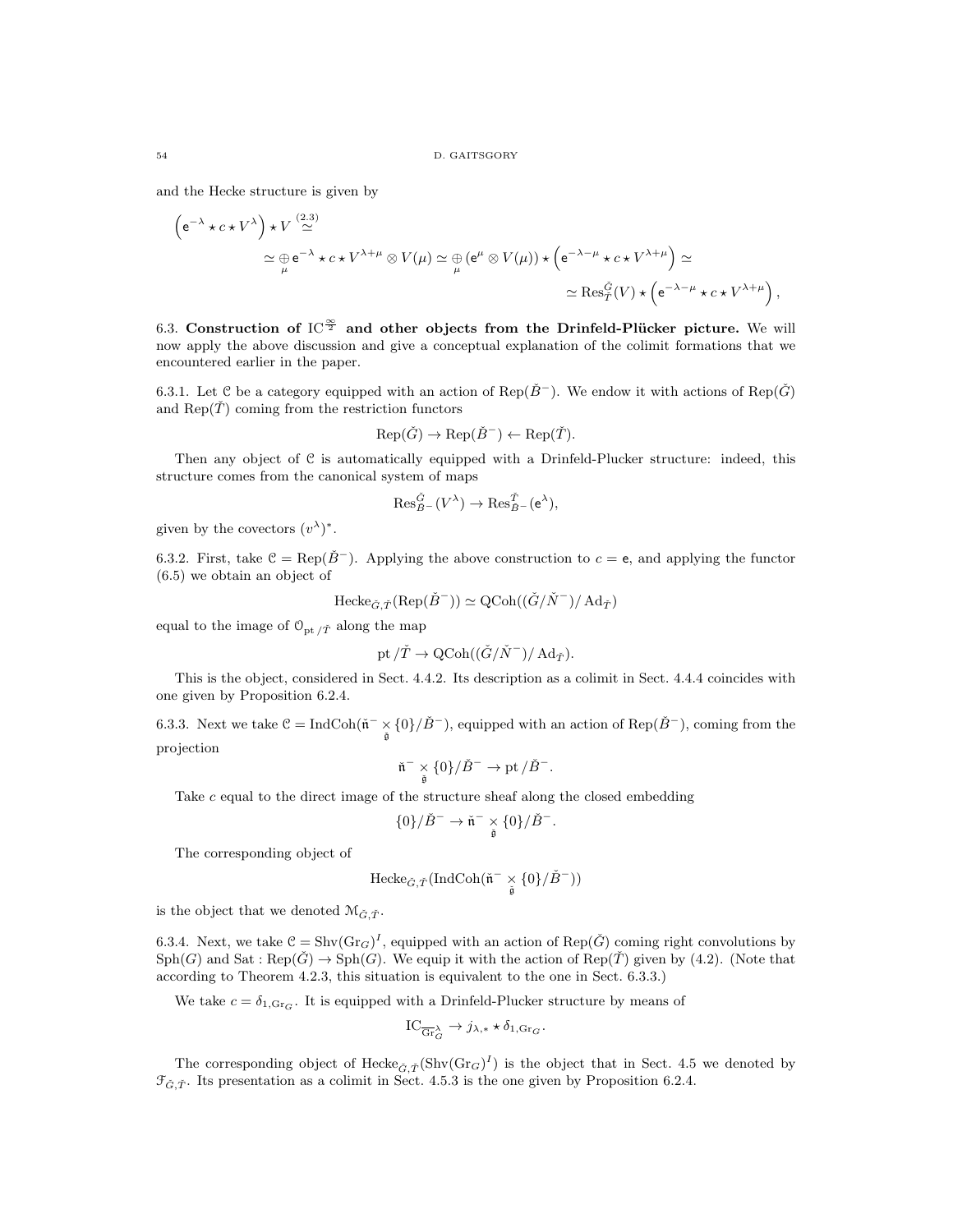6.3.5. We again take  $C = Shv(Gr_G)^I$ , but equip it with the Rep( $\check{T}$ )-action, given by (4.3). We claim that the object  $\delta_{1,\text{Gr}_G}$  canonically lifts to an object of

$$
\mathfrak{O}(\overline{\check{G}/\check{N}})\text{-}\mathrm{mod}(\mathrm{Shv}(\mathrm{Gr}_G)^I).
$$

The corresponding maps are given by

$$
j_{\lambda,!}\times \delta_{1,\text{Gr}_G} \to \text{IC}_{\overline{\text{Gr}}_G^{\lambda}}.
$$

The resulting object of

$$
\textup{Hecke}'_{\check{G}, \check{T}}(\textup{Shv}(\textup{Gr}_G)^I)
$$

is what we denoted by  $\mathcal{F}'_{\check{G},\check{T}}[\dim(G/B)]$ . The cohomological shift comes from the identification

$$
j_{w_0,!} \star \delta_{1,\text{Gr}_G} \simeq \delta_{1,\text{Gr}_G}[-\dim(G/B)].
$$

The description of  $\mathcal{F}'_{\check{G},\check{T}}$ , given in Sect. 5.3.3, coincides with the one given by Proposition 6.2.4.

6.3.6. Let us now take  $C = Shv(Gr_G)^{2^+(T)}$ . It is equipped with an action of Rep( $\check{G}$ ) coming right convolutions by  $\text{Sph}(G)$  and  $\text{Sat}: \text{Rep}(\check{G}) \to \text{Sph}(G)$ . It is equipped with an action of  $\text{Rep}(\check{T})$  coming from he action of  $\Lambda \simeq \mathfrak{L}(T)/\mathfrak{l}^+(T)$  by left translations with a cohomological shift:

$$
e^{\lambda} \cdot \mathcal{F} := t^{\lambda} \cdot \mathcal{F}[-\langle \lambda, 2\check{\rho} \rangle].
$$

Take  $c = \delta_{1, \text{Gr}_G}$ ; it upgrades to an object of  $\mathcal{O}(\ddot{G}/\ddot{N})$ -mod $(\text{Shv}(\text{Gr}_G)^{\dagger^{+}(T)})$  via the maps

$$
\delta_{t^{\lambda}, \text{Gr}_G}[-\langle \lambda, 2\check{\rho} \rangle] \to \text{IC}_{\overline{\text{Gr}}_G^{\lambda}}.
$$

The resulting object of  $\text{Hecke}_{\tilde{G}, \tilde{T}}(\text{Shv}(Gr_G)^{\Gamma^+(T)})$  is our IC<sup> $\frac{\infty}{2}$ </sup>, equipped with the Hecke structure as in Sect. 5.1.

6.3.7. Finally, let us take  $C = Shv(\text{Gr}_G)^{\mathfrak{L}(N)\cdot \mathfrak{L}^+(T)}$ . The above  $Rep(\check{T}) \otimes Rep(\check{G})$  action on  $\text{Shv}(\text{Gr}_G)^{\mathfrak{L}^+(T)}$  induces one on  $\text{Shv}(\text{Gr}_G)^{\mathfrak{L}(N)\cdot\mathfrak{L}^+(T)}$ .

We take  $c = \Delta_0 \simeq \text{Av}_1^{\mathfrak{L}(N)}(\delta_{1,\text{Gr}_G})$ . The structure on  $\delta_{1,\text{Gr}_G}$  of object in the category  $\mathcal{O}(\overline{\check{G}/\check{N}})$ -mod(Shv $(\text{Gr}_G)^{\mathfrak{l}^+(T)}$ ) induces a structure on  $\Delta_0$  of object in  $\mathcal{O}(\overline{\check{G}/\check{N}})$ -mod(Shv $(\text{Gr}_G)^{\mathfrak{l}(N)\cdot\mathfrak{l}^+(T)}$ ).

The resulting object of  $\text{Hecke}_{\tilde{G}, \tilde{T}}(\text{Shv}(\text{Gr}_G)^{\mathfrak{l}(N)\cdot \mathfrak{l}^+(T)})$  is again IC<sup> $\frac{\infty}{2}$ </sup>.

6.3.8. It is clear from the construction that the structure of objects of  $\mathcal{O}(\overline{\check{G}}/\check{N})$ -mod $(\text{Shv}(\text{Gr}_G)^{\mathfrak{l}(N)\cdot\mathfrak{l}^+}(T))$ and  $\mathcal{O}(\overline{\check{G}}/\check{N})$ -mod(Shv $(\text{Gr}_G)^I$ ) on  $\Delta_0$  and  $\delta_{1,\text{Gr}_G}$ , respectively, match up under the equivalence of Proposition 5.2.2.

This gives a "formula-free" proof of Theorem 5.3.1.

#### **REFERENCES**

- [ABG] S. Arkhipov, R. Bezrukavnikov and V. Ginzburg, Quantum groups, the loop Grassmannian and the Springer  $resolution, JAMS 17 (2004), 595-678.$
- [ABBGM] S. Arkhipov, R. Bezrukavnikov, A. Braverman, D. Gaitsgory and I. Mirković, Modules over the quantum group and semi-infinite flag manifold, Transformation Groups  $10$  (2005), 279–362.
- [BFGM] A. Braverman, M. Finkelberg, D. Gaitsgory and I. Mirkovic, Intersection cohomology of Drinfeld compactifications, Selecta Math. (N.S.) 8 (2002), 381–418.
- [BG] A. Braverman, D. Gaitsgory, Deformations of local systems and Eisenstein series, GAFA 17 (2008), 1788–1850.
- [BK] A. Bouthier and K. Kazhdan, Faisceaux pervers sur les espaces d'arcs–I: le cas d'égales caractéristiques, arXiv:1509.02203.
- [Bra] T. Braden, Hyperbolic localization of Intersection Cohomology, Transformation Groups 8 (2003), no. 3, 209–216.  $[FG]$  E. Frenkel and D. Gaitsgory, Localization of  $\widehat{\mathfrak{g}}$ -modules on the affine Grassmannian, joint with E. Frenkel, Ann. of Math. 170 (2009), 1339–1381.
- [FFKM] B. Feigin, M. Finkelberg, A. Kuznetsov, I. Mirković Semi-infinite flags II, The AMS Translations 194 (1999), 81–148.
- [Ga] D. Gaitsgory, Eisenstein series and quantum groups, arXiv: 1505.02329
- [Ga1] D. Gaitsgory, *The semi-infinite intersection cohomology sheaf–II*, in preparation.<br>[GLys] D. Gaitsgory and S. Lysenko, *Twisted Whittaker category and quantum groups*, in preparation.
- 
- [GR] D. Gaitsgory and N. Rozenblyum, A study in derived algebraic geometry, available from http://www.math.harvard.edu/∼gaitsgde/GL.